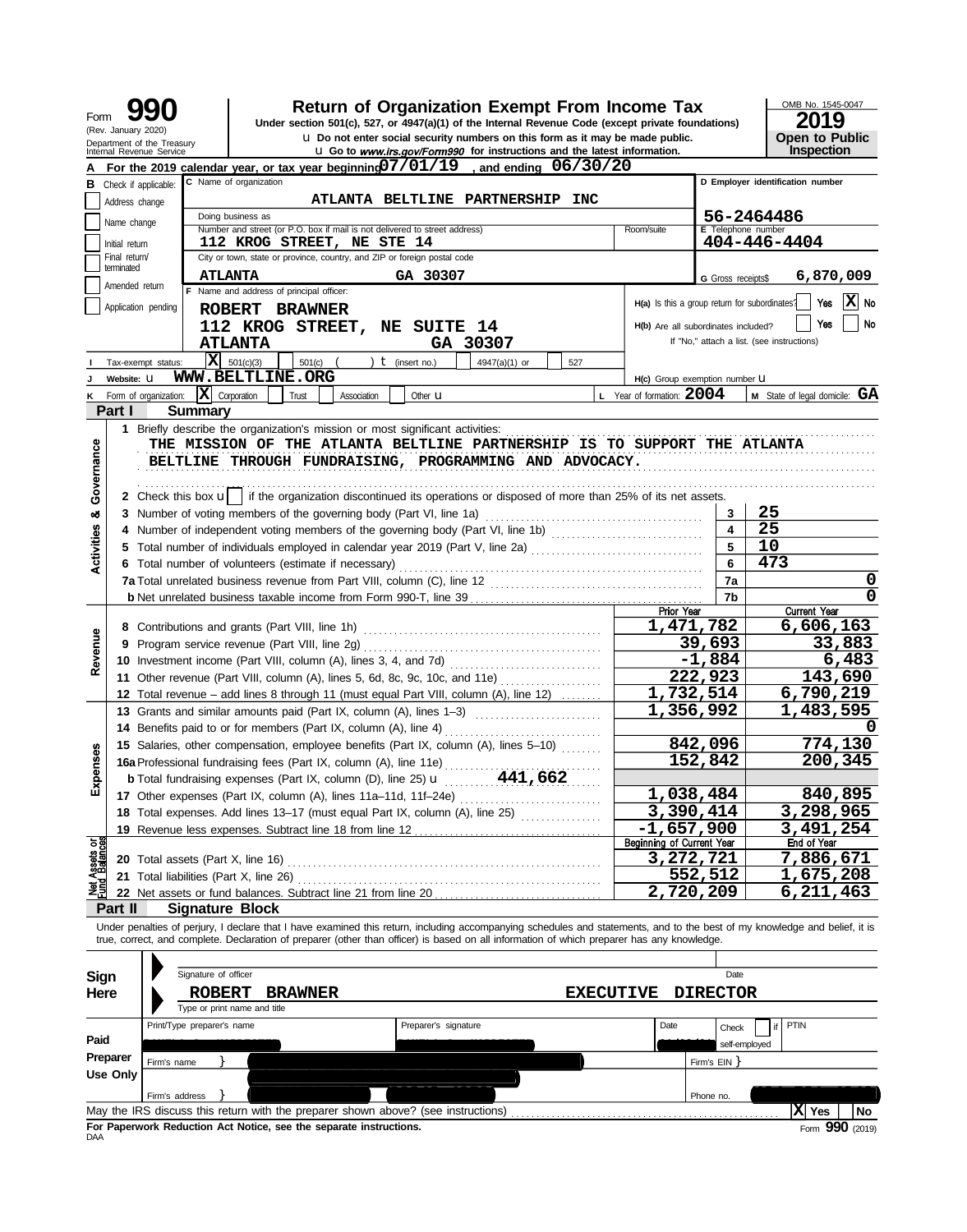| <b>Statement of Program Service Accomplishments</b><br>Part III<br>Check if Schedule O contains a response or note to any line in this Part III<br>1 Briefly describe the organization's mission:<br>THE ORGANIZATION FULFILLS, PROTECTS AND PRESERVES THE ATLANTA BELTLINE<br>VISION BY RAISING FUNDS AND BUILDING PARTNERSHIPS THAT ENABLE THE PROJECT,<br>ENGAGE THE PUBLIC AND EMPOWER THE RESIDENTS OF SURROUNDING NEIGHBORHOODS.<br>2 Did the organization undertake any significant program services during the year which were not listed on the<br>prior Form 990 or 990-EZ?<br>If "Yes," describe these new services on Schedule O.<br>Did the organization cease conducting, or make significant changes in how it conducts, any program<br>3<br>$\mathbf{1}$<br>services?<br>If "Yes," describe these changes on Schedule O.<br>Describe the organization's program service accomplishments for each of its three largest program services, as measured by<br>4<br>expenses. Section 501(c)(3) and 501(c)(4) organizations are required to report the amount of grants and allocations to others,<br>the total expenses, and revenue, if any, for each program service reported.<br>$1,221,095$ ) (Revenue \$<br>1, $414$ , $448$ including grants of \$<br>4a (Code:<br>) (Expenses \$<br>ENABLE THE PROJECT - UNDERSTANDING THAT BOTH LOCAL AND FEDERAL FUNDING<br>SOURCES ALONE CANNOT COMPLETE THE VAST NETWORK OF PARKS, TRAILS AND TRANSIT<br>OF THE ATLANTA BELTLINE, THE ORGANIZATION HELPS TO FILL THIS FUNDING GAP BY<br>DEVELOPING RELATIONSHIPS AND SOLICITING INVESTMENT FROM THE PRIVATE SECTOR<br>AND THE PHILANTHROPIC COMMUNITY.<br>TO DATE, THE ORGANIZATION HAS RAISED<br>APPROXIMATELY \$80 MILLION THROUGH ITS CAPITAL CAMPAIGNS TO SUPPORT THE<br>ATLANTA BELTLINE VISION.<br>$884,807$ including grants of \$247,500 ) (Revenue \$<br>4b (Code:<br>) (Expenses \$<br>ENGAGE THE PUBLIC - THE ATLANTA BELTLINE NEEDS ONGOING PUBLIC SUPPORT<br><b>THROUGHOUT</b><br>ITS MULTI-YEAR IMPLEMENTATION.<br>SINCE INCEPTION, THE<br>ORGANIZATION HAS ENGAGED THE PUBLIC TO SUSTAIN COMMUNITY SUPPORT, FAVORABLE<br>POLITICAL WILL AND CONTINUED PHILANTHROPIC INVESTMENT THROUGH COMPLETION OF<br>THE PROJECT. TO THIS END, THE ORGANIZATION HAS OPERATED A BELTLINE<br>INFORMATION CENTER AND LED AND SUPPORTED PROGRAMMING INCLUDING, BUT NOT<br>LIMITED TO, ITS POPULAR BELTLINE TOURS, RUN. WALK. GO! RACE SERIES, FREE<br>FITNESS CLASSES, ADOPT-THE-ATLANTA BELTLINE, AND SUPPORT OF THE ART ON THE<br>BELTLINE PROGRAM. THESE PROGRAMS WERE SCALED BACK IN MARCH TO SUPPORT<br>PUBLIC SAFETY DURING THE COVID-19 PANDEMIC, (CONTINUED IN SCHEDULE<br>O)<br>(Expenses \$238,694 including grants of \$15,000 ) (Revenue \$<br>4c (Code:<br>EMPOWER THE RESIDENTS - THE ATLANTA BELTLINE PROVIDES PARKS, TRAILS AND<br>FUTURE TRANSIT THAT IS ATTRACTING PRIVATE INVESTMENT AND CREATING JOBS. IN<br>COLLABORATION WITH ITS PARTNERS, THE ORGANIZATION WORKS TO CONNECT ATLANTA<br>BELTLINE RESIDENTS WITH PROGRAMS DESIGNED TO EMPOWER THEM IN THE AREAS OF<br>HEALTH, HOUSING AND ECONOMIC OPPORTUNITY. PROGRAMS INCLUDE HOME<br>EMPOWERMENT WORKSHOPS TO CONNECT RESIDENTS WITH PARTNERS AND RESOURCES TO<br>HELP THEM STAY IN THEIR HOMES AND MITIGATE DISPLACEMENT PRESSURES. THE<br>ORGANIZATION ALSO HAS EMERGING WORKFORCE PARTNERSHIPS THAT CONNECT<br>RESIDENTS, WORKFORCE DEVELOPMENT ORGANIZATIONS AND BUSINESSES TO FORM<br>PIPELINES HELPING BELTLINE RESIDENTS SECURE JOBS NEAR WHERE THEY LIVE. | Page 2                |
|--------------------------------------------------------------------------------------------------------------------------------------------------------------------------------------------------------------------------------------------------------------------------------------------------------------------------------------------------------------------------------------------------------------------------------------------------------------------------------------------------------------------------------------------------------------------------------------------------------------------------------------------------------------------------------------------------------------------------------------------------------------------------------------------------------------------------------------------------------------------------------------------------------------------------------------------------------------------------------------------------------------------------------------------------------------------------------------------------------------------------------------------------------------------------------------------------------------------------------------------------------------------------------------------------------------------------------------------------------------------------------------------------------------------------------------------------------------------------------------------------------------------------------------------------------------------------------------------------------------------------------------------------------------------------------------------------------------------------------------------------------------------------------------------------------------------------------------------------------------------------------------------------------------------------------------------------------------------------------------------------------------------------------------------------------------------------------------------------------------------------------------------------------------------------------------------------------------------------------------------------------------------------------------------------------------------------------------------------------------------------------------------------------------------------------------------------------------------------------------------------------------------------------------------------------------------------------------------------------------------------------------------------------------------------------------------------------------------------------------------------------------------------------------------------------------------------------------------------------------------------------------------------------------------------------------------------------------------------------------------------------------------------------------------------------------------------------------------------------------------------------------------------------------------------------------------------------------------------------------------------------------------------------------------------------------------------------------------------------------------------------------------------------------------------------------------------------------------------------------------------------------------------------------------------|-----------------------|
|                                                                                                                                                                                                                                                                                                                                                                                                                                                                                                                                                                                                                                                                                                                                                                                                                                                                                                                                                                                                                                                                                                                                                                                                                                                                                                                                                                                                                                                                                                                                                                                                                                                                                                                                                                                                                                                                                                                                                                                                                                                                                                                                                                                                                                                                                                                                                                                                                                                                                                                                                                                                                                                                                                                                                                                                                                                                                                                                                                                                                                                                                                                                                                                                                                                                                                                                                                                                                                                                                                                                                  | x                     |
|                                                                                                                                                                                                                                                                                                                                                                                                                                                                                                                                                                                                                                                                                                                                                                                                                                                                                                                                                                                                                                                                                                                                                                                                                                                                                                                                                                                                                                                                                                                                                                                                                                                                                                                                                                                                                                                                                                                                                                                                                                                                                                                                                                                                                                                                                                                                                                                                                                                                                                                                                                                                                                                                                                                                                                                                                                                                                                                                                                                                                                                                                                                                                                                                                                                                                                                                                                                                                                                                                                                                                  |                       |
|                                                                                                                                                                                                                                                                                                                                                                                                                                                                                                                                                                                                                                                                                                                                                                                                                                                                                                                                                                                                                                                                                                                                                                                                                                                                                                                                                                                                                                                                                                                                                                                                                                                                                                                                                                                                                                                                                                                                                                                                                                                                                                                                                                                                                                                                                                                                                                                                                                                                                                                                                                                                                                                                                                                                                                                                                                                                                                                                                                                                                                                                                                                                                                                                                                                                                                                                                                                                                                                                                                                                                  |                       |
|                                                                                                                                                                                                                                                                                                                                                                                                                                                                                                                                                                                                                                                                                                                                                                                                                                                                                                                                                                                                                                                                                                                                                                                                                                                                                                                                                                                                                                                                                                                                                                                                                                                                                                                                                                                                                                                                                                                                                                                                                                                                                                                                                                                                                                                                                                                                                                                                                                                                                                                                                                                                                                                                                                                                                                                                                                                                                                                                                                                                                                                                                                                                                                                                                                                                                                                                                                                                                                                                                                                                                  |                       |
|                                                                                                                                                                                                                                                                                                                                                                                                                                                                                                                                                                                                                                                                                                                                                                                                                                                                                                                                                                                                                                                                                                                                                                                                                                                                                                                                                                                                                                                                                                                                                                                                                                                                                                                                                                                                                                                                                                                                                                                                                                                                                                                                                                                                                                                                                                                                                                                                                                                                                                                                                                                                                                                                                                                                                                                                                                                                                                                                                                                                                                                                                                                                                                                                                                                                                                                                                                                                                                                                                                                                                  |                       |
|                                                                                                                                                                                                                                                                                                                                                                                                                                                                                                                                                                                                                                                                                                                                                                                                                                                                                                                                                                                                                                                                                                                                                                                                                                                                                                                                                                                                                                                                                                                                                                                                                                                                                                                                                                                                                                                                                                                                                                                                                                                                                                                                                                                                                                                                                                                                                                                                                                                                                                                                                                                                                                                                                                                                                                                                                                                                                                                                                                                                                                                                                                                                                                                                                                                                                                                                                                                                                                                                                                                                                  |                       |
|                                                                                                                                                                                                                                                                                                                                                                                                                                                                                                                                                                                                                                                                                                                                                                                                                                                                                                                                                                                                                                                                                                                                                                                                                                                                                                                                                                                                                                                                                                                                                                                                                                                                                                                                                                                                                                                                                                                                                                                                                                                                                                                                                                                                                                                                                                                                                                                                                                                                                                                                                                                                                                                                                                                                                                                                                                                                                                                                                                                                                                                                                                                                                                                                                                                                                                                                                                                                                                                                                                                                                  |                       |
|                                                                                                                                                                                                                                                                                                                                                                                                                                                                                                                                                                                                                                                                                                                                                                                                                                                                                                                                                                                                                                                                                                                                                                                                                                                                                                                                                                                                                                                                                                                                                                                                                                                                                                                                                                                                                                                                                                                                                                                                                                                                                                                                                                                                                                                                                                                                                                                                                                                                                                                                                                                                                                                                                                                                                                                                                                                                                                                                                                                                                                                                                                                                                                                                                                                                                                                                                                                                                                                                                                                                                  | Yes $\overline{X}$ No |
|                                                                                                                                                                                                                                                                                                                                                                                                                                                                                                                                                                                                                                                                                                                                                                                                                                                                                                                                                                                                                                                                                                                                                                                                                                                                                                                                                                                                                                                                                                                                                                                                                                                                                                                                                                                                                                                                                                                                                                                                                                                                                                                                                                                                                                                                                                                                                                                                                                                                                                                                                                                                                                                                                                                                                                                                                                                                                                                                                                                                                                                                                                                                                                                                                                                                                                                                                                                                                                                                                                                                                  |                       |
|                                                                                                                                                                                                                                                                                                                                                                                                                                                                                                                                                                                                                                                                                                                                                                                                                                                                                                                                                                                                                                                                                                                                                                                                                                                                                                                                                                                                                                                                                                                                                                                                                                                                                                                                                                                                                                                                                                                                                                                                                                                                                                                                                                                                                                                                                                                                                                                                                                                                                                                                                                                                                                                                                                                                                                                                                                                                                                                                                                                                                                                                                                                                                                                                                                                                                                                                                                                                                                                                                                                                                  |                       |
|                                                                                                                                                                                                                                                                                                                                                                                                                                                                                                                                                                                                                                                                                                                                                                                                                                                                                                                                                                                                                                                                                                                                                                                                                                                                                                                                                                                                                                                                                                                                                                                                                                                                                                                                                                                                                                                                                                                                                                                                                                                                                                                                                                                                                                                                                                                                                                                                                                                                                                                                                                                                                                                                                                                                                                                                                                                                                                                                                                                                                                                                                                                                                                                                                                                                                                                                                                                                                                                                                                                                                  | Yes $\overline{X}$ No |
|                                                                                                                                                                                                                                                                                                                                                                                                                                                                                                                                                                                                                                                                                                                                                                                                                                                                                                                                                                                                                                                                                                                                                                                                                                                                                                                                                                                                                                                                                                                                                                                                                                                                                                                                                                                                                                                                                                                                                                                                                                                                                                                                                                                                                                                                                                                                                                                                                                                                                                                                                                                                                                                                                                                                                                                                                                                                                                                                                                                                                                                                                                                                                                                                                                                                                                                                                                                                                                                                                                                                                  |                       |
|                                                                                                                                                                                                                                                                                                                                                                                                                                                                                                                                                                                                                                                                                                                                                                                                                                                                                                                                                                                                                                                                                                                                                                                                                                                                                                                                                                                                                                                                                                                                                                                                                                                                                                                                                                                                                                                                                                                                                                                                                                                                                                                                                                                                                                                                                                                                                                                                                                                                                                                                                                                                                                                                                                                                                                                                                                                                                                                                                                                                                                                                                                                                                                                                                                                                                                                                                                                                                                                                                                                                                  |                       |
|                                                                                                                                                                                                                                                                                                                                                                                                                                                                                                                                                                                                                                                                                                                                                                                                                                                                                                                                                                                                                                                                                                                                                                                                                                                                                                                                                                                                                                                                                                                                                                                                                                                                                                                                                                                                                                                                                                                                                                                                                                                                                                                                                                                                                                                                                                                                                                                                                                                                                                                                                                                                                                                                                                                                                                                                                                                                                                                                                                                                                                                                                                                                                                                                                                                                                                                                                                                                                                                                                                                                                  |                       |
|                                                                                                                                                                                                                                                                                                                                                                                                                                                                                                                                                                                                                                                                                                                                                                                                                                                                                                                                                                                                                                                                                                                                                                                                                                                                                                                                                                                                                                                                                                                                                                                                                                                                                                                                                                                                                                                                                                                                                                                                                                                                                                                                                                                                                                                                                                                                                                                                                                                                                                                                                                                                                                                                                                                                                                                                                                                                                                                                                                                                                                                                                                                                                                                                                                                                                                                                                                                                                                                                                                                                                  |                       |
|                                                                                                                                                                                                                                                                                                                                                                                                                                                                                                                                                                                                                                                                                                                                                                                                                                                                                                                                                                                                                                                                                                                                                                                                                                                                                                                                                                                                                                                                                                                                                                                                                                                                                                                                                                                                                                                                                                                                                                                                                                                                                                                                                                                                                                                                                                                                                                                                                                                                                                                                                                                                                                                                                                                                                                                                                                                                                                                                                                                                                                                                                                                                                                                                                                                                                                                                                                                                                                                                                                                                                  |                       |
|                                                                                                                                                                                                                                                                                                                                                                                                                                                                                                                                                                                                                                                                                                                                                                                                                                                                                                                                                                                                                                                                                                                                                                                                                                                                                                                                                                                                                                                                                                                                                                                                                                                                                                                                                                                                                                                                                                                                                                                                                                                                                                                                                                                                                                                                                                                                                                                                                                                                                                                                                                                                                                                                                                                                                                                                                                                                                                                                                                                                                                                                                                                                                                                                                                                                                                                                                                                                                                                                                                                                                  |                       |
|                                                                                                                                                                                                                                                                                                                                                                                                                                                                                                                                                                                                                                                                                                                                                                                                                                                                                                                                                                                                                                                                                                                                                                                                                                                                                                                                                                                                                                                                                                                                                                                                                                                                                                                                                                                                                                                                                                                                                                                                                                                                                                                                                                                                                                                                                                                                                                                                                                                                                                                                                                                                                                                                                                                                                                                                                                                                                                                                                                                                                                                                                                                                                                                                                                                                                                                                                                                                                                                                                                                                                  |                       |
|                                                                                                                                                                                                                                                                                                                                                                                                                                                                                                                                                                                                                                                                                                                                                                                                                                                                                                                                                                                                                                                                                                                                                                                                                                                                                                                                                                                                                                                                                                                                                                                                                                                                                                                                                                                                                                                                                                                                                                                                                                                                                                                                                                                                                                                                                                                                                                                                                                                                                                                                                                                                                                                                                                                                                                                                                                                                                                                                                                                                                                                                                                                                                                                                                                                                                                                                                                                                                                                                                                                                                  |                       |
|                                                                                                                                                                                                                                                                                                                                                                                                                                                                                                                                                                                                                                                                                                                                                                                                                                                                                                                                                                                                                                                                                                                                                                                                                                                                                                                                                                                                                                                                                                                                                                                                                                                                                                                                                                                                                                                                                                                                                                                                                                                                                                                                                                                                                                                                                                                                                                                                                                                                                                                                                                                                                                                                                                                                                                                                                                                                                                                                                                                                                                                                                                                                                                                                                                                                                                                                                                                                                                                                                                                                                  |                       |
|                                                                                                                                                                                                                                                                                                                                                                                                                                                                                                                                                                                                                                                                                                                                                                                                                                                                                                                                                                                                                                                                                                                                                                                                                                                                                                                                                                                                                                                                                                                                                                                                                                                                                                                                                                                                                                                                                                                                                                                                                                                                                                                                                                                                                                                                                                                                                                                                                                                                                                                                                                                                                                                                                                                                                                                                                                                                                                                                                                                                                                                                                                                                                                                                                                                                                                                                                                                                                                                                                                                                                  |                       |
|                                                                                                                                                                                                                                                                                                                                                                                                                                                                                                                                                                                                                                                                                                                                                                                                                                                                                                                                                                                                                                                                                                                                                                                                                                                                                                                                                                                                                                                                                                                                                                                                                                                                                                                                                                                                                                                                                                                                                                                                                                                                                                                                                                                                                                                                                                                                                                                                                                                                                                                                                                                                                                                                                                                                                                                                                                                                                                                                                                                                                                                                                                                                                                                                                                                                                                                                                                                                                                                                                                                                                  |                       |
|                                                                                                                                                                                                                                                                                                                                                                                                                                                                                                                                                                                                                                                                                                                                                                                                                                                                                                                                                                                                                                                                                                                                                                                                                                                                                                                                                                                                                                                                                                                                                                                                                                                                                                                                                                                                                                                                                                                                                                                                                                                                                                                                                                                                                                                                                                                                                                                                                                                                                                                                                                                                                                                                                                                                                                                                                                                                                                                                                                                                                                                                                                                                                                                                                                                                                                                                                                                                                                                                                                                                                  |                       |
|                                                                                                                                                                                                                                                                                                                                                                                                                                                                                                                                                                                                                                                                                                                                                                                                                                                                                                                                                                                                                                                                                                                                                                                                                                                                                                                                                                                                                                                                                                                                                                                                                                                                                                                                                                                                                                                                                                                                                                                                                                                                                                                                                                                                                                                                                                                                                                                                                                                                                                                                                                                                                                                                                                                                                                                                                                                                                                                                                                                                                                                                                                                                                                                                                                                                                                                                                                                                                                                                                                                                                  |                       |
|                                                                                                                                                                                                                                                                                                                                                                                                                                                                                                                                                                                                                                                                                                                                                                                                                                                                                                                                                                                                                                                                                                                                                                                                                                                                                                                                                                                                                                                                                                                                                                                                                                                                                                                                                                                                                                                                                                                                                                                                                                                                                                                                                                                                                                                                                                                                                                                                                                                                                                                                                                                                                                                                                                                                                                                                                                                                                                                                                                                                                                                                                                                                                                                                                                                                                                                                                                                                                                                                                                                                                  |                       |
|                                                                                                                                                                                                                                                                                                                                                                                                                                                                                                                                                                                                                                                                                                                                                                                                                                                                                                                                                                                                                                                                                                                                                                                                                                                                                                                                                                                                                                                                                                                                                                                                                                                                                                                                                                                                                                                                                                                                                                                                                                                                                                                                                                                                                                                                                                                                                                                                                                                                                                                                                                                                                                                                                                                                                                                                                                                                                                                                                                                                                                                                                                                                                                                                                                                                                                                                                                                                                                                                                                                                                  |                       |
|                                                                                                                                                                                                                                                                                                                                                                                                                                                                                                                                                                                                                                                                                                                                                                                                                                                                                                                                                                                                                                                                                                                                                                                                                                                                                                                                                                                                                                                                                                                                                                                                                                                                                                                                                                                                                                                                                                                                                                                                                                                                                                                                                                                                                                                                                                                                                                                                                                                                                                                                                                                                                                                                                                                                                                                                                                                                                                                                                                                                                                                                                                                                                                                                                                                                                                                                                                                                                                                                                                                                                  |                       |
|                                                                                                                                                                                                                                                                                                                                                                                                                                                                                                                                                                                                                                                                                                                                                                                                                                                                                                                                                                                                                                                                                                                                                                                                                                                                                                                                                                                                                                                                                                                                                                                                                                                                                                                                                                                                                                                                                                                                                                                                                                                                                                                                                                                                                                                                                                                                                                                                                                                                                                                                                                                                                                                                                                                                                                                                                                                                                                                                                                                                                                                                                                                                                                                                                                                                                                                                                                                                                                                                                                                                                  |                       |
|                                                                                                                                                                                                                                                                                                                                                                                                                                                                                                                                                                                                                                                                                                                                                                                                                                                                                                                                                                                                                                                                                                                                                                                                                                                                                                                                                                                                                                                                                                                                                                                                                                                                                                                                                                                                                                                                                                                                                                                                                                                                                                                                                                                                                                                                                                                                                                                                                                                                                                                                                                                                                                                                                                                                                                                                                                                                                                                                                                                                                                                                                                                                                                                                                                                                                                                                                                                                                                                                                                                                                  |                       |
|                                                                                                                                                                                                                                                                                                                                                                                                                                                                                                                                                                                                                                                                                                                                                                                                                                                                                                                                                                                                                                                                                                                                                                                                                                                                                                                                                                                                                                                                                                                                                                                                                                                                                                                                                                                                                                                                                                                                                                                                                                                                                                                                                                                                                                                                                                                                                                                                                                                                                                                                                                                                                                                                                                                                                                                                                                                                                                                                                                                                                                                                                                                                                                                                                                                                                                                                                                                                                                                                                                                                                  |                       |
|                                                                                                                                                                                                                                                                                                                                                                                                                                                                                                                                                                                                                                                                                                                                                                                                                                                                                                                                                                                                                                                                                                                                                                                                                                                                                                                                                                                                                                                                                                                                                                                                                                                                                                                                                                                                                                                                                                                                                                                                                                                                                                                                                                                                                                                                                                                                                                                                                                                                                                                                                                                                                                                                                                                                                                                                                                                                                                                                                                                                                                                                                                                                                                                                                                                                                                                                                                                                                                                                                                                                                  |                       |
|                                                                                                                                                                                                                                                                                                                                                                                                                                                                                                                                                                                                                                                                                                                                                                                                                                                                                                                                                                                                                                                                                                                                                                                                                                                                                                                                                                                                                                                                                                                                                                                                                                                                                                                                                                                                                                                                                                                                                                                                                                                                                                                                                                                                                                                                                                                                                                                                                                                                                                                                                                                                                                                                                                                                                                                                                                                                                                                                                                                                                                                                                                                                                                                                                                                                                                                                                                                                                                                                                                                                                  | 33,883                |
|                                                                                                                                                                                                                                                                                                                                                                                                                                                                                                                                                                                                                                                                                                                                                                                                                                                                                                                                                                                                                                                                                                                                                                                                                                                                                                                                                                                                                                                                                                                                                                                                                                                                                                                                                                                                                                                                                                                                                                                                                                                                                                                                                                                                                                                                                                                                                                                                                                                                                                                                                                                                                                                                                                                                                                                                                                                                                                                                                                                                                                                                                                                                                                                                                                                                                                                                                                                                                                                                                                                                                  |                       |
|                                                                                                                                                                                                                                                                                                                                                                                                                                                                                                                                                                                                                                                                                                                                                                                                                                                                                                                                                                                                                                                                                                                                                                                                                                                                                                                                                                                                                                                                                                                                                                                                                                                                                                                                                                                                                                                                                                                                                                                                                                                                                                                                                                                                                                                                                                                                                                                                                                                                                                                                                                                                                                                                                                                                                                                                                                                                                                                                                                                                                                                                                                                                                                                                                                                                                                                                                                                                                                                                                                                                                  |                       |
|                                                                                                                                                                                                                                                                                                                                                                                                                                                                                                                                                                                                                                                                                                                                                                                                                                                                                                                                                                                                                                                                                                                                                                                                                                                                                                                                                                                                                                                                                                                                                                                                                                                                                                                                                                                                                                                                                                                                                                                                                                                                                                                                                                                                                                                                                                                                                                                                                                                                                                                                                                                                                                                                                                                                                                                                                                                                                                                                                                                                                                                                                                                                                                                                                                                                                                                                                                                                                                                                                                                                                  |                       |
|                                                                                                                                                                                                                                                                                                                                                                                                                                                                                                                                                                                                                                                                                                                                                                                                                                                                                                                                                                                                                                                                                                                                                                                                                                                                                                                                                                                                                                                                                                                                                                                                                                                                                                                                                                                                                                                                                                                                                                                                                                                                                                                                                                                                                                                                                                                                                                                                                                                                                                                                                                                                                                                                                                                                                                                                                                                                                                                                                                                                                                                                                                                                                                                                                                                                                                                                                                                                                                                                                                                                                  |                       |
|                                                                                                                                                                                                                                                                                                                                                                                                                                                                                                                                                                                                                                                                                                                                                                                                                                                                                                                                                                                                                                                                                                                                                                                                                                                                                                                                                                                                                                                                                                                                                                                                                                                                                                                                                                                                                                                                                                                                                                                                                                                                                                                                                                                                                                                                                                                                                                                                                                                                                                                                                                                                                                                                                                                                                                                                                                                                                                                                                                                                                                                                                                                                                                                                                                                                                                                                                                                                                                                                                                                                                  |                       |
|                                                                                                                                                                                                                                                                                                                                                                                                                                                                                                                                                                                                                                                                                                                                                                                                                                                                                                                                                                                                                                                                                                                                                                                                                                                                                                                                                                                                                                                                                                                                                                                                                                                                                                                                                                                                                                                                                                                                                                                                                                                                                                                                                                                                                                                                                                                                                                                                                                                                                                                                                                                                                                                                                                                                                                                                                                                                                                                                                                                                                                                                                                                                                                                                                                                                                                                                                                                                                                                                                                                                                  |                       |
|                                                                                                                                                                                                                                                                                                                                                                                                                                                                                                                                                                                                                                                                                                                                                                                                                                                                                                                                                                                                                                                                                                                                                                                                                                                                                                                                                                                                                                                                                                                                                                                                                                                                                                                                                                                                                                                                                                                                                                                                                                                                                                                                                                                                                                                                                                                                                                                                                                                                                                                                                                                                                                                                                                                                                                                                                                                                                                                                                                                                                                                                                                                                                                                                                                                                                                                                                                                                                                                                                                                                                  |                       |
|                                                                                                                                                                                                                                                                                                                                                                                                                                                                                                                                                                                                                                                                                                                                                                                                                                                                                                                                                                                                                                                                                                                                                                                                                                                                                                                                                                                                                                                                                                                                                                                                                                                                                                                                                                                                                                                                                                                                                                                                                                                                                                                                                                                                                                                                                                                                                                                                                                                                                                                                                                                                                                                                                                                                                                                                                                                                                                                                                                                                                                                                                                                                                                                                                                                                                                                                                                                                                                                                                                                                                  |                       |
|                                                                                                                                                                                                                                                                                                                                                                                                                                                                                                                                                                                                                                                                                                                                                                                                                                                                                                                                                                                                                                                                                                                                                                                                                                                                                                                                                                                                                                                                                                                                                                                                                                                                                                                                                                                                                                                                                                                                                                                                                                                                                                                                                                                                                                                                                                                                                                                                                                                                                                                                                                                                                                                                                                                                                                                                                                                                                                                                                                                                                                                                                                                                                                                                                                                                                                                                                                                                                                                                                                                                                  |                       |
|                                                                                                                                                                                                                                                                                                                                                                                                                                                                                                                                                                                                                                                                                                                                                                                                                                                                                                                                                                                                                                                                                                                                                                                                                                                                                                                                                                                                                                                                                                                                                                                                                                                                                                                                                                                                                                                                                                                                                                                                                                                                                                                                                                                                                                                                                                                                                                                                                                                                                                                                                                                                                                                                                                                                                                                                                                                                                                                                                                                                                                                                                                                                                                                                                                                                                                                                                                                                                                                                                                                                                  |                       |
|                                                                                                                                                                                                                                                                                                                                                                                                                                                                                                                                                                                                                                                                                                                                                                                                                                                                                                                                                                                                                                                                                                                                                                                                                                                                                                                                                                                                                                                                                                                                                                                                                                                                                                                                                                                                                                                                                                                                                                                                                                                                                                                                                                                                                                                                                                                                                                                                                                                                                                                                                                                                                                                                                                                                                                                                                                                                                                                                                                                                                                                                                                                                                                                                                                                                                                                                                                                                                                                                                                                                                  |                       |
|                                                                                                                                                                                                                                                                                                                                                                                                                                                                                                                                                                                                                                                                                                                                                                                                                                                                                                                                                                                                                                                                                                                                                                                                                                                                                                                                                                                                                                                                                                                                                                                                                                                                                                                                                                                                                                                                                                                                                                                                                                                                                                                                                                                                                                                                                                                                                                                                                                                                                                                                                                                                                                                                                                                                                                                                                                                                                                                                                                                                                                                                                                                                                                                                                                                                                                                                                                                                                                                                                                                                                  |                       |
|                                                                                                                                                                                                                                                                                                                                                                                                                                                                                                                                                                                                                                                                                                                                                                                                                                                                                                                                                                                                                                                                                                                                                                                                                                                                                                                                                                                                                                                                                                                                                                                                                                                                                                                                                                                                                                                                                                                                                                                                                                                                                                                                                                                                                                                                                                                                                                                                                                                                                                                                                                                                                                                                                                                                                                                                                                                                                                                                                                                                                                                                                                                                                                                                                                                                                                                                                                                                                                                                                                                                                  |                       |
|                                                                                                                                                                                                                                                                                                                                                                                                                                                                                                                                                                                                                                                                                                                                                                                                                                                                                                                                                                                                                                                                                                                                                                                                                                                                                                                                                                                                                                                                                                                                                                                                                                                                                                                                                                                                                                                                                                                                                                                                                                                                                                                                                                                                                                                                                                                                                                                                                                                                                                                                                                                                                                                                                                                                                                                                                                                                                                                                                                                                                                                                                                                                                                                                                                                                                                                                                                                                                                                                                                                                                  |                       |
|                                                                                                                                                                                                                                                                                                                                                                                                                                                                                                                                                                                                                                                                                                                                                                                                                                                                                                                                                                                                                                                                                                                                                                                                                                                                                                                                                                                                                                                                                                                                                                                                                                                                                                                                                                                                                                                                                                                                                                                                                                                                                                                                                                                                                                                                                                                                                                                                                                                                                                                                                                                                                                                                                                                                                                                                                                                                                                                                                                                                                                                                                                                                                                                                                                                                                                                                                                                                                                                                                                                                                  |                       |
|                                                                                                                                                                                                                                                                                                                                                                                                                                                                                                                                                                                                                                                                                                                                                                                                                                                                                                                                                                                                                                                                                                                                                                                                                                                                                                                                                                                                                                                                                                                                                                                                                                                                                                                                                                                                                                                                                                                                                                                                                                                                                                                                                                                                                                                                                                                                                                                                                                                                                                                                                                                                                                                                                                                                                                                                                                                                                                                                                                                                                                                                                                                                                                                                                                                                                                                                                                                                                                                                                                                                                  |                       |
|                                                                                                                                                                                                                                                                                                                                                                                                                                                                                                                                                                                                                                                                                                                                                                                                                                                                                                                                                                                                                                                                                                                                                                                                                                                                                                                                                                                                                                                                                                                                                                                                                                                                                                                                                                                                                                                                                                                                                                                                                                                                                                                                                                                                                                                                                                                                                                                                                                                                                                                                                                                                                                                                                                                                                                                                                                                                                                                                                                                                                                                                                                                                                                                                                                                                                                                                                                                                                                                                                                                                                  |                       |
|                                                                                                                                                                                                                                                                                                                                                                                                                                                                                                                                                                                                                                                                                                                                                                                                                                                                                                                                                                                                                                                                                                                                                                                                                                                                                                                                                                                                                                                                                                                                                                                                                                                                                                                                                                                                                                                                                                                                                                                                                                                                                                                                                                                                                                                                                                                                                                                                                                                                                                                                                                                                                                                                                                                                                                                                                                                                                                                                                                                                                                                                                                                                                                                                                                                                                                                                                                                                                                                                                                                                                  |                       |
|                                                                                                                                                                                                                                                                                                                                                                                                                                                                                                                                                                                                                                                                                                                                                                                                                                                                                                                                                                                                                                                                                                                                                                                                                                                                                                                                                                                                                                                                                                                                                                                                                                                                                                                                                                                                                                                                                                                                                                                                                                                                                                                                                                                                                                                                                                                                                                                                                                                                                                                                                                                                                                                                                                                                                                                                                                                                                                                                                                                                                                                                                                                                                                                                                                                                                                                                                                                                                                                                                                                                                  |                       |
|                                                                                                                                                                                                                                                                                                                                                                                                                                                                                                                                                                                                                                                                                                                                                                                                                                                                                                                                                                                                                                                                                                                                                                                                                                                                                                                                                                                                                                                                                                                                                                                                                                                                                                                                                                                                                                                                                                                                                                                                                                                                                                                                                                                                                                                                                                                                                                                                                                                                                                                                                                                                                                                                                                                                                                                                                                                                                                                                                                                                                                                                                                                                                                                                                                                                                                                                                                                                                                                                                                                                                  |                       |
|                                                                                                                                                                                                                                                                                                                                                                                                                                                                                                                                                                                                                                                                                                                                                                                                                                                                                                                                                                                                                                                                                                                                                                                                                                                                                                                                                                                                                                                                                                                                                                                                                                                                                                                                                                                                                                                                                                                                                                                                                                                                                                                                                                                                                                                                                                                                                                                                                                                                                                                                                                                                                                                                                                                                                                                                                                                                                                                                                                                                                                                                                                                                                                                                                                                                                                                                                                                                                                                                                                                                                  |                       |
|                                                                                                                                                                                                                                                                                                                                                                                                                                                                                                                                                                                                                                                                                                                                                                                                                                                                                                                                                                                                                                                                                                                                                                                                                                                                                                                                                                                                                                                                                                                                                                                                                                                                                                                                                                                                                                                                                                                                                                                                                                                                                                                                                                                                                                                                                                                                                                                                                                                                                                                                                                                                                                                                                                                                                                                                                                                                                                                                                                                                                                                                                                                                                                                                                                                                                                                                                                                                                                                                                                                                                  |                       |
|                                                                                                                                                                                                                                                                                                                                                                                                                                                                                                                                                                                                                                                                                                                                                                                                                                                                                                                                                                                                                                                                                                                                                                                                                                                                                                                                                                                                                                                                                                                                                                                                                                                                                                                                                                                                                                                                                                                                                                                                                                                                                                                                                                                                                                                                                                                                                                                                                                                                                                                                                                                                                                                                                                                                                                                                                                                                                                                                                                                                                                                                                                                                                                                                                                                                                                                                                                                                                                                                                                                                                  |                       |
|                                                                                                                                                                                                                                                                                                                                                                                                                                                                                                                                                                                                                                                                                                                                                                                                                                                                                                                                                                                                                                                                                                                                                                                                                                                                                                                                                                                                                                                                                                                                                                                                                                                                                                                                                                                                                                                                                                                                                                                                                                                                                                                                                                                                                                                                                                                                                                                                                                                                                                                                                                                                                                                                                                                                                                                                                                                                                                                                                                                                                                                                                                                                                                                                                                                                                                                                                                                                                                                                                                                                                  |                       |
|                                                                                                                                                                                                                                                                                                                                                                                                                                                                                                                                                                                                                                                                                                                                                                                                                                                                                                                                                                                                                                                                                                                                                                                                                                                                                                                                                                                                                                                                                                                                                                                                                                                                                                                                                                                                                                                                                                                                                                                                                                                                                                                                                                                                                                                                                                                                                                                                                                                                                                                                                                                                                                                                                                                                                                                                                                                                                                                                                                                                                                                                                                                                                                                                                                                                                                                                                                                                                                                                                                                                                  |                       |
|                                                                                                                                                                                                                                                                                                                                                                                                                                                                                                                                                                                                                                                                                                                                                                                                                                                                                                                                                                                                                                                                                                                                                                                                                                                                                                                                                                                                                                                                                                                                                                                                                                                                                                                                                                                                                                                                                                                                                                                                                                                                                                                                                                                                                                                                                                                                                                                                                                                                                                                                                                                                                                                                                                                                                                                                                                                                                                                                                                                                                                                                                                                                                                                                                                                                                                                                                                                                                                                                                                                                                  |                       |
|                                                                                                                                                                                                                                                                                                                                                                                                                                                                                                                                                                                                                                                                                                                                                                                                                                                                                                                                                                                                                                                                                                                                                                                                                                                                                                                                                                                                                                                                                                                                                                                                                                                                                                                                                                                                                                                                                                                                                                                                                                                                                                                                                                                                                                                                                                                                                                                                                                                                                                                                                                                                                                                                                                                                                                                                                                                                                                                                                                                                                                                                                                                                                                                                                                                                                                                                                                                                                                                                                                                                                  |                       |
|                                                                                                                                                                                                                                                                                                                                                                                                                                                                                                                                                                                                                                                                                                                                                                                                                                                                                                                                                                                                                                                                                                                                                                                                                                                                                                                                                                                                                                                                                                                                                                                                                                                                                                                                                                                                                                                                                                                                                                                                                                                                                                                                                                                                                                                                                                                                                                                                                                                                                                                                                                                                                                                                                                                                                                                                                                                                                                                                                                                                                                                                                                                                                                                                                                                                                                                                                                                                                                                                                                                                                  |                       |
| 4d Other program services (Describe on Schedule O.)                                                                                                                                                                                                                                                                                                                                                                                                                                                                                                                                                                                                                                                                                                                                                                                                                                                                                                                                                                                                                                                                                                                                                                                                                                                                                                                                                                                                                                                                                                                                                                                                                                                                                                                                                                                                                                                                                                                                                                                                                                                                                                                                                                                                                                                                                                                                                                                                                                                                                                                                                                                                                                                                                                                                                                                                                                                                                                                                                                                                                                                                                                                                                                                                                                                                                                                                                                                                                                                                                              |                       |
| (Expenses \$<br>including grants of \$<br>) (Revenue \$                                                                                                                                                                                                                                                                                                                                                                                                                                                                                                                                                                                                                                                                                                                                                                                                                                                                                                                                                                                                                                                                                                                                                                                                                                                                                                                                                                                                                                                                                                                                                                                                                                                                                                                                                                                                                                                                                                                                                                                                                                                                                                                                                                                                                                                                                                                                                                                                                                                                                                                                                                                                                                                                                                                                                                                                                                                                                                                                                                                                                                                                                                                                                                                                                                                                                                                                                                                                                                                                                          |                       |
| 2,537,949<br>4e Total program service expenses u                                                                                                                                                                                                                                                                                                                                                                                                                                                                                                                                                                                                                                                                                                                                                                                                                                                                                                                                                                                                                                                                                                                                                                                                                                                                                                                                                                                                                                                                                                                                                                                                                                                                                                                                                                                                                                                                                                                                                                                                                                                                                                                                                                                                                                                                                                                                                                                                                                                                                                                                                                                                                                                                                                                                                                                                                                                                                                                                                                                                                                                                                                                                                                                                                                                                                                                                                                                                                                                                                                 |                       |
| DAA                                                                                                                                                                                                                                                                                                                                                                                                                                                                                                                                                                                                                                                                                                                                                                                                                                                                                                                                                                                                                                                                                                                                                                                                                                                                                                                                                                                                                                                                                                                                                                                                                                                                                                                                                                                                                                                                                                                                                                                                                                                                                                                                                                                                                                                                                                                                                                                                                                                                                                                                                                                                                                                                                                                                                                                                                                                                                                                                                                                                                                                                                                                                                                                                                                                                                                                                                                                                                                                                                                                                              |                       |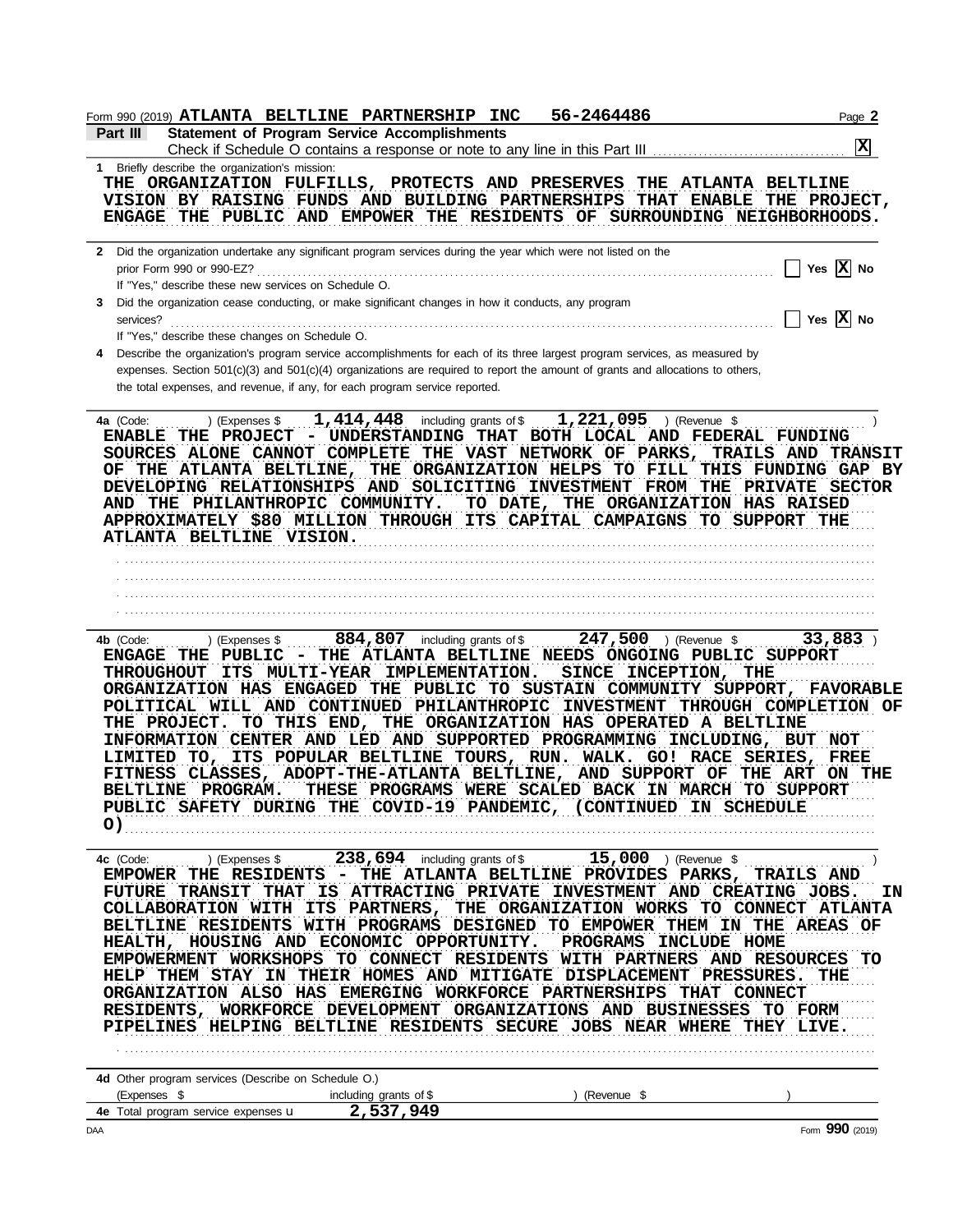### **Part IV Checklist of Required Schedules Form 990 (2019) ATLANTA BELTLINE PARTNERSHIP INC 56-2464486** Page 3

|     |                                                                                                                                                                                                        |                 | Yes         | No       |
|-----|--------------------------------------------------------------------------------------------------------------------------------------------------------------------------------------------------------|-----------------|-------------|----------|
| 1   | Is the organization described in section $501(c)(3)$ or $4947(a)(1)$ (other than a private foundation)? If "Yes,"                                                                                      |                 |             |          |
|     | complete Schedule A                                                                                                                                                                                    | 1               | x           |          |
| 2   |                                                                                                                                                                                                        | $\overline{2}$  | $\mathbf x$ |          |
| 3   | Did the organization engage in direct or indirect political campaign activities on behalf of or in opposition to                                                                                       |                 |             |          |
|     | candidates for public office? If "Yes," complete Schedule C, Part I                                                                                                                                    | 3               |             | x        |
| 4   | Section 501(c)(3) organizations. Did the organization engage in lobbying activities, or have a section 501(h)                                                                                          | 4               | X           |          |
| 5   | election in effect during the tax year? If "Yes," complete Schedule C, Part II<br>Is the organization a section $501(c)(4)$ , $501(c)(5)$ , or $501(c)(6)$ organization that receives membership dues, |                 |             |          |
|     | assessments, or similar amounts as defined in Revenue Procedure 98-19? If "Yes," complete Schedule C, Part III                                                                                         | 5               |             | X.       |
| 6   | Did the organization maintain any donor advised funds or any similar funds or accounts for which donors                                                                                                |                 |             |          |
|     | have the right to provide advice on the distribution or investment of amounts in such funds or accounts? If                                                                                            |                 |             |          |
|     | "Yes," complete Schedule D, Part I                                                                                                                                                                     | 6               |             | x        |
| 7   | Did the organization receive or hold a conservation easement, including easements to preserve open space,                                                                                              |                 |             |          |
|     | the environment, historic land areas, or historic structures? If "Yes," complete Schedule D, Part II                                                                                                   | $\overline{7}$  |             | x        |
| 8   | Did the organization maintain collections of works of art, historical treasures, or other similar assets? If "Yes,"                                                                                    |                 |             |          |
|     | complete Schedule D, Part III                                                                                                                                                                          | 8               |             | X        |
| 9   | Did the organization report an amount in Part X, line 21, for escrow or custodial account liability, serve as a                                                                                        |                 |             |          |
|     | custodian for amounts not listed in Part X; or provide credit counseling, debt management, credit repair, or                                                                                           |                 |             |          |
|     | debt negotiation services? If "Yes," complete Schedule D, Part IV                                                                                                                                      | 9               |             | x        |
| 10  | Did the organization, directly or through a related organization, hold assets in donor-restricted endowments                                                                                           |                 |             |          |
|     | or in quasi endowments? If "Yes," complete Schedule D, Part V                                                                                                                                          | 10              |             | x        |
| 11  | If the organization's answer to any of the following questions is "Yes," then complete Schedule D, Parts VI,                                                                                           |                 |             |          |
|     | VII, VIII, IX, or X as applicable.                                                                                                                                                                     |                 |             |          |
| a   | Did the organization report an amount for land, buildings, and equipment in Part X, line 10? If "Yes,"                                                                                                 |                 |             |          |
|     | complete Schedule D, Part VI                                                                                                                                                                           | 11a             | х           |          |
|     | <b>b</b> Did the organization report an amount for investments—other securities in Part X, line 12, that is 5% or more                                                                                 |                 |             |          |
|     | of its total assets reported in Part X, line 16? If "Yes," complete Schedule D, Part VII                                                                                                               | 11b             |             | x        |
|     | Did the organization report an amount for investments—program related in Part X, line 13, that is 5% or more                                                                                           |                 |             |          |
|     |                                                                                                                                                                                                        | 11c             |             | x        |
|     | d Did the organization report an amount for other assets in Part X, line 15, that is 5% or more of its total assets<br>reported in Part X, line 16? If "Yes," complete Schedule D, Part IX             | 11d             |             | X        |
|     | Did the organization report an amount for other liabilities in Part X, line 25? If "Yes," complete Schedule D, Part X                                                                                  | 11e             | х           |          |
| f   | Did the organization's separate or consolidated financial statements for the tax year include a footnote that addresses                                                                                |                 |             |          |
|     | the organization's liability for uncertain tax positions under FIN 48 (ASC 740)? If "Yes," complete Schedule D, Part X                                                                                 | 11f             | X           |          |
| 12a | Did the organization obtain separate, independent audited financial statements for the tax year? If "Yes," complete                                                                                    |                 |             |          |
|     |                                                                                                                                                                                                        | 12a             | X           |          |
|     | <b>b</b> Was the organization included in consolidated, independent audited financial statements for the tax year? If                                                                                  |                 |             |          |
|     | "Yes," and if the organization answered "No" to line 12a, then completing Schedule D, Parts XI and XII is optional                                                                                     | 12b             |             | X        |
| 13  | Is the organization a school described in section $170(b)(1)(A)(ii)?$ If "Yes," complete Schedule E                                                                                                    | 13              |             | X        |
|     |                                                                                                                                                                                                        | 14a             |             | X        |
|     | Did the organization have aggregate revenues or expenses of more than \$10,000 from grantmaking,                                                                                                       |                 |             |          |
|     | fundraising, business, investment, and program service activities outside the United States, or aggregate                                                                                              |                 |             |          |
|     |                                                                                                                                                                                                        | 14b             |             | x        |
| 15  | Did the organization report on Part IX, column (A), line 3, more than \$5,000 of grants or other assistance to or                                                                                      |                 |             |          |
|     | for any foreign organization? If "Yes," complete Schedule F, Parts II and IV                                                                                                                           | 15              |             | <u>x</u> |
| 16  | Did the organization report on Part IX, column (A), line 3, more than \$5,000 of aggregate grants or other                                                                                             |                 |             |          |
|     |                                                                                                                                                                                                        | 16              |             | x        |
| 17  | Did the organization report a total of more than \$15,000 of expenses for professional fundraising services on                                                                                         |                 |             |          |
|     |                                                                                                                                                                                                        | 17              | X           |          |
| 18  | Did the organization report more than \$15,000 total of fundraising event gross income and contributions on                                                                                            |                 | X           |          |
| 19  | Part VIII, lines 1c and 8a? If "Yes," complete Schedule G, Part II<br>Did the organization report more than \$15,000 of gross income from gaming activities on Part VIII, line 9a?                     | 18              |             |          |
|     |                                                                                                                                                                                                        | 19              |             | x        |
| 20a |                                                                                                                                                                                                        | <b>20a</b>      |             | x        |
| b   |                                                                                                                                                                                                        | 20 <sub>b</sub> |             |          |
| 21  | Did the organization report more than \$5,000 of grants or other assistance to any domestic organization or                                                                                            |                 |             |          |
|     |                                                                                                                                                                                                        | 21              | $\mathbf x$ |          |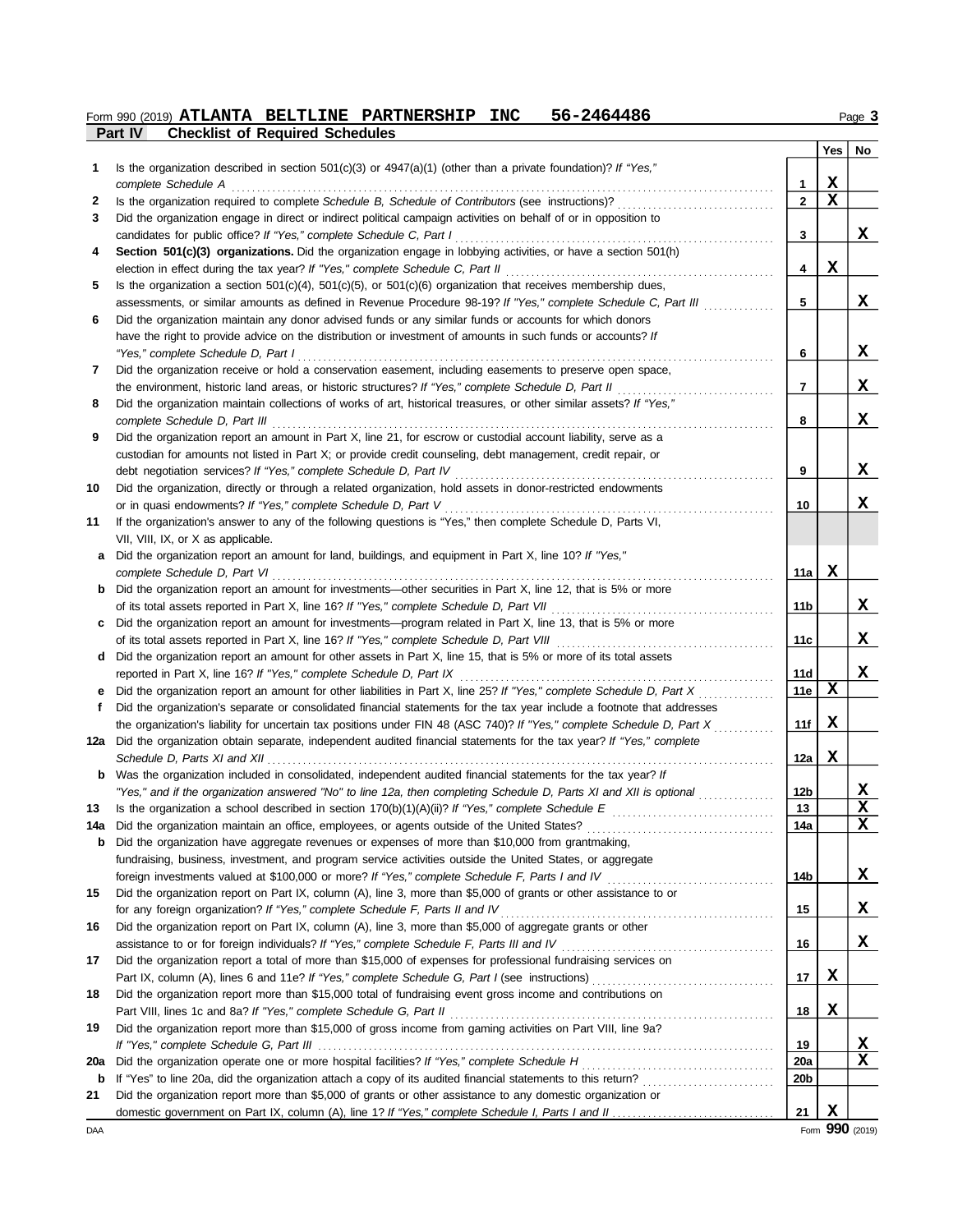#### $F$ orm 990 (2019) **ATLANTA BELTLINE PARTNERSHIP INC** 56-2464486  $P$ age 4 **ATLANTA BELTLINE PARTNERSHIP INC 56-2464486**

|     | Part IV<br><b>Checklist of Required Schedules (continued)</b>                                                                                                     |                 |             |                                 |  |  |  |  |  |  |
|-----|-------------------------------------------------------------------------------------------------------------------------------------------------------------------|-----------------|-------------|---------------------------------|--|--|--|--|--|--|
|     |                                                                                                                                                                   |                 | Yes         | No                              |  |  |  |  |  |  |
| 22  | Did the organization report more than \$5,000 of grants or other assistance to or for domestic individuals on                                                     |                 |             |                                 |  |  |  |  |  |  |
|     | Part IX, column (A), line 2? If "Yes," complete Schedule I, Parts I and III                                                                                       | 22              |             | X                               |  |  |  |  |  |  |
| 23  | Did the organization answer "Yes" to Part VII, Section A, line 3, 4, or 5 about compensation of the                                                               |                 |             |                                 |  |  |  |  |  |  |
|     | organization's current and former officers, directors, trustees, key employees, and highest compensated                                                           |                 |             |                                 |  |  |  |  |  |  |
|     | employees? If "Yes," complete Schedule J                                                                                                                          | 23              | X           |                                 |  |  |  |  |  |  |
|     | 24a Did the organization have a tax-exempt bond issue with an outstanding principal amount of more than                                                           |                 |             |                                 |  |  |  |  |  |  |
|     | \$100,000 as of the last day of the year, that was issued after December 31, 2002? If "Yes," answer lines 24b                                                     |                 |             | x                               |  |  |  |  |  |  |
|     | through 24d and complete Schedule K. If "No," go to line 25a<br>Did the organization invest any proceeds of tax-exempt bonds beyond a temporary period exception? | 24a<br>24b      |             |                                 |  |  |  |  |  |  |
| b   | Did the organization maintain an escrow account other than a refunding escrow at any time during the year                                                         |                 |             |                                 |  |  |  |  |  |  |
| c   | to defease any tax-exempt bonds?                                                                                                                                  | 24c             |             |                                 |  |  |  |  |  |  |
| d   | Did the organization act as an "on behalf of" issuer for bonds outstanding at any time during the year?                                                           | 24d             |             |                                 |  |  |  |  |  |  |
| 25a | Section 501(c)(3), 501(c)(4), and 501(c)(29) organizations. Did the organization engage in an excess benefit                                                      |                 |             |                                 |  |  |  |  |  |  |
|     | transaction with a disqualified person during the year? If "Yes," complete Schedule L, Part I                                                                     | 25a             |             | X                               |  |  |  |  |  |  |
| b   | Is the organization aware that it engaged in an excess benefit transaction with a disqualified person in a prior                                                  |                 |             |                                 |  |  |  |  |  |  |
|     | year, and that the transaction has not been reported on any of the organization's prior Forms 990 or 990-EZ?                                                      |                 |             |                                 |  |  |  |  |  |  |
|     | If "Yes," complete Schedule L, Part I                                                                                                                             | 25 <sub>b</sub> |             | x                               |  |  |  |  |  |  |
| 26  | Did the organization report any amount on Part X, line 5 or 22, for receivables from or payables to any current                                                   |                 |             |                                 |  |  |  |  |  |  |
|     | or former officer, director, trustee, key employee, creator or founder, substantial contributor, or 35%                                                           |                 |             |                                 |  |  |  |  |  |  |
|     | controlled entity or family member of any of these persons? If "Yes," complete Schedule L, Part II                                                                | 26              |             | X                               |  |  |  |  |  |  |
| 27  | Did the organization provide a grant or other assistance to any current or former officer, director, trustee, key                                                 |                 |             |                                 |  |  |  |  |  |  |
|     | employee, creator or founder, substantial contributor or employee thereof, a grant selection committee                                                            |                 |             |                                 |  |  |  |  |  |  |
|     | member, or to a 35% controlled entity (including an employee thereof) or family member of any of these                                                            |                 |             |                                 |  |  |  |  |  |  |
|     | persons? If "Yes," complete Schedule L, Part III                                                                                                                  | 27              |             | x                               |  |  |  |  |  |  |
| 28  | Was the organization a party to a business transaction with one of the following parties (see Schedule L, Part                                                    |                 |             |                                 |  |  |  |  |  |  |
|     | IV instructions, for applicable filing thresholds, conditions, and exceptions):                                                                                   |                 |             |                                 |  |  |  |  |  |  |
| a   | A current or former officer, director, trustee, key employee, creator or founder, or substantial contributor? If                                                  |                 |             |                                 |  |  |  |  |  |  |
|     |                                                                                                                                                                   | <b>28a</b>      |             | <u>x</u>                        |  |  |  |  |  |  |
|     |                                                                                                                                                                   | 28 <sub>b</sub> |             | $\mathbf{x}$                    |  |  |  |  |  |  |
| c   | A 35% controlled entity of one or more individuals and/or organizations described in lines 28a or 28b? If                                                         |                 |             |                                 |  |  |  |  |  |  |
|     | "Yes," complete Schedule L, Part IV                                                                                                                               | 28c             |             | X.                              |  |  |  |  |  |  |
| 29  |                                                                                                                                                                   | 29              | $\mathbf x$ |                                 |  |  |  |  |  |  |
| 30  | Did the organization receive contributions of art, historical treasures, or other similar assets, or qualified                                                    |                 |             |                                 |  |  |  |  |  |  |
|     | conservation contributions? If "Yes," complete Schedule M                                                                                                         | 30              |             |                                 |  |  |  |  |  |  |
| 31  | Did the organization liquidate, terminate, or dissolve and cease operations? If "Yes," complete Schedule N, Part I                                                | 31              |             | $\frac{\mathbf{x}}{\mathbf{x}}$ |  |  |  |  |  |  |
| 32  | Did the organization sell, exchange, dispose of, or transfer more than 25% of its net assets? If "Yes,"                                                           |                 |             |                                 |  |  |  |  |  |  |
|     | complete Schedule N, Part II                                                                                                                                      | 32              |             | X                               |  |  |  |  |  |  |
| 33  | Did the organization own 100% of an entity disregarded as separate from the organization under Regulations                                                        |                 |             |                                 |  |  |  |  |  |  |
|     |                                                                                                                                                                   | 33              |             | X                               |  |  |  |  |  |  |
| 34  | Was the organization related to any tax-exempt or taxable entity? If "Yes," complete Schedule R, Part II, III,                                                    |                 |             |                                 |  |  |  |  |  |  |
|     | or IV, and Part V, line 1                                                                                                                                         | 34              |             | <u>x</u>                        |  |  |  |  |  |  |
| 35a |                                                                                                                                                                   | 35a             |             | $\mathbf x$                     |  |  |  |  |  |  |
| b   | If "Yes" to line 35a, did the organization receive any payment from or engage in any transaction with a                                                           |                 |             |                                 |  |  |  |  |  |  |
|     | controlled entity within the meaning of section 512(b)(13)? If "Yes," complete Schedule R, Part V, line 2                                                         | 35 <sub>b</sub> |             |                                 |  |  |  |  |  |  |
| 36  | Section 501(c)(3) organizations. Did the organization make any transfers to an exempt non-charitable                                                              |                 |             |                                 |  |  |  |  |  |  |
|     | related organization? If "Yes," complete Schedule R, Part V, line 2                                                                                               |                 |             |                                 |  |  |  |  |  |  |
| 37  | Did the organization conduct more than 5% of its activities through an entity that is not a related organization                                                  |                 |             |                                 |  |  |  |  |  |  |
|     | and that is treated as a partnership for federal income tax purposes? If "Yes," complete Schedule R, Part VI                                                      | 37              |             | X                               |  |  |  |  |  |  |
| 38  | Did the organization complete Schedule O and provide explanations in Schedule O for Part VI, lines 11b and                                                        |                 |             |                                 |  |  |  |  |  |  |
|     | 19? Note: All Form 990 filers are required to complete Schedule O.                                                                                                | 38              | X           |                                 |  |  |  |  |  |  |
|     | Part V<br>Statements Regarding Other IRS Filings and Tax Compliance                                                                                               |                 |             |                                 |  |  |  |  |  |  |
|     | Check if Schedule O contains a response or note to any line in this Part V.                                                                                       |                 |             |                                 |  |  |  |  |  |  |
|     |                                                                                                                                                                   |                 | Yes         | No                              |  |  |  |  |  |  |
| 1а  | 22<br>Enter the number reported in Box 3 of Form 1096. Enter -0- if not applicable<br>1a                                                                          |                 |             |                                 |  |  |  |  |  |  |
| b   | 0<br>1b<br>Enter the number of Forms W-2G included in line 1a. Enter -0- if not applicable                                                                        |                 |             |                                 |  |  |  |  |  |  |
| c   | Did the organization comply with backup withholding rules for reportable payments to vendors and                                                                  |                 |             |                                 |  |  |  |  |  |  |
|     |                                                                                                                                                                   | 1c              |             |                                 |  |  |  |  |  |  |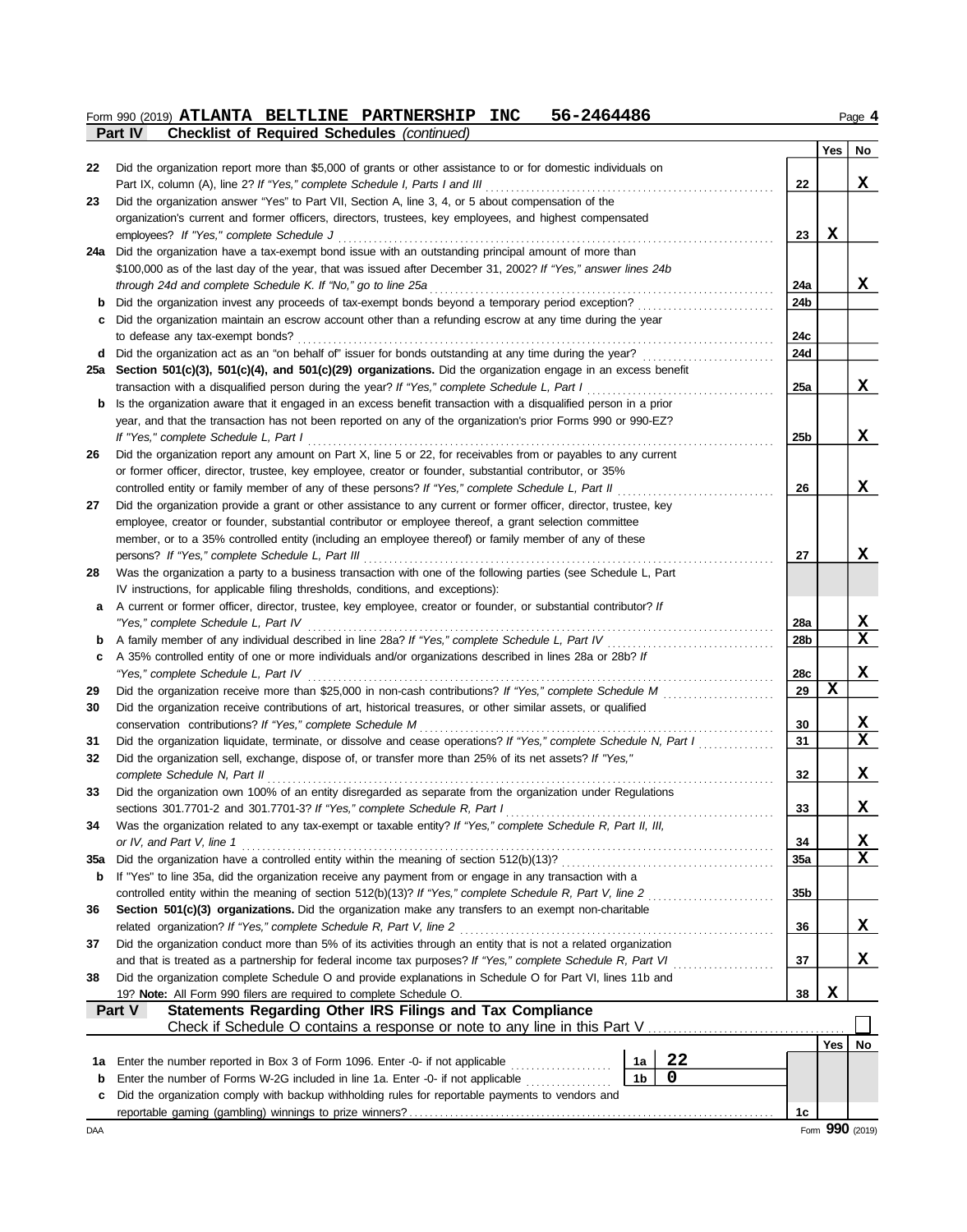|        | 56-2464486<br>Form 990 (2019) ATLANTA BELTLINE PARTNERSHIP INC                                                                                                                 |                |     | Page 5      |
|--------|--------------------------------------------------------------------------------------------------------------------------------------------------------------------------------|----------------|-----|-------------|
|        | Statements Regarding Other IRS Filings and Tax Compliance (continued)<br>Part V                                                                                                |                |     |             |
|        |                                                                                                                                                                                |                | Yes | No          |
|        | 2a Enter the number of employees reported on Form W-3, Transmittal of Wage and Tax                                                                                             |                |     |             |
|        | 10<br>2a<br>Statements, filed for the calendar year ending with or within the year covered by this return                                                                      |                |     |             |
| b      | If at least one is reported on line 2a, did the organization file all required federal employment tax returns?                                                                 | 2 <sub>b</sub> | X   |             |
|        | Note: If the sum of lines 1a and 2a is greater than 250, you may be required to e-file (see instructions)                                                                      |                |     |             |
| За     | Did the organization have unrelated business gross income of \$1,000 or more during the year?                                                                                  | За             |     | x           |
| b      | If "Yes," has it filed a Form 990-T for this year? If "No" to line 3b, provide an explanation on Schedule O                                                                    | 3b             |     |             |
| 4a     | At any time during the calendar year, did the organization have an interest in, or a signature or other authority over,                                                        | 4a             |     | X           |
| b      | a financial account in a foreign country (such as a bank account, securities account, or other financial account)?<br>If "Yes," enter the name of the foreign country <b>u</b> |                |     |             |
|        | See instructions for filing requirements for FinCEN Form 114, Report of Foreign Bank and Financial Accounts (FBAR).                                                            |                |     |             |
| 5а     |                                                                                                                                                                                | 5a             |     | х           |
| b      |                                                                                                                                                                                | 5 <sub>b</sub> |     | x           |
| c      | If "Yes" to line 5a or 5b, did the organization file Form 8886-T?                                                                                                              | 5 <sub>c</sub> |     |             |
| 6a     | Does the organization have annual gross receipts that are normally greater than \$100,000, and did the                                                                         |                |     |             |
|        | organization solicit any contributions that were not tax deductible as charitable contributions?                                                                               | 6a             |     | X           |
| b      | If "Yes," did the organization include with every solicitation an express statement that such contributions or                                                                 |                |     |             |
|        | gifts were not tax deductible?                                                                                                                                                 | 6b             |     |             |
| 7      | Organizations that may receive deductible contributions under section 170(c).                                                                                                  |                |     |             |
| а      | Did the organization receive a payment in excess of \$75 made partly as a contribution and partly for goods                                                                    |                |     |             |
|        | and services provided to the payor?                                                                                                                                            | 7a             | X   |             |
| b      |                                                                                                                                                                                | 7b             | X   |             |
| c      | Did the organization sell, exchange, or otherwise dispose of tangible personal property for which it was                                                                       |                |     |             |
|        | required to file Form 8282?                                                                                                                                                    | 7c             |     | x           |
| d      | 7d<br>If "Yes," indicate the number of Forms 8282 filed during the year                                                                                                        |                |     |             |
| е      | Did the organization receive any funds, directly or indirectly, to pay premiums on a personal benefit contract?                                                                | 7e             |     | X           |
| f      | Did the organization, during the year, pay premiums, directly or indirectly, on a personal benefit contract?                                                                   | 7f             |     | $\mathbf x$ |
| g      | If the organization received a contribution of qualified intellectual property, did the organization file Form 8899 as required?                                               | 7g             |     | X           |
| h      | If the organization received a contribution of cars, boats, airplanes, or other vehicles, did the organization file a Form 1098-C?                                             | 7h             |     | x           |
| 8      | Sponsoring organizations maintaining donor advised funds. Did a donor advised fund maintained by the                                                                           |                |     |             |
|        | sponsoring organization have excess business holdings at any time during the year?                                                                                             | 8              |     |             |
| 9      | Sponsoring organizations maintaining donor advised funds.                                                                                                                      |                |     |             |
| а      | Did the sponsoring organization make any taxable distributions under section 4966?                                                                                             | 9a             |     |             |
| b      |                                                                                                                                                                                | 9b             |     |             |
| 10     | Section 501(c)(7) organizations. Enter:                                                                                                                                        |                |     |             |
| а      | 10a<br>Initiation fees and capital contributions included on Part VIII, line 12<br>10 <sub>b</sub>                                                                             |                |     |             |
| b      | Gross receipts, included on Form 990, Part VIII, line 12, for public use of club facilities                                                                                    |                |     |             |
| 11     | Section 501(c)(12) organizations. Enter:<br>11a                                                                                                                                |                |     |             |
| а<br>b | Gross income from other sources (Do not net amounts due or paid to other sources                                                                                               |                |     |             |
|        | 11 <sub>b</sub>                                                                                                                                                                |                |     |             |
| 12a    | Section 4947(a)(1) non-exempt charitable trusts. Is the organization filing Form 990 in lieu of Form 1041?                                                                     | 12a            |     |             |
| b      | If "Yes," enter the amount of tax-exempt interest received or accrued during the year<br>12b                                                                                   |                |     |             |
| 13     | Section 501(c)(29) qualified nonprofit health insurance issuers.                                                                                                               |                |     |             |
| а      | Is the organization licensed to issue qualified health plans in more than one state?                                                                                           | 13а            |     |             |
|        | Note: See the instructions for additional information the organization must report on Schedule O.                                                                              |                |     |             |
| b      | Enter the amount of reserves the organization is required to maintain by the states in which                                                                                   |                |     |             |
|        | 13 <sub>b</sub>                                                                                                                                                                |                |     |             |
| c      | 13c<br>Enter the amount of reserves on hand                                                                                                                                    |                |     |             |
| 14a    | Did the organization receive any payments for indoor tanning services during the tax year?                                                                                     | 14a            |     | x           |
| b      | If "Yes," has it filed a Form 720 to report these payments? If "No," provide an explanation on Schedule O                                                                      | 14b            |     |             |
| 15     | Is the organization subject to the section 4960 tax on payment(s) of more than \$1,000,000 in remuneration or                                                                  |                |     |             |
|        | excess parachute payment(s) during the year?                                                                                                                                   | 15             |     | <u>x</u>    |
|        | If "Yes," see instructions and file Form 4720, Schedule N.                                                                                                                     |                |     |             |
| 16     | Is the organization an educational institution subject to the section 4968 excise tax on net investment income?                                                                | 16             |     | x           |
|        | If "Yes," complete Form 4720, Schedule O.                                                                                                                                      |                |     |             |

Form **990** (2019)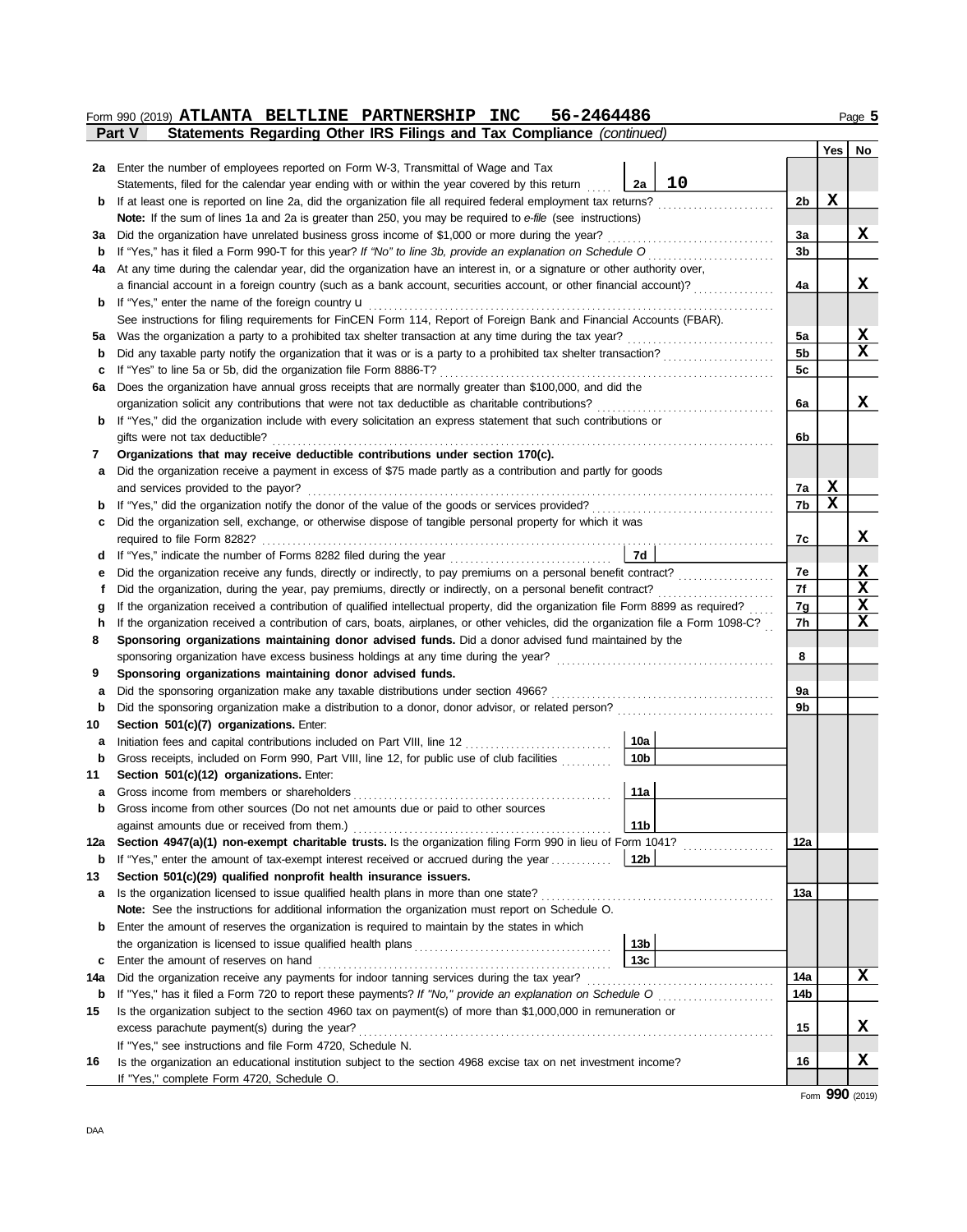## **Form 990 (2019) ATLANTA BELTLINE PARTNERSHIP INC 56-2464486** Page 6

| Part VI | <b>Governance, Management, and Disclosure</b> For each "Yes" response to lines 2 through 7b below, and for a "No"         |
|---------|---------------------------------------------------------------------------------------------------------------------------|
|         | response to line 8a, 8b, or 10b below, describe the circumstances, processes, or changes on Schedule O. See instructions. |
|         |                                                                                                                           |
|         | Section A. Governing Body and Management                                                                                  |

|     | and manage                                                                                                                          |    |    |                 |            |                 |  |  |  |  |
|-----|-------------------------------------------------------------------------------------------------------------------------------------|----|----|-----------------|------------|-----------------|--|--|--|--|
|     |                                                                                                                                     |    | 25 |                 | Yes        | No              |  |  |  |  |
| 1а  | Enter the number of voting members of the governing body at the end of the tax year                                                 | 1a |    |                 |            |                 |  |  |  |  |
|     | If there are material differences in voting rights among members of the governing body, or                                          |    |    |                 |            |                 |  |  |  |  |
|     | if the governing body delegated broad authority to an executive committee or similar                                                |    |    |                 |            |                 |  |  |  |  |
|     | committee, explain on Schedule O.                                                                                                   |    |    |                 |            |                 |  |  |  |  |
| b   | 25<br>1b<br>Enter the number of voting members included on line 1a, above, who are independent                                      |    |    |                 |            |                 |  |  |  |  |
| 2   | Did any officer, director, trustee, or key employee have a family relationship or a business relationship with                      |    |    |                 |            |                 |  |  |  |  |
|     | any other officer, director, trustee, or key employee?                                                                              |    |    | 2               | X          |                 |  |  |  |  |
| 3   | Did the organization delegate control over management duties customarily performed by or under the direct                           |    |    | 3               |            | X               |  |  |  |  |
|     | supervision of officers, directors, trustees, or key employees to a management company or other person?                             |    |    |                 |            |                 |  |  |  |  |
| 4   | Did the organization make any significant changes to its governing documents since the prior Form 990 was filed?                    |    |    |                 |            |                 |  |  |  |  |
| 5   | Did the organization become aware during the year of a significant diversion of the organization's assets?                          |    |    | 5               |            | $\mathbf x$     |  |  |  |  |
| 6   | Did the organization have members or stockholders?                                                                                  |    |    | 6               |            | X               |  |  |  |  |
| 7a  | Did the organization have members, stockholders, or other persons who had the power to elect or appoint                             |    |    |                 |            |                 |  |  |  |  |
|     | one or more members of the governing body?                                                                                          |    |    | 7a              | X          |                 |  |  |  |  |
| b   | Are any governance decisions of the organization reserved to (or subject to approval by) members,                                   |    |    |                 |            |                 |  |  |  |  |
|     | stockholders, or persons other than the governing body?                                                                             |    |    | 7b              |            | x               |  |  |  |  |
| 8   | Did the organization contemporaneously document the meetings held or written actions undertaken during the year by the following:   |    |    |                 |            |                 |  |  |  |  |
| а   | The governing body?                                                                                                                 |    |    | 8a              | х          |                 |  |  |  |  |
| b   | Each committee with authority to act on behalf of the governing body?                                                               |    |    | 8b              | x          |                 |  |  |  |  |
| 9   | Is there any officer, director, trustee, or key employee listed in Part VII, Section A, who cannot be reached at                    |    |    |                 |            |                 |  |  |  |  |
|     | the organization's mailing address? If "Yes," provide the names and addresses on Schedule O                                         |    |    | 9               |            | x               |  |  |  |  |
|     | Section B. Policies (This Section B requests information about policies not required by the Internal Revenue Code.)                 |    |    |                 |            |                 |  |  |  |  |
|     |                                                                                                                                     |    |    |                 | $Yes \mid$ | No              |  |  |  |  |
| 10a | Did the organization have local chapters, branches, or affiliates?                                                                  |    |    | 10a             |            | X               |  |  |  |  |
| b   | If "Yes," did the organization have written policies and procedures governing the activities of such chapters,                      |    |    |                 |            |                 |  |  |  |  |
|     | affiliates, and branches to ensure their operations are consistent with the organization's exempt purposes?                         |    |    | 10b             |            |                 |  |  |  |  |
| 11a | Has the organization provided a complete copy of this Form 990 to all members of its governing body before filing the form?         |    |    | 11a             | х          |                 |  |  |  |  |
| b   | Describe in Schedule O the process, if any, used by the organization to review this Form 990.                                       |    |    |                 |            |                 |  |  |  |  |
| 12a | Did the organization have a written conflict of interest policy? If "No," go to line 13                                             |    |    | 12a             | X          |                 |  |  |  |  |
| b   | Were officers, directors, or trustees, and key employees required to disclose annually interests that could give rise to conflicts? |    |    |                 |            |                 |  |  |  |  |
| c   | Did the organization regularly and consistently monitor and enforce compliance with the policy? If "Yes,"                           |    |    |                 |            |                 |  |  |  |  |
|     | describe in Schedule O how this was done                                                                                            |    |    | 12c             | х          |                 |  |  |  |  |
| 13  | Did the organization have a written whistleblower policy?                                                                           |    |    | 13              |            | X               |  |  |  |  |
| 14  | Did the organization have a written document retention and destruction policy?                                                      |    |    | 14              |            | X               |  |  |  |  |
| 15  | Did the process for determining compensation of the following persons include a review and approval by                              |    |    |                 |            |                 |  |  |  |  |
|     | independent persons, comparability data, and contemporaneous substantiation of the deliberation and decision?                       |    |    |                 |            |                 |  |  |  |  |
| а   |                                                                                                                                     |    |    | 15a             | X          |                 |  |  |  |  |
|     | Other officers or key employees of the organization                                                                                 |    |    | 15 <sub>b</sub> | x          |                 |  |  |  |  |
|     | If "Yes" to line 15a or 15b, describe the process in Schedule O (see instructions).                                                 |    |    |                 |            |                 |  |  |  |  |
| 16a | Did the organization invest in, contribute assets to, or participate in a joint venture or similar arrangement                      |    |    |                 |            |                 |  |  |  |  |
|     | with a taxable entity during the year?<br>.                                                                                         |    |    | 16a             |            | X               |  |  |  |  |
|     | If "Yes," did the organization follow a written policy or procedure requiring the organization to evaluate its                      |    |    |                 |            |                 |  |  |  |  |
|     | participation in joint venture arrangements under applicable federal tax law, and take steps to safeguard the                       |    |    |                 |            |                 |  |  |  |  |
|     |                                                                                                                                     |    |    | 16 <sub>b</sub> |            |                 |  |  |  |  |
|     | <b>Section C. Disclosure</b>                                                                                                        |    |    |                 |            |                 |  |  |  |  |
| 17  | List the states with which a copy of this Form 990 is required to be filed $\mathbf{u}$ GA                                          |    |    |                 |            |                 |  |  |  |  |
| 18  | Section 6104 requires an organization to make its Forms 1023 (1024 or 1024-A, if applicable), 990, and 990-T (Section 501(c)        |    |    |                 |            |                 |  |  |  |  |
|     | (3) sonly) available for public inspection. Indicate how you made these available. Check all that apply.                            |    |    |                 |            |                 |  |  |  |  |
|     | Another's website $ \mathbf{X} $ Upon request<br><b>X</b> Own website<br>Other (explain on Schedule O)                              |    |    |                 |            |                 |  |  |  |  |
| 19  | Describe on Schedule O whether (and if so, how) the organization made its governing documents, conflict of interest policy, and     |    |    |                 |            |                 |  |  |  |  |
|     | financial statements available to the public during the tax year.                                                                   |    |    |                 |            |                 |  |  |  |  |
| 20  | State the name, address, and telephone number of the person who possesses the organization's books and records u                    |    |    |                 |            |                 |  |  |  |  |
|     | <b>ANDRE GRAY</b><br>112 KROG STREET, NE SUITE 14                                                                                   |    |    |                 |            |                 |  |  |  |  |
|     | <b>ATLANTA</b><br>GA 30307                                                                                                          |    |    | 404-446-4404    |            |                 |  |  |  |  |
| DAA |                                                                                                                                     |    |    |                 |            | Form 990 (2019) |  |  |  |  |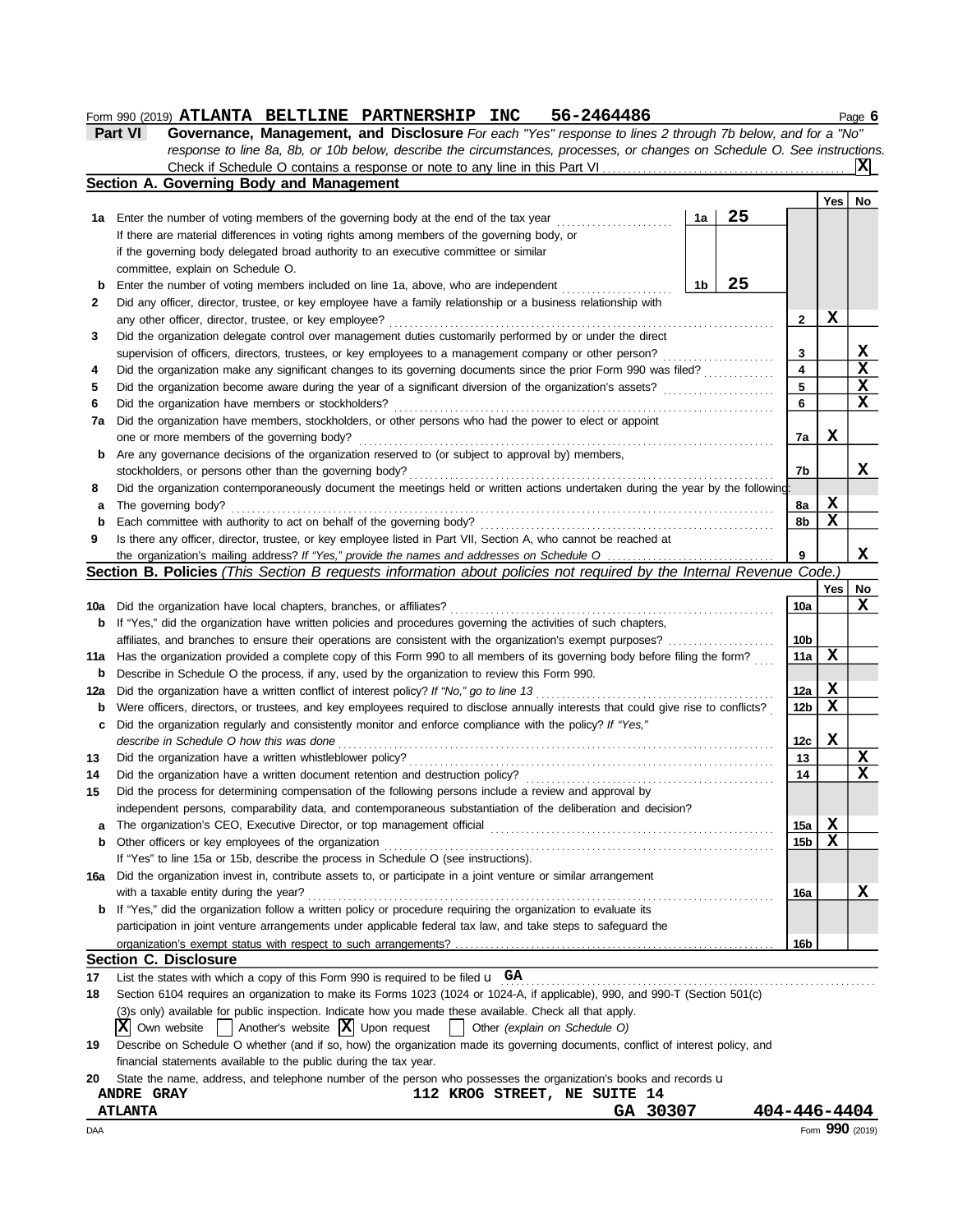| Form 990 (2019) ATLANTA BELTLINE PARTNERSHIP INC                                                                                                                                                                                                                                                                                     |                                                    |  | 56-2464486 |  | Page / |  |  |  |  |  |  |  |
|--------------------------------------------------------------------------------------------------------------------------------------------------------------------------------------------------------------------------------------------------------------------------------------------------------------------------------------|----------------------------------------------------|--|------------|--|--------|--|--|--|--|--|--|--|
| Compensation of Officers, Directors, Trustees, Key Employees, Highest Compensated Employees, and<br><b>Part VII</b>                                                                                                                                                                                                                  |                                                    |  |            |  |        |  |  |  |  |  |  |  |
| <b>Independent Contractors</b>                                                                                                                                                                                                                                                                                                       |                                                    |  |            |  |        |  |  |  |  |  |  |  |
| Check if Schedule O contains a response or note to any line in this Part VII                                                                                                                                                                                                                                                         |                                                    |  |            |  |        |  |  |  |  |  |  |  |
| Officers, Directors, Trustees, Key Employees, and Highest Compensated Employees<br>Section A.                                                                                                                                                                                                                                        |                                                    |  |            |  |        |  |  |  |  |  |  |  |
| 1a Complete this table for all persons required to be listed. Report compensation for the calendar year ending with or within the<br>organization's tax year.                                                                                                                                                                        |                                                    |  |            |  |        |  |  |  |  |  |  |  |
| List all of the organization's <b>current</b> officers, directors, trustees (whether individuals or organizations), regardless of amount of<br>compensation. Enter -0- in columns (D), (E), and (F) if no compensation was paid.                                                                                                     |                                                    |  |            |  |        |  |  |  |  |  |  |  |
| • List all of the organization's <b>current</b> key employees, if any. See instructions for definition of "key employee."                                                                                                                                                                                                            |                                                    |  |            |  |        |  |  |  |  |  |  |  |
| • List the organization's five <b>current</b> highest compensated employees (other than an officer, director, trustee, or key employee)<br>who received reportable compensation (Box 5 of Form W-2 and/or Box 7 of Form 1099-MISC) of more than \$100,000 from the<br>organization and any related organizations.                    |                                                    |  |            |  |        |  |  |  |  |  |  |  |
| List all of the organization's former officers, key employees, and highest compensated employees who received more than<br>\$100,000 of reportable compensation from the organization and any related organizations.                                                                                                                 |                                                    |  |            |  |        |  |  |  |  |  |  |  |
| • List all of the organization's <b>former directors or trustees</b> that received, in the capacity as a former director or trustee of the<br>organization, more than \$10,000 of reportable compensation from the organization and any related organizations.<br>See instructions for the order in which to list the persons above. |                                                    |  |            |  |        |  |  |  |  |  |  |  |
| Check this box if neither the organization nor any related organization compensated any current officer, director, or trustee.                                                                                                                                                                                                       |                                                    |  |            |  |        |  |  |  |  |  |  |  |
| 1A)                                                                                                                                                                                                                                                                                                                                  | $\sim$<br>(F)<br>(R)<br>$\mathsf{m}$<br>$\sqrt{E}$ |  |            |  |        |  |  |  |  |  |  |  |

| (A)<br>Name and title            | (B)<br>Average<br>hours<br>per week<br>(list any               | (C)<br>Position<br>(do not check more than one<br>box, unless person is both an<br>officer and a director/trustee) |                         |             |                 |                                 |        | (D)<br>Reportable<br>compensation<br>from the<br>organization | (E)<br>Reportable<br>compensation<br>from related<br>organizations | (F)<br>Estimated amount<br>of other<br>compensation<br>from the |  |
|----------------------------------|----------------------------------------------------------------|--------------------------------------------------------------------------------------------------------------------|-------------------------|-------------|-----------------|---------------------------------|--------|---------------------------------------------------------------|--------------------------------------------------------------------|-----------------------------------------------------------------|--|
|                                  | hours for<br>related<br>organizations<br>below<br>dotted line) | Individual trustee<br>or director                                                                                  | nstitutional<br>trustee | Officer     | Ķey<br>employee | Highest compensated<br>employee | Former | (W-2/1099-MISC)                                               | (W-2/1099-MISC)                                                    | organization and<br>related organizations                       |  |
| (1) ROBERT BRAWNER               |                                                                |                                                                                                                    |                         |             |                 |                                 |        |                                                               |                                                                    |                                                                 |  |
| <b>EXECUTIVE DIRECTOR</b>        | 65.00<br>0.00                                                  |                                                                                                                    |                         | $\mathbf x$ |                 |                                 |        | 169,665                                                       | 0                                                                  | 7,411                                                           |  |
| <b>JACKSON</b><br>$(2)$ DAVID    |                                                                |                                                                                                                    |                         |             |                 |                                 |        |                                                               |                                                                    |                                                                 |  |
|                                  | 50.00                                                          |                                                                                                                    |                         |             |                 |                                 |        |                                                               |                                                                    |                                                                 |  |
| DEPUTY EXECUTIVE DIR             | 0.00                                                           |                                                                                                                    |                         |             |                 | X                               |        | 133,920                                                       | 0                                                                  | 10,407                                                          |  |
| (3) SALISHA EVANS                |                                                                |                                                                                                                    |                         |             |                 |                                 |        |                                                               |                                                                    |                                                                 |  |
|                                  | 60.00                                                          |                                                                                                                    |                         |             |                 |                                 |        |                                                               |                                                                    |                                                                 |  |
| DIR OF DEVELOPMENT               | 0.00                                                           |                                                                                                                    |                         |             |                 | X                               |        | 102,500                                                       | 0                                                                  | 7,231                                                           |  |
| (4) AMBRISH<br><b>BAISIWALA</b>  |                                                                |                                                                                                                    |                         |             |                 |                                 |        |                                                               |                                                                    |                                                                 |  |
| <b>DIRECTOR</b>                  | 0.25<br>0.00                                                   | $\mathbf x$                                                                                                        |                         |             |                 |                                 |        | 0                                                             | 0                                                                  | $\mathbf 0$                                                     |  |
| (5) SCOTT BOHRER                 |                                                                |                                                                                                                    |                         |             |                 |                                 |        |                                                               |                                                                    |                                                                 |  |
|                                  | 3.00                                                           |                                                                                                                    |                         |             |                 |                                 |        |                                                               |                                                                    |                                                                 |  |
| <b>TREASURER</b>                 | 0.00                                                           | $\mathbf x$                                                                                                        |                         | X           |                 |                                 |        | 0                                                             | 0                                                                  | $\mathbf 0$                                                     |  |
| (6) MATT BRONFMAN                |                                                                |                                                                                                                    |                         |             |                 |                                 |        |                                                               |                                                                    |                                                                 |  |
| <b>DIRECTOR</b>                  | 0.25<br>0.00                                                   | $\mathbf x$                                                                                                        |                         |             |                 |                                 |        | 0                                                             | 0                                                                  | $\mathbf 0$                                                     |  |
| (7) ALTHEA<br><b>BROUGHTON</b>   |                                                                |                                                                                                                    |                         |             |                 |                                 |        |                                                               |                                                                    |                                                                 |  |
|                                  | 0.25                                                           |                                                                                                                    |                         |             |                 |                                 |        |                                                               |                                                                    |                                                                 |  |
| <b>DIRECTOR</b>                  | 0.00                                                           | X                                                                                                                  |                         |             |                 |                                 |        | 0                                                             | 0                                                                  | $\mathbf 0$                                                     |  |
| (8) SCOTT<br><b>BURTON</b>       |                                                                |                                                                                                                    |                         |             |                 |                                 |        |                                                               |                                                                    |                                                                 |  |
| 11/19<br><b>DIRECTOR-THRU</b>    | 0.25<br>0.00                                                   | $\mathbf x$                                                                                                        |                         |             |                 |                                 |        |                                                               |                                                                    | $\pmb{0}$                                                       |  |
| (9) ELIZABETH<br><b>CHANDLER</b> |                                                                |                                                                                                                    |                         |             |                 |                                 |        | 0                                                             | 0                                                                  |                                                                 |  |
|                                  | 3.00                                                           |                                                                                                                    |                         |             |                 |                                 |        |                                                               |                                                                    |                                                                 |  |
| <b>DIRECTOR</b>                  | 0.00                                                           | $\mathbf x$                                                                                                        |                         |             |                 |                                 |        | 0                                                             | 0                                                                  | $\mathbf 0$                                                     |  |
| (10) RAJ CHOUDHURY               |                                                                |                                                                                                                    |                         |             |                 |                                 |        |                                                               |                                                                    |                                                                 |  |
|                                  | 0.25                                                           |                                                                                                                    |                         |             |                 |                                 |        |                                                               |                                                                    |                                                                 |  |
| <b>DIRECTOR</b>                  | 0.00                                                           | $\mathbf x$                                                                                                        |                         |             |                 |                                 |        | 0                                                             | 0                                                                  | $\mathbf 0$                                                     |  |
| <b>CLEMENT</b><br>(11) DALLAS    |                                                                |                                                                                                                    |                         |             |                 |                                 |        |                                                               |                                                                    |                                                                 |  |
|                                  | 3.00                                                           |                                                                                                                    |                         |             |                 |                                 |        |                                                               |                                                                    |                                                                 |  |
| <b>BOARD CHAIR</b>               | 0.00                                                           | $\mathbf x$                                                                                                        |                         | X           |                 |                                 |        | 0                                                             | 0                                                                  | $\mathbf 0$                                                     |  |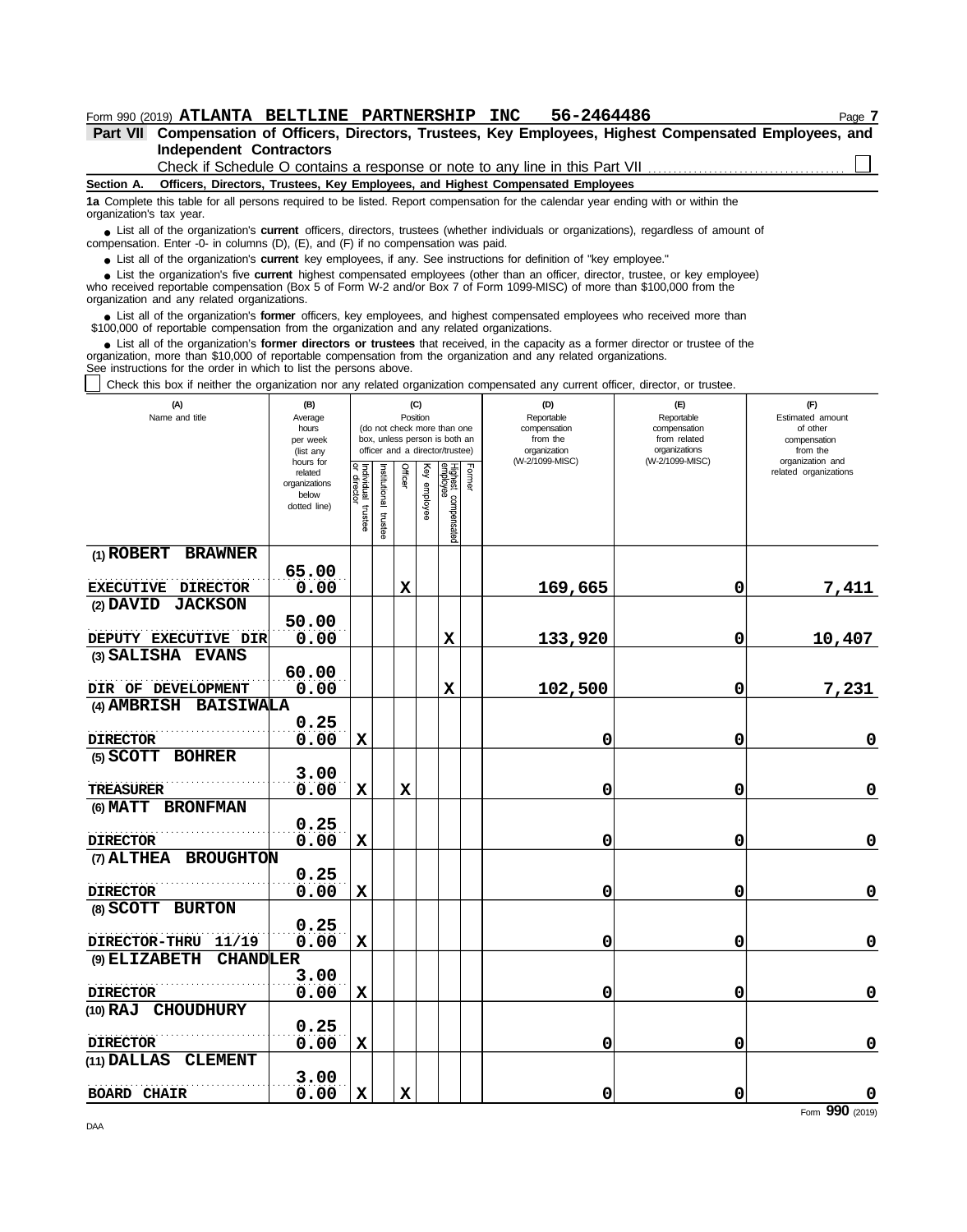| Form 990 (2019) ATLANTA BELTLINE PARTNERSHIP                                                                  |                                                                |                                                                                                                    |                       |         |                 |                                 |             | 56-2464486<br><b>INC</b>                                                                                                         |                                                                    | Page 8                                                          |
|---------------------------------------------------------------------------------------------------------------|----------------------------------------------------------------|--------------------------------------------------------------------------------------------------------------------|-----------------------|---------|-----------------|---------------------------------|-------------|----------------------------------------------------------------------------------------------------------------------------------|--------------------------------------------------------------------|-----------------------------------------------------------------|
| Part VII                                                                                                      |                                                                |                                                                                                                    |                       |         |                 |                                 |             | Section A. Officers, Directors, Trustees, Key Employees, and Highest Compensated Employees (continued)                           |                                                                    |                                                                 |
| (A)<br>(B)<br>Name and title<br>Average<br>hours<br>per week<br>(list any                                     |                                                                | (C)<br>Position<br>(do not check more than one<br>box, unless person is both an<br>officer and a director/trustee) |                       |         |                 |                                 |             | (D)<br>Reportable<br>compensation<br>from the<br>organization                                                                    | (E)<br>Reportable<br>compensation<br>from related<br>organizations | (F)<br>Estimated amount<br>of other<br>compensation<br>from the |
|                                                                                                               | hours for<br>related<br>organizations<br>below<br>dotted line) | Individual<br>or director<br>trustee                                                                               | nstitutional<br>trust | Officer | Key<br>employee | Highest compensated<br>employee | Former      | (W-2/1099-MISC)                                                                                                                  | (W-2/1099-MISC)                                                    | organization and<br>related organizations                       |
| <b>MIKE DONNELLY</b><br>(12)<br><b>DIRECTOR</b>                                                               | 0.25<br>0.00                                                   | X                                                                                                                  |                       |         |                 |                                 |             | 0                                                                                                                                | 0                                                                  | 0                                                               |
| (13)<br><b>JENNIFER</b>                                                                                       | <b>DORIAN</b>                                                  |                                                                                                                    |                       |         |                 |                                 |             |                                                                                                                                  |                                                                    |                                                                 |
| <b>DIRECTOR</b>                                                                                               | 3.00<br>0.00                                                   | X                                                                                                                  |                       |         |                 |                                 |             | 0                                                                                                                                | 0                                                                  | 0                                                               |
| KATHY FARRELL<br>(14)                                                                                         | 0.25                                                           |                                                                                                                    |                       |         |                 |                                 |             |                                                                                                                                  |                                                                    |                                                                 |
| <b>DIRECTOR</b>                                                                                               | 0.00                                                           | X                                                                                                                  |                       |         |                 |                                 |             | 0                                                                                                                                | 0                                                                  | 0                                                               |
| <b>MICHELLE</b><br>(15)                                                                                       | <b>FISHER</b><br>0.25                                          |                                                                                                                    |                       |         |                 |                                 |             |                                                                                                                                  |                                                                    |                                                                 |
| <b>DIRECTOR</b>                                                                                               | 0.00                                                           | X                                                                                                                  |                       |         |                 |                                 |             | 0                                                                                                                                | 0                                                                  | 0                                                               |
| (16)<br><b>THARON</b>                                                                                         | <b>JOHNSON</b><br>0.25                                         |                                                                                                                    |                       |         |                 |                                 |             |                                                                                                                                  |                                                                    |                                                                 |
| <b>DIRECTOR</b>                                                                                               | 0.00                                                           | X                                                                                                                  |                       |         |                 |                                 |             | 0                                                                                                                                | 0                                                                  | 0                                                               |
| (17)<br><b>KATIE</b>                                                                                          | <b>KIRKPATRICK</b><br>0.25                                     |                                                                                                                    |                       |         |                 |                                 |             |                                                                                                                                  |                                                                    |                                                                 |
| DIRECTOR- THRU 12/19                                                                                          | 0.00                                                           | х                                                                                                                  |                       |         |                 |                                 |             | 0                                                                                                                                | 0                                                                  | 0                                                               |
| (18)<br>PORTIA<br>WILLS                                                                                       | LEE                                                            |                                                                                                                    |                       |         |                 |                                 |             |                                                                                                                                  |                                                                    |                                                                 |
| DIRECTOR-THRU 4/20                                                                                            | 0.25<br>0.00                                                   | X                                                                                                                  |                       |         |                 |                                 |             | 0                                                                                                                                | 0                                                                  | 0                                                               |
| (19)<br><b>MICHELLE</b>                                                                                       | <b>MOOREHEAD</b><br>0.25                                       |                                                                                                                    |                       |         |                 |                                 |             |                                                                                                                                  |                                                                    |                                                                 |
| <b>DIRECTOR</b>                                                                                               | 0.00                                                           | X                                                                                                                  |                       |         |                 |                                 |             |                                                                                                                                  | 0                                                                  |                                                                 |
| 1b Subtotal                                                                                                   |                                                                |                                                                                                                    |                       |         |                 |                                 | u           | 406,085                                                                                                                          |                                                                    | 25,049                                                          |
| Total from continuation sheets to Part VII, Section A                                                         |                                                                |                                                                                                                    |                       |         |                 |                                 | $\mathbf u$ | 406,085                                                                                                                          |                                                                    | 25,049                                                          |
| Total (add lines 1b and 1c)<br>d<br>$\mathbf{2}$                                                              |                                                                |                                                                                                                    |                       |         |                 |                                 | u           | Total number of individuals (including but not limited to those listed above) who received more than \$100,000 of                |                                                                    |                                                                 |
| reportable compensation from the organization $\mathbf u$ 3                                                   |                                                                |                                                                                                                    |                       |         |                 |                                 |             |                                                                                                                                  |                                                                    | Yes <sup>[</sup><br>No                                          |
| 3                                                                                                             |                                                                |                                                                                                                    |                       |         |                 |                                 |             | Did the organization list any former officer, director, trustee, key employee, or highest compensated                            |                                                                    |                                                                 |
| 4                                                                                                             |                                                                |                                                                                                                    |                       |         |                 |                                 |             | For any individual listed on line 1a, is the sum of reportable compensation and other compensation from the                      |                                                                    | x<br>3                                                          |
|                                                                                                               |                                                                |                                                                                                                    |                       |         |                 |                                 |             | organization and related organizations greater than \$150,000? If "Yes," complete Schedule J for such                            |                                                                    | X                                                               |
| 5                                                                                                             |                                                                |                                                                                                                    |                       |         |                 |                                 |             | Did any person listed on line 1a receive or accrue compensation from any unrelated organization or individual                    |                                                                    | 4                                                               |
|                                                                                                               |                                                                |                                                                                                                    |                       |         |                 |                                 |             |                                                                                                                                  |                                                                    | x<br>5                                                          |
| Section B. Independent Contractors<br>1                                                                       |                                                                |                                                                                                                    |                       |         |                 |                                 |             | Complete this table for your five highest compensated independent contractors that received more than \$100,000 of               |                                                                    |                                                                 |
|                                                                                                               |                                                                |                                                                                                                    |                       |         |                 |                                 |             | compensation from the organization. Report compensation for the calendar year ending with or within the organization's tax year. |                                                                    |                                                                 |
|                                                                                                               | (A)<br>Name and business address                               |                                                                                                                    |                       |         |                 |                                 |             |                                                                                                                                  | (B)<br>Description of services                                     | (C)<br>Compensation                                             |
| COXE CURRY AND ASSOCIATES<br><b>ATLANTA</b>                                                                   | GA 30303                                                       |                                                                                                                    |                       |         |                 |                                 |             | 191 PEACHTREE ST. NE #450<br><b>FUNDRAISING</b>                                                                                  |                                                                    |                                                                 |
|                                                                                                               |                                                                |                                                                                                                    |                       |         |                 |                                 |             |                                                                                                                                  |                                                                    | 178,877                                                         |
|                                                                                                               |                                                                |                                                                                                                    |                       |         |                 |                                 |             |                                                                                                                                  |                                                                    |                                                                 |
|                                                                                                               |                                                                |                                                                                                                    |                       |         |                 |                                 |             |                                                                                                                                  |                                                                    |                                                                 |
|                                                                                                               |                                                                |                                                                                                                    |                       |         |                 |                                 |             |                                                                                                                                  |                                                                    |                                                                 |
|                                                                                                               |                                                                |                                                                                                                    |                       |         |                 |                                 |             |                                                                                                                                  |                                                                    |                                                                 |
|                                                                                                               |                                                                |                                                                                                                    |                       |         |                 |                                 |             |                                                                                                                                  |                                                                    |                                                                 |
| Total number of independent contractors (including but not limited to those listed above) who<br>$\mathbf{2}$ |                                                                |                                                                                                                    |                       |         |                 |                                 |             |                                                                                                                                  |                                                                    |                                                                 |
| received more than \$100,000 of compensation from the organization u                                          |                                                                |                                                                                                                    |                       |         |                 |                                 |             |                                                                                                                                  | 1                                                                  |                                                                 |
| <b>DAA</b>                                                                                                    |                                                                |                                                                                                                    |                       |         |                 |                                 |             |                                                                                                                                  |                                                                    | Form 990 (2019)                                                 |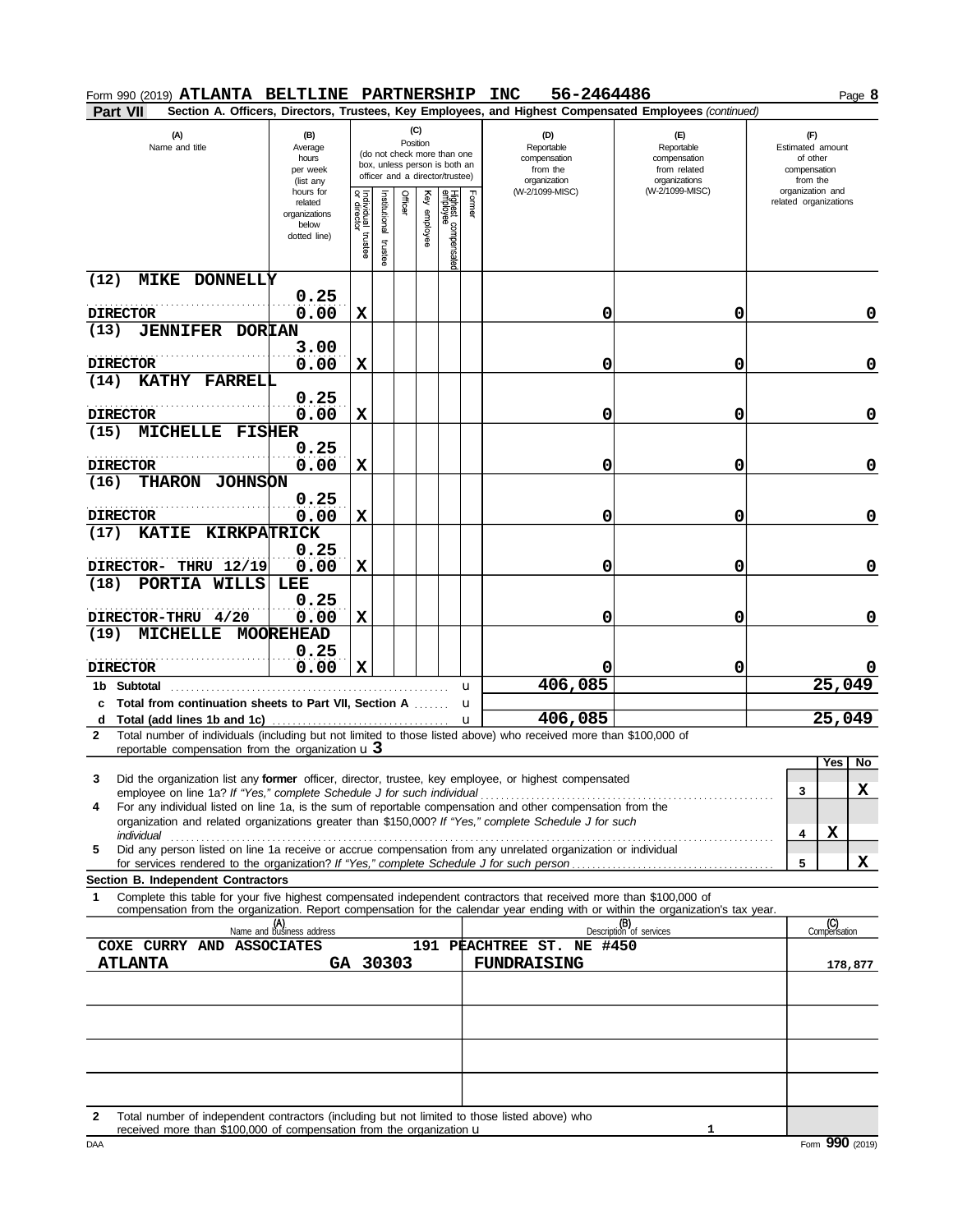|                                                                  | <b>Part VIII</b> | $\sim$                                                                          |    | <b>Statement of Revenue</b> |                      |                      | Check if Schedule O contains a response or note to any line in this Part VIII |                                              |                                      |                                                               |
|------------------------------------------------------------------|------------------|---------------------------------------------------------------------------------|----|-----------------------------|----------------------|----------------------|-------------------------------------------------------------------------------|----------------------------------------------|--------------------------------------|---------------------------------------------------------------|
|                                                                  |                  |                                                                                 |    |                             |                      |                      | (A)<br>Total revenue                                                          | (B)<br>Related or exempt<br>function revenue | (C)<br>Unrelated<br>business revenue | (D)<br>Revenue excluded<br>from tax under<br>sections 512-514 |
|                                                                  |                  | 1a Federated campaigns                                                          |    |                             | 1a                   |                      |                                                                               |                                              |                                      |                                                               |
| <b>Contributions, Gifts, Grants</b><br>and Other Similar Amounts |                  | <b>b</b> Membership dues                                                        |    | .                           | 1 <sub>b</sub>       |                      |                                                                               |                                              |                                      |                                                               |
|                                                                  |                  | c Fundraising events                                                            |    |                             | 1 <sub>c</sub>       |                      |                                                                               |                                              |                                      |                                                               |
|                                                                  |                  | d Related organizations                                                         |    |                             | 1d                   |                      |                                                                               |                                              |                                      |                                                               |
|                                                                  |                  | e Government grants (contributions)                                             |    |                             | 1е                   | 183,962              |                                                                               |                                              |                                      |                                                               |
|                                                                  |                  | f All other contributions, gifts, grants,                                       |    |                             |                      |                      |                                                                               |                                              |                                      |                                                               |
|                                                                  |                  | and similar amounts not included above                                          |    |                             | 1f                   | 6,422,201            |                                                                               |                                              |                                      |                                                               |
|                                                                  |                  | <b>g</b> Noncash contributions included in lines 1a-1f                          |    |                             | $1g$ \$              | 657,500              |                                                                               |                                              |                                      |                                                               |
|                                                                  |                  |                                                                                 |    |                             |                      | $\mathbf u$          | 6,606,163                                                                     |                                              |                                      |                                                               |
|                                                                  |                  |                                                                                 |    |                             |                      | <b>Business Code</b> |                                                                               |                                              |                                      |                                                               |
|                                                                  | 2a               | <b>BUS TOURS</b>                                                                |    |                             |                      | 561520               | 27,646                                                                        | 27,646                                       |                                      |                                                               |
|                                                                  | b                |                                                                                 |    | ADOPT-THE-BELTLINE REVENUE  |                      | 900099               | 5,387                                                                         | 5,387                                        |                                      |                                                               |
|                                                                  | c                | WALKING TOURS                                                                   |    |                             |                      | 561520               | 850                                                                           | 850                                          |                                      |                                                               |
| Program Service<br>Revenue                                       | d                |                                                                                 |    |                             |                      |                      |                                                                               |                                              |                                      |                                                               |
|                                                                  |                  |                                                                                 |    |                             |                      |                      |                                                                               |                                              |                                      |                                                               |
|                                                                  |                  | f All other program service revenue <i>container</i>                            |    |                             |                      |                      |                                                                               |                                              |                                      |                                                               |
|                                                                  |                  |                                                                                 |    |                             |                      | $\mathbf u$          | 33,883                                                                        |                                              |                                      |                                                               |
|                                                                  | 3                | Investment income (including dividends, interest, and                           |    |                             |                      |                      | 6,483                                                                         |                                              |                                      | 6,483                                                         |
|                                                                  |                  |                                                                                 |    |                             |                      | u                    |                                                                               |                                              |                                      |                                                               |
|                                                                  | 4                | Income from investment of tax-exempt bond proceeds                              |    |                             |                      | u                    |                                                                               |                                              |                                      |                                                               |
|                                                                  | 5                |                                                                                 |    | (i) Real                    |                      | u<br>(ii) Personal   |                                                                               |                                              |                                      |                                                               |
|                                                                  |                  | <b>6a</b> Gross rents                                                           | 6а |                             |                      |                      |                                                                               |                                              |                                      |                                                               |
|                                                                  |                  | <b>b</b> Less: rental expenses                                                  | 6b |                             |                      |                      |                                                                               |                                              |                                      |                                                               |
|                                                                  |                  | <b>c</b> Rental inc. or (loss)                                                  | 6c |                             |                      |                      |                                                                               |                                              |                                      |                                                               |
|                                                                  |                  | <b>d</b> Net rental income or (loss)                                            |    |                             |                      | u                    |                                                                               |                                              |                                      |                                                               |
|                                                                  |                  | <b>7a</b> Gross amount from                                                     |    | (i) Securities              |                      | (ii) Other           |                                                                               |                                              |                                      |                                                               |
|                                                                  |                  | sales of assets<br>other than inventory                                         | 7a |                             |                      |                      |                                                                               |                                              |                                      |                                                               |
|                                                                  |                  | <b>b</b> Less: cost or other                                                    |    |                             |                      |                      |                                                                               |                                              |                                      |                                                               |
| Revenue                                                          |                  | basis and sales exps.                                                           | 7b |                             |                      |                      |                                                                               |                                              |                                      |                                                               |
|                                                                  |                  | c Gain or (loss)                                                                | 7c |                             |                      |                      |                                                                               |                                              |                                      |                                                               |
| Other                                                            |                  |                                                                                 |    |                             |                      | u                    |                                                                               |                                              |                                      |                                                               |
|                                                                  |                  | 8a Gross income from fundraising events                                         |    |                             |                      |                      |                                                                               |                                              |                                      |                                                               |
|                                                                  |                  | (not including \$                                                               |    | .                           |                      |                      |                                                                               |                                              |                                      |                                                               |
|                                                                  |                  | of contributions reported on line 1c).                                          |    |                             |                      |                      |                                                                               |                                              |                                      |                                                               |
|                                                                  |                  | See Part IV, line 18                                                            |    |                             | 8a                   | 200,018              |                                                                               |                                              |                                      |                                                               |
|                                                                  |                  | <b>b</b> Less: direct expenses                                                  |    |                             | 8b                   | 75,646               |                                                                               |                                              |                                      |                                                               |
|                                                                  |                  | c Net income or (loss) from fundraising events                                  |    |                             |                      | u                    | 124,372                                                                       |                                              |                                      | 124,372                                                       |
|                                                                  |                  | 9a Gross income from gaming activities.                                         |    |                             |                      |                      |                                                                               |                                              |                                      |                                                               |
|                                                                  |                  | See Part IV, line $19$                                                          |    |                             | 9a<br>9 <sub>b</sub> |                      |                                                                               |                                              |                                      |                                                               |
|                                                                  |                  | <b>b</b> Less: direct expenses<br>c Net income or (loss) from gaming activities |    |                             |                      | u                    |                                                                               |                                              |                                      |                                                               |
|                                                                  |                  | <b>10a</b> Gross sales of inventory, less                                       |    |                             |                      |                      |                                                                               |                                              |                                      |                                                               |
|                                                                  |                  | returns and allowances                                                          |    |                             | 10a                  | 7,275                |                                                                               |                                              |                                      |                                                               |
|                                                                  |                  | <b>b</b> Less: cost of goods sold                                               |    |                             | 10 <sub>b</sub>      | 4,144                |                                                                               |                                              |                                      |                                                               |
|                                                                  |                  | c Net income or (loss) from sales of inventory                                  |    |                             |                      | $\mathbf{u}$         | 3,131                                                                         |                                              |                                      | 3,131                                                         |
|                                                                  |                  |                                                                                 |    |                             |                      | <b>Business Code</b> |                                                                               |                                              |                                      |                                                               |
| Miscellaneous<br>Revenue                                         | 11a              | <b>AB CENTER RENTAL</b>                                                         |    |                             |                      | 900099               | 13,937                                                                        | 13,937                                       |                                      |                                                               |
|                                                                  | b                | OTHER INCOME                                                                    |    |                             |                      | 900099               | 2,250                                                                         | 2,250                                        |                                      |                                                               |
|                                                                  | c                |                                                                                 |    |                             |                      |                      |                                                                               |                                              |                                      |                                                               |
|                                                                  |                  |                                                                                 |    |                             |                      |                      |                                                                               |                                              |                                      |                                                               |
|                                                                  |                  |                                                                                 |    |                             |                      | u                    | 16,187                                                                        |                                              |                                      |                                                               |
|                                                                  | 12               |                                                                                 |    |                             |                      | $\mathbf{u}$         | 6,790,219                                                                     | 50,070                                       | 0                                    | 133,986                                                       |

# **Form 990 (2019) ATLANTA BELTLINE PARTNERSHIP INC 56-2464486** Page 9

Form **990** (2019)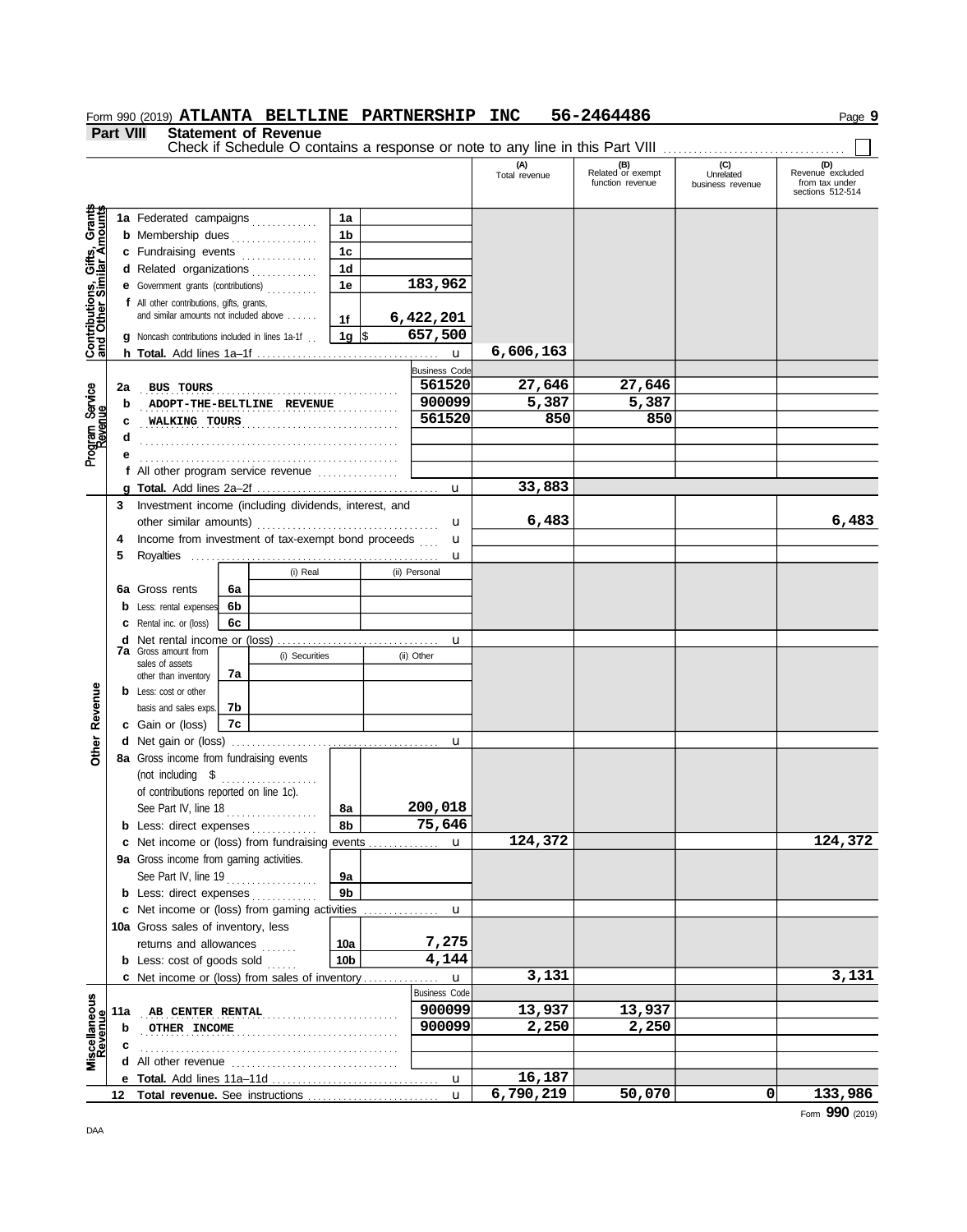## **Form 990 (2019) ATLANTA BELTLINE PARTNERSHIP INC 56-2464486** Page 10

### **Part IX Statement of Functional Expenses**

|              | Section 501(c)(3) and 501(c)(4) organizations must complete all columns. All other organizations must complete column (A).<br>Check if Schedule O contains a response or note to any line in this Part IX |                       |                             |                                    |                                |
|--------------|-----------------------------------------------------------------------------------------------------------------------------------------------------------------------------------------------------------|-----------------------|-----------------------------|------------------------------------|--------------------------------|
|              | Do not include amounts reported on lines 6b,                                                                                                                                                              |                       | (B)                         | (C)                                |                                |
|              | 7b, 8b, 9b, and 10b of Part VIII.                                                                                                                                                                         | (A)<br>Total expenses | Program service<br>expenses | Management and<br>general expenses | (D)<br>Fundraising<br>expenses |
| $\mathbf{1}$ |                                                                                                                                                                                                           |                       |                             |                                    |                                |
|              | Grants and other assistance to domestic organizations                                                                                                                                                     | 1,483,595             | 1,483,595                   |                                    |                                |
| $\mathbf{2}$ | and domestic governments. See Part IV, line 21<br>Grants and other assistance to domestic                                                                                                                 |                       |                             |                                    |                                |
|              |                                                                                                                                                                                                           |                       |                             |                                    |                                |
|              | individuals. See Part IV, line 22                                                                                                                                                                         |                       |                             |                                    |                                |
| 3            | Grants and other assistance to foreign                                                                                                                                                                    |                       |                             |                                    |                                |
|              | organizations, foreign governments, and foreign                                                                                                                                                           |                       |                             |                                    |                                |
|              | individuals. See Part IV, lines 15 and 16                                                                                                                                                                 |                       |                             |                                    |                                |
| 4            | Benefits paid to or for members                                                                                                                                                                           |                       |                             |                                    |                                |
| 5            | Compensation of current officers, directors,                                                                                                                                                              |                       |                             |                                    |                                |
|              | trustees, and key employees                                                                                                                                                                               | 169,665               | 98,406                      | 33,933                             | 37,326                         |
| 6            | Compensation not included above to disqualified                                                                                                                                                           |                       |                             |                                    |                                |
|              | persons (as defined under section 4958(f)(1)) and                                                                                                                                                         |                       |                             |                                    |                                |
|              | persons described in section 4958(c)(3)(B)                                                                                                                                                                |                       |                             |                                    |                                |
| 7            | Other salaries and wages                                                                                                                                                                                  | 485,052               | 281,330                     | 97,011                             | 106,711                        |
| 8            | Pension plan accruals and contributions (include                                                                                                                                                          |                       |                             |                                    |                                |
|              | section 401(k) and 403(b) employer contributions)                                                                                                                                                         |                       |                             |                                    |                                |
| 9            | Other employee benefits                                                                                                                                                                                   | 67,095                | 38,915                      | 13,419                             | 14,761                         |
| 10           |                                                                                                                                                                                                           | 52,318                | 30,344                      | 10,464                             | 11,510                         |
| 11           | Fees for services (nonemployees):                                                                                                                                                                         |                       |                             |                                    |                                |
|              |                                                                                                                                                                                                           |                       |                             |                                    |                                |
| b            | Legal                                                                                                                                                                                                     |                       |                             |                                    |                                |
| C            | Accounting                                                                                                                                                                                                | 51,331                |                             | 51,331                             |                                |
|              | d Lobbying                                                                                                                                                                                                |                       |                             |                                    |                                |
|              | e Professional fundraising services. See Part IV, line                                                                                                                                                    | 200,345               |                             |                                    | 200,345                        |
|              |                                                                                                                                                                                                           |                       |                             |                                    |                                |
| f            | Investment management fees                                                                                                                                                                                |                       |                             |                                    |                                |
|              | g Other. (If line 11g amount exceeds 10% of line 25, column                                                                                                                                               |                       |                             |                                    |                                |
|              | (A) amount, list line 11g expenses on Schedule O.)                                                                                                                                                        | 197,029               | 161,745                     | <u>15,945</u><br>4,933             | <u>19,339</u><br>10,162        |
| 12           | Advertising and promotion                                                                                                                                                                                 | 26,856                | 11,761                      |                                    |                                |
| 13           |                                                                                                                                                                                                           |                       |                             |                                    |                                |
| 14           | Information technology                                                                                                                                                                                    | 31,659                | 24,378                      | 5,065                              | 2,216                          |
| 15           | Royalties                                                                                                                                                                                                 |                       |                             |                                    |                                |
| 16           |                                                                                                                                                                                                           | 133,286               | 102,631                     | 21,325                             | 9,330                          |
| 17           | Travel                                                                                                                                                                                                    | 6,516                 | 4,431                       | 1,694                              | 391                            |
| 18           | Payments of travel or entertainment expenses                                                                                                                                                              |                       |                             |                                    |                                |
|              | for any federal, state, or local public officials                                                                                                                                                         |                       |                             |                                    |                                |
|              | 19 Conferences, conventions, and meetings                                                                                                                                                                 |                       |                             |                                    |                                |
| 20           |                                                                                                                                                                                                           |                       |                             |                                    |                                |
| 21           | Payments to affiliates                                                                                                                                                                                    |                       |                             |                                    |                                |
| 22           | Depreciation, depletion, and amortization                                                                                                                                                                 | 263,368               | 202,793                     | 42,139                             | 18,436                         |
| 23           | Insurance                                                                                                                                                                                                 | 8,166                 | 6,288                       | 1,306                              | 572                            |
| 24           | Other expenses. Itemize expenses not covered                                                                                                                                                              |                       |                             |                                    |                                |
|              | above (List miscellaneous expenses on line 24e. If                                                                                                                                                        |                       |                             |                                    |                                |
|              | line 24e amount exceeds 10% of line 25, column                                                                                                                                                            |                       |                             |                                    |                                |
|              | (A) amount, list line 24e expenses on Schedule O.)                                                                                                                                                        |                       |                             |                                    |                                |
| a            | TOUR BUS EXPENSE                                                                                                                                                                                          | 49,768                | 49,768                      |                                    |                                |
| b            | SERVICE FEES                                                                                                                                                                                              | 13,435                | 1,745                       | 9,096                              | 2,594                          |
|              | <b>SUPPLIES</b>                                                                                                                                                                                           | 13,386                | 10,307                      | 2,142                              | 937                            |
| d            | TELEPHONE                                                                                                                                                                                                 | 12,405                | 8,453                       | 2,216                              | 1,736                          |
|              | <b>e</b> All other expenses                                                                                                                                                                               | 33,690                | 21,059                      | 7,335                              | 5,296                          |
|              | .<br>Total functional expenses. Add lines 1 through 24e                                                                                                                                                   | 3,298,965             | 2,537,949                   | 319,354                            | 441,662                        |
| 25<br>26     | Joint costs. Complete this line only if the                                                                                                                                                               |                       |                             |                                    |                                |
|              | organization reported in column (B) joint costs                                                                                                                                                           |                       |                             |                                    |                                |
|              | from a combined educational campaign and                                                                                                                                                                  |                       |                             |                                    |                                |
|              | fundraising solicitation. Check here $\mathbf{u}$<br>if                                                                                                                                                   |                       |                             |                                    |                                |

following SOP 98-2 (ASC 958-720) . . . . . . . . . . .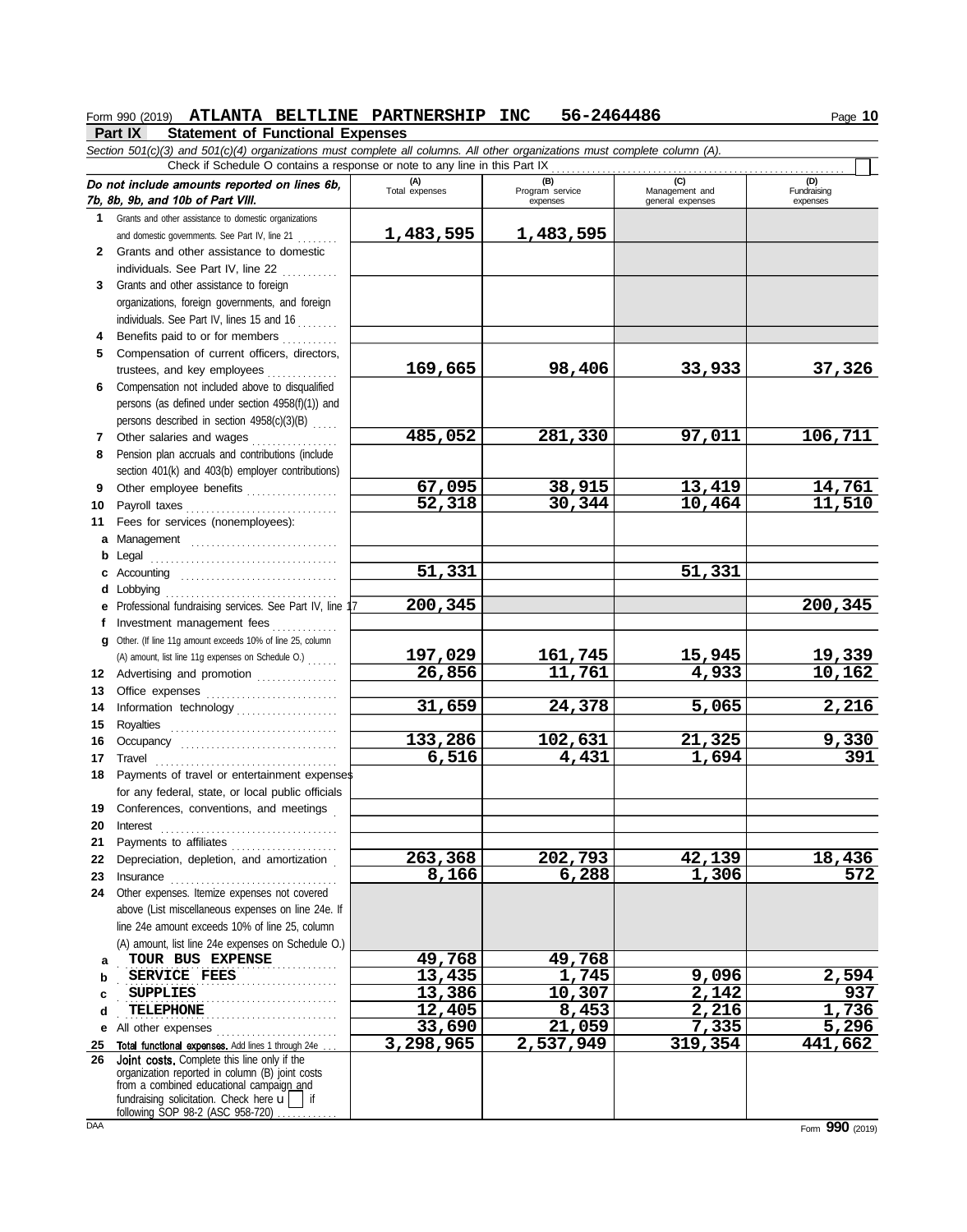|               |                      | Form 990 (2019) ATLANTA BELTLINE PARTNERSHIP INC | 56-2464486 |
|---------------|----------------------|--------------------------------------------------|------------|
| <b>Part X</b> | <b>Balance Sheet</b> |                                                  |            |

Form 990 (2019) Page **11**

|                   |    | Check if Schedule O contains a response or note to any line in this Part X $\ldots$ |                                          |                   |                |                        |  |
|-------------------|----|-------------------------------------------------------------------------------------|------------------------------------------|-------------------|----------------|------------------------|--|
|                   |    |                                                                                     |                                          | (A)               |                | (B)                    |  |
|                   |    |                                                                                     |                                          | Beginning of year |                | End of year            |  |
|                   | 1  | Cash-non-interest-bearing                                                           |                                          | 648               | $\mathbf{1}$   | 637,138                |  |
|                   | 2  |                                                                                     |                                          | 1,554,812         | $\mathbf{2}$   | 1,170,160              |  |
|                   | 3  |                                                                                     |                                          | 826,799           | $\mathbf{3}$   | 1,226,873              |  |
|                   | 4  |                                                                                     |                                          | 1,464             | 4              | 3,007                  |  |
|                   | 5  | Loans and other receivables from any current or former officer, director,           |                                          |                   |                |                        |  |
|                   |    | trustee, key employee, creator or founder, substantial contributor, or 35%          |                                          |                   |                |                        |  |
|                   |    | controlled entity or family member of any of these persons                          |                                          |                   | 5              |                        |  |
|                   | 6  | Loans and other receivables from other disqualified persons (as defined             |                                          |                   |                |                        |  |
|                   |    | under section 4958(f)(1)), and persons described in section $4958(c)(3)(B)$         |                                          |                   | 6              |                        |  |
| Assets            | 7  | Notes and loans receivable, net                                                     |                                          |                   | $\overline{7}$ |                        |  |
|                   | 8  | Inventories for sale or use                                                         |                                          | 12,823            | 8              | 8,218                  |  |
|                   | 9  |                                                                                     |                                          | 7,895             | 9              | 17,678                 |  |
|                   |    | 10a Land, buildings, and equipment: cost or other                                   |                                          |                   |                |                        |  |
|                   |    |                                                                                     | <u>5,676,631</u>                         |                   |                |                        |  |
|                   |    | 10b<br><b>b</b> Less: accumulated depreciation                                      | 859,842                                  | 861,472           | 10c            | 4,816,789              |  |
|                   | 11 |                                                                                     |                                          |                   | 11             |                        |  |
|                   | 12 |                                                                                     |                                          |                   | 12             |                        |  |
|                   | 13 |                                                                                     |                                          |                   | 13             |                        |  |
|                   | 14 | Intangible assets                                                                   |                                          |                   | 14             |                        |  |
|                   | 15 |                                                                                     |                                          | 6,808             | 15             | 6,808                  |  |
|                   | 16 | <b>Total assets.</b> Add lines 1 through 15 (must equal line 33)                    |                                          | 3,272,721         | 16             | 7,886,671              |  |
|                   | 17 |                                                                                     |                                          | 137,630           | 17             | 1,404,994              |  |
|                   | 18 | Grants payable                                                                      |                                          | 379,716           | 18             | 178,187                |  |
|                   | 19 |                                                                                     |                                          | 27,236            | 19             | 44,301                 |  |
|                   | 20 | Tax-exempt bond liabilities                                                         |                                          |                   | 20             |                        |  |
|                   | 21 | Escrow or custodial account liability. Complete Part IV of Schedule D               | <u>.</u><br>1980 - Johann Land, amerikan |                   | 21             |                        |  |
|                   | 22 | Loans and other payables to any current or former officer, director,                |                                          |                   |                |                        |  |
| Liabilities       |    | trustee, key employee, creator or founder, substantial contributor, or 35%          |                                          |                   |                |                        |  |
|                   |    | controlled entity or family member of any of these persons                          |                                          |                   | 22             |                        |  |
|                   | 23 | Secured mortgages and notes payable to unrelated third parties                      |                                          |                   | 23             |                        |  |
|                   | 24 | Unsecured notes and loans payable to unrelated third parties                        |                                          |                   | 24             |                        |  |
|                   | 25 | Other liabilities (including federal income tax, payables to related third          |                                          |                   |                |                        |  |
|                   |    | parties, and other liabilities not included on lines 17-24). Complete Part X        |                                          |                   |                |                        |  |
|                   |    | of Schedule D                                                                       |                                          | 7,930             | 25             | 47,726                 |  |
|                   | 26 |                                                                                     |                                          | 552,512           | 26             | $\overline{1,675,208}$ |  |
|                   |    | Organizations that follow FASB ASC 958, check here  X                               |                                          |                   |                |                        |  |
| <b>Ces</b>        |    | and complete lines 27, 28, 32, and 33.                                              |                                          |                   |                |                        |  |
|                   | 27 | Net assets without donor restrictions                                               |                                          | 1, 142, 579       | 27             | 4,603,179              |  |
| or Fund Balano    | 28 | Net assets with donor restrictions                                                  |                                          | 1,577,630         | 28             | 1,608,284              |  |
|                   |    | Organizations that do not follow FASB ASC 958, check here u                         |                                          |                   |                |                        |  |
|                   |    | and complete lines 29 through 33.                                                   |                                          |                   |                |                        |  |
|                   | 29 | Capital stock or trust principal, or current funds                                  |                                          |                   | 29             |                        |  |
|                   | 30 | Paid-in or capital surplus, or land, building, or equipment fund                    |                                          |                   | 30             |                        |  |
|                   | 31 | Retained earnings, endowment, accumulated income, or other funds                    |                                          |                   | 31             |                        |  |
| <b>Net Assets</b> | 32 | Total net assets or fund balances                                                   |                                          | 2,720,209         | 32             | 6,211,463              |  |
|                   | 33 | Total liabilities and net assets/fund balances                                      |                                          | 3, 272, 721       | 33             | 7,886,671              |  |

Form **990** (2019)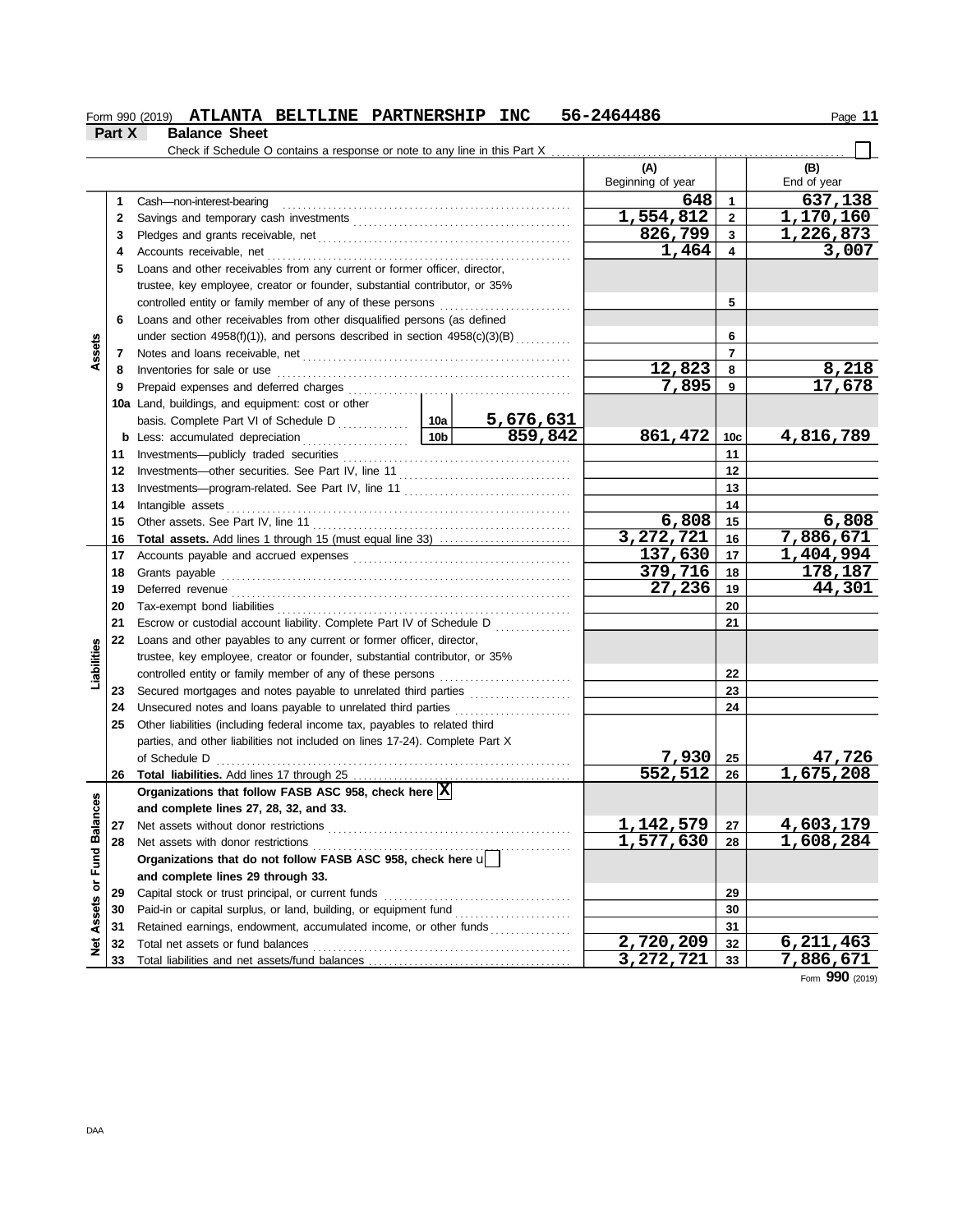|    | Form 990 (2019) ATLANTA BELTLINE PARTNERSHIP INC<br>56-2464486                                                                |                         |                |        | Page 12 |
|----|-------------------------------------------------------------------------------------------------------------------------------|-------------------------|----------------|--------|---------|
|    | <b>Reconciliation of Net Assets</b><br><b>Part XI</b>                                                                         |                         |                |        |         |
|    |                                                                                                                               |                         |                |        |         |
| 1  |                                                                                                                               |                         | 6,790,219      |        |         |
| 2  |                                                                                                                               | $\overline{2}$          | 3,298,965      |        |         |
| 3  |                                                                                                                               | $\overline{3}$          | 3,491,254      |        |         |
| 4  | Net assets or fund balances at beginning of year (must equal Part X, line 32, column (A))                                     | $\overline{\mathbf{4}}$ | 2,720,209      |        |         |
| 5  |                                                                                                                               | 5                       |                |        |         |
| 6  | Donated services and use of facilities <b>constructs</b> and the service of the service of the services and use of facilities | 6                       |                |        |         |
| 7  | Investment expenses                                                                                                           | $\overline{7}$          |                |        |         |
| 8  | Prior period adjustments                                                                                                      | 8                       |                |        |         |
| 9  | Other changes in net assets or fund balances (explain on Schedule O)                                                          | 9                       |                |        |         |
| 10 | Net assets or fund balances at end of year. Combine lines 3 through 9 (must equal Part X, line                                |                         |                |        |         |
|    | 32, column (B))                                                                                                               | 10                      | 6, 211, 463    |        |         |
|    | <b>Financial Statements and Reporting</b><br>Part XII                                                                         |                         |                |        |         |
|    |                                                                                                                               |                         |                |        |         |
|    |                                                                                                                               |                         |                | Yes    | No      |
| 1. | $ \mathbf{X} $ Accrual<br>Cash<br>Accounting method used to prepare the Form 990:    <br>Other                                |                         |                |        |         |
|    | If the organization changed its method of accounting from a prior year or checked "Other," explain in                         |                         |                |        |         |
|    | Schedule O.                                                                                                                   |                         |                |        |         |
|    | 2a Were the organization's financial statements compiled or reviewed by an independent accountant?                            |                         | 2a             |        | x       |
|    | If "Yes," check a box below to indicate whether the financial statements for the year were compiled or                        |                         |                |        |         |
|    | reviewed on a separate basis, consolidated basis, or both:                                                                    |                         |                |        |         |
|    | Separate basis<br>Consolidated basis<br>Both consolidated and separate basis<br>$\mathbf{1}$                                  |                         |                |        |         |
|    | <b>b</b> Were the organization's financial statements audited by an independent accountant?                                   |                         | 2 <sub>b</sub> | X      |         |
|    | If "Yes," check a box below to indicate whether the financial statements for the year were audited on a                       |                         |                |        |         |
|    | separate basis, consolidated basis, or both:                                                                                  |                         |                |        |         |
|    | $ \mathbf{X} $ Separate basis<br>Consolidated basis<br>  Both consolidated and separate basis                                 |                         |                |        |         |
|    | c If "Yes" to line 2a or 2b, does the organization have a committee that assumes responsibility for oversight of              |                         |                |        |         |
|    | the audit, review, or compilation of its financial statements and selection of an independent accountant?                     |                         | 2c             | X      |         |
|    | If the organization changed either its oversight process or selection process during the tax year, explain on                 |                         |                |        |         |
|    | Schedule O.                                                                                                                   |                         |                |        |         |
|    | 3a As a result of a federal award, was the organization required to undergo an audit or audits as set forth in the            |                         |                |        |         |
|    | Single Audit Act and OMB Circular A-133?                                                                                      |                         | 3a             |        | x       |
|    | <b>b</b> If "Yes," did the organization undergo the required audit or audits? If the organization did not undergo the         |                         |                |        |         |
|    | required audit or audits, explain why on Schedule O and describe any steps taken to undergo such audits                       |                         | 3 <sub>b</sub> |        |         |
|    |                                                                                                                               |                         |                | $\sim$ |         |

Form **990** (2019)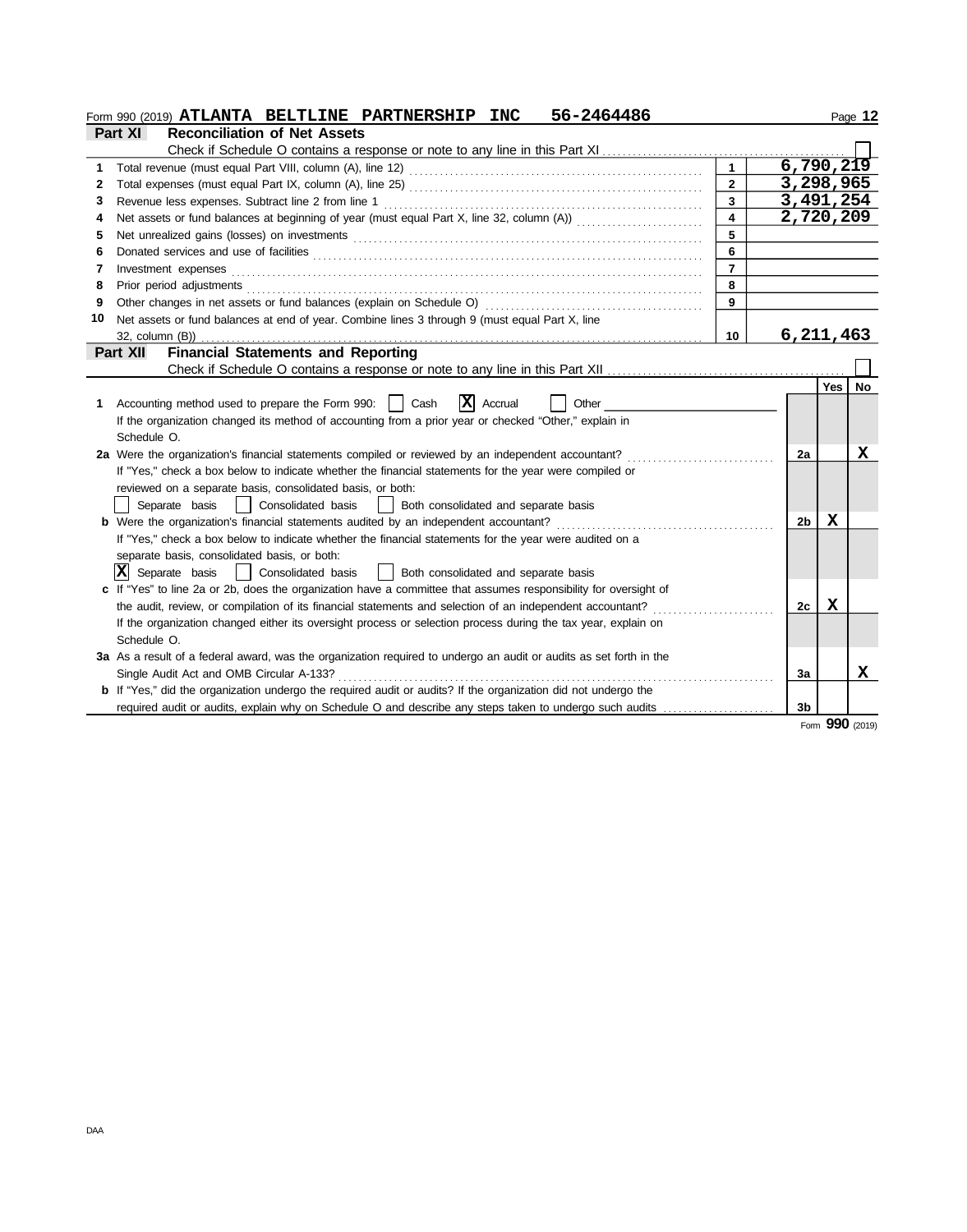| Form 990 (2019) ATLANTA BELTLINE PARTNERSHIP                                                                                                                                                                                                                                                                                                       |                                                                |                                   |                         |                 |          |                                                                                                 |                                 | 56-2464486<br><b>INC</b>                                      |                                                                                                        |   |                                                                 | Page 8 |
|----------------------------------------------------------------------------------------------------------------------------------------------------------------------------------------------------------------------------------------------------------------------------------------------------------------------------------------------------|----------------------------------------------------------------|-----------------------------------|-------------------------|-----------------|----------|-------------------------------------------------------------------------------------------------|---------------------------------|---------------------------------------------------------------|--------------------------------------------------------------------------------------------------------|---|-----------------------------------------------------------------|--------|
| <b>Part VII</b>                                                                                                                                                                                                                                                                                                                                    |                                                                |                                   |                         |                 |          |                                                                                                 |                                 |                                                               | Section A. Officers, Directors, Trustees, Key Employees, and Highest Compensated Employees (continued) |   |                                                                 |        |
| (A)<br>Name and title                                                                                                                                                                                                                                                                                                                              | (B)<br>Average<br>hours<br>per week<br>(list any               |                                   |                         | (C)<br>Position |          | (do not check more than one<br>box, unless person is both an<br>officer and a director/trustee) |                                 | (D)<br>Reportable<br>compensation<br>from the<br>organization | (E)<br>Reportable<br>compensation<br>from related<br>organizations                                     |   | (F)<br>Estimated amount<br>of other<br>compensation<br>from the |        |
|                                                                                                                                                                                                                                                                                                                                                    | hours for<br>related<br>organizations<br>below<br>dotted line) | Individual trustee<br>or director | nstitutional<br>trustee | Officer         | employee | Highest compensated<br>employee                                                                 | Form<br>$\overline{\mathbf{D}}$ | (W-2/1099-MISC)                                               | (W-2/1099-MISC)                                                                                        |   | organization and<br>related organizations                       |        |
| (20)<br>IRA MORELAND                                                                                                                                                                                                                                                                                                                               | 0.25                                                           |                                   |                         |                 |          |                                                                                                 |                                 |                                                               |                                                                                                        |   |                                                                 |        |
| <b>DIRECTOR</b>                                                                                                                                                                                                                                                                                                                                    | 0.00                                                           | X                                 |                         |                 |          |                                                                                                 |                                 | 0                                                             | 0                                                                                                      |   |                                                                 | 0      |
| (21)<br>MELISSA PROCTOR                                                                                                                                                                                                                                                                                                                            | 0.25                                                           |                                   |                         |                 |          |                                                                                                 |                                 |                                                               |                                                                                                        |   |                                                                 |        |
| <b>DIRECTOR</b>                                                                                                                                                                                                                                                                                                                                    | 0.00                                                           | $\mathbf x$                       |                         |                 |          |                                                                                                 |                                 | 0                                                             | 0                                                                                                      |   |                                                                 | 0      |
| <b>KEN</b><br><b>RICHARDS</b><br>(22)                                                                                                                                                                                                                                                                                                              |                                                                |                                   |                         |                 |          |                                                                                                 |                                 |                                                               |                                                                                                        |   |                                                                 |        |
| <b>DIRECTOR</b>                                                                                                                                                                                                                                                                                                                                    | 0.25<br>0.00                                                   | X                                 |                         |                 |          |                                                                                                 |                                 | 0                                                             | 0                                                                                                      |   |                                                                 | 0      |
| <b>JAKATHYRN</b><br>(23)<br><b>ROSS</b>                                                                                                                                                                                                                                                                                                            |                                                                |                                   |                         |                 |          |                                                                                                 |                                 |                                                               |                                                                                                        |   |                                                                 |        |
|                                                                                                                                                                                                                                                                                                                                                    | 0.25                                                           |                                   |                         |                 |          |                                                                                                 |                                 |                                                               |                                                                                                        |   |                                                                 |        |
| <b>DIRECTOR</b><br>(24)<br><b>MICHAEL</b><br><b>RUSSELL</b>                                                                                                                                                                                                                                                                                        | 0.00                                                           | X                                 |                         |                 |          |                                                                                                 |                                 | 0                                                             | 0                                                                                                      |   |                                                                 | 0      |
|                                                                                                                                                                                                                                                                                                                                                    | 0.25                                                           |                                   |                         |                 |          |                                                                                                 |                                 |                                                               |                                                                                                        |   |                                                                 |        |
| <b>DIRECTOR</b>                                                                                                                                                                                                                                                                                                                                    | 0.00                                                           | х                                 |                         |                 |          |                                                                                                 |                                 | 0                                                             | 0                                                                                                      |   |                                                                 | 0      |
| (25)<br>PETER<br><b>SCOTT</b>                                                                                                                                                                                                                                                                                                                      | 0.25                                                           |                                   |                         |                 |          |                                                                                                 |                                 |                                                               |                                                                                                        |   |                                                                 |        |
| <b>DIRECTOR</b>                                                                                                                                                                                                                                                                                                                                    | 0.00                                                           | х                                 |                         |                 |          |                                                                                                 |                                 | 0                                                             | 0                                                                                                      |   |                                                                 | 0      |
| <b>MARKHAM</b><br><b>SMITH</b><br>(26)                                                                                                                                                                                                                                                                                                             | 0.25                                                           |                                   |                         |                 |          |                                                                                                 |                                 |                                                               |                                                                                                        |   |                                                                 |        |
| <b>DIRECTOR</b>                                                                                                                                                                                                                                                                                                                                    | 0.00                                                           | x                                 |                         |                 |          |                                                                                                 |                                 | 0                                                             | 0                                                                                                      |   |                                                                 | 0      |
| <b>JOHN</b><br>SOMERHALDER<br>(27)                                                                                                                                                                                                                                                                                                                 |                                                                |                                   |                         |                 |          |                                                                                                 |                                 |                                                               |                                                                                                        |   |                                                                 |        |
|                                                                                                                                                                                                                                                                                                                                                    | 0.25                                                           |                                   |                         |                 |          |                                                                                                 |                                 |                                                               |                                                                                                        |   |                                                                 |        |
| <b>DIRECTOR</b>                                                                                                                                                                                                                                                                                                                                    | 0.00                                                           | X                                 |                         |                 |          |                                                                                                 |                                 | 0                                                             | 0                                                                                                      |   |                                                                 | 0      |
| 1b Subtotal<br>Total from continuation sheets to Part VII, Section A<br>c                                                                                                                                                                                                                                                                          |                                                                |                                   |                         |                 |          | u<br>u                                                                                          |                                 |                                                               |                                                                                                        |   |                                                                 |        |
| d Total (add lines 1b and 1c)                                                                                                                                                                                                                                                                                                                      |                                                                |                                   |                         | .               |          | u                                                                                               |                                 |                                                               |                                                                                                        |   |                                                                 |        |
| Total number of individuals (including but not limited to those listed above) who received more than \$100,000 of<br>2                                                                                                                                                                                                                             |                                                                |                                   |                         |                 |          |                                                                                                 |                                 |                                                               |                                                                                                        |   |                                                                 |        |
| reportable compensation from the organization $\mathbf u$                                                                                                                                                                                                                                                                                          |                                                                |                                   |                         |                 |          |                                                                                                 |                                 |                                                               |                                                                                                        |   | Yes No                                                          |        |
| Did the organization list any former officer, director, trustee, key employee, or highest compensated<br>3                                                                                                                                                                                                                                         |                                                                |                                   |                         |                 |          |                                                                                                 |                                 |                                                               |                                                                                                        | 3 |                                                                 |        |
| employee on line 1a? If "Yes," complete Schedule J for such individual material contents of the set of the set of the set of the set of the set of the set of the set of the set of the set of the set of the set of the set o<br>For any individual listed on line 1a, is the sum of reportable compensation and other compensation from the<br>4 |                                                                |                                   |                         |                 |          |                                                                                                 |                                 |                                                               |                                                                                                        |   |                                                                 |        |
| organization and related organizations greater than \$150,000? If "Yes," complete Schedule J for such                                                                                                                                                                                                                                              |                                                                |                                   |                         |                 |          |                                                                                                 |                                 |                                                               |                                                                                                        | 4 |                                                                 |        |
| individual<br>Did any person listed on line 1a receive or accrue compensation from any unrelated organization or individual<br>5                                                                                                                                                                                                                   |                                                                |                                   |                         |                 |          |                                                                                                 |                                 |                                                               |                                                                                                        |   |                                                                 |        |
|                                                                                                                                                                                                                                                                                                                                                    |                                                                |                                   |                         |                 |          |                                                                                                 |                                 |                                                               |                                                                                                        | 5 |                                                                 |        |
| Section B. Independent Contractors<br>Complete this table for your five highest compensated independent contractors that received more than \$100,000 of<br>1<br>compensation from the organization. Report compensation for the calendar year ending with or within the organization's tax year.                                                  |                                                                |                                   |                         |                 |          |                                                                                                 |                                 |                                                               |                                                                                                        |   |                                                                 |        |
|                                                                                                                                                                                                                                                                                                                                                    | (A)<br>Name and business address                               |                                   |                         |                 |          |                                                                                                 |                                 |                                                               | (B)<br>Description of services                                                                         |   | (C)<br>Compensation                                             |        |
|                                                                                                                                                                                                                                                                                                                                                    |                                                                |                                   |                         |                 |          |                                                                                                 |                                 |                                                               |                                                                                                        |   |                                                                 |        |
|                                                                                                                                                                                                                                                                                                                                                    |                                                                |                                   |                         |                 |          |                                                                                                 |                                 |                                                               |                                                                                                        |   |                                                                 |        |
|                                                                                                                                                                                                                                                                                                                                                    |                                                                |                                   |                         |                 |          |                                                                                                 |                                 |                                                               |                                                                                                        |   |                                                                 |        |
|                                                                                                                                                                                                                                                                                                                                                    |                                                                |                                   |                         |                 |          |                                                                                                 |                                 |                                                               |                                                                                                        |   |                                                                 |        |
|                                                                                                                                                                                                                                                                                                                                                    |                                                                |                                   |                         |                 |          |                                                                                                 |                                 |                                                               |                                                                                                        |   |                                                                 |        |
| Total number of independent contractors (including but not limited to those listed above) who<br>2                                                                                                                                                                                                                                                 |                                                                |                                   |                         |                 |          |                                                                                                 |                                 |                                                               |                                                                                                        |   |                                                                 |        |
| received more than \$100,000 of compensation from the organization u                                                                                                                                                                                                                                                                               |                                                                |                                   |                         |                 |          |                                                                                                 |                                 |                                                               |                                                                                                        |   |                                                                 |        |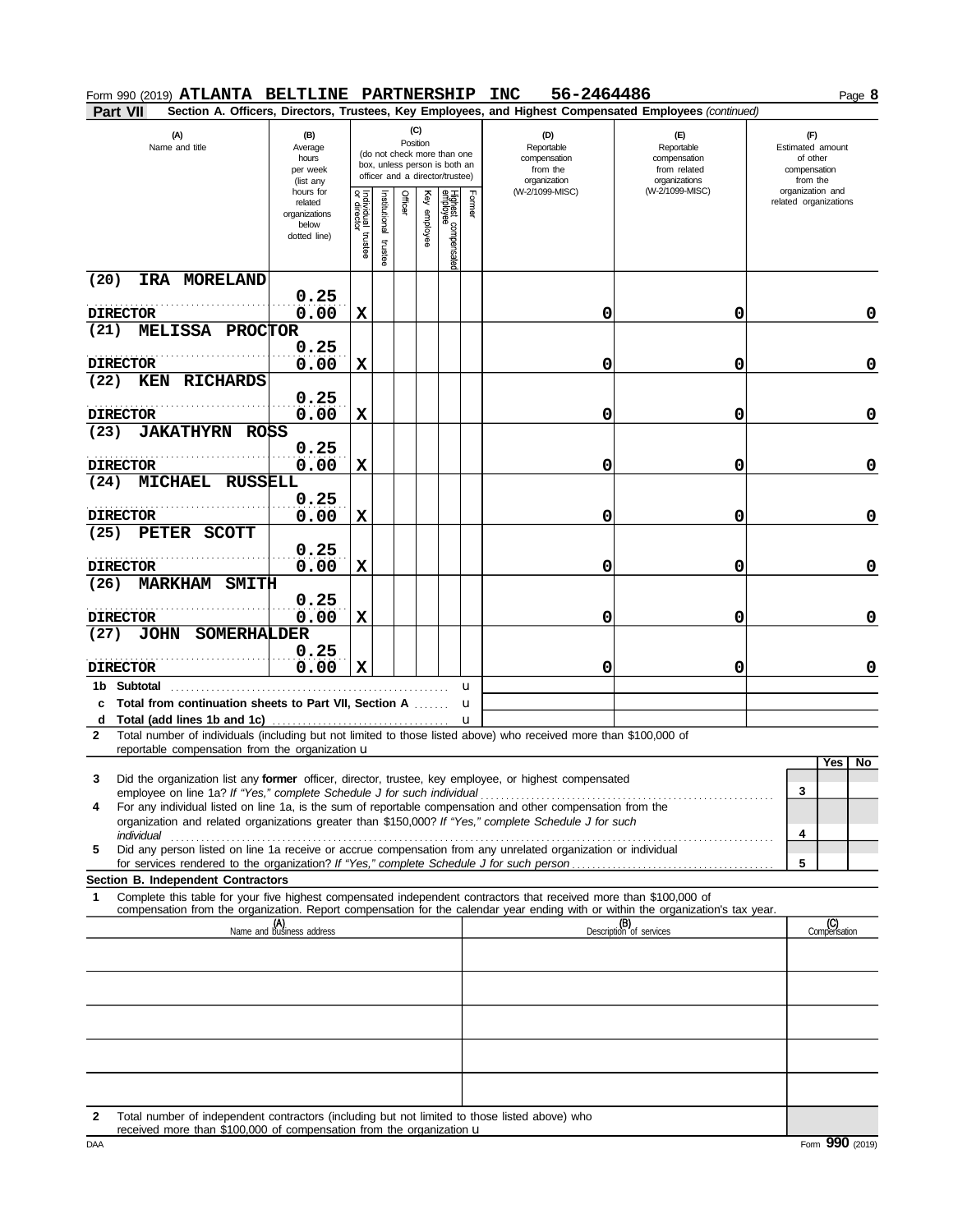| <b>Part VII</b><br>Section A. Officers, Directors, Trustees, Key Employees, and Highest Compensated Employees (continued)<br>(C)<br>(A)<br>(F)<br>(B)<br>(D)<br>(E)<br>Position<br>Name and title<br>Reportable<br>Reportable<br>Estimated amount<br>Average<br>(do not check more than one<br>compensation<br>compensation<br>of other<br>hours<br>box, unless person is both an<br>from the<br>from related<br>compensation<br>per week<br>officer and a director/trustee)<br>organizations<br>organization<br>from the<br>(list any<br>(W-2/1099-MISC)<br>organization and<br>(W-2/1099-MISC)<br>hours for<br>Individual<br>or director<br>Highest compensated<br>employee<br>Former<br>Officer<br>Ķey<br>nstitutional<br>related organizations<br>related<br>employee<br>organizations<br>below<br>trustee<br>dotted line)<br>trustee<br>(28)<br><b>AUSTIN STEPHENS</b><br>0.25<br>$\mathbf x$<br>0.00<br>0<br>0<br>0<br><b>DIRECTOR</b><br>(29)<br>STEPHENS-ALBRIGHT<br><b>CHANDRA</b><br>3.00<br>0.00<br>$\mathbf x$<br>0<br>0<br><b>DIRECTOR</b><br>0<br>WILCOX STRAHAN<br><b>KATHARINE</b><br>(30)<br>0.25<br>0.00<br>X<br>0<br>0<br>0<br><b>DIRECTOR</b><br>(31)<br><b>BENTINA</b><br><b>TERRY</b><br>3.00<br>X<br>X<br>0<br>0.00<br>0<br>0<br><b>VICE</b><br><b>CHAIR</b><br>(32)<br><b>GREGOR</b><br>TURK<br>0.25<br>0.00<br>X<br>0<br>0<br>0<br><b>DIRECTOR</b><br>(33)<br><b>VALARIE</b><br><b>WILSON</b><br>0.25<br>0.00<br>X<br>0<br>0<br>0<br><b>Subtotal</b><br>1b.<br>u<br><b>Total from continuation sheets to Part VII, Section A </b><br>u<br>c<br>Total (add lines 1b and 1c)<br>d<br>u<br>Total number of individuals (including but not limited to those listed above) who received more than \$100,000 of<br>$\mathbf{2}$<br>reportable compensation from the organization $\mathbf u$<br>Yes <sub>1</sub><br>No<br>Did the organization list any former officer, director, trustee, key employee, or highest compensated<br>3<br>3<br>employee on line 1a? If "Yes," complete Schedule J for such individual manufacture content to the content of the state of the employee on line 1a? If "Yes," complete Schedule J for such individual<br>For any individual listed on line 1a, is the sum of reportable compensation and other compensation from the<br>4<br>organization and related organizations greater than \$150,000? If "Yes," complete Schedule J for such<br>4<br>Did any person listed on line 1a receive or accrue compensation from any unrelated organization or individual<br>5<br>5<br>Section B. Independent Contractors<br>Complete this table for your five highest compensated independent contractors that received more than \$100,000 of<br>1<br>compensation from the organization. Report compensation for the calendar year ending with or within the organization's tax year.<br>(A)<br>Name and business address<br>(B)<br>Description of services<br>(C)<br>Compensation<br>Total number of independent contractors (including but not limited to those listed above) who<br>2<br>received more than \$100,000 of compensation from the organization u | Form 990 (2019) ATLANTA BELTLINE PARTNERSHIP |  |  |  | 56-2464486<br><b>INC</b> |  | Page 8 |
|-------------------------------------------------------------------------------------------------------------------------------------------------------------------------------------------------------------------------------------------------------------------------------------------------------------------------------------------------------------------------------------------------------------------------------------------------------------------------------------------------------------------------------------------------------------------------------------------------------------------------------------------------------------------------------------------------------------------------------------------------------------------------------------------------------------------------------------------------------------------------------------------------------------------------------------------------------------------------------------------------------------------------------------------------------------------------------------------------------------------------------------------------------------------------------------------------------------------------------------------------------------------------------------------------------------------------------------------------------------------------------------------------------------------------------------------------------------------------------------------------------------------------------------------------------------------------------------------------------------------------------------------------------------------------------------------------------------------------------------------------------------------------------------------------------------------------------------------------------------------------------------------------------------------------------------------------------------------------------------------------------------------------------------------------------------------------------------------------------------------------------------------------------------------------------------------------------------------------------------------------------------------------------------------------------------------------------------------------------------------------------------------------------------------------------------------------------------------------------------------------------------------------------------------------------------------------------------------------------------------------------------------------------------------------------------------------------------------------------------------------------------------------------------------------------------------------------------------------------------------------------------------------------------------------------------------------------------------------------------------------------------------------------------------------------------------------------------------------------------------|----------------------------------------------|--|--|--|--------------------------|--|--------|
|                                                                                                                                                                                                                                                                                                                                                                                                                                                                                                                                                                                                                                                                                                                                                                                                                                                                                                                                                                                                                                                                                                                                                                                                                                                                                                                                                                                                                                                                                                                                                                                                                                                                                                                                                                                                                                                                                                                                                                                                                                                                                                                                                                                                                                                                                                                                                                                                                                                                                                                                                                                                                                                                                                                                                                                                                                                                                                                                                                                                                                                                                                                   |                                              |  |  |  |                          |  |        |
|                                                                                                                                                                                                                                                                                                                                                                                                                                                                                                                                                                                                                                                                                                                                                                                                                                                                                                                                                                                                                                                                                                                                                                                                                                                                                                                                                                                                                                                                                                                                                                                                                                                                                                                                                                                                                                                                                                                                                                                                                                                                                                                                                                                                                                                                                                                                                                                                                                                                                                                                                                                                                                                                                                                                                                                                                                                                                                                                                                                                                                                                                                                   |                                              |  |  |  |                          |  |        |
|                                                                                                                                                                                                                                                                                                                                                                                                                                                                                                                                                                                                                                                                                                                                                                                                                                                                                                                                                                                                                                                                                                                                                                                                                                                                                                                                                                                                                                                                                                                                                                                                                                                                                                                                                                                                                                                                                                                                                                                                                                                                                                                                                                                                                                                                                                                                                                                                                                                                                                                                                                                                                                                                                                                                                                                                                                                                                                                                                                                                                                                                                                                   |                                              |  |  |  |                          |  |        |
|                                                                                                                                                                                                                                                                                                                                                                                                                                                                                                                                                                                                                                                                                                                                                                                                                                                                                                                                                                                                                                                                                                                                                                                                                                                                                                                                                                                                                                                                                                                                                                                                                                                                                                                                                                                                                                                                                                                                                                                                                                                                                                                                                                                                                                                                                                                                                                                                                                                                                                                                                                                                                                                                                                                                                                                                                                                                                                                                                                                                                                                                                                                   |                                              |  |  |  |                          |  |        |
|                                                                                                                                                                                                                                                                                                                                                                                                                                                                                                                                                                                                                                                                                                                                                                                                                                                                                                                                                                                                                                                                                                                                                                                                                                                                                                                                                                                                                                                                                                                                                                                                                                                                                                                                                                                                                                                                                                                                                                                                                                                                                                                                                                                                                                                                                                                                                                                                                                                                                                                                                                                                                                                                                                                                                                                                                                                                                                                                                                                                                                                                                                                   |                                              |  |  |  |                          |  |        |
|                                                                                                                                                                                                                                                                                                                                                                                                                                                                                                                                                                                                                                                                                                                                                                                                                                                                                                                                                                                                                                                                                                                                                                                                                                                                                                                                                                                                                                                                                                                                                                                                                                                                                                                                                                                                                                                                                                                                                                                                                                                                                                                                                                                                                                                                                                                                                                                                                                                                                                                                                                                                                                                                                                                                                                                                                                                                                                                                                                                                                                                                                                                   |                                              |  |  |  |                          |  |        |
|                                                                                                                                                                                                                                                                                                                                                                                                                                                                                                                                                                                                                                                                                                                                                                                                                                                                                                                                                                                                                                                                                                                                                                                                                                                                                                                                                                                                                                                                                                                                                                                                                                                                                                                                                                                                                                                                                                                                                                                                                                                                                                                                                                                                                                                                                                                                                                                                                                                                                                                                                                                                                                                                                                                                                                                                                                                                                                                                                                                                                                                                                                                   |                                              |  |  |  |                          |  |        |
|                                                                                                                                                                                                                                                                                                                                                                                                                                                                                                                                                                                                                                                                                                                                                                                                                                                                                                                                                                                                                                                                                                                                                                                                                                                                                                                                                                                                                                                                                                                                                                                                                                                                                                                                                                                                                                                                                                                                                                                                                                                                                                                                                                                                                                                                                                                                                                                                                                                                                                                                                                                                                                                                                                                                                                                                                                                                                                                                                                                                                                                                                                                   |                                              |  |  |  |                          |  |        |
|                                                                                                                                                                                                                                                                                                                                                                                                                                                                                                                                                                                                                                                                                                                                                                                                                                                                                                                                                                                                                                                                                                                                                                                                                                                                                                                                                                                                                                                                                                                                                                                                                                                                                                                                                                                                                                                                                                                                                                                                                                                                                                                                                                                                                                                                                                                                                                                                                                                                                                                                                                                                                                                                                                                                                                                                                                                                                                                                                                                                                                                                                                                   |                                              |  |  |  |                          |  |        |
|                                                                                                                                                                                                                                                                                                                                                                                                                                                                                                                                                                                                                                                                                                                                                                                                                                                                                                                                                                                                                                                                                                                                                                                                                                                                                                                                                                                                                                                                                                                                                                                                                                                                                                                                                                                                                                                                                                                                                                                                                                                                                                                                                                                                                                                                                                                                                                                                                                                                                                                                                                                                                                                                                                                                                                                                                                                                                                                                                                                                                                                                                                                   |                                              |  |  |  |                          |  |        |
|                                                                                                                                                                                                                                                                                                                                                                                                                                                                                                                                                                                                                                                                                                                                                                                                                                                                                                                                                                                                                                                                                                                                                                                                                                                                                                                                                                                                                                                                                                                                                                                                                                                                                                                                                                                                                                                                                                                                                                                                                                                                                                                                                                                                                                                                                                                                                                                                                                                                                                                                                                                                                                                                                                                                                                                                                                                                                                                                                                                                                                                                                                                   |                                              |  |  |  |                          |  |        |
|                                                                                                                                                                                                                                                                                                                                                                                                                                                                                                                                                                                                                                                                                                                                                                                                                                                                                                                                                                                                                                                                                                                                                                                                                                                                                                                                                                                                                                                                                                                                                                                                                                                                                                                                                                                                                                                                                                                                                                                                                                                                                                                                                                                                                                                                                                                                                                                                                                                                                                                                                                                                                                                                                                                                                                                                                                                                                                                                                                                                                                                                                                                   |                                              |  |  |  |                          |  |        |
|                                                                                                                                                                                                                                                                                                                                                                                                                                                                                                                                                                                                                                                                                                                                                                                                                                                                                                                                                                                                                                                                                                                                                                                                                                                                                                                                                                                                                                                                                                                                                                                                                                                                                                                                                                                                                                                                                                                                                                                                                                                                                                                                                                                                                                                                                                                                                                                                                                                                                                                                                                                                                                                                                                                                                                                                                                                                                                                                                                                                                                                                                                                   |                                              |  |  |  |                          |  |        |
|                                                                                                                                                                                                                                                                                                                                                                                                                                                                                                                                                                                                                                                                                                                                                                                                                                                                                                                                                                                                                                                                                                                                                                                                                                                                                                                                                                                                                                                                                                                                                                                                                                                                                                                                                                                                                                                                                                                                                                                                                                                                                                                                                                                                                                                                                                                                                                                                                                                                                                                                                                                                                                                                                                                                                                                                                                                                                                                                                                                                                                                                                                                   |                                              |  |  |  |                          |  |        |
|                                                                                                                                                                                                                                                                                                                                                                                                                                                                                                                                                                                                                                                                                                                                                                                                                                                                                                                                                                                                                                                                                                                                                                                                                                                                                                                                                                                                                                                                                                                                                                                                                                                                                                                                                                                                                                                                                                                                                                                                                                                                                                                                                                                                                                                                                                                                                                                                                                                                                                                                                                                                                                                                                                                                                                                                                                                                                                                                                                                                                                                                                                                   |                                              |  |  |  |                          |  |        |
|                                                                                                                                                                                                                                                                                                                                                                                                                                                                                                                                                                                                                                                                                                                                                                                                                                                                                                                                                                                                                                                                                                                                                                                                                                                                                                                                                                                                                                                                                                                                                                                                                                                                                                                                                                                                                                                                                                                                                                                                                                                                                                                                                                                                                                                                                                                                                                                                                                                                                                                                                                                                                                                                                                                                                                                                                                                                                                                                                                                                                                                                                                                   | DIRECTOR- THRU 11/19                         |  |  |  |                          |  |        |
|                                                                                                                                                                                                                                                                                                                                                                                                                                                                                                                                                                                                                                                                                                                                                                                                                                                                                                                                                                                                                                                                                                                                                                                                                                                                                                                                                                                                                                                                                                                                                                                                                                                                                                                                                                                                                                                                                                                                                                                                                                                                                                                                                                                                                                                                                                                                                                                                                                                                                                                                                                                                                                                                                                                                                                                                                                                                                                                                                                                                                                                                                                                   |                                              |  |  |  |                          |  |        |
|                                                                                                                                                                                                                                                                                                                                                                                                                                                                                                                                                                                                                                                                                                                                                                                                                                                                                                                                                                                                                                                                                                                                                                                                                                                                                                                                                                                                                                                                                                                                                                                                                                                                                                                                                                                                                                                                                                                                                                                                                                                                                                                                                                                                                                                                                                                                                                                                                                                                                                                                                                                                                                                                                                                                                                                                                                                                                                                                                                                                                                                                                                                   |                                              |  |  |  |                          |  |        |
|                                                                                                                                                                                                                                                                                                                                                                                                                                                                                                                                                                                                                                                                                                                                                                                                                                                                                                                                                                                                                                                                                                                                                                                                                                                                                                                                                                                                                                                                                                                                                                                                                                                                                                                                                                                                                                                                                                                                                                                                                                                                                                                                                                                                                                                                                                                                                                                                                                                                                                                                                                                                                                                                                                                                                                                                                                                                                                                                                                                                                                                                                                                   |                                              |  |  |  |                          |  |        |
|                                                                                                                                                                                                                                                                                                                                                                                                                                                                                                                                                                                                                                                                                                                                                                                                                                                                                                                                                                                                                                                                                                                                                                                                                                                                                                                                                                                                                                                                                                                                                                                                                                                                                                                                                                                                                                                                                                                                                                                                                                                                                                                                                                                                                                                                                                                                                                                                                                                                                                                                                                                                                                                                                                                                                                                                                                                                                                                                                                                                                                                                                                                   |                                              |  |  |  |                          |  |        |
|                                                                                                                                                                                                                                                                                                                                                                                                                                                                                                                                                                                                                                                                                                                                                                                                                                                                                                                                                                                                                                                                                                                                                                                                                                                                                                                                                                                                                                                                                                                                                                                                                                                                                                                                                                                                                                                                                                                                                                                                                                                                                                                                                                                                                                                                                                                                                                                                                                                                                                                                                                                                                                                                                                                                                                                                                                                                                                                                                                                                                                                                                                                   |                                              |  |  |  |                          |  |        |
|                                                                                                                                                                                                                                                                                                                                                                                                                                                                                                                                                                                                                                                                                                                                                                                                                                                                                                                                                                                                                                                                                                                                                                                                                                                                                                                                                                                                                                                                                                                                                                                                                                                                                                                                                                                                                                                                                                                                                                                                                                                                                                                                                                                                                                                                                                                                                                                                                                                                                                                                                                                                                                                                                                                                                                                                                                                                                                                                                                                                                                                                                                                   |                                              |  |  |  |                          |  |        |
|                                                                                                                                                                                                                                                                                                                                                                                                                                                                                                                                                                                                                                                                                                                                                                                                                                                                                                                                                                                                                                                                                                                                                                                                                                                                                                                                                                                                                                                                                                                                                                                                                                                                                                                                                                                                                                                                                                                                                                                                                                                                                                                                                                                                                                                                                                                                                                                                                                                                                                                                                                                                                                                                                                                                                                                                                                                                                                                                                                                                                                                                                                                   |                                              |  |  |  |                          |  |        |
|                                                                                                                                                                                                                                                                                                                                                                                                                                                                                                                                                                                                                                                                                                                                                                                                                                                                                                                                                                                                                                                                                                                                                                                                                                                                                                                                                                                                                                                                                                                                                                                                                                                                                                                                                                                                                                                                                                                                                                                                                                                                                                                                                                                                                                                                                                                                                                                                                                                                                                                                                                                                                                                                                                                                                                                                                                                                                                                                                                                                                                                                                                                   |                                              |  |  |  |                          |  |        |
|                                                                                                                                                                                                                                                                                                                                                                                                                                                                                                                                                                                                                                                                                                                                                                                                                                                                                                                                                                                                                                                                                                                                                                                                                                                                                                                                                                                                                                                                                                                                                                                                                                                                                                                                                                                                                                                                                                                                                                                                                                                                                                                                                                                                                                                                                                                                                                                                                                                                                                                                                                                                                                                                                                                                                                                                                                                                                                                                                                                                                                                                                                                   |                                              |  |  |  |                          |  |        |
|                                                                                                                                                                                                                                                                                                                                                                                                                                                                                                                                                                                                                                                                                                                                                                                                                                                                                                                                                                                                                                                                                                                                                                                                                                                                                                                                                                                                                                                                                                                                                                                                                                                                                                                                                                                                                                                                                                                                                                                                                                                                                                                                                                                                                                                                                                                                                                                                                                                                                                                                                                                                                                                                                                                                                                                                                                                                                                                                                                                                                                                                                                                   |                                              |  |  |  |                          |  |        |
|                                                                                                                                                                                                                                                                                                                                                                                                                                                                                                                                                                                                                                                                                                                                                                                                                                                                                                                                                                                                                                                                                                                                                                                                                                                                                                                                                                                                                                                                                                                                                                                                                                                                                                                                                                                                                                                                                                                                                                                                                                                                                                                                                                                                                                                                                                                                                                                                                                                                                                                                                                                                                                                                                                                                                                                                                                                                                                                                                                                                                                                                                                                   |                                              |  |  |  |                          |  |        |
|                                                                                                                                                                                                                                                                                                                                                                                                                                                                                                                                                                                                                                                                                                                                                                                                                                                                                                                                                                                                                                                                                                                                                                                                                                                                                                                                                                                                                                                                                                                                                                                                                                                                                                                                                                                                                                                                                                                                                                                                                                                                                                                                                                                                                                                                                                                                                                                                                                                                                                                                                                                                                                                                                                                                                                                                                                                                                                                                                                                                                                                                                                                   |                                              |  |  |  |                          |  |        |
|                                                                                                                                                                                                                                                                                                                                                                                                                                                                                                                                                                                                                                                                                                                                                                                                                                                                                                                                                                                                                                                                                                                                                                                                                                                                                                                                                                                                                                                                                                                                                                                                                                                                                                                                                                                                                                                                                                                                                                                                                                                                                                                                                                                                                                                                                                                                                                                                                                                                                                                                                                                                                                                                                                                                                                                                                                                                                                                                                                                                                                                                                                                   |                                              |  |  |  |                          |  |        |
|                                                                                                                                                                                                                                                                                                                                                                                                                                                                                                                                                                                                                                                                                                                                                                                                                                                                                                                                                                                                                                                                                                                                                                                                                                                                                                                                                                                                                                                                                                                                                                                                                                                                                                                                                                                                                                                                                                                                                                                                                                                                                                                                                                                                                                                                                                                                                                                                                                                                                                                                                                                                                                                                                                                                                                                                                                                                                                                                                                                                                                                                                                                   |                                              |  |  |  |                          |  |        |
|                                                                                                                                                                                                                                                                                                                                                                                                                                                                                                                                                                                                                                                                                                                                                                                                                                                                                                                                                                                                                                                                                                                                                                                                                                                                                                                                                                                                                                                                                                                                                                                                                                                                                                                                                                                                                                                                                                                                                                                                                                                                                                                                                                                                                                                                                                                                                                                                                                                                                                                                                                                                                                                                                                                                                                                                                                                                                                                                                                                                                                                                                                                   |                                              |  |  |  |                          |  |        |
|                                                                                                                                                                                                                                                                                                                                                                                                                                                                                                                                                                                                                                                                                                                                                                                                                                                                                                                                                                                                                                                                                                                                                                                                                                                                                                                                                                                                                                                                                                                                                                                                                                                                                                                                                                                                                                                                                                                                                                                                                                                                                                                                                                                                                                                                                                                                                                                                                                                                                                                                                                                                                                                                                                                                                                                                                                                                                                                                                                                                                                                                                                                   |                                              |  |  |  |                          |  |        |
|                                                                                                                                                                                                                                                                                                                                                                                                                                                                                                                                                                                                                                                                                                                                                                                                                                                                                                                                                                                                                                                                                                                                                                                                                                                                                                                                                                                                                                                                                                                                                                                                                                                                                                                                                                                                                                                                                                                                                                                                                                                                                                                                                                                                                                                                                                                                                                                                                                                                                                                                                                                                                                                                                                                                                                                                                                                                                                                                                                                                                                                                                                                   |                                              |  |  |  |                          |  |        |
|                                                                                                                                                                                                                                                                                                                                                                                                                                                                                                                                                                                                                                                                                                                                                                                                                                                                                                                                                                                                                                                                                                                                                                                                                                                                                                                                                                                                                                                                                                                                                                                                                                                                                                                                                                                                                                                                                                                                                                                                                                                                                                                                                                                                                                                                                                                                                                                                                                                                                                                                                                                                                                                                                                                                                                                                                                                                                                                                                                                                                                                                                                                   |                                              |  |  |  |                          |  |        |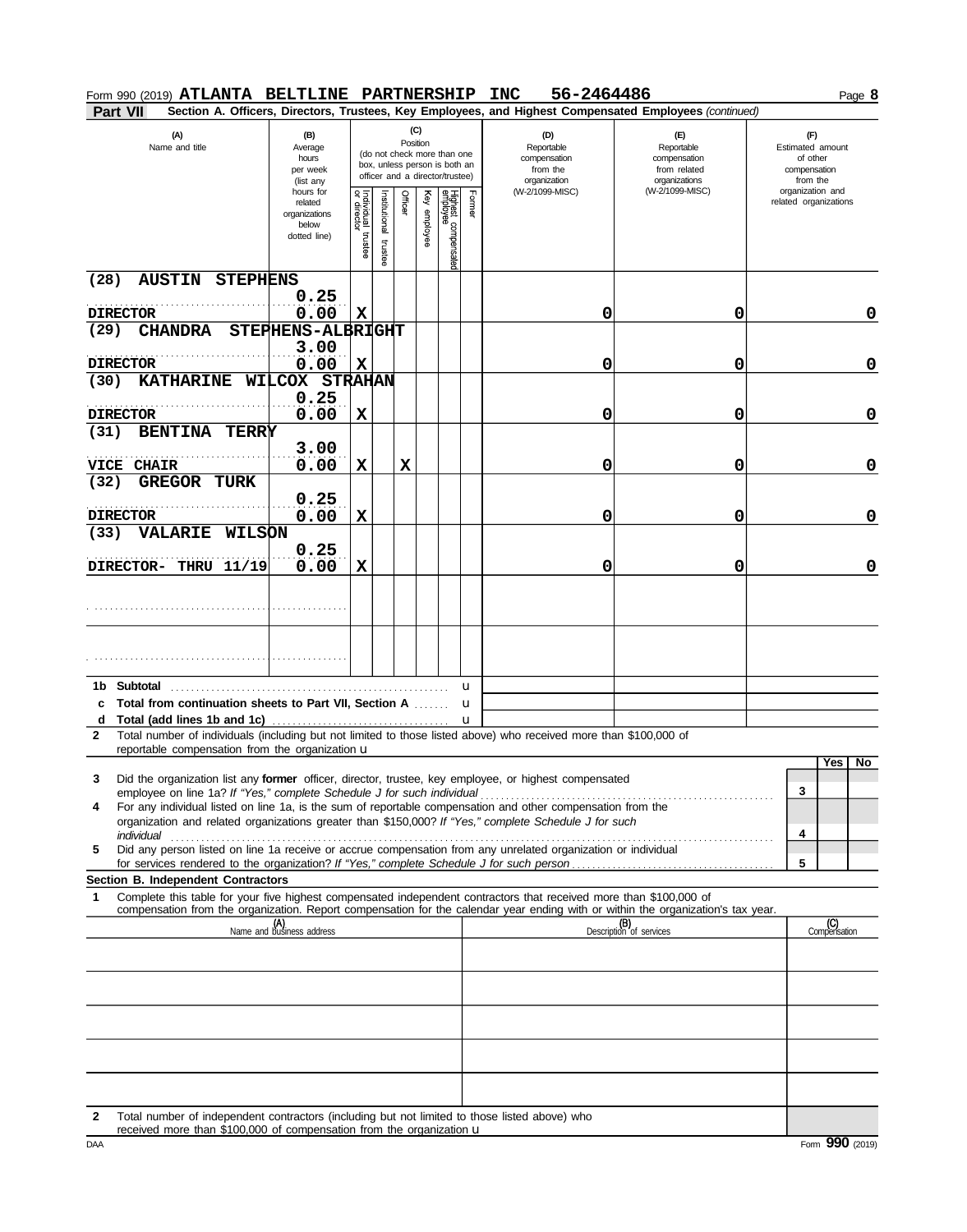|                                                             | <b>SCHEDULE A</b>                                             |                                                                                                             | <b>Public Charity Status and Public Support</b>                                                                                                                                                                                                                                                                                                                                                                                                                                                                                                                                                                                                                                                                                                                                                                                                                                                                                                                                                                                                                                                                                                                                                                                                                                                                                                                                                                                                                                                                                                                                                                                                                                                                                                                                                                                                                                                                                                                                                                                                                                                                                                                                                                                                                                                                                                                                                                                                                                                                                                                                                                                                                                                                                                                                                                                                                                                                                                                                                                                                                                                                                                                                                                                                                                                                                                                                                                                                                                                                                                                                                                                                                                                                                                                       |                                                      |                                        | OMB No. 1545-0047                    |
|-------------------------------------------------------------|---------------------------------------------------------------|-------------------------------------------------------------------------------------------------------------|-----------------------------------------------------------------------------------------------------------------------------------------------------------------------------------------------------------------------------------------------------------------------------------------------------------------------------------------------------------------------------------------------------------------------------------------------------------------------------------------------------------------------------------------------------------------------------------------------------------------------------------------------------------------------------------------------------------------------------------------------------------------------------------------------------------------------------------------------------------------------------------------------------------------------------------------------------------------------------------------------------------------------------------------------------------------------------------------------------------------------------------------------------------------------------------------------------------------------------------------------------------------------------------------------------------------------------------------------------------------------------------------------------------------------------------------------------------------------------------------------------------------------------------------------------------------------------------------------------------------------------------------------------------------------------------------------------------------------------------------------------------------------------------------------------------------------------------------------------------------------------------------------------------------------------------------------------------------------------------------------------------------------------------------------------------------------------------------------------------------------------------------------------------------------------------------------------------------------------------------------------------------------------------------------------------------------------------------------------------------------------------------------------------------------------------------------------------------------------------------------------------------------------------------------------------------------------------------------------------------------------------------------------------------------------------------------------------------------------------------------------------------------------------------------------------------------------------------------------------------------------------------------------------------------------------------------------------------------------------------------------------------------------------------------------------------------------------------------------------------------------------------------------------------------------------------------------------------------------------------------------------------------------------------------------------------------------------------------------------------------------------------------------------------------------------------------------------------------------------------------------------------------------------------------------------------------------------------------------------------------------------------------------------------------------------------------------------------------------------------------------------------------|------------------------------------------------------|----------------------------------------|--------------------------------------|
|                                                             | (Form 990 or 990-EZ)                                          |                                                                                                             | Complete if the organization is a section 501(c)(3) organization or a section 4947(a)(1) nonexempt charitable trust.                                                                                                                                                                                                                                                                                                                                                                                                                                                                                                                                                                                                                                                                                                                                                                                                                                                                                                                                                                                                                                                                                                                                                                                                                                                                                                                                                                                                                                                                                                                                                                                                                                                                                                                                                                                                                                                                                                                                                                                                                                                                                                                                                                                                                                                                                                                                                                                                                                                                                                                                                                                                                                                                                                                                                                                                                                                                                                                                                                                                                                                                                                                                                                                                                                                                                                                                                                                                                                                                                                                                                                                                                                                  |                                                      |                                        | 19                                   |
|                                                             | Department of the Treasury                                    |                                                                                                             | u Attach to Form 990 or Form 990-EZ.                                                                                                                                                                                                                                                                                                                                                                                                                                                                                                                                                                                                                                                                                                                                                                                                                                                                                                                                                                                                                                                                                                                                                                                                                                                                                                                                                                                                                                                                                                                                                                                                                                                                                                                                                                                                                                                                                                                                                                                                                                                                                                                                                                                                                                                                                                                                                                                                                                                                                                                                                                                                                                                                                                                                                                                                                                                                                                                                                                                                                                                                                                                                                                                                                                                                                                                                                                                                                                                                                                                                                                                                                                                                                                                                  |                                                      |                                        | Open to Public                       |
|                                                             | Internal Revenue Service                                      |                                                                                                             | <b>u</b> Go to <i>www.irs.gov/Form990</i> for instructions and the latest information.                                                                                                                                                                                                                                                                                                                                                                                                                                                                                                                                                                                                                                                                                                                                                                                                                                                                                                                                                                                                                                                                                                                                                                                                                                                                                                                                                                                                                                                                                                                                                                                                                                                                                                                                                                                                                                                                                                                                                                                                                                                                                                                                                                                                                                                                                                                                                                                                                                                                                                                                                                                                                                                                                                                                                                                                                                                                                                                                                                                                                                                                                                                                                                                                                                                                                                                                                                                                                                                                                                                                                                                                                                                                                |                                                      |                                        | Inspection                           |
|                                                             | Name of the organization                                      |                                                                                                             | <b>ATLANTA BELTLINE PARTNERSHIP</b>                                                                                                                                                                                                                                                                                                                                                                                                                                                                                                                                                                                                                                                                                                                                                                                                                                                                                                                                                                                                                                                                                                                                                                                                                                                                                                                                                                                                                                                                                                                                                                                                                                                                                                                                                                                                                                                                                                                                                                                                                                                                                                                                                                                                                                                                                                                                                                                                                                                                                                                                                                                                                                                                                                                                                                                                                                                                                                                                                                                                                                                                                                                                                                                                                                                                                                                                                                                                                                                                                                                                                                                                                                                                                                                                   | <b>INC</b>                                           | Employer identification number         |                                      |
|                                                             | Part I                                                        |                                                                                                             | <b>Reason for Public Charity Status</b> (All organizations must complete this part.) See instructions.                                                                                                                                                                                                                                                                                                                                                                                                                                                                                                                                                                                                                                                                                                                                                                                                                                                                                                                                                                                                                                                                                                                                                                                                                                                                                                                                                                                                                                                                                                                                                                                                                                                                                                                                                                                                                                                                                                                                                                                                                                                                                                                                                                                                                                                                                                                                                                                                                                                                                                                                                                                                                                                                                                                                                                                                                                                                                                                                                                                                                                                                                                                                                                                                                                                                                                                                                                                                                                                                                                                                                                                                                                                                |                                                      |                                        |                                      |
| 1<br>2<br>3<br>4<br>5<br>6<br>7<br>8<br>9<br>10<br>11<br>12 | city, and state:<br>X<br>university:<br>a<br>b<br>c<br>d<br>е | section 170(b)(1)(A)(iv). (Complete Part II.)<br>described in section 170(b)(1)(A)(vi). (Complete Part II.) | The organization is not a private foundation because it is: (For lines 1 through 12, check only one box.)<br>A church, convention of churches, or association of churches described in section 170(b)(1)(A)(i).<br>A school described in <b>section 170(b)(1)(A)(ii).</b> (Attach Schedule E (Form 990 or 990-EZ).)<br>A hospital or a cooperative hospital service organization described in section 170(b)(1)(A)(iii).<br>A medical research organization operated in conjunction with a hospital described in section 170(b)(1)(A)(iii). Enter the hospital's name,<br>An organization operated for the benefit of a college or university owned or operated by a governmental unit described in<br>A federal, state, or local government or governmental unit described in section 170(b)(1)(A)(v).<br>An organization that normally receives a substantial part of its support from a governmental unit or from the general public<br>A community trust described in section 170(b)(1)(A)(vi). (Complete Part II.)<br>An agricultural research organization described in section 170(b)(1)(A)(ix) operated in conjunction with a land-grant college<br>or university or a non-land-grant college of agriculture (see instructions). Enter the name, city, and state of the college or<br>An organization that normally receives: (1) more than 33 1/3% of its support from contributions, membership fees, and gross<br>receipts from activities related to its exempt functions—subject to certain exceptions, and (2) no more than 33 1/3% of its<br>support from gross investment income and unrelated business taxable income (less section 511 tax) from businesses<br>acquired by the organization after June 30, 1975. See section 509(a)(2). (Complete Part III.)<br>An organization organized and operated exclusively to test for public safety. See section 509(a)(4).<br>An organization organized and operated exclusively for the benefit of, to perform the functions of, or to carry out the purposes<br>of one or more publicly supported organizations described in section 509(a)(1) or section 509(a)(2). See section 509(a)(3).<br>Check the box in lines 12a through 12d that describes the type of supporting organization and complete lines 12e, 12f, and 12g.<br>Type I. A supporting organization operated, supervised, or controlled by its supported organization(s), typically by giving<br>the supported organization(s) the power to regularly appoint or elect a majority of the directors or trustees of the<br>supporting organization. You must complete Part IV, Sections A and B.<br>Type II. A supporting organization supervised or controlled in connection with its supported organization(s), by having<br>control or management of the supporting organization vested in the same persons that control or manage the supported<br>organization(s). You must complete Part IV, Sections A and C.<br>Type III functionally integrated. A supporting organization operated in connection with, and functionally integrated with,<br>its supported organization(s) (see instructions). You must complete Part IV, Sections A, D, and E.<br>Type III non-functionally integrated. A supporting organization operated in connection with its supported organization(s)<br>that is not functionally integrated. The organization generally must satisfy a distribution requirement and an attentiveness<br>requirement (see instructions). You must complete Part IV, Sections A and D, and Part V.<br>Check this box if the organization received a written determination from the IRS that it is a Type I, Type II, Type III<br>functionally integrated, or Type III non-functionally integrated supporting organization. |                                                      | 56-2464486                             |                                      |
|                                                             | f                                                             | Enter the number of supported organizations                                                                 |                                                                                                                                                                                                                                                                                                                                                                                                                                                                                                                                                                                                                                                                                                                                                                                                                                                                                                                                                                                                                                                                                                                                                                                                                                                                                                                                                                                                                                                                                                                                                                                                                                                                                                                                                                                                                                                                                                                                                                                                                                                                                                                                                                                                                                                                                                                                                                                                                                                                                                                                                                                                                                                                                                                                                                                                                                                                                                                                                                                                                                                                                                                                                                                                                                                                                                                                                                                                                                                                                                                                                                                                                                                                                                                                                                       |                                                      |                                        |                                      |
|                                                             | g                                                             |                                                                                                             | Provide the following information about the supported organization(s).                                                                                                                                                                                                                                                                                                                                                                                                                                                                                                                                                                                                                                                                                                                                                                                                                                                                                                                                                                                                                                                                                                                                                                                                                                                                                                                                                                                                                                                                                                                                                                                                                                                                                                                                                                                                                                                                                                                                                                                                                                                                                                                                                                                                                                                                                                                                                                                                                                                                                                                                                                                                                                                                                                                                                                                                                                                                                                                                                                                                                                                                                                                                                                                                                                                                                                                                                                                                                                                                                                                                                                                                                                                                                                |                                                      |                                        |                                      |
|                                                             | (i) Name of supported<br>organization                         | (ii) EIN                                                                                                    | (iii) Type of organization<br>(described on lines 1-10                                                                                                                                                                                                                                                                                                                                                                                                                                                                                                                                                                                                                                                                                                                                                                                                                                                                                                                                                                                                                                                                                                                                                                                                                                                                                                                                                                                                                                                                                                                                                                                                                                                                                                                                                                                                                                                                                                                                                                                                                                                                                                                                                                                                                                                                                                                                                                                                                                                                                                                                                                                                                                                                                                                                                                                                                                                                                                                                                                                                                                                                                                                                                                                                                                                                                                                                                                                                                                                                                                                                                                                                                                                                                                                | (iv) Is the organization<br>listed in your governing | (v) Amount of monetary<br>support (see | (vi) Amount of<br>other support (see |
|                                                             |                                                               |                                                                                                             | above (see instructions))                                                                                                                                                                                                                                                                                                                                                                                                                                                                                                                                                                                                                                                                                                                                                                                                                                                                                                                                                                                                                                                                                                                                                                                                                                                                                                                                                                                                                                                                                                                                                                                                                                                                                                                                                                                                                                                                                                                                                                                                                                                                                                                                                                                                                                                                                                                                                                                                                                                                                                                                                                                                                                                                                                                                                                                                                                                                                                                                                                                                                                                                                                                                                                                                                                                                                                                                                                                                                                                                                                                                                                                                                                                                                                                                             | document?                                            | instructions)                          | instructions)                        |
| (A)                                                         |                                                               |                                                                                                             |                                                                                                                                                                                                                                                                                                                                                                                                                                                                                                                                                                                                                                                                                                                                                                                                                                                                                                                                                                                                                                                                                                                                                                                                                                                                                                                                                                                                                                                                                                                                                                                                                                                                                                                                                                                                                                                                                                                                                                                                                                                                                                                                                                                                                                                                                                                                                                                                                                                                                                                                                                                                                                                                                                                                                                                                                                                                                                                                                                                                                                                                                                                                                                                                                                                                                                                                                                                                                                                                                                                                                                                                                                                                                                                                                                       | Yes<br>No                                            |                                        |                                      |
| (B)                                                         |                                                               |                                                                                                             |                                                                                                                                                                                                                                                                                                                                                                                                                                                                                                                                                                                                                                                                                                                                                                                                                                                                                                                                                                                                                                                                                                                                                                                                                                                                                                                                                                                                                                                                                                                                                                                                                                                                                                                                                                                                                                                                                                                                                                                                                                                                                                                                                                                                                                                                                                                                                                                                                                                                                                                                                                                                                                                                                                                                                                                                                                                                                                                                                                                                                                                                                                                                                                                                                                                                                                                                                                                                                                                                                                                                                                                                                                                                                                                                                                       |                                                      |                                        |                                      |
| (C)                                                         |                                                               |                                                                                                             |                                                                                                                                                                                                                                                                                                                                                                                                                                                                                                                                                                                                                                                                                                                                                                                                                                                                                                                                                                                                                                                                                                                                                                                                                                                                                                                                                                                                                                                                                                                                                                                                                                                                                                                                                                                                                                                                                                                                                                                                                                                                                                                                                                                                                                                                                                                                                                                                                                                                                                                                                                                                                                                                                                                                                                                                                                                                                                                                                                                                                                                                                                                                                                                                                                                                                                                                                                                                                                                                                                                                                                                                                                                                                                                                                                       |                                                      |                                        |                                      |
| (D)                                                         |                                                               |                                                                                                             |                                                                                                                                                                                                                                                                                                                                                                                                                                                                                                                                                                                                                                                                                                                                                                                                                                                                                                                                                                                                                                                                                                                                                                                                                                                                                                                                                                                                                                                                                                                                                                                                                                                                                                                                                                                                                                                                                                                                                                                                                                                                                                                                                                                                                                                                                                                                                                                                                                                                                                                                                                                                                                                                                                                                                                                                                                                                                                                                                                                                                                                                                                                                                                                                                                                                                                                                                                                                                                                                                                                                                                                                                                                                                                                                                                       |                                                      |                                        |                                      |
| (E)                                                         |                                                               |                                                                                                             |                                                                                                                                                                                                                                                                                                                                                                                                                                                                                                                                                                                                                                                                                                                                                                                                                                                                                                                                                                                                                                                                                                                                                                                                                                                                                                                                                                                                                                                                                                                                                                                                                                                                                                                                                                                                                                                                                                                                                                                                                                                                                                                                                                                                                                                                                                                                                                                                                                                                                                                                                                                                                                                                                                                                                                                                                                                                                                                                                                                                                                                                                                                                                                                                                                                                                                                                                                                                                                                                                                                                                                                                                                                                                                                                                                       |                                                      |                                        |                                      |
| Total                                                       |                                                               |                                                                                                             | For Paperwork Reduction Act Notice, see the Instructions for Form 990 or 990-EZ.                                                                                                                                                                                                                                                                                                                                                                                                                                                                                                                                                                                                                                                                                                                                                                                                                                                                                                                                                                                                                                                                                                                                                                                                                                                                                                                                                                                                                                                                                                                                                                                                                                                                                                                                                                                                                                                                                                                                                                                                                                                                                                                                                                                                                                                                                                                                                                                                                                                                                                                                                                                                                                                                                                                                                                                                                                                                                                                                                                                                                                                                                                                                                                                                                                                                                                                                                                                                                                                                                                                                                                                                                                                                                      |                                                      |                                        | Schedule A (Form 990 or 990-EZ) 2019 |

DAA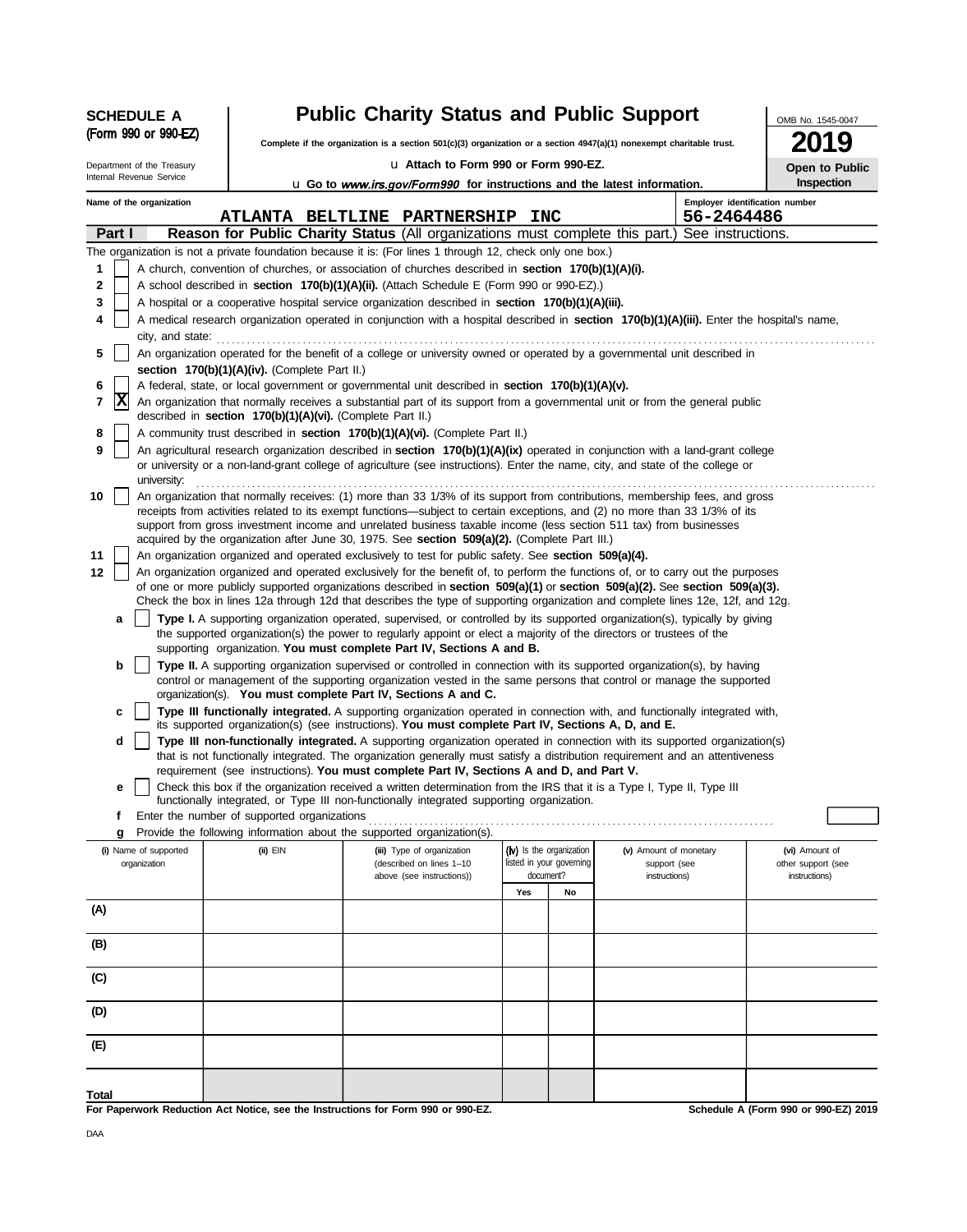#### Schedule A (Form 990 or 990-EZ) 2019 **ATLANTA BELTLINE PARTNERSHIP INC 56-Z464486** Page **2 ATLANTA BELTLINE PARTNERSHIP INC 56-2464486**

(Complete only if you checked the box on line 5, 7, or 8 of Part I or if the organization failed to qualify under **Part II Support Schedule for Organizations Described in Sections 170(b)(1)(A)(iv) and 170(b)(1)(A)(vi)** Part III. If the organization fails to qualify under the tests listed below, please complete Part III.)

|              | <b>Section A. Public Support</b>                                                                                                                                                                                                                                                                                                                                                          |          |           |            |            |            |                                          |
|--------------|-------------------------------------------------------------------------------------------------------------------------------------------------------------------------------------------------------------------------------------------------------------------------------------------------------------------------------------------------------------------------------------------|----------|-----------|------------|------------|------------|------------------------------------------|
|              | Calendar year (or fiscal year beginning in) u                                                                                                                                                                                                                                                                                                                                             | (a) 2015 | (b) 2016  | $(c)$ 2017 | $(d)$ 2018 | (e) 2019   | (f) Total                                |
| 1            | Gifts, grants, contributions, and<br>membership fees received. (Do not<br>include any "unusual grants.")                                                                                                                                                                                                                                                                                  | 566,069  | 1,088,844 | 4,700,894  | 1,471,782  | 6,606,163  | 14,433,752                               |
| $\mathbf{2}$ | Tax revenues levied for the<br>organization's benefit and either paid<br>to or expended on its behalf                                                                                                                                                                                                                                                                                     |          |           |            |            |            |                                          |
| 3            | The value of services or facilities<br>furnished by a governmental unit to the<br>organization without charge                                                                                                                                                                                                                                                                             |          |           |            |            |            |                                          |
| 4            | Total. Add lines 1 through 3                                                                                                                                                                                                                                                                                                                                                              | 566,069  | 1,088,844 | 4,700,894  | 1,471,782  | 6,606,163  | 14,433,752                               |
| 5            | The portion of total contributions by<br>each person (other than a<br>governmental unit or publicly<br>supported organization) included on<br>line 1 that exceeds 2% of the amount                                                                                                                                                                                                        |          |           |            |            |            |                                          |
|              | shown on line 11, column (f)                                                                                                                                                                                                                                                                                                                                                              |          |           |            |            |            | 6,192,561                                |
| 6            | Public support. Subtract line 5 from line 4                                                                                                                                                                                                                                                                                                                                               |          |           |            |            |            | 8,241,191                                |
|              | <b>Section B. Total Support</b>                                                                                                                                                                                                                                                                                                                                                           |          |           |            |            |            |                                          |
|              | Calendar year (or fiscal year beginning in) u                                                                                                                                                                                                                                                                                                                                             | (a) 2015 | (b) 2016  | $(c)$ 2017 | $(d)$ 2018 | $(e)$ 2019 | (f) Total                                |
| 7            | Amounts from line 4                                                                                                                                                                                                                                                                                                                                                                       | 566,069  | 1,088,844 | 4,700,894  | 1,471,782  | 6,606,163  | 14, 433, 752                             |
| 8            | Gross income from interest, dividends,<br>payments received on securities loans,<br>rents, royalties, and income from<br>similar sources                                                                                                                                                                                                                                                  | 7,725    | 14,747    | 9,171      | 4,843      | 6,483      | 42,969                                   |
| 9            | Net income from unrelated business<br>activities, whether or not the business<br>is regularly carried on                                                                                                                                                                                                                                                                                  | 575      | 800       | 111,952    | 201,133    | 126,503    | 440,963                                  |
| 10           | Other income. Do not include gain or<br>loss from the sale of capital assets                                                                                                                                                                                                                                                                                                              | 14,280   | 504,634   |            |            |            | 518,914                                  |
| 11           | Total support. Add lines 7 through 10                                                                                                                                                                                                                                                                                                                                                     |          |           |            |            |            | 15,436,598                               |
| 12           |                                                                                                                                                                                                                                                                                                                                                                                           |          |           |            |            | 12         | 156,379                                  |
| 13           | First five years. If the Form 990 is for the organization's first, second, third, fourth, or fifth tax year as a section $501(c)(3)$                                                                                                                                                                                                                                                      |          |           |            |            |            |                                          |
|              | organization, check this box and stop here                                                                                                                                                                                                                                                                                                                                                |          |           |            |            |            |                                          |
|              | Section C. Computation of Public Support Percentage                                                                                                                                                                                                                                                                                                                                       |          |           |            |            |            |                                          |
| 14           | Public support percentage for 2019 (line 6, column (f) divided by line 11, column (f)) [[[[[[[[[[[[[[[[[[[[[[                                                                                                                                                                                                                                                                             |          |           |            |            | 14         | 53.39%                                   |
| 15           | Public support percentage from 2018 Schedule A, Part II, line 14                                                                                                                                                                                                                                                                                                                          |          |           |            |            | 15         | 74.69%                                   |
| 16a          | 33 1/3% support test-2019. If the organization did not check the box on line 13, and line 14 is 33 1/3% or more, check this                                                                                                                                                                                                                                                               |          |           |            |            |            |                                          |
|              | box and stop here. The organization qualifies as a publicly supported organization                                                                                                                                                                                                                                                                                                        |          |           |            |            |            | $\blacktriangleright$ $\boxed{\text{X}}$ |
| b            | 33 1/3% support test—2018. If the organization did not check a box on line 13 or 16a, and line 15 is 33 1/3% or more, check                                                                                                                                                                                                                                                               |          |           |            |            |            |                                          |
| 17a          | 10%-facts-and-circumstances test-2019. If the organization did not check a box on line 13, 16a, or 16b, and line 14 is                                                                                                                                                                                                                                                                    |          |           |            |            |            |                                          |
|              | 10% or more, and if the organization meets the "facts-and-circumstances" test, check this box and stop here. Explain in<br>Part VI how the organization meets the "facts-and-circumstances" test. The organization qualifies as a publicly supported                                                                                                                                      |          |           |            |            |            |                                          |
| b            | organization<br>10%-facts-and-circumstances test-2018. If the organization did not check a box on line 13, 16a, 16b, or 17a, and line<br>15 is 10% or more, and if the organization meets the "facts-and-circumstances" test, check this box and stop here.<br>Explain in Part VI how the organization meets the "facts-and-circumstances" test. The organization qualifies as a publicly |          |           |            |            |            |                                          |
| 18           | supported organization contains and contains a supported organization contains a supported organization contains a supported organization<br>Private foundation. If the organization did not check a box on line 13, 16a, 16b, 17a, or 17b, check this box and see<br>instructions                                                                                                        |          |           |            |            |            |                                          |

**Schedule A (Form 990 or 990-EZ) 2019**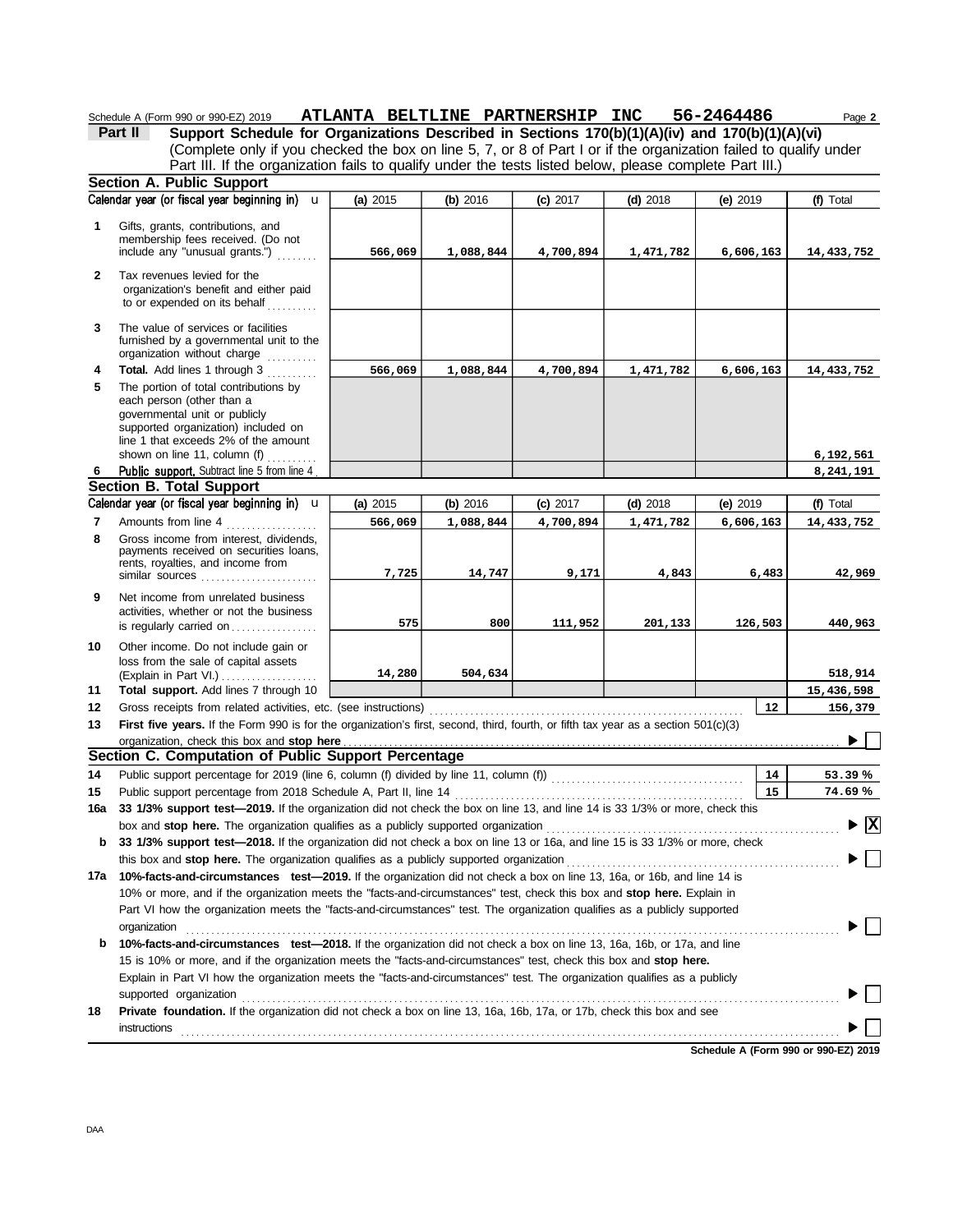## Schedule A (Form 990 or 990-EZ) 2019 ATLANTA BELTLINE PARTNERSHIP INC 56-2464486 Page 3

**Part III Support Schedule for Organizations Described in Section 509(a)(2)**

(Complete only if you checked the box on line 10 of Part I or if the organization failed to qualify under Part II. If the organization fails to qualify under the tests listed below, please complete Part II.)

|     | <b>Section A. Public Support</b>                                                                                                                                                  |            |            |            |            |            |              |
|-----|-----------------------------------------------------------------------------------------------------------------------------------------------------------------------------------|------------|------------|------------|------------|------------|--------------|
|     | Calendar year (or fiscal year beginning in)<br>u                                                                                                                                  | (a) $2015$ | $(b)$ 2016 | $(c)$ 2017 | $(d)$ 2018 | (e) 2019   | (f) Total    |
| 1   | Gifts, grants, contributions, and membership fees<br>received. (Do not include any "unusual grants.")                                                                             |            |            |            |            |            |              |
| 2   | Gross receipts from admissions, merchandise<br>sold or services performed, or facilities<br>furnished in any activity that is related to the<br>organization's fax-exempt purpose |            |            |            |            |            |              |
| 3   | Gross receipts from activities that are not an<br>unrelated trade or business under section 513                                                                                   |            |            |            |            |            |              |
| 4   | Tax revenues levied for the<br>organization's benefit and either paid<br>to or expended on its behalf                                                                             |            |            |            |            |            |              |
| 5   | The value of services or facilities<br>furnished by a governmental unit to the<br>organization without charge                                                                     |            |            |            |            |            |              |
| 6   | Total. Add lines 1 through 5                                                                                                                                                      |            |            |            |            |            |              |
|     | <b>7a</b> Amounts included on lines 1, 2, and 3<br>received from disqualified persons                                                                                             |            |            |            |            |            |              |
| b   | Amounts included on lines 2 and 3<br>received from other than disqualified<br>persons that exceed the greater of \$5,000<br>or 1% of the amount on line 13 for the year           |            |            |            |            |            |              |
| c   | Add lines 7a and 7b<br>.                                                                                                                                                          |            |            |            |            |            |              |
| 8   | Public support. (Subtract line 7c from<br>line $6.$ )                                                                                                                             |            |            |            |            |            |              |
|     | <b>Section B. Total Support</b>                                                                                                                                                   |            |            |            |            |            |              |
|     | Calendar year (or fiscal year beginning in) u                                                                                                                                     | (a) 2015   | (b) 2016   | $(c)$ 2017 | $(d)$ 2018 | (e) $2019$ | (f) Total    |
| 9   | Amounts from line 6                                                                                                                                                               |            |            |            |            |            |              |
| 10a | Gross income from interest, dividends,<br>payments received on securities loans, rents,<br>royalties, and income from similar sources.                                            |            |            |            |            |            |              |
| b   | Unrelated business taxable income (less<br>section 511 taxes) from businesses<br>acquired after June 30, 1975                                                                     |            |            |            |            |            |              |
| c   | Add lines 10a and 10b                                                                                                                                                             |            |            |            |            |            |              |
| 11  | Net income from unrelated business<br>activities not included in line 10b, whether<br>or not the business is regularly carried on                                                 |            |            |            |            |            |              |
| 12  | Other income. Do not include gain or<br>loss from the sale of capital assets<br>(Explain in Part VI.)<br>.                                                                        |            |            |            |            |            |              |
| 13  | <b>Total support.</b> (Add lines 9, 10c, 11,<br>and 12.)                                                                                                                          |            |            |            |            |            |              |
| 14  | First five years. If the Form 990 is for the organization's first, second, third, fourth, or fifth tax year as a section 501(c)(3)<br>organization, check this box and stop here  |            |            |            |            |            |              |
|     | Section C. Computation of Public Support Percentage                                                                                                                               |            |            |            |            |            |              |
| 15  | Public support percentage for 2019 (line 8, column (f), divided by line 13, column (f)) [[[[[[[[[[[[[[[[[[[[[                                                                     |            |            |            |            | 15         | %            |
| 16  |                                                                                                                                                                                   |            |            |            |            | 16         | %            |
|     | Section D. Computation of Investment Income Percentage                                                                                                                            |            |            |            |            |            |              |
| 17  |                                                                                                                                                                                   |            |            |            |            | 17         | %            |
| 18  | Investment income percentage from 2018 Schedule A, Part III, line 17                                                                                                              |            |            |            |            | 18         | %            |
| 19a | 33 1/3% support tests-2019. If the organization did not check the box on line 14, and line 15 is more than 33 1/3%, and line                                                      |            |            |            |            |            |              |
|     |                                                                                                                                                                                   |            |            |            |            |            | $\Box$       |
| b   | 33 1/3% support tests—2018. If the organization did not check a box on line 14 or line 19a, and line 16 is more than 33 1/3%, and                                                 |            |            |            |            |            |              |
|     | line 18 is not more than 33 1/3%, check this box and stop here. The organization qualifies as a publicly supported organization $\ldots$                                          |            |            |            |            |            | $\mathbf{L}$ |
| 20  |                                                                                                                                                                                   |            |            |            |            |            |              |

**Schedule A (Form 990 or 990-EZ) 2019**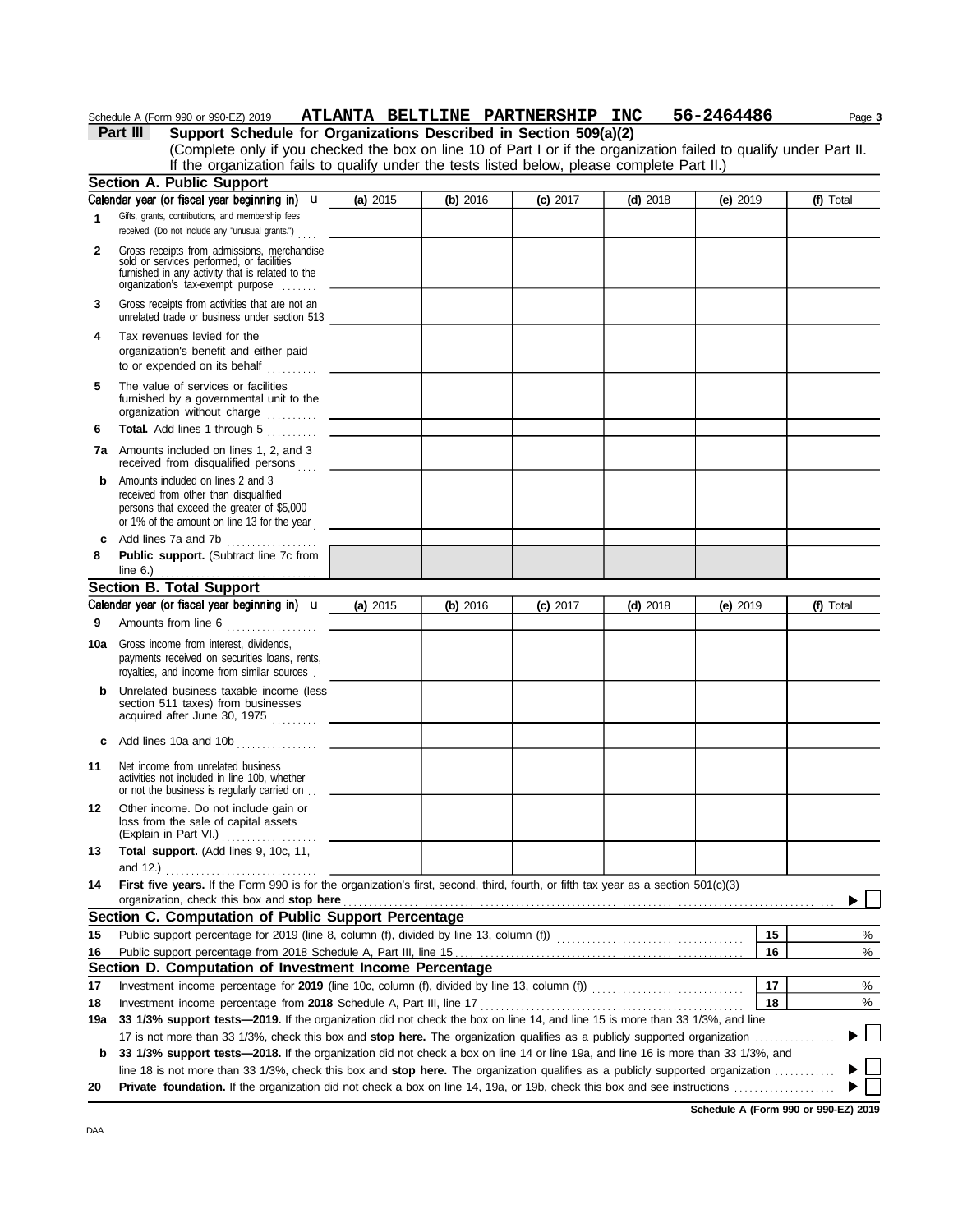|              | . <b>.</b><br><b>Supporting Organizations</b>                                                                          |                |            |  |
|--------------|------------------------------------------------------------------------------------------------------------------------|----------------|------------|--|
|              | (Complete only if you checked a box in line 12 on Part I. If you checked 12a of Part I, complete Sections A            |                |            |  |
|              | and B. If you checked 12b of Part I, complete Sections A and C. If you checked 12c of Part I, complete                 |                |            |  |
|              | Sections A, D, and E. If you checked 12d of Part I, complete Sections A and D, and complete Part V.)                   |                |            |  |
|              | Section A. All Supporting Organizations                                                                                |                |            |  |
|              |                                                                                                                        |                | <b>Yes</b> |  |
| 1            | Are all of the organization's supported organizations listed by name in the organization's governing                   |                |            |  |
|              | documents? If "No," describe in Part VI how the supported organizations are designated. If designated by               |                |            |  |
|              | class or purpose, describe the designation. If historic and continuing relationship, explain.                          | 1              |            |  |
| $\mathbf{2}$ | Did the organization have any supported organization that does not have an IRS determination of status                 |                |            |  |
|              | under section 509(a)(1) or (2)? If "Yes," explain in <b>Part VI</b> how the organization determined that the supported |                |            |  |
|              | organization was described in section 509(a)(1) or (2).                                                                | 2              |            |  |
| За           | Did the organization have a supported organization described in section $501(c)(4)$ , (5), or (6)? If "Yes," answer    |                |            |  |
|              | $(b)$ and $(c)$ below.                                                                                                 | 3a             |            |  |
| b            | Did the organization confirm that each supported organization qualified under section $501(c)(4)$ , (5), or (6) and    |                |            |  |
|              | satisfied the public support tests under section $509(a)(2)$ ? If "Yes," describe in <b>Part VI</b> when and how the   |                |            |  |
|              | organization made the determination.                                                                                   | 3 <sub>b</sub> |            |  |
| c            | Did the organization ensure that all support to such organizations was used exclusively for section $170(c)(2)(B)$     |                |            |  |
|              | purposes? If "Yes," explain in Part VI what controls the organization put in place to ensure such use.                 | 3c             |            |  |
| 4a           | Was any supported organization not organized in the United States ("foreign supported organization")? If               |                |            |  |
|              | "Yes," and if you checked 12a or 12b in Part I, answer (b) and (c) below.                                              | 4a             |            |  |
|              |                                                                                                                        |                |            |  |

Schedule A (Form 990 or 990-EZ) 2019 ATLANTA BELTLINE PARTNERSHIP INC 56-2464486 Page 4

**b** Did the organization have ultimate control and discretion in deciding whether to make grants to the foreign supported organization? If "Yes," describe in Part VI how the organization had such control and discretion *despite being controlled or supervised by or in connection with its supported organizations.*

**Part IV Supporting Organizations**

- **c** Did the organization support any foreign supported organization that does not have an IRS determination under sections 501(c)(3) and 509(a)(1) or (2)? *If "Yes," explain in Part VI what controls the organization used to ensure that all support to the foreign supported organization was used exclusively for section 170(c)(2)(B) purposes.*
- **5a** Did the organization add, substitute, or remove any supported organizations during the tax year? *If "Yes,"* answer (b) and (c) below (if applicable). Also, provide detail in **Part VI**, including (i) the names and EIN *numbers of the supported organizations added, substituted, or removed; (ii) the reasons for each such action; (iii) the authority under the organization's organizing document authorizing such action; and (iv) how the action was accomplished (such as by amendment to the organizing document).*
- **b** Type I or Type II only. Was any added or substituted supported organization part of a class already designated in the organization's organizing document?
- **c Substitutions only.** Was the substitution the result of an event beyond the organization's control?
- **6** Did the organization provide support (whether in the form of grants or the provision of services or facilities) to anyone other than (i) its supported organizations, (ii) individuals that are part of the charitable class benefited by one or more of its supported organizations, or (iii) other supporting organizations that also support or benefit one or more of the filing organization's supported organizations? If "Yes," provide detail in Part VI.
- **7** Did the organization provide a grant, loan, compensation, or other similar payment to a substantial contributor (as defined in section 4958(c)(3)(C)), a family member of a substantial contributor, or a 35% controlled entity with regard to a substantial contributor? *If "Yes," complete Part I of Schedule L (Form 990 or 990-EZ).*
- **8** Did the organization make a loan to a disqualified person (as defined in section 4958) not described in line 7? *If "Yes," complete Part I of Schedule L (Form 990 or 990-EZ).*
- **9a** Was the organization controlled directly or indirectly at any time during the tax year by one or more disqualified persons as defined in section 4946 (other than foundation managers and organizations described in section 509(a)(1) or (2))? *If "Yes," provide detail in Part VI.*
- **b** Did one or more disqualified persons (as defined in line 9a) hold a controlling interest in any entity in which the supporting organization had an interest? *If "Yes," provide detail in*
- **c** Did a disqualified person (as defined in line 9a) have an ownership interest in, or derive any personal benefit from, assets in which the supporting organization also had an interest? *If "Yes," provide detail in*
- **10a** Was the organization subject to the excess business holdings rules of section 4943 because of section 4943(f) (regarding certain Type II supporting organizations, and all Type III non-functionally integrated supporting organizations)? *If "Yes," answer 10b below.*
- **b** Did the organization have any excess business holdings in the tax year? *(Use Schedule C, Form 4720, to determine whether the organization had excess business holdings.)*



**Yes No**

**Schedule A (Form 990 or 990-EZ) 2019 10b**

**10a**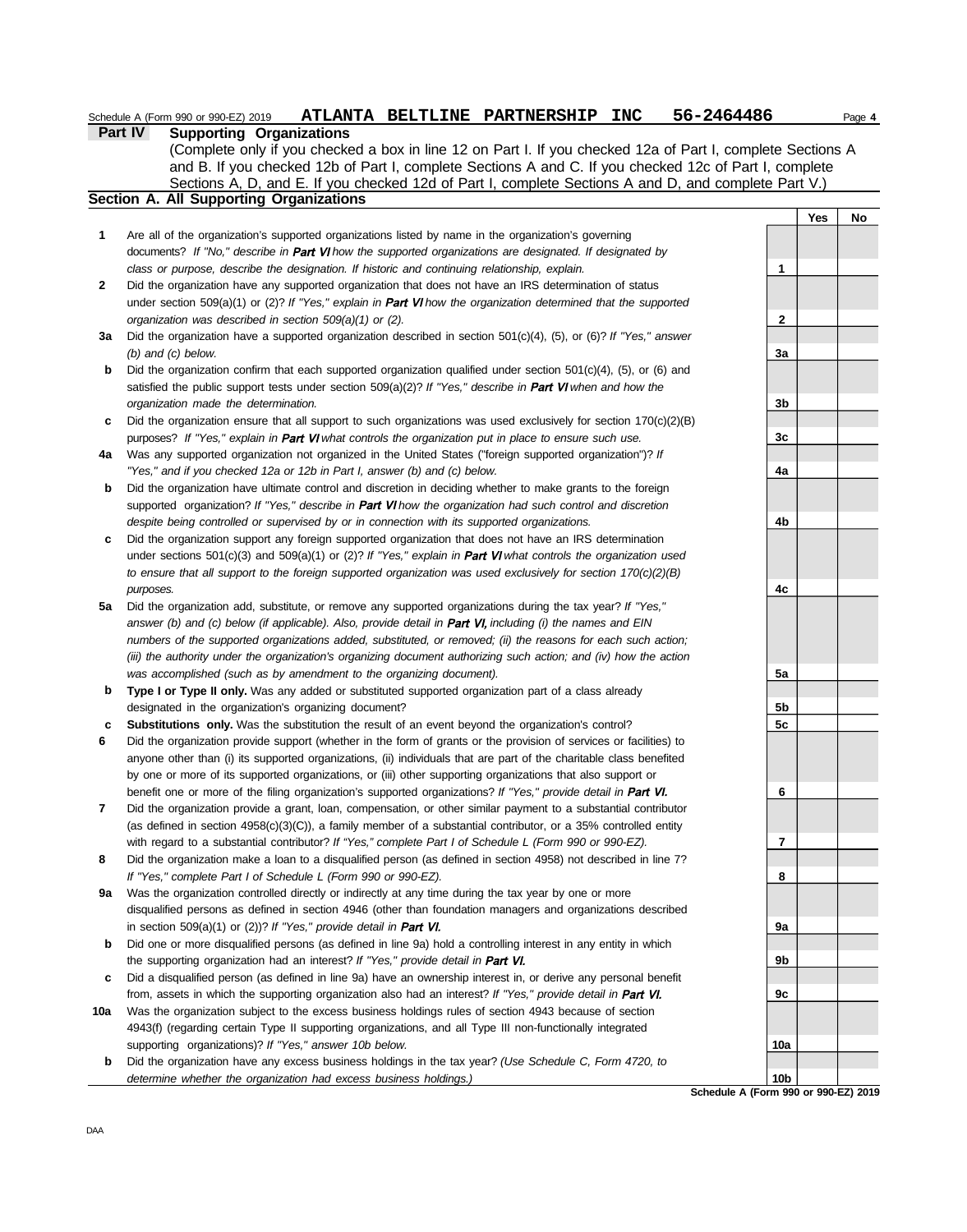|         | 56-2464486<br>ATLANTA BELTLINE PARTNERSHIP<br><b>INC</b><br>Schedule A (Form 990 or 990-EZ) 2019                                                                                                        |     |     | Page 5 |
|---------|---------------------------------------------------------------------------------------------------------------------------------------------------------------------------------------------------------|-----|-----|--------|
|         | Part IV<br>Supporting Organizations (continued)                                                                                                                                                         |     |     |        |
|         |                                                                                                                                                                                                         |     | Yes | No     |
| 11<br>а | Has the organization accepted a gift or contribution from any of the following persons?<br>A person who directly or indirectly controls, either alone or together with persons described in (b) and (c) |     |     |        |
|         | below, the governing body of a supported organization?                                                                                                                                                  | 11a |     |        |
|         | <b>b</b> A family member of a person described in (a) above?                                                                                                                                            | 11b |     |        |
|         | c A 35% controlled entity of a person described in (a) or (b) above? If "Yes" to a, b, or c, provide detail in Part VI.                                                                                 | 11c |     |        |
|         | Section B. Type I Supporting Organizations                                                                                                                                                              |     |     |        |
|         |                                                                                                                                                                                                         |     | Yes | No     |
| 1       | Did the directors, trustees, or membership of one or more supported organizations have the power to                                                                                                     |     |     |        |
|         | regularly appoint or elect at least a majority of the organization's directors or trustees at all times during the                                                                                      |     |     |        |
|         | tax year? If "No," describe in Part VI how the supported organization(s) effectively operated, supervised, or                                                                                           |     |     |        |
|         | controlled the organization's activities. If the organization had more than one supported organization,                                                                                                 |     |     |        |
|         | describe how the powers to appoint and/or remove directors or trustees were allocated among the supported                                                                                               |     |     |        |
|         | organizations and what conditions or restrictions, if any, applied to such powers during the tax year.                                                                                                  | 1   |     |        |
| 2       | Did the organization operate for the benefit of any supported organization other than the supported                                                                                                     |     |     |        |
|         | organization(s) that operated, supervised, or controlled the supporting organization? If "Yes," explain in Part                                                                                         |     |     |        |
|         | VI how providing such benefit carried out the purposes of the supported organization(s) that operated,                                                                                                  |     |     |        |
|         | supervised, or controlled the supporting organization.<br>Section C. Type II Supporting Organizations                                                                                                   | 2   |     |        |
|         |                                                                                                                                                                                                         |     | Yes | No     |
| 1       | Were a majority of the organization's directors or trustees during the tax year also a majority of the directors                                                                                        |     |     |        |
|         | or trustees of each of the organization's supported organization(s)? If "No," describe in Part VI how control                                                                                           |     |     |        |
|         | or management of the supporting organization was vested in the same persons that controlled or managed                                                                                                  |     |     |        |
|         | the supported organization(s).                                                                                                                                                                          | 1   |     |        |
|         | Section D. All Type III Supporting Organizations                                                                                                                                                        |     |     |        |
|         |                                                                                                                                                                                                         |     | Yes | No     |
| 1       | Did the organization provide to each of its supported organizations, by the last day of the fifth month of the                                                                                          |     |     |        |
|         | organization's tax year, (i) a written notice describing the type and amount of support provided during the prior tax                                                                                   |     |     |        |
|         | year, (ii) a copy of the Form 990 that was most recently filed as of the date of notification, and (iii) copies of the                                                                                  |     |     |        |
|         | organization's governing documents in effect on the date of notification, to the extent not previously provided?                                                                                        | 1   |     |        |
| 2       | Were any of the organization's officers, directors, or trustees either (i) appointed or elected by the supported                                                                                        |     |     |        |
|         | organization(s) or (ii) serving on the governing body of a supported organization? If "No," explain in Part VI how                                                                                      |     |     |        |
|         | the organization maintained a close and continuous working relationship with the supported organization(s).                                                                                             | 2   |     |        |
| 3       | By reason of the relationship described in (2), did the organization's supported organizations have a                                                                                                   |     |     |        |
|         | significant voice in the organization's investment policies and in directing the use of the organization's                                                                                              |     |     |        |
|         | income or assets at all times during the tax year? If "Yes," describe in Part VI the role the organization's<br>supported organizations played in this regard.                                          | 3   |     |        |
|         | Section E. Type III Functionally-Integrated Supporting Organizations                                                                                                                                    |     |     |        |
| 1       | Check the box next to the method that the organization used to satisfy the Integral Part Test during the year (see instructions).                                                                       |     |     |        |
| а       | The organization satisfied the Activities Test. Complete line 2 below.                                                                                                                                  |     |     |        |
| b       | The organization is the parent of each of its supported organizations. Complete line 3 below.                                                                                                           |     |     |        |
| c       | The organization supported a governmental entity. Describe in Part VI how you supported a government entity (see instructions).                                                                         |     |     |        |
|         |                                                                                                                                                                                                         |     |     |        |
| 2       | Activities Test. Answer (a) and (b) below.                                                                                                                                                              |     | Yes | No     |
| а       | Did substantially all of the organization's activities during the tax year directly further the exempt purposes of                                                                                      |     |     |        |
|         | the supported organization(s) to which the organization was responsive? If "Yes," then in Part VI identify                                                                                              |     |     |        |
|         | those supported organizations and explain how these activities directly furthered their exempt purposes,                                                                                                |     |     |        |
|         | how the organization was responsive to those supported organizations, and how the organization determined                                                                                               |     |     |        |
|         | that these activities constituted substantially all of its activities.                                                                                                                                  | 2a  |     |        |
| b       | Did the activities described in (a) constitute activities that, but for the organization's involvement, one or more                                                                                     |     |     |        |
|         | of the organization's supported organization(s) would have been engaged in? If "Yes," explain in Part VI the                                                                                            |     |     |        |
|         | reasons for the organization's position that its supported organization(s) would have engaged in these                                                                                                  |     |     |        |
| 3       | activities but for the organization's involvement.<br>Parent of Supported Organizations. Answer (a) and (b) below.                                                                                      | 2b  |     |        |
| а       | Did the organization have the power to regularly appoint or elect a majority of the officers, directors, or                                                                                             |     |     |        |
|         | trustees of each of the supported organizations? Provide details in Part VI.                                                                                                                            | За  |     |        |
| b       | Did the organization exercise a substantial degree of direction over the policies, programs, and activities of each                                                                                     |     |     |        |
|         | of its supported organizations? If "Yes," describe in Part VI the role played by the organization in this regard.                                                                                       | 3b  |     |        |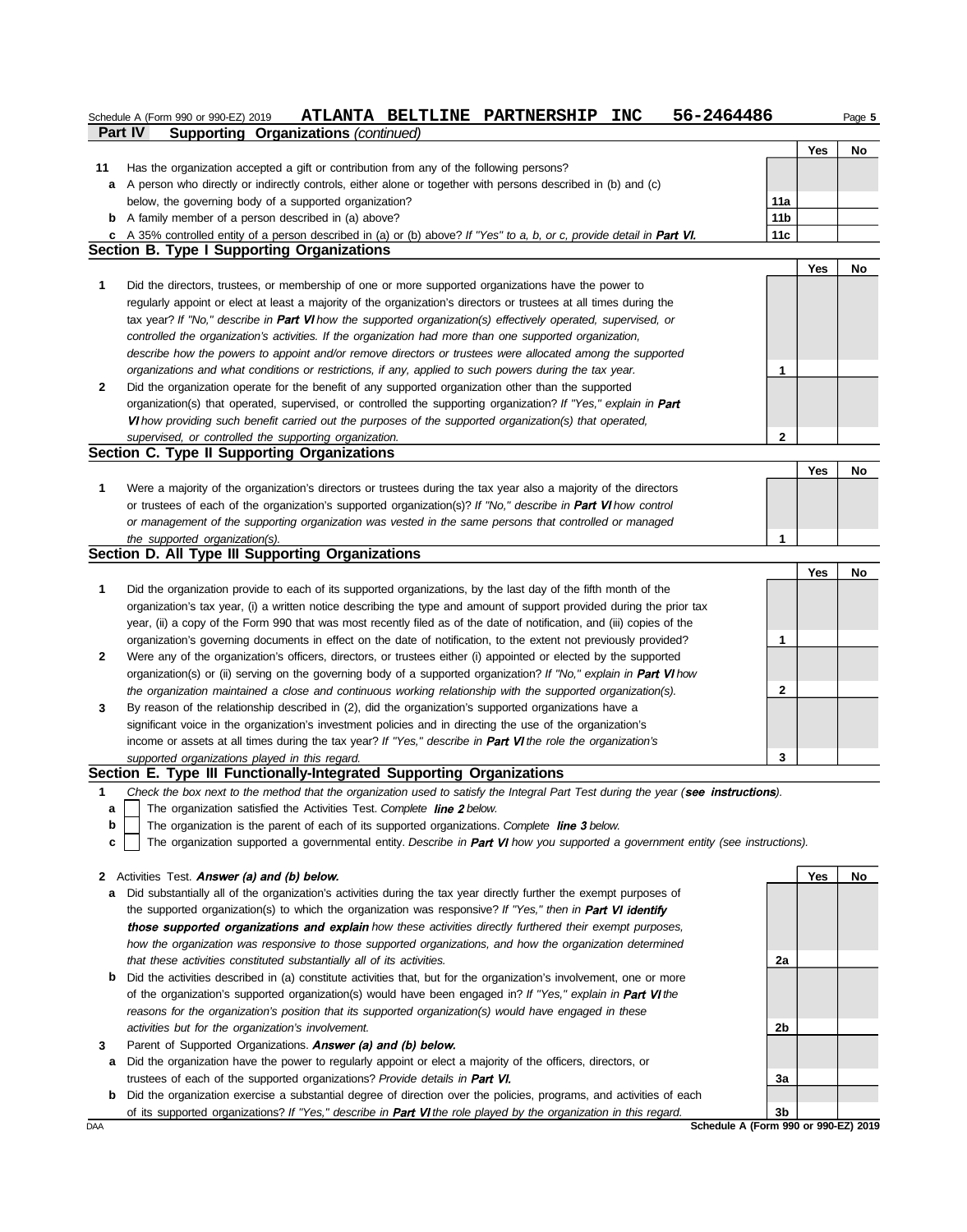| ATLANTA BELTLINE PARTNERSHIP INC<br>Schedule A (Form 990 or 990-EZ) 2019                                                                         |                | 56-2464486     | Page 6                         |
|--------------------------------------------------------------------------------------------------------------------------------------------------|----------------|----------------|--------------------------------|
| Type III Non-Functionally Integrated 509(a)(3) Supporting Organizations<br><b>Part V</b>                                                         |                |                |                                |
| $\mathbf{1}$<br>Check here if the organization satisfied the Integral Part Test as a qualifying trust on Nov. 20, 1970 (explain in Part VI). See |                |                |                                |
| <b>instructions.</b> All other Type III non-functionally integrated supporting organizations must complete Sections A through E.                 |                |                |                                |
| Section A - Adjusted Net Income                                                                                                                  |                | (A) Prior Year | (B) Current Year<br>(optional) |
| 1<br>Net short-term capital gain                                                                                                                 | 1              |                |                                |
| $\mathbf{2}$<br>Recoveries of prior-year distributions                                                                                           | $\overline{2}$ |                |                                |
| 3 Other gross income (see instructions)                                                                                                          | 3              |                |                                |
| Add lines 1 through 3.<br>4                                                                                                                      | 4              |                |                                |
| 5<br>Depreciation and depletion                                                                                                                  | 5              |                |                                |
| Portion of operating expenses paid or incurred for production or<br>6                                                                            |                |                |                                |
| collection of gross income or for management, conservation, or                                                                                   |                |                |                                |
| maintenance of property held for production of income (see instructions)                                                                         | 6              |                |                                |
| 7 Other expenses (see instructions)                                                                                                              | $\overline{7}$ |                |                                |
| 8<br><b>Adjusted Net Income</b> (subtract lines 5, 6, and 7 from line 4)                                                                         | 8              |                |                                |
| <b>Section B - Minimum Asset Amount</b>                                                                                                          |                | (A) Prior Year | (B) Current Year<br>(optional) |
| 1<br>Aggregate fair market value of all non-exempt-use assets (see                                                                               |                |                |                                |
| instructions for short tax year or assets held for part of year):                                                                                |                |                |                                |
| <b>a</b> Average monthly value of securities                                                                                                     | 1a             |                |                                |
| <b>b</b> Average monthly cash balances                                                                                                           | 1 <sub>b</sub> |                |                                |
| <b>c</b> Fair market value of other non-exempt-use assets                                                                                        | 1c             |                |                                |
| <b>Total</b> (add lines 1a, 1b, and 1c)<br>d                                                                                                     | 1d             |                |                                |
| <b>e</b> Discount claimed for blockage or other                                                                                                  |                |                |                                |
| factors (explain in detail in <b>Part VI)</b> :                                                                                                  |                |                |                                |
| $\mathbf{2}$<br>Acquisition indebtedness applicable to non-exempt-use assets                                                                     | $\overline{2}$ |                |                                |
| Subtract line 2 from line 1d.<br>3                                                                                                               | 3              |                |                                |
| Cash deemed held for exempt use. Enter 1-1/2% of line 3 (for greater amount,<br>4                                                                |                |                |                                |
| see instructions).                                                                                                                               | 4              |                |                                |
| Net value of non-exempt-use assets (subtract line 4 from line 3)<br>5.                                                                           | 5              |                |                                |
| 6<br>Multiply line 5 by .035.                                                                                                                    | 6              |                |                                |
| 7<br>Recoveries of prior-year distributions                                                                                                      | $\overline{7}$ |                |                                |
| 8<br>Minimum Asset Amount (add line 7 to line 6)                                                                                                 | 8              |                |                                |
| Section C - Distributable Amount                                                                                                                 |                |                | <b>Current Year</b>            |
| Adjusted net income for prior year (from Section A, line 8, Column A)<br>1                                                                       | 1              |                |                                |
| $\overline{2}$<br>Enter 85% of line 1.                                                                                                           | $\overline{2}$ |                |                                |
| 3<br>Minimum asset amount for prior year (from Section B, line 8, Column A)                                                                      | 3              |                |                                |
| Enter greater of line 2 or line 3.<br>4                                                                                                          | 4              |                |                                |
| 5<br>Income tax imposed in prior year                                                                                                            | 5              |                |                                |
| <b>Distributable Amount.</b> Subtract line 5 from line 4, unless subject to<br>6                                                                 |                |                |                                |
| emergency temporary reduction (see instructions).                                                                                                | 6              |                |                                |
| 7<br>Check here if the current year is the organization's first as a non-functionally integrated Type III supporting organization (see           |                |                |                                |
| instructions).                                                                                                                                   |                |                |                                |

**Schedule A (Form 990 or 990-EZ) 2019**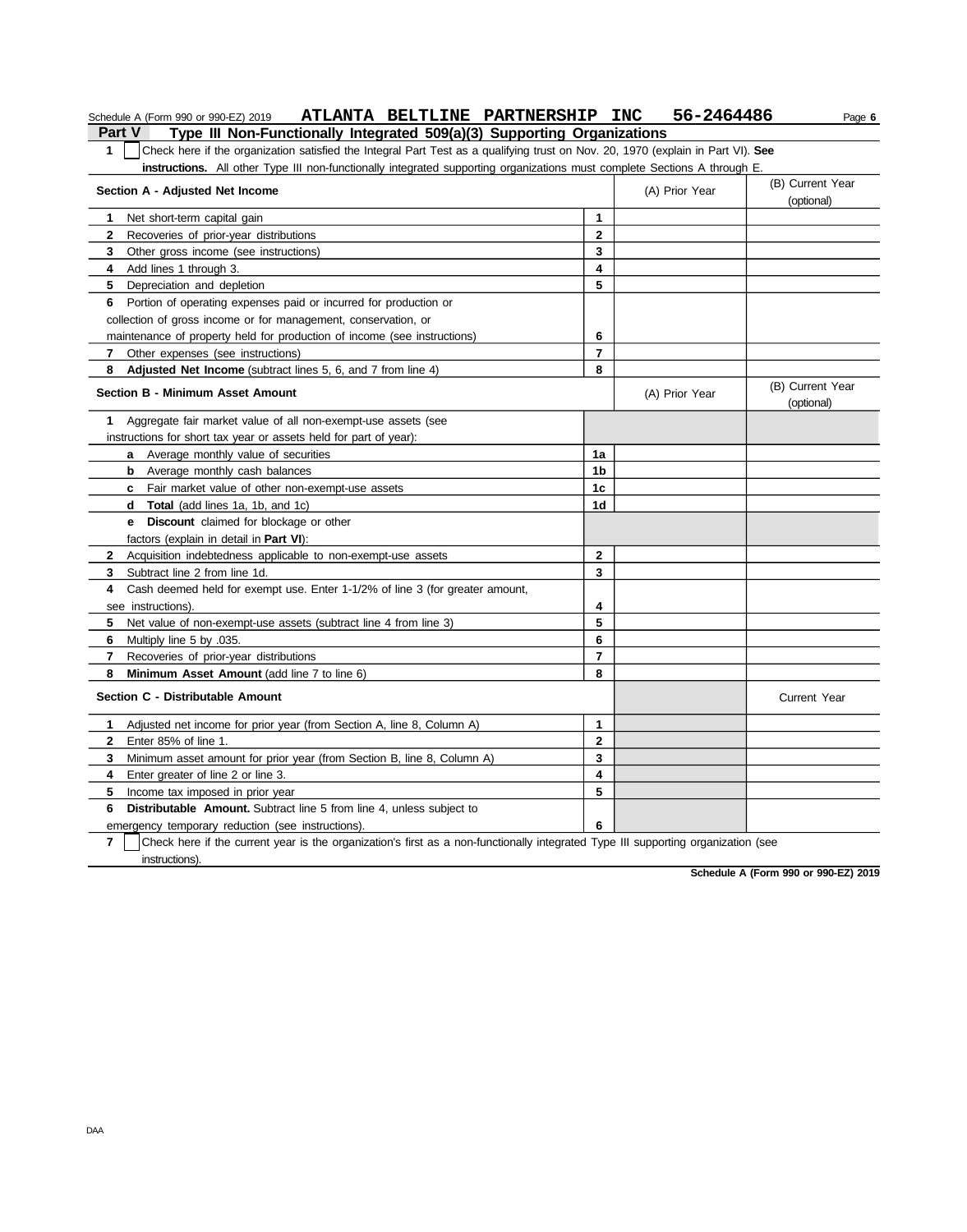Schedule A (Form 990 or 990-EZ) 2019 **ATLANTA BELTLINE PARTNERSHIP INC** 56-2464486 Page 7

### **Part V Type III Non-Functionally Integrated 509(a)(3) Supporting Organizations** *(continued)* **Section D - Distributions Current Year 1 2** Amounts paid to perform activity that directly furthers exempt purposes of supported **3** Administrative expenses paid to accomplish exempt purposes of supported organizations **4 5** Qualified set-aside amounts (prior IRS approval required) **6 7 8 9 10** Line 8 amount divided by line 9 amount Amounts paid to supported organizations to accomplish exempt purposes organizations, in excess of income from activity Amounts paid to acquire exempt-use assets Other distributions (describe in **Part VI**). See instructions. **Total annual distributions.** Add lines 1 through 6. Distributions to attentive supported organizations to which the organization is responsive (provide details in **Part VI**). See instructions. Distributable amount for 2019 from Section C, line 6 **Section E - Distribution Allocations** (see instructions) **Excess Distributions (i) (ii) Underdistributions Pre-2019 (iii) Distributable Amount for 2019 8** Breakdown of line 7: **7 Excess distributions carryover to 2020.** Add lines 3j **6** Remaining underdistributions for 2019. Subtract lines 3h **5 4** Distributions for 2019 from **3 2 1 a** From 2014 . . . . . . . . . . . . . . . . . . . . . . . . . . . . . . . **b** From 2015 . . . . . . . . . . . . . . . . . . . . . . . . . . . . . . . **c** From 2016 . . . . . . . . . . . . . . . . . . . . . . . . . . . . . . . **d** From 2017 . . . . . . . . . . . . . . . . . . . . . . . . . . . . . . . . **e** From 2018 . . . . . . . . . . . . . . . . . . . . . . . . . . . . . . . . **f Total** of lines 3a through e **g** Applied to underdistributions of prior years **h** Applied to 2019 distributable amount **i** Carryover from 2014 not applied (see instructions) **j** Remainder. Subtract lines 3g, 3h, and 3i from 3f. **a** Applied to underdistributions of prior years **b** Applied to 2019 distributable amount **c** Remainder. Subtract lines 4a and 4b from 4. **a** Excess from 2015 . . . . . . . . . . . . . . . . . . . . . . . **b** Excess from 2016 . . . . . . . . . . . . . . . . . . . . . . . **c** Excess from 2017 . . . . . . . . . . . . . . . . . . . . . . . . **d** Excess from 2018 . . . . . . . . . . . . . . . . . . . . . . . . **e** Excess from 2019 . . . . . . . . . . . . . . . . . . . . . . . . Distributable amount for 2019 from Section C, line 6 Underdistributions, if any, for years prior to 2019 (reasonable cause required-explain in **Part VI**). See Excess distributions carryover, if any, to 2019 Section D, line 7: \$ Remaining underdistributions for years prior to 2019, if any. Subtract lines 3g and 4a from line 2. For result greater than zero, explain in **Part VI**. See instructions. and 4b from line 1. For result greater than zero, explain in Part VI. See instructions. and 4c. **instructions**

**Schedule A (Form 990 or 990-EZ) 2019**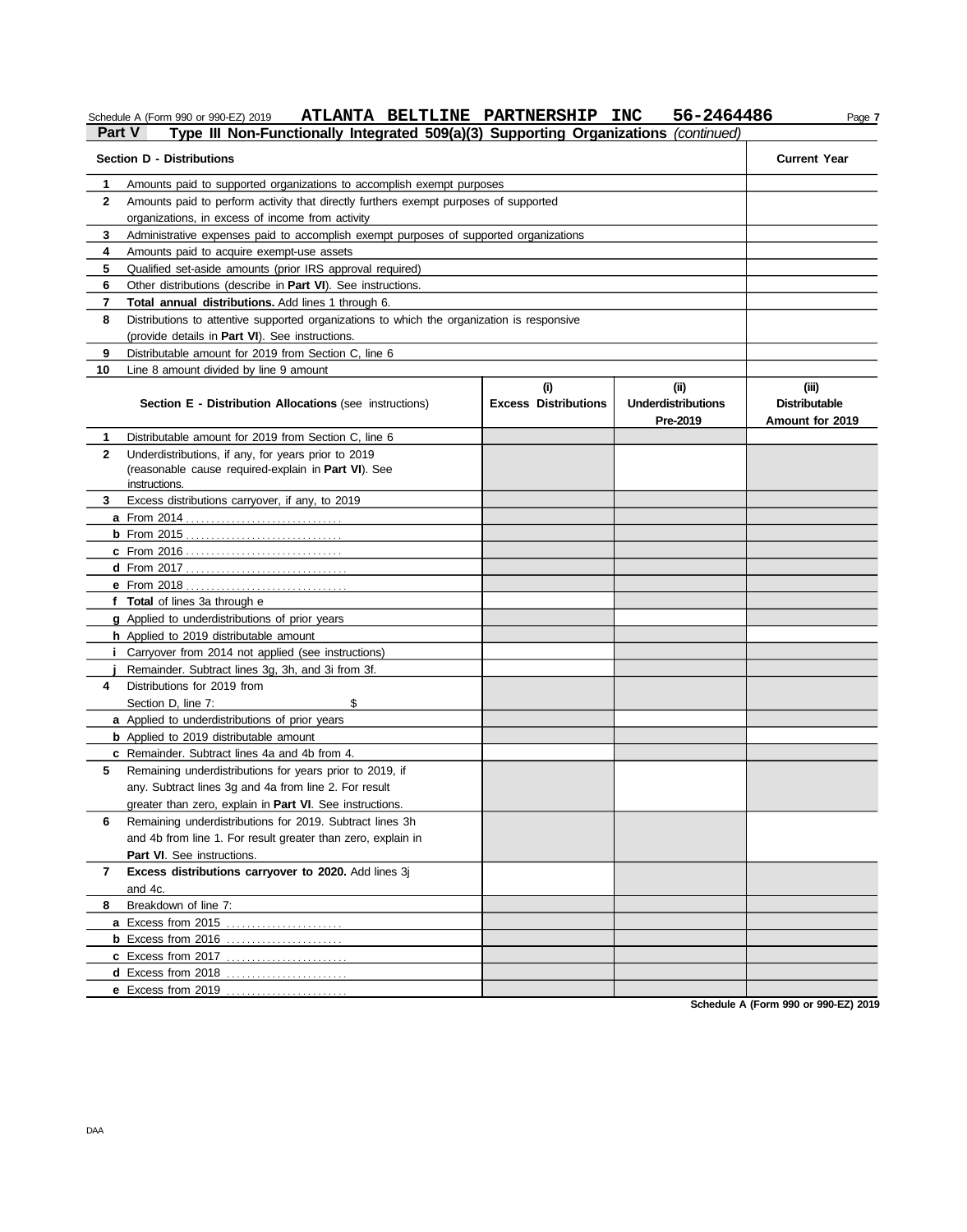| Schedule A (Form 990 or 990-EZ) 2019   |  |  |  |  |     |         | ATLANTA BELTLINE PARTNERSHIP INC 56-2464486                                                    |  |                                                                                                                      | Page 8                                                                                                                 |
|----------------------------------------|--|--|--|--|-----|---------|------------------------------------------------------------------------------------------------|--|----------------------------------------------------------------------------------------------------------------------|------------------------------------------------------------------------------------------------------------------------|
| Part VI                                |  |  |  |  |     |         |                                                                                                |  | Supplemental Information. Provide the explanations required by Part II, line 10; Part II, line 17a or 17b; Part      |                                                                                                                        |
|                                        |  |  |  |  |     |         |                                                                                                |  | III, line 12; Part IV, Section A, lines 1, 2, 3b, 3c, 4b, 4c, 5a, 6, 9a, 9b, 9c, 11a, 11b, and 11c; Part IV, Section |                                                                                                                        |
|                                        |  |  |  |  |     |         |                                                                                                |  |                                                                                                                      | B, lines 1 and 2; Part IV, Section C, line 1; Part IV, Section D, lines 2 and 3; Part IV, Section E, lines 1c, 2a, 2b, |
|                                        |  |  |  |  |     |         | lines 2, 5, and 6. Also complete this part for any additional information. (See instructions.) |  |                                                                                                                      | 3a, and 3b; Part V, line 1; Part V, Section B, line 1e; Part V, Section D, lines 5, 6, and 8; and Part V, Section E,   |
|                                        |  |  |  |  |     |         |                                                                                                |  |                                                                                                                      |                                                                                                                        |
| PART II, LINE 10 - OTHER INCOME DETAIL |  |  |  |  |     |         |                                                                                                |  |                                                                                                                      |                                                                                                                        |
|                                        |  |  |  |  |     |         |                                                                                                |  |                                                                                                                      |                                                                                                                        |
| OTHER INCOME                           |  |  |  |  | \$. | 518,914 |                                                                                                |  |                                                                                                                      |                                                                                                                        |
|                                        |  |  |  |  |     |         |                                                                                                |  |                                                                                                                      |                                                                                                                        |
|                                        |  |  |  |  |     |         |                                                                                                |  |                                                                                                                      |                                                                                                                        |
|                                        |  |  |  |  |     |         |                                                                                                |  |                                                                                                                      |                                                                                                                        |
|                                        |  |  |  |  |     |         |                                                                                                |  |                                                                                                                      |                                                                                                                        |
|                                        |  |  |  |  |     |         |                                                                                                |  |                                                                                                                      |                                                                                                                        |
|                                        |  |  |  |  |     |         |                                                                                                |  |                                                                                                                      |                                                                                                                        |
|                                        |  |  |  |  |     |         |                                                                                                |  |                                                                                                                      |                                                                                                                        |
|                                        |  |  |  |  |     |         |                                                                                                |  |                                                                                                                      |                                                                                                                        |
|                                        |  |  |  |  |     |         |                                                                                                |  |                                                                                                                      |                                                                                                                        |
|                                        |  |  |  |  |     |         |                                                                                                |  |                                                                                                                      |                                                                                                                        |
|                                        |  |  |  |  |     |         |                                                                                                |  |                                                                                                                      |                                                                                                                        |
|                                        |  |  |  |  |     |         |                                                                                                |  |                                                                                                                      |                                                                                                                        |
|                                        |  |  |  |  |     |         |                                                                                                |  |                                                                                                                      |                                                                                                                        |
|                                        |  |  |  |  |     |         |                                                                                                |  |                                                                                                                      |                                                                                                                        |
|                                        |  |  |  |  |     |         |                                                                                                |  |                                                                                                                      |                                                                                                                        |
|                                        |  |  |  |  |     |         |                                                                                                |  |                                                                                                                      |                                                                                                                        |
|                                        |  |  |  |  |     |         |                                                                                                |  |                                                                                                                      |                                                                                                                        |
|                                        |  |  |  |  |     |         |                                                                                                |  |                                                                                                                      |                                                                                                                        |
|                                        |  |  |  |  |     |         |                                                                                                |  |                                                                                                                      |                                                                                                                        |
|                                        |  |  |  |  |     |         |                                                                                                |  |                                                                                                                      |                                                                                                                        |
|                                        |  |  |  |  |     |         |                                                                                                |  |                                                                                                                      |                                                                                                                        |
|                                        |  |  |  |  |     |         |                                                                                                |  |                                                                                                                      |                                                                                                                        |
|                                        |  |  |  |  |     |         |                                                                                                |  |                                                                                                                      |                                                                                                                        |
|                                        |  |  |  |  |     |         |                                                                                                |  |                                                                                                                      |                                                                                                                        |
|                                        |  |  |  |  |     |         |                                                                                                |  |                                                                                                                      |                                                                                                                        |
|                                        |  |  |  |  |     |         |                                                                                                |  |                                                                                                                      |                                                                                                                        |
|                                        |  |  |  |  |     |         |                                                                                                |  |                                                                                                                      |                                                                                                                        |
|                                        |  |  |  |  |     |         |                                                                                                |  |                                                                                                                      |                                                                                                                        |
|                                        |  |  |  |  |     |         |                                                                                                |  |                                                                                                                      |                                                                                                                        |
|                                        |  |  |  |  |     |         |                                                                                                |  |                                                                                                                      |                                                                                                                        |
|                                        |  |  |  |  |     |         |                                                                                                |  |                                                                                                                      |                                                                                                                        |
|                                        |  |  |  |  |     |         |                                                                                                |  |                                                                                                                      |                                                                                                                        |
|                                        |  |  |  |  |     |         |                                                                                                |  |                                                                                                                      |                                                                                                                        |
|                                        |  |  |  |  |     |         |                                                                                                |  |                                                                                                                      |                                                                                                                        |
|                                        |  |  |  |  |     |         |                                                                                                |  |                                                                                                                      |                                                                                                                        |
|                                        |  |  |  |  |     |         |                                                                                                |  |                                                                                                                      |                                                                                                                        |
|                                        |  |  |  |  |     |         |                                                                                                |  |                                                                                                                      |                                                                                                                        |
|                                        |  |  |  |  |     |         |                                                                                                |  |                                                                                                                      |                                                                                                                        |
|                                        |  |  |  |  |     |         |                                                                                                |  |                                                                                                                      |                                                                                                                        |
|                                        |  |  |  |  |     |         |                                                                                                |  |                                                                                                                      |                                                                                                                        |
|                                        |  |  |  |  |     |         |                                                                                                |  |                                                                                                                      |                                                                                                                        |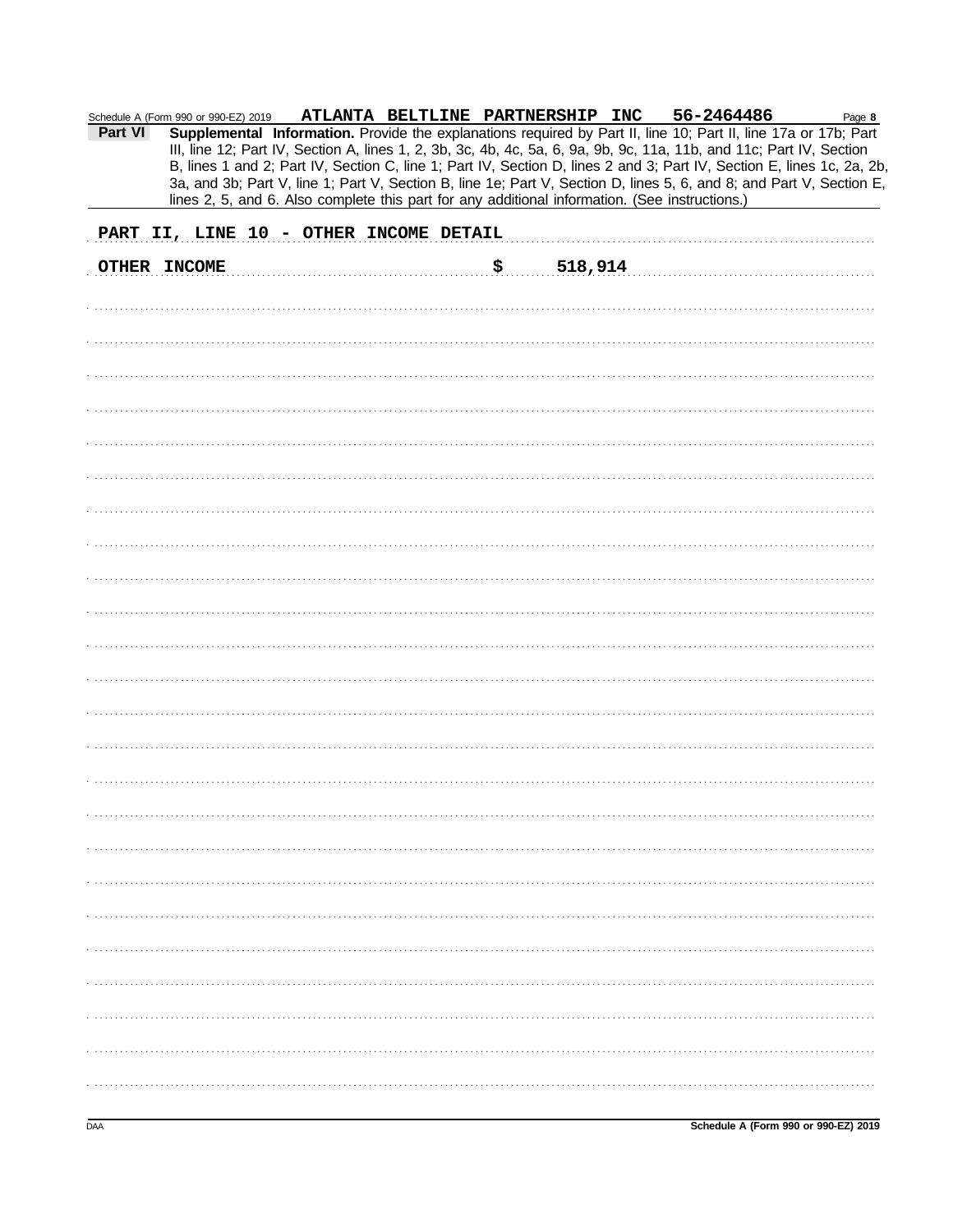| <b>Schedule B</b>                                                                          | <b>Schedule of Contributors</b>                                                                                                                                                                                                               | OMB No. 1545-0047 |  |  |  |
|--------------------------------------------------------------------------------------------|-----------------------------------------------------------------------------------------------------------------------------------------------------------------------------------------------------------------------------------------------|-------------------|--|--|--|
| (Form 990, 990-EZ,<br>or 990-PF)<br>Department of the Treasury<br>Internal Revenue Service | u Attach to Form 990, Form 990-EZ, or Form 990-PF.<br>u Go to www.irs.gov/Form990 for the latest information.                                                                                                                                 | 2019              |  |  |  |
| Employer identification number<br>Name of the organization                                 |                                                                                                                                                                                                                                               |                   |  |  |  |
| <b>ATLANTA BELTLINE</b>                                                                    | <b>PARTNERSHIP</b><br><b>INC</b>                                                                                                                                                                                                              | 56-2464486        |  |  |  |
| Organization type (check one):                                                             |                                                                                                                                                                                                                                               |                   |  |  |  |
| Filers of:                                                                                 | Section:                                                                                                                                                                                                                                      |                   |  |  |  |
| Form 990 or 990-EZ                                                                         | X <br>501(c)<br>3 ) (enter number) organization                                                                                                                                                                                               |                   |  |  |  |
|                                                                                            | $4947(a)(1)$ nonexempt charitable trust not treated as a private foundation                                                                                                                                                                   |                   |  |  |  |
|                                                                                            | 527 political organization                                                                                                                                                                                                                    |                   |  |  |  |
| Form 990-PF                                                                                | 501(c)(3) exempt private foundation                                                                                                                                                                                                           |                   |  |  |  |
|                                                                                            | 4947(a)(1) nonexempt charitable trust treated as a private foundation                                                                                                                                                                         |                   |  |  |  |
|                                                                                            | 501(c)(3) taxable private foundation                                                                                                                                                                                                          |                   |  |  |  |
|                                                                                            |                                                                                                                                                                                                                                               |                   |  |  |  |
| instructions.                                                                              | Check if your organization is covered by the <b>General Rule</b> or a <b>Special Rule.</b><br>Note: Only a section 501(c)(7), (8), or (10) organization can check boxes for both the General Rule and a Special Rule. See                     |                   |  |  |  |
| <b>General Rule</b>                                                                        |                                                                                                                                                                                                                                               |                   |  |  |  |
| contributor's total contributions.                                                         | For an organization filing Form 990, 990-EZ, or 990-PF that received, during the year, contributions totaling \$5,000<br>or more (in money or property) from any one contributor. Complete Parts I and II. See instructions for determining a |                   |  |  |  |

### **Special Rules**

| $\vert X\vert$ For an organization described in section 501(c)(3) filing Form 990 or 990-EZ that met the 331/3% support test of the |
|-------------------------------------------------------------------------------------------------------------------------------------|
| regulations under sections 509(a)(1) and 170(b)(1)(A)(vi), that checked Schedule A (Form 990 or 990-EZ), Part II, line              |
| 13, 16a, or 16b, and that received from any one contributor, during the year, total contributions of the greater of (1)             |
| \$5,000; or (2) 2% of the amount on (i) Form 990, Part VIII, line 1h; or (ii) Form 990-EZ, line 1. Complete Parts I and II.         |

literary, or educational purposes, or for the prevention of cruelty to children or animals. Complete Parts I (entering For an organization described in section  $501(c)(7)$ , (8), or (10) filing Form 990 or 990-EZ that received from any one contributor, during the year, total contributions of more than \$1,000 *exclusively* for religious, charitable, scientific, "N/A" in column (b) instead of the contributor name and address), II, and III.

For an organization described in section 501(c)(7), (8), or (10) filing Form 990 or 990-EZ that received from any one contributor, during the year, contributions *exclusively* for religious, charitable, etc., purposes, but no such contributions totaled more than \$1,000. If this box is checked, enter here the total contributions that were received during the year for an *exclusively* religious, charitable, etc., purpose. Don't complete any of the parts unless the **General Rule** applies to this organization because it received *nonexclusively* religious, charitable, etc., contributions totaling \$5,000 or more during the year . . . . . . . . . . . . . . . . . . . . . . . . . . . . . . . . . . . . . . . . . . . . . . . . . . . . . . . . . . . . . . . . . . . . . . . . .  $\triangleright$  \$

990-EZ, or 990-PF), but it **must** answer "No" on Part IV, line 2, of its Form 990; or check the box on line H of its Form 990-EZ or on its Form 990-PF, Part I, line 2, to certify that it doesn't meet the filing requirements of Schedule B (Form 990, 990-EZ, or 990-PF). **Caution:** An organization that isn't covered by the General Rule and/or the Special Rules doesn't file Schedule B (Form 990,

**For Paperwork Reduction Act Notice, see the instructions for Form 990, 990-EZ, or 990-PF.**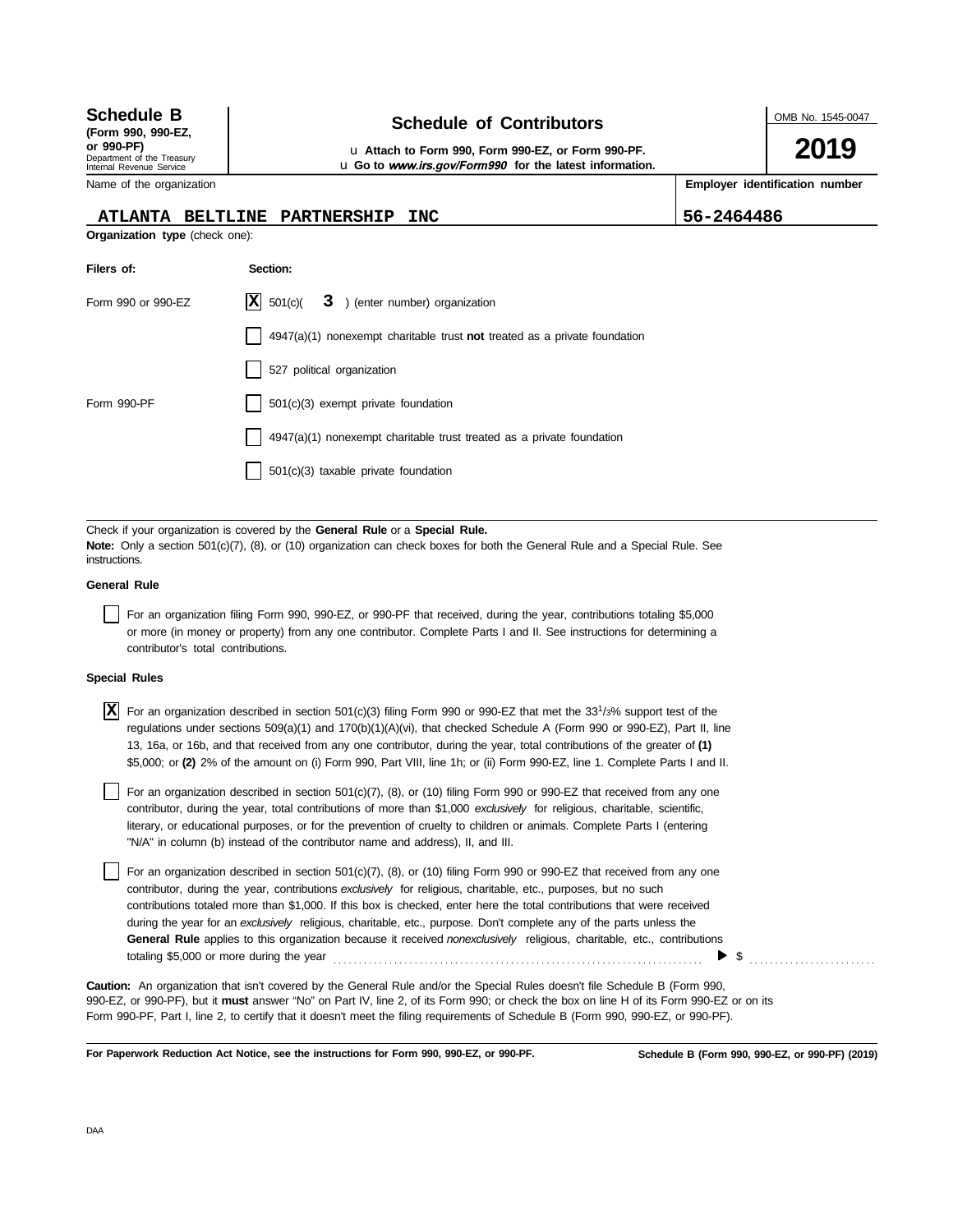|                | Schedule B (Form 990, 990-EZ, or 990-PF) (2019)<br>Name of organization                                                                      |                                                 | PAGE 1 OF 1<br>Page 2<br>Employer identification number                                                              |
|----------------|----------------------------------------------------------------------------------------------------------------------------------------------|-------------------------------------------------|----------------------------------------------------------------------------------------------------------------------|
| Part I         | ATLANTA BELTLINE PARTNERSHIP<br><b>INC</b><br>Contributors (see instructions). Use duplicate copies of Part I if additional space is needed. |                                                 | 56-2464486                                                                                                           |
| (a)<br>No.     | (b)<br>Name, address, and ZIP + 4                                                                                                            | (c)<br><b>Total contributions</b>               | (d)<br>Type of contribution                                                                                          |
| $\mathbf{1}$   |                                                                                                                                              | 260,000<br>\$                                   | X<br>Person<br>Payroll<br><b>Noncash</b><br>(Complete Part II for<br>noncash contributions.)                         |
| (a)            | (b)                                                                                                                                          | (c)                                             | (d)                                                                                                                  |
| No.            | Name, address, and ZIP + 4                                                                                                                   | <b>Total contributions</b>                      | Type of contribution                                                                                                 |
| $\overline{2}$ |                                                                                                                                              | 250,000<br>$\sim$                               | х<br>Person<br>Payroll<br>Noncash<br>(Complete Part II for<br>noncash contributions.)                                |
| (a)<br>No.     | (b)<br>Name, address, and ZIP + 4                                                                                                            | (c)<br><b>Total contributions</b>               | (d)<br>Type of contribution                                                                                          |
| $\mathbf{3}$   |                                                                                                                                              | 4,218,685<br>$\mathfrak s$                      | X<br>Person<br>Payroll<br><b>Noncash</b><br>(Complete Part II for<br>noncash contributions.)                         |
| (a)            | (b)                                                                                                                                          | (c)                                             | (d)                                                                                                                  |
| No.<br>4       | Name, address, and ZIP + 4                                                                                                                   | <b>Total contributions</b><br>657,500<br>$\sim$ | Type of contribution<br>Person<br>Payroll<br>X<br><b>Noncash</b><br>(Complete Part II for<br>noncash contributions.) |
| (a)<br>No.     | (b)<br>Name, address, and ZIP + 4                                                                                                            | (c)<br><b>Total contributions</b>               | (d)<br>Type of contribution                                                                                          |
|                |                                                                                                                                              | \$                                              | Person<br>Payroll<br><b>Noncash</b><br>(Complete Part II for<br>noncash contributions.)                              |
| (a)<br>No.     | (b)<br>Name, address, and ZIP + 4                                                                                                            | (c)                                             | (d)<br>Type of contribution                                                                                          |
|                |                                                                                                                                              | <b>Total contributions</b><br>\$                | Person<br>Payroll<br><b>Noncash</b><br>(Complete Part II for<br>noncash contributions.)                              |

**Schedule B (Form 990, 990-EZ, or 990-PF) (2019)**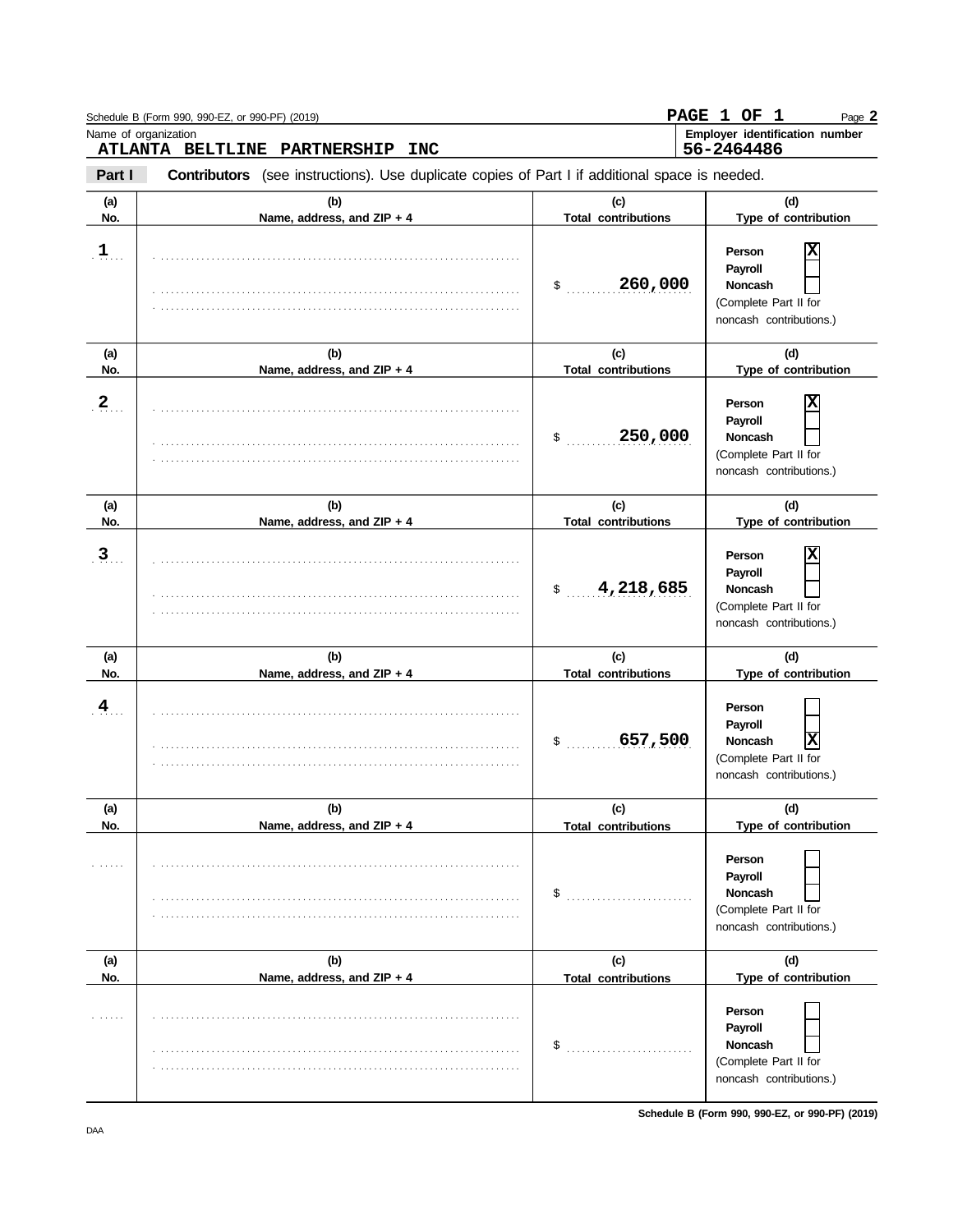|                                  | ATLANTA BELTLINE PARTNERSHIP<br><b>INC</b>                                                          |                                                 | 56-2464486           |
|----------------------------------|-----------------------------------------------------------------------------------------------------|-------------------------------------------------|----------------------|
| Part II                          | Noncash Property (see instructions). Use duplicate copies of Part II if additional space is needed. |                                                 |                      |
| (a) No.<br>from<br>Part I        | (b)<br>Description of noncash property given                                                        | (c)<br>FMV (or estimate)<br>(See instructions.) | (d)<br>Date received |
| 4                                | LAND                                                                                                | 657,500<br>$\ddot{\textbf{S}}$                  | 02/20/20             |
| (a) No.<br>from<br>Part I        | (b)<br>Description of noncash property given                                                        | (c)<br>FMV (or estimate)<br>(See instructions.) | (d)<br>Date received |
| .                                |                                                                                                     | \$                                              | .                    |
| (a) No.<br>from<br>Part I        | (b)<br>Description of noncash property given                                                        | (c)<br>FMV (or estimate)<br>(See instructions.) | (d)<br>Date received |
| .                                |                                                                                                     |                                                 | .                    |
| (a) No.<br>from<br>Part I        | (b)<br>Description of noncash property given                                                        | (c)<br>FMV (or estimate)<br>(See instructions.) | (d)<br>Date received |
| $\alpha$ , and a set of $\alpha$ |                                                                                                     | \$                                              | .                    |
| (a) No.<br>from<br>Part I        | (b)<br>Description of noncash property given                                                        | (c)<br>FMV (or estimate)<br>(See instructions.) | (d)<br>Date received |
| <b>.</b>                         |                                                                                                     |                                                 |                      |
| (a) No.<br>from<br>Part I        | (b)<br>Description of noncash property given                                                        | (c)<br>FMV (or estimate)<br>(See instructions.) | (d)<br>Date received |
| .                                |                                                                                                     |                                                 |                      |

Schedule B (Form 990, 990-EZ, or 990-PF) (2019)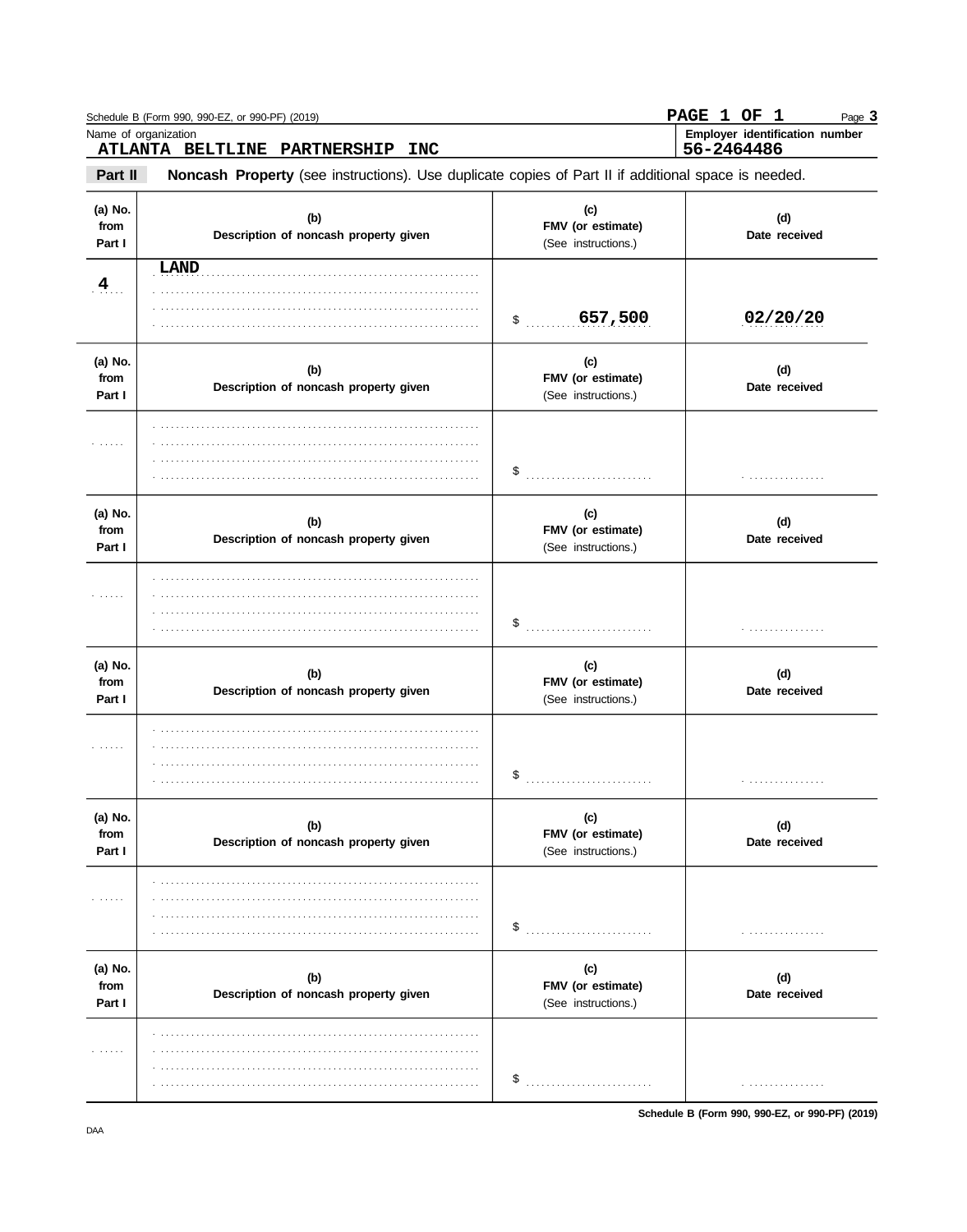| (Form 990 or 990-EZ)<br>For Organizations Exempt From Income Tax Under section 501(c) and section 527<br><b>Open to Public</b><br><b>u</b> Complete if the organization is described below.<br>L1 Attach to Form 990 or Form 990-EZ.<br>Department of the Treasury<br>Inspection<br>L Go to www.irs.gov/Form990 for instructions and the latest information.<br>Internal Revenue Service<br>If the organization answered "Yes," on Form 990, Part IV, line 3, or Form 990-EZ, Part V, line 46 (Political Campaign Activities), then<br>• Section 501(c)(3) organizations: Complete Parts I-A and B. Do not complete Part I-C.<br>• Section 501(c) (other than section 501(c)(3)) organizations: Complete Parts I-A and C below. Do not complete Part I-B.<br>· Section 527 organizations: Complete Part I-A only.<br>If the organization answered "Yes," on Form 990, Part IV, line 4, or Form 990-EZ, Part VI, line 47 (Lobbying Activities), then<br>• Section 501(c)(3) organizations that have filed Form 5768 (election under section 501(h)): Complete Part II-A. Do not complete Part II-B.<br>• Section 501(c)(3) organizations that have NOT filed Form 5768 (election under section 501(h)): Complete Part II-B. Do not complete Part II-A.<br>If the organization answered "Yes," on Form 990, Part IV, line 5 (Proxy Tax) (see separate instructions) or Form 990-EZ, Part V, line 35c (Proxy<br>Tax) (see separate instructions), then<br>· Section 501(c)(4), (5), or (6) organizations: Complete Part III.<br>Employer identification number<br>Name of organization<br>56-2464486<br>ATLANTA BELTLINE PARTNERSHIP INC<br>Complete if the organization is exempt under section 501(c) or is a section 527 organization.<br>Part I-A<br>1 Provide a description of the organization's direct and indirect political campaign activities in Part IV. (see instructions for<br>definition of "political campaign activities")<br>$\mathbf{u}$ \$<br>$\mathbf{2}$<br>Complete if the organization is exempt under section 501(c)(3).<br>Part I-B<br>Enter the amount of any excise tax incurred by the organization under section 4955 [[[[[[[[[[[[[[[[[[[[[[[[[[[<br>1<br>2<br>Yes<br>No<br>3<br>4a Was a correction made?<br>Yes<br><b>No</b><br><b>b</b> If "Yes," describe in Part IV.<br>Complete if the organization is exempt under section 501(c), except section 501(c)(3).<br><b>Part I-C</b><br>Enter the amount directly expended by the filing organization for section 527 exempt function<br>1.<br>activities<br>Enter the amount of the filing organization's funds contributed to other organizations for section<br>$\mathbf{2}$<br>527 exempt function activities<br>$\mathbf{u}$ \$<br>Total exempt function expenditures. Add lines 1 and 2. Enter here and on Form 1120-POL,<br>3<br>No<br>4<br>Enter the names, addresses and employer identification number (EIN) of all section 527 political organizations to which the filing<br>5<br>organization made payments. For each organization listed, enter the amount paid from the filing organization's funds. Also enter<br>the amount of political contributions received that were promptly and directly delivered to a separate political organization, such<br>as a separate segregated fund or a political action committee (PAC). If additional space is needed, provide information in Part IV.<br>(e) Amount of political<br>(a) Name<br>(c) $EIN$<br>(b) Address<br>(d) Amount paid from<br>contributions received and<br>filing organization's<br>promptly and directly<br>funds. If none, enter -0-.<br>delivered to a separate<br>political organization.<br>If none, enter -0-.<br>(1)<br>(2)<br>(3)<br>(4)<br>(5)<br>(6)<br>For Paperwork Reduction Act Notice, see the Instructions for Form 990 or 990-EZ.<br>Schedule C (Form 990 or 990-EZ) 2019 | <b>SCHEDULE C</b> |  | <b>Political Campaign and Lobbying Activities</b> |  |  | OMB No. 1545-0047 |  |
|--------------------------------------------------------------------------------------------------------------------------------------------------------------------------------------------------------------------------------------------------------------------------------------------------------------------------------------------------------------------------------------------------------------------------------------------------------------------------------------------------------------------------------------------------------------------------------------------------------------------------------------------------------------------------------------------------------------------------------------------------------------------------------------------------------------------------------------------------------------------------------------------------------------------------------------------------------------------------------------------------------------------------------------------------------------------------------------------------------------------------------------------------------------------------------------------------------------------------------------------------------------------------------------------------------------------------------------------------------------------------------------------------------------------------------------------------------------------------------------------------------------------------------------------------------------------------------------------------------------------------------------------------------------------------------------------------------------------------------------------------------------------------------------------------------------------------------------------------------------------------------------------------------------------------------------------------------------------------------------------------------------------------------------------------------------------------------------------------------------------------------------------------------------------------------------------------------------------------------------------------------------------------------------------------------------------------------------------------------------------------------------------------------------------------------------------------------------------------------------------------------------------------------------------------------------------------------------------------------------------------------------------------------------------------------------------------------------------------------------------------------------------------------------------------------------------------------------------------------------------------------------------------------------------------------------------------------------------------------------------------------------------------------------------------------------------------------------------------------------------------------------------------------------------------------------------------------------------------------------------------------------------------------------------------------------------------------------------------------------------------------------------------------------------------------------------------------------------------------------------------------------------------------------------------------------------------------------------------------------------------------------------------------------------------------------------------------------------------------------------------------------------------------------------------------------------------------------------------------|-------------------|--|---------------------------------------------------|--|--|-------------------|--|
|                                                                                                                                                                                                                                                                                                                                                                                                                                                                                                                                                                                                                                                                                                                                                                                                                                                                                                                                                                                                                                                                                                                                                                                                                                                                                                                                                                                                                                                                                                                                                                                                                                                                                                                                                                                                                                                                                                                                                                                                                                                                                                                                                                                                                                                                                                                                                                                                                                                                                                                                                                                                                                                                                                                                                                                                                                                                                                                                                                                                                                                                                                                                                                                                                                                                                                                                                                                                                                                                                                                                                                                                                                                                                                                                                                                                                                                        |                   |  |                                                   |  |  |                   |  |
|                                                                                                                                                                                                                                                                                                                                                                                                                                                                                                                                                                                                                                                                                                                                                                                                                                                                                                                                                                                                                                                                                                                                                                                                                                                                                                                                                                                                                                                                                                                                                                                                                                                                                                                                                                                                                                                                                                                                                                                                                                                                                                                                                                                                                                                                                                                                                                                                                                                                                                                                                                                                                                                                                                                                                                                                                                                                                                                                                                                                                                                                                                                                                                                                                                                                                                                                                                                                                                                                                                                                                                                                                                                                                                                                                                                                                                                        |                   |  |                                                   |  |  |                   |  |
|                                                                                                                                                                                                                                                                                                                                                                                                                                                                                                                                                                                                                                                                                                                                                                                                                                                                                                                                                                                                                                                                                                                                                                                                                                                                                                                                                                                                                                                                                                                                                                                                                                                                                                                                                                                                                                                                                                                                                                                                                                                                                                                                                                                                                                                                                                                                                                                                                                                                                                                                                                                                                                                                                                                                                                                                                                                                                                                                                                                                                                                                                                                                                                                                                                                                                                                                                                                                                                                                                                                                                                                                                                                                                                                                                                                                                                                        |                   |  |                                                   |  |  |                   |  |
|                                                                                                                                                                                                                                                                                                                                                                                                                                                                                                                                                                                                                                                                                                                                                                                                                                                                                                                                                                                                                                                                                                                                                                                                                                                                                                                                                                                                                                                                                                                                                                                                                                                                                                                                                                                                                                                                                                                                                                                                                                                                                                                                                                                                                                                                                                                                                                                                                                                                                                                                                                                                                                                                                                                                                                                                                                                                                                                                                                                                                                                                                                                                                                                                                                                                                                                                                                                                                                                                                                                                                                                                                                                                                                                                                                                                                                                        |                   |  |                                                   |  |  |                   |  |
|                                                                                                                                                                                                                                                                                                                                                                                                                                                                                                                                                                                                                                                                                                                                                                                                                                                                                                                                                                                                                                                                                                                                                                                                                                                                                                                                                                                                                                                                                                                                                                                                                                                                                                                                                                                                                                                                                                                                                                                                                                                                                                                                                                                                                                                                                                                                                                                                                                                                                                                                                                                                                                                                                                                                                                                                                                                                                                                                                                                                                                                                                                                                                                                                                                                                                                                                                                                                                                                                                                                                                                                                                                                                                                                                                                                                                                                        |                   |  |                                                   |  |  |                   |  |
|                                                                                                                                                                                                                                                                                                                                                                                                                                                                                                                                                                                                                                                                                                                                                                                                                                                                                                                                                                                                                                                                                                                                                                                                                                                                                                                                                                                                                                                                                                                                                                                                                                                                                                                                                                                                                                                                                                                                                                                                                                                                                                                                                                                                                                                                                                                                                                                                                                                                                                                                                                                                                                                                                                                                                                                                                                                                                                                                                                                                                                                                                                                                                                                                                                                                                                                                                                                                                                                                                                                                                                                                                                                                                                                                                                                                                                                        |                   |  |                                                   |  |  |                   |  |
|                                                                                                                                                                                                                                                                                                                                                                                                                                                                                                                                                                                                                                                                                                                                                                                                                                                                                                                                                                                                                                                                                                                                                                                                                                                                                                                                                                                                                                                                                                                                                                                                                                                                                                                                                                                                                                                                                                                                                                                                                                                                                                                                                                                                                                                                                                                                                                                                                                                                                                                                                                                                                                                                                                                                                                                                                                                                                                                                                                                                                                                                                                                                                                                                                                                                                                                                                                                                                                                                                                                                                                                                                                                                                                                                                                                                                                                        |                   |  |                                                   |  |  |                   |  |
|                                                                                                                                                                                                                                                                                                                                                                                                                                                                                                                                                                                                                                                                                                                                                                                                                                                                                                                                                                                                                                                                                                                                                                                                                                                                                                                                                                                                                                                                                                                                                                                                                                                                                                                                                                                                                                                                                                                                                                                                                                                                                                                                                                                                                                                                                                                                                                                                                                                                                                                                                                                                                                                                                                                                                                                                                                                                                                                                                                                                                                                                                                                                                                                                                                                                                                                                                                                                                                                                                                                                                                                                                                                                                                                                                                                                                                                        |                   |  |                                                   |  |  |                   |  |
|                                                                                                                                                                                                                                                                                                                                                                                                                                                                                                                                                                                                                                                                                                                                                                                                                                                                                                                                                                                                                                                                                                                                                                                                                                                                                                                                                                                                                                                                                                                                                                                                                                                                                                                                                                                                                                                                                                                                                                                                                                                                                                                                                                                                                                                                                                                                                                                                                                                                                                                                                                                                                                                                                                                                                                                                                                                                                                                                                                                                                                                                                                                                                                                                                                                                                                                                                                                                                                                                                                                                                                                                                                                                                                                                                                                                                                                        |                   |  |                                                   |  |  |                   |  |
|                                                                                                                                                                                                                                                                                                                                                                                                                                                                                                                                                                                                                                                                                                                                                                                                                                                                                                                                                                                                                                                                                                                                                                                                                                                                                                                                                                                                                                                                                                                                                                                                                                                                                                                                                                                                                                                                                                                                                                                                                                                                                                                                                                                                                                                                                                                                                                                                                                                                                                                                                                                                                                                                                                                                                                                                                                                                                                                                                                                                                                                                                                                                                                                                                                                                                                                                                                                                                                                                                                                                                                                                                                                                                                                                                                                                                                                        |                   |  |                                                   |  |  |                   |  |
|                                                                                                                                                                                                                                                                                                                                                                                                                                                                                                                                                                                                                                                                                                                                                                                                                                                                                                                                                                                                                                                                                                                                                                                                                                                                                                                                                                                                                                                                                                                                                                                                                                                                                                                                                                                                                                                                                                                                                                                                                                                                                                                                                                                                                                                                                                                                                                                                                                                                                                                                                                                                                                                                                                                                                                                                                                                                                                                                                                                                                                                                                                                                                                                                                                                                                                                                                                                                                                                                                                                                                                                                                                                                                                                                                                                                                                                        |                   |  |                                                   |  |  |                   |  |
|                                                                                                                                                                                                                                                                                                                                                                                                                                                                                                                                                                                                                                                                                                                                                                                                                                                                                                                                                                                                                                                                                                                                                                                                                                                                                                                                                                                                                                                                                                                                                                                                                                                                                                                                                                                                                                                                                                                                                                                                                                                                                                                                                                                                                                                                                                                                                                                                                                                                                                                                                                                                                                                                                                                                                                                                                                                                                                                                                                                                                                                                                                                                                                                                                                                                                                                                                                                                                                                                                                                                                                                                                                                                                                                                                                                                                                                        |                   |  |                                                   |  |  |                   |  |
|                                                                                                                                                                                                                                                                                                                                                                                                                                                                                                                                                                                                                                                                                                                                                                                                                                                                                                                                                                                                                                                                                                                                                                                                                                                                                                                                                                                                                                                                                                                                                                                                                                                                                                                                                                                                                                                                                                                                                                                                                                                                                                                                                                                                                                                                                                                                                                                                                                                                                                                                                                                                                                                                                                                                                                                                                                                                                                                                                                                                                                                                                                                                                                                                                                                                                                                                                                                                                                                                                                                                                                                                                                                                                                                                                                                                                                                        |                   |  |                                                   |  |  |                   |  |
|                                                                                                                                                                                                                                                                                                                                                                                                                                                                                                                                                                                                                                                                                                                                                                                                                                                                                                                                                                                                                                                                                                                                                                                                                                                                                                                                                                                                                                                                                                                                                                                                                                                                                                                                                                                                                                                                                                                                                                                                                                                                                                                                                                                                                                                                                                                                                                                                                                                                                                                                                                                                                                                                                                                                                                                                                                                                                                                                                                                                                                                                                                                                                                                                                                                                                                                                                                                                                                                                                                                                                                                                                                                                                                                                                                                                                                                        |                   |  |                                                   |  |  |                   |  |
|                                                                                                                                                                                                                                                                                                                                                                                                                                                                                                                                                                                                                                                                                                                                                                                                                                                                                                                                                                                                                                                                                                                                                                                                                                                                                                                                                                                                                                                                                                                                                                                                                                                                                                                                                                                                                                                                                                                                                                                                                                                                                                                                                                                                                                                                                                                                                                                                                                                                                                                                                                                                                                                                                                                                                                                                                                                                                                                                                                                                                                                                                                                                                                                                                                                                                                                                                                                                                                                                                                                                                                                                                                                                                                                                                                                                                                                        |                   |  |                                                   |  |  |                   |  |
|                                                                                                                                                                                                                                                                                                                                                                                                                                                                                                                                                                                                                                                                                                                                                                                                                                                                                                                                                                                                                                                                                                                                                                                                                                                                                                                                                                                                                                                                                                                                                                                                                                                                                                                                                                                                                                                                                                                                                                                                                                                                                                                                                                                                                                                                                                                                                                                                                                                                                                                                                                                                                                                                                                                                                                                                                                                                                                                                                                                                                                                                                                                                                                                                                                                                                                                                                                                                                                                                                                                                                                                                                                                                                                                                                                                                                                                        |                   |  |                                                   |  |  |                   |  |
|                                                                                                                                                                                                                                                                                                                                                                                                                                                                                                                                                                                                                                                                                                                                                                                                                                                                                                                                                                                                                                                                                                                                                                                                                                                                                                                                                                                                                                                                                                                                                                                                                                                                                                                                                                                                                                                                                                                                                                                                                                                                                                                                                                                                                                                                                                                                                                                                                                                                                                                                                                                                                                                                                                                                                                                                                                                                                                                                                                                                                                                                                                                                                                                                                                                                                                                                                                                                                                                                                                                                                                                                                                                                                                                                                                                                                                                        |                   |  |                                                   |  |  |                   |  |
|                                                                                                                                                                                                                                                                                                                                                                                                                                                                                                                                                                                                                                                                                                                                                                                                                                                                                                                                                                                                                                                                                                                                                                                                                                                                                                                                                                                                                                                                                                                                                                                                                                                                                                                                                                                                                                                                                                                                                                                                                                                                                                                                                                                                                                                                                                                                                                                                                                                                                                                                                                                                                                                                                                                                                                                                                                                                                                                                                                                                                                                                                                                                                                                                                                                                                                                                                                                                                                                                                                                                                                                                                                                                                                                                                                                                                                                        |                   |  |                                                   |  |  |                   |  |
|                                                                                                                                                                                                                                                                                                                                                                                                                                                                                                                                                                                                                                                                                                                                                                                                                                                                                                                                                                                                                                                                                                                                                                                                                                                                                                                                                                                                                                                                                                                                                                                                                                                                                                                                                                                                                                                                                                                                                                                                                                                                                                                                                                                                                                                                                                                                                                                                                                                                                                                                                                                                                                                                                                                                                                                                                                                                                                                                                                                                                                                                                                                                                                                                                                                                                                                                                                                                                                                                                                                                                                                                                                                                                                                                                                                                                                                        |                   |  |                                                   |  |  |                   |  |
|                                                                                                                                                                                                                                                                                                                                                                                                                                                                                                                                                                                                                                                                                                                                                                                                                                                                                                                                                                                                                                                                                                                                                                                                                                                                                                                                                                                                                                                                                                                                                                                                                                                                                                                                                                                                                                                                                                                                                                                                                                                                                                                                                                                                                                                                                                                                                                                                                                                                                                                                                                                                                                                                                                                                                                                                                                                                                                                                                                                                                                                                                                                                                                                                                                                                                                                                                                                                                                                                                                                                                                                                                                                                                                                                                                                                                                                        |                   |  |                                                   |  |  |                   |  |
|                                                                                                                                                                                                                                                                                                                                                                                                                                                                                                                                                                                                                                                                                                                                                                                                                                                                                                                                                                                                                                                                                                                                                                                                                                                                                                                                                                                                                                                                                                                                                                                                                                                                                                                                                                                                                                                                                                                                                                                                                                                                                                                                                                                                                                                                                                                                                                                                                                                                                                                                                                                                                                                                                                                                                                                                                                                                                                                                                                                                                                                                                                                                                                                                                                                                                                                                                                                                                                                                                                                                                                                                                                                                                                                                                                                                                                                        |                   |  |                                                   |  |  |                   |  |
|                                                                                                                                                                                                                                                                                                                                                                                                                                                                                                                                                                                                                                                                                                                                                                                                                                                                                                                                                                                                                                                                                                                                                                                                                                                                                                                                                                                                                                                                                                                                                                                                                                                                                                                                                                                                                                                                                                                                                                                                                                                                                                                                                                                                                                                                                                                                                                                                                                                                                                                                                                                                                                                                                                                                                                                                                                                                                                                                                                                                                                                                                                                                                                                                                                                                                                                                                                                                                                                                                                                                                                                                                                                                                                                                                                                                                                                        |                   |  |                                                   |  |  |                   |  |
|                                                                                                                                                                                                                                                                                                                                                                                                                                                                                                                                                                                                                                                                                                                                                                                                                                                                                                                                                                                                                                                                                                                                                                                                                                                                                                                                                                                                                                                                                                                                                                                                                                                                                                                                                                                                                                                                                                                                                                                                                                                                                                                                                                                                                                                                                                                                                                                                                                                                                                                                                                                                                                                                                                                                                                                                                                                                                                                                                                                                                                                                                                                                                                                                                                                                                                                                                                                                                                                                                                                                                                                                                                                                                                                                                                                                                                                        |                   |  |                                                   |  |  |                   |  |
|                                                                                                                                                                                                                                                                                                                                                                                                                                                                                                                                                                                                                                                                                                                                                                                                                                                                                                                                                                                                                                                                                                                                                                                                                                                                                                                                                                                                                                                                                                                                                                                                                                                                                                                                                                                                                                                                                                                                                                                                                                                                                                                                                                                                                                                                                                                                                                                                                                                                                                                                                                                                                                                                                                                                                                                                                                                                                                                                                                                                                                                                                                                                                                                                                                                                                                                                                                                                                                                                                                                                                                                                                                                                                                                                                                                                                                                        |                   |  |                                                   |  |  |                   |  |
|                                                                                                                                                                                                                                                                                                                                                                                                                                                                                                                                                                                                                                                                                                                                                                                                                                                                                                                                                                                                                                                                                                                                                                                                                                                                                                                                                                                                                                                                                                                                                                                                                                                                                                                                                                                                                                                                                                                                                                                                                                                                                                                                                                                                                                                                                                                                                                                                                                                                                                                                                                                                                                                                                                                                                                                                                                                                                                                                                                                                                                                                                                                                                                                                                                                                                                                                                                                                                                                                                                                                                                                                                                                                                                                                                                                                                                                        |                   |  |                                                   |  |  |                   |  |
|                                                                                                                                                                                                                                                                                                                                                                                                                                                                                                                                                                                                                                                                                                                                                                                                                                                                                                                                                                                                                                                                                                                                                                                                                                                                                                                                                                                                                                                                                                                                                                                                                                                                                                                                                                                                                                                                                                                                                                                                                                                                                                                                                                                                                                                                                                                                                                                                                                                                                                                                                                                                                                                                                                                                                                                                                                                                                                                                                                                                                                                                                                                                                                                                                                                                                                                                                                                                                                                                                                                                                                                                                                                                                                                                                                                                                                                        |                   |  |                                                   |  |  |                   |  |
|                                                                                                                                                                                                                                                                                                                                                                                                                                                                                                                                                                                                                                                                                                                                                                                                                                                                                                                                                                                                                                                                                                                                                                                                                                                                                                                                                                                                                                                                                                                                                                                                                                                                                                                                                                                                                                                                                                                                                                                                                                                                                                                                                                                                                                                                                                                                                                                                                                                                                                                                                                                                                                                                                                                                                                                                                                                                                                                                                                                                                                                                                                                                                                                                                                                                                                                                                                                                                                                                                                                                                                                                                                                                                                                                                                                                                                                        |                   |  |                                                   |  |  |                   |  |
|                                                                                                                                                                                                                                                                                                                                                                                                                                                                                                                                                                                                                                                                                                                                                                                                                                                                                                                                                                                                                                                                                                                                                                                                                                                                                                                                                                                                                                                                                                                                                                                                                                                                                                                                                                                                                                                                                                                                                                                                                                                                                                                                                                                                                                                                                                                                                                                                                                                                                                                                                                                                                                                                                                                                                                                                                                                                                                                                                                                                                                                                                                                                                                                                                                                                                                                                                                                                                                                                                                                                                                                                                                                                                                                                                                                                                                                        |                   |  |                                                   |  |  |                   |  |
|                                                                                                                                                                                                                                                                                                                                                                                                                                                                                                                                                                                                                                                                                                                                                                                                                                                                                                                                                                                                                                                                                                                                                                                                                                                                                                                                                                                                                                                                                                                                                                                                                                                                                                                                                                                                                                                                                                                                                                                                                                                                                                                                                                                                                                                                                                                                                                                                                                                                                                                                                                                                                                                                                                                                                                                                                                                                                                                                                                                                                                                                                                                                                                                                                                                                                                                                                                                                                                                                                                                                                                                                                                                                                                                                                                                                                                                        |                   |  |                                                   |  |  |                   |  |
|                                                                                                                                                                                                                                                                                                                                                                                                                                                                                                                                                                                                                                                                                                                                                                                                                                                                                                                                                                                                                                                                                                                                                                                                                                                                                                                                                                                                                                                                                                                                                                                                                                                                                                                                                                                                                                                                                                                                                                                                                                                                                                                                                                                                                                                                                                                                                                                                                                                                                                                                                                                                                                                                                                                                                                                                                                                                                                                                                                                                                                                                                                                                                                                                                                                                                                                                                                                                                                                                                                                                                                                                                                                                                                                                                                                                                                                        |                   |  |                                                   |  |  |                   |  |
|                                                                                                                                                                                                                                                                                                                                                                                                                                                                                                                                                                                                                                                                                                                                                                                                                                                                                                                                                                                                                                                                                                                                                                                                                                                                                                                                                                                                                                                                                                                                                                                                                                                                                                                                                                                                                                                                                                                                                                                                                                                                                                                                                                                                                                                                                                                                                                                                                                                                                                                                                                                                                                                                                                                                                                                                                                                                                                                                                                                                                                                                                                                                                                                                                                                                                                                                                                                                                                                                                                                                                                                                                                                                                                                                                                                                                                                        |                   |  |                                                   |  |  |                   |  |
|                                                                                                                                                                                                                                                                                                                                                                                                                                                                                                                                                                                                                                                                                                                                                                                                                                                                                                                                                                                                                                                                                                                                                                                                                                                                                                                                                                                                                                                                                                                                                                                                                                                                                                                                                                                                                                                                                                                                                                                                                                                                                                                                                                                                                                                                                                                                                                                                                                                                                                                                                                                                                                                                                                                                                                                                                                                                                                                                                                                                                                                                                                                                                                                                                                                                                                                                                                                                                                                                                                                                                                                                                                                                                                                                                                                                                                                        |                   |  |                                                   |  |  |                   |  |
|                                                                                                                                                                                                                                                                                                                                                                                                                                                                                                                                                                                                                                                                                                                                                                                                                                                                                                                                                                                                                                                                                                                                                                                                                                                                                                                                                                                                                                                                                                                                                                                                                                                                                                                                                                                                                                                                                                                                                                                                                                                                                                                                                                                                                                                                                                                                                                                                                                                                                                                                                                                                                                                                                                                                                                                                                                                                                                                                                                                                                                                                                                                                                                                                                                                                                                                                                                                                                                                                                                                                                                                                                                                                                                                                                                                                                                                        |                   |  |                                                   |  |  |                   |  |
|                                                                                                                                                                                                                                                                                                                                                                                                                                                                                                                                                                                                                                                                                                                                                                                                                                                                                                                                                                                                                                                                                                                                                                                                                                                                                                                                                                                                                                                                                                                                                                                                                                                                                                                                                                                                                                                                                                                                                                                                                                                                                                                                                                                                                                                                                                                                                                                                                                                                                                                                                                                                                                                                                                                                                                                                                                                                                                                                                                                                                                                                                                                                                                                                                                                                                                                                                                                                                                                                                                                                                                                                                                                                                                                                                                                                                                                        |                   |  |                                                   |  |  |                   |  |
|                                                                                                                                                                                                                                                                                                                                                                                                                                                                                                                                                                                                                                                                                                                                                                                                                                                                                                                                                                                                                                                                                                                                                                                                                                                                                                                                                                                                                                                                                                                                                                                                                                                                                                                                                                                                                                                                                                                                                                                                                                                                                                                                                                                                                                                                                                                                                                                                                                                                                                                                                                                                                                                                                                                                                                                                                                                                                                                                                                                                                                                                                                                                                                                                                                                                                                                                                                                                                                                                                                                                                                                                                                                                                                                                                                                                                                                        |                   |  |                                                   |  |  |                   |  |
|                                                                                                                                                                                                                                                                                                                                                                                                                                                                                                                                                                                                                                                                                                                                                                                                                                                                                                                                                                                                                                                                                                                                                                                                                                                                                                                                                                                                                                                                                                                                                                                                                                                                                                                                                                                                                                                                                                                                                                                                                                                                                                                                                                                                                                                                                                                                                                                                                                                                                                                                                                                                                                                                                                                                                                                                                                                                                                                                                                                                                                                                                                                                                                                                                                                                                                                                                                                                                                                                                                                                                                                                                                                                                                                                                                                                                                                        |                   |  |                                                   |  |  |                   |  |
|                                                                                                                                                                                                                                                                                                                                                                                                                                                                                                                                                                                                                                                                                                                                                                                                                                                                                                                                                                                                                                                                                                                                                                                                                                                                                                                                                                                                                                                                                                                                                                                                                                                                                                                                                                                                                                                                                                                                                                                                                                                                                                                                                                                                                                                                                                                                                                                                                                                                                                                                                                                                                                                                                                                                                                                                                                                                                                                                                                                                                                                                                                                                                                                                                                                                                                                                                                                                                                                                                                                                                                                                                                                                                                                                                                                                                                                        |                   |  |                                                   |  |  |                   |  |
|                                                                                                                                                                                                                                                                                                                                                                                                                                                                                                                                                                                                                                                                                                                                                                                                                                                                                                                                                                                                                                                                                                                                                                                                                                                                                                                                                                                                                                                                                                                                                                                                                                                                                                                                                                                                                                                                                                                                                                                                                                                                                                                                                                                                                                                                                                                                                                                                                                                                                                                                                                                                                                                                                                                                                                                                                                                                                                                                                                                                                                                                                                                                                                                                                                                                                                                                                                                                                                                                                                                                                                                                                                                                                                                                                                                                                                                        |                   |  |                                                   |  |  |                   |  |
|                                                                                                                                                                                                                                                                                                                                                                                                                                                                                                                                                                                                                                                                                                                                                                                                                                                                                                                                                                                                                                                                                                                                                                                                                                                                                                                                                                                                                                                                                                                                                                                                                                                                                                                                                                                                                                                                                                                                                                                                                                                                                                                                                                                                                                                                                                                                                                                                                                                                                                                                                                                                                                                                                                                                                                                                                                                                                                                                                                                                                                                                                                                                                                                                                                                                                                                                                                                                                                                                                                                                                                                                                                                                                                                                                                                                                                                        |                   |  |                                                   |  |  |                   |  |
|                                                                                                                                                                                                                                                                                                                                                                                                                                                                                                                                                                                                                                                                                                                                                                                                                                                                                                                                                                                                                                                                                                                                                                                                                                                                                                                                                                                                                                                                                                                                                                                                                                                                                                                                                                                                                                                                                                                                                                                                                                                                                                                                                                                                                                                                                                                                                                                                                                                                                                                                                                                                                                                                                                                                                                                                                                                                                                                                                                                                                                                                                                                                                                                                                                                                                                                                                                                                                                                                                                                                                                                                                                                                                                                                                                                                                                                        |                   |  |                                                   |  |  |                   |  |
|                                                                                                                                                                                                                                                                                                                                                                                                                                                                                                                                                                                                                                                                                                                                                                                                                                                                                                                                                                                                                                                                                                                                                                                                                                                                                                                                                                                                                                                                                                                                                                                                                                                                                                                                                                                                                                                                                                                                                                                                                                                                                                                                                                                                                                                                                                                                                                                                                                                                                                                                                                                                                                                                                                                                                                                                                                                                                                                                                                                                                                                                                                                                                                                                                                                                                                                                                                                                                                                                                                                                                                                                                                                                                                                                                                                                                                                        |                   |  |                                                   |  |  |                   |  |
|                                                                                                                                                                                                                                                                                                                                                                                                                                                                                                                                                                                                                                                                                                                                                                                                                                                                                                                                                                                                                                                                                                                                                                                                                                                                                                                                                                                                                                                                                                                                                                                                                                                                                                                                                                                                                                                                                                                                                                                                                                                                                                                                                                                                                                                                                                                                                                                                                                                                                                                                                                                                                                                                                                                                                                                                                                                                                                                                                                                                                                                                                                                                                                                                                                                                                                                                                                                                                                                                                                                                                                                                                                                                                                                                                                                                                                                        |                   |  |                                                   |  |  |                   |  |
|                                                                                                                                                                                                                                                                                                                                                                                                                                                                                                                                                                                                                                                                                                                                                                                                                                                                                                                                                                                                                                                                                                                                                                                                                                                                                                                                                                                                                                                                                                                                                                                                                                                                                                                                                                                                                                                                                                                                                                                                                                                                                                                                                                                                                                                                                                                                                                                                                                                                                                                                                                                                                                                                                                                                                                                                                                                                                                                                                                                                                                                                                                                                                                                                                                                                                                                                                                                                                                                                                                                                                                                                                                                                                                                                                                                                                                                        |                   |  |                                                   |  |  |                   |  |
|                                                                                                                                                                                                                                                                                                                                                                                                                                                                                                                                                                                                                                                                                                                                                                                                                                                                                                                                                                                                                                                                                                                                                                                                                                                                                                                                                                                                                                                                                                                                                                                                                                                                                                                                                                                                                                                                                                                                                                                                                                                                                                                                                                                                                                                                                                                                                                                                                                                                                                                                                                                                                                                                                                                                                                                                                                                                                                                                                                                                                                                                                                                                                                                                                                                                                                                                                                                                                                                                                                                                                                                                                                                                                                                                                                                                                                                        |                   |  |                                                   |  |  |                   |  |
|                                                                                                                                                                                                                                                                                                                                                                                                                                                                                                                                                                                                                                                                                                                                                                                                                                                                                                                                                                                                                                                                                                                                                                                                                                                                                                                                                                                                                                                                                                                                                                                                                                                                                                                                                                                                                                                                                                                                                                                                                                                                                                                                                                                                                                                                                                                                                                                                                                                                                                                                                                                                                                                                                                                                                                                                                                                                                                                                                                                                                                                                                                                                                                                                                                                                                                                                                                                                                                                                                                                                                                                                                                                                                                                                                                                                                                                        |                   |  |                                                   |  |  |                   |  |
|                                                                                                                                                                                                                                                                                                                                                                                                                                                                                                                                                                                                                                                                                                                                                                                                                                                                                                                                                                                                                                                                                                                                                                                                                                                                                                                                                                                                                                                                                                                                                                                                                                                                                                                                                                                                                                                                                                                                                                                                                                                                                                                                                                                                                                                                                                                                                                                                                                                                                                                                                                                                                                                                                                                                                                                                                                                                                                                                                                                                                                                                                                                                                                                                                                                                                                                                                                                                                                                                                                                                                                                                                                                                                                                                                                                                                                                        |                   |  |                                                   |  |  |                   |  |
|                                                                                                                                                                                                                                                                                                                                                                                                                                                                                                                                                                                                                                                                                                                                                                                                                                                                                                                                                                                                                                                                                                                                                                                                                                                                                                                                                                                                                                                                                                                                                                                                                                                                                                                                                                                                                                                                                                                                                                                                                                                                                                                                                                                                                                                                                                                                                                                                                                                                                                                                                                                                                                                                                                                                                                                                                                                                                                                                                                                                                                                                                                                                                                                                                                                                                                                                                                                                                                                                                                                                                                                                                                                                                                                                                                                                                                                        |                   |  |                                                   |  |  |                   |  |
|                                                                                                                                                                                                                                                                                                                                                                                                                                                                                                                                                                                                                                                                                                                                                                                                                                                                                                                                                                                                                                                                                                                                                                                                                                                                                                                                                                                                                                                                                                                                                                                                                                                                                                                                                                                                                                                                                                                                                                                                                                                                                                                                                                                                                                                                                                                                                                                                                                                                                                                                                                                                                                                                                                                                                                                                                                                                                                                                                                                                                                                                                                                                                                                                                                                                                                                                                                                                                                                                                                                                                                                                                                                                                                                                                                                                                                                        |                   |  |                                                   |  |  |                   |  |
|                                                                                                                                                                                                                                                                                                                                                                                                                                                                                                                                                                                                                                                                                                                                                                                                                                                                                                                                                                                                                                                                                                                                                                                                                                                                                                                                                                                                                                                                                                                                                                                                                                                                                                                                                                                                                                                                                                                                                                                                                                                                                                                                                                                                                                                                                                                                                                                                                                                                                                                                                                                                                                                                                                                                                                                                                                                                                                                                                                                                                                                                                                                                                                                                                                                                                                                                                                                                                                                                                                                                                                                                                                                                                                                                                                                                                                                        |                   |  |                                                   |  |  |                   |  |
|                                                                                                                                                                                                                                                                                                                                                                                                                                                                                                                                                                                                                                                                                                                                                                                                                                                                                                                                                                                                                                                                                                                                                                                                                                                                                                                                                                                                                                                                                                                                                                                                                                                                                                                                                                                                                                                                                                                                                                                                                                                                                                                                                                                                                                                                                                                                                                                                                                                                                                                                                                                                                                                                                                                                                                                                                                                                                                                                                                                                                                                                                                                                                                                                                                                                                                                                                                                                                                                                                                                                                                                                                                                                                                                                                                                                                                                        |                   |  |                                                   |  |  |                   |  |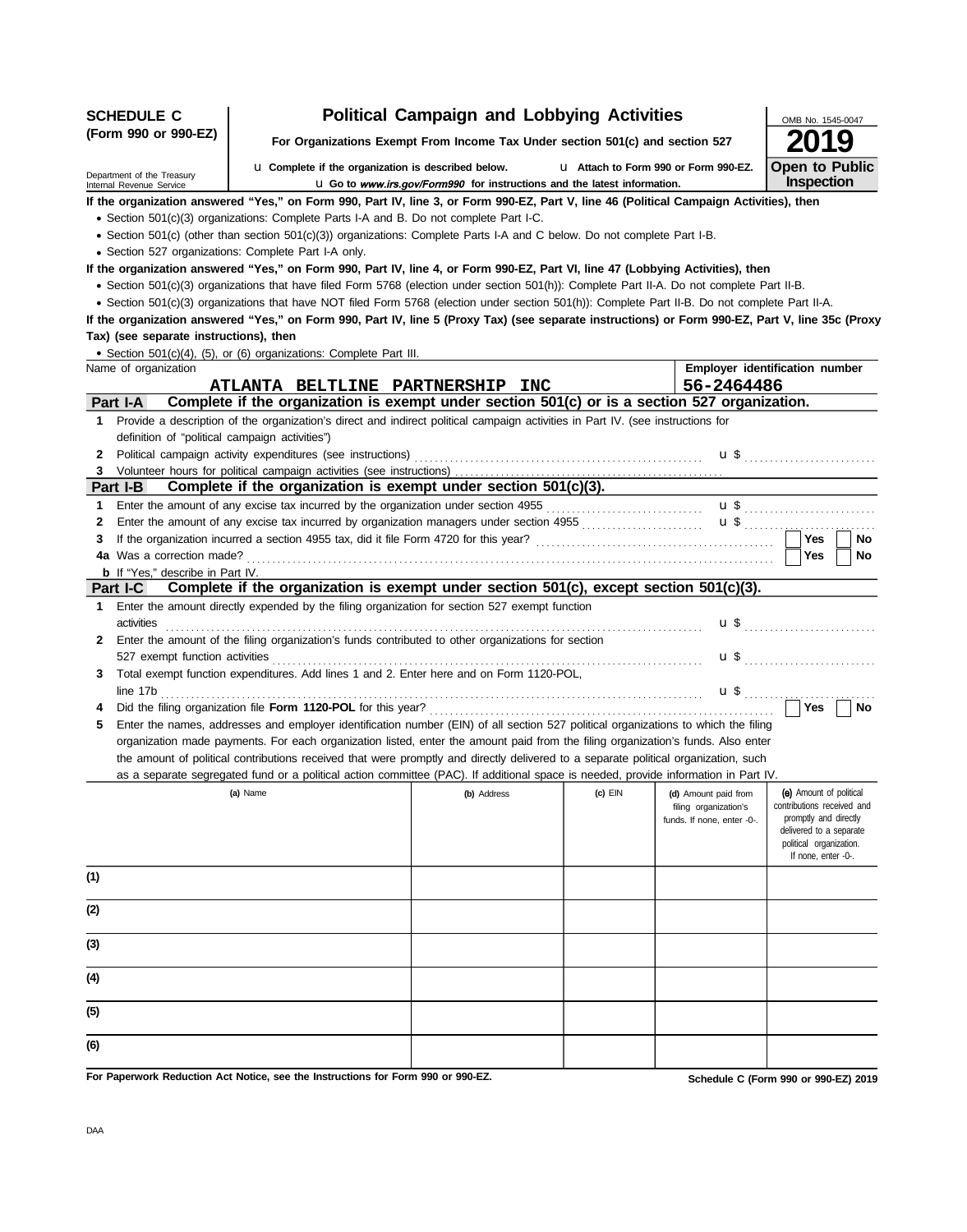|                                                                                                         | Schedule C (Form 990 or 990-EZ) 2019 ATLANTA BELTLINE PARTNERSHIP INC 56-2464486                                    |                       | Page 2         |  |  |  |  |
|---------------------------------------------------------------------------------------------------------|---------------------------------------------------------------------------------------------------------------------|-----------------------|----------------|--|--|--|--|
| Part II-A                                                                                               | Complete if the organization is exempt under section 501(c)(3) and filed Form 5768 (election under                  |                       |                |  |  |  |  |
| section $501(h)$ ).                                                                                     |                                                                                                                     |                       |                |  |  |  |  |
| A Check $\mathbf{u}$                                                                                    | if the filing organization belongs to an affiliated group (and list in Part IV each affiliated group member's name, |                       |                |  |  |  |  |
|                                                                                                         | address, EIN, expenses, and share of excess lobbying expenditures).                                                 |                       |                |  |  |  |  |
| Check <b>u</b>                                                                                          | if the filing organization checked box A and "limited control" provisions apply.                                    |                       |                |  |  |  |  |
|                                                                                                         | <b>Limits on Lobbying Expenditures</b>                                                                              | (a) Filing            | (b) Affiliated |  |  |  |  |
|                                                                                                         | (The term "expenditures" means amounts paid or incurred.)                                                           | organization's totals | group totals   |  |  |  |  |
| 1a Total lobbying expenditures to influence public opinion (grassroots lobbying)                        |                                                                                                                     | 0                     |                |  |  |  |  |
|                                                                                                         |                                                                                                                     |                       |                |  |  |  |  |
|                                                                                                         |                                                                                                                     |                       |                |  |  |  |  |
| <b>d</b> Other exempt purpose expenditures                                                              |                                                                                                                     | 2,537,949             |                |  |  |  |  |
| <b>e</b> Total exempt purpose expenditures (add lines 1c and 1d)                                        |                                                                                                                     | 2,537,949             |                |  |  |  |  |
| f Lobbying nontaxable amount. Enter the amount from the following table in both                         |                                                                                                                     |                       |                |  |  |  |  |
| columns.                                                                                                |                                                                                                                     | 276,897               |                |  |  |  |  |
| If the amount on line 1e, column (a) or (b) is:                                                         | The lobbying nontaxable amount is:                                                                                  |                       |                |  |  |  |  |
| Not over \$500,000                                                                                      | 20% of the amount on line 1e.                                                                                       |                       |                |  |  |  |  |
| Over \$500,000 but not over \$1,000,000                                                                 | \$100,000 plus 15% of the excess over \$500,000.                                                                    |                       |                |  |  |  |  |
| Over \$1,000,000 but not over \$1,500,000                                                               | \$175,000 plus 10% of the excess over \$1,000,000.                                                                  |                       |                |  |  |  |  |
| Over \$1,500,000 but not over \$17,000,000                                                              | \$225,000 plus 5% of the excess over \$1,500,000.                                                                   |                       |                |  |  |  |  |
| Over \$17,000,000                                                                                       | \$1,000,000.                                                                                                        |                       |                |  |  |  |  |
| g Grassroots nontaxable amount (enter 25% of line 1f)                                                   |                                                                                                                     | 69,224                |                |  |  |  |  |
| h Subtract line 1g from line 1a. If zero or less, enter -0-                                             |                                                                                                                     |                       |                |  |  |  |  |
| ი<br><i>i</i> Subtract line 1f from line 1c. If zero or less, enter -0-                                 |                                                                                                                     |                       |                |  |  |  |  |
| If there is an amount other than zero on either line 1h or line 1i, did the organization file Form 4720 |                                                                                                                     |                       |                |  |  |  |  |

reporting section 4911 tax for this year? . . . . . . . . . . . . . . . . . . . . . . . . . . . . . . . . . . . . . . . . . . . . . . . . . . . . . . . . . . . . . . . . . . . . . . . . . . . . . . . . . . . . . . . . . **Yes No**

**4-Year Averaging Period Under Section 501(h)**

**(Some organizations that made a section 501(h) election do not have to complete all of the five columns below. See the separate instructions for lines 2a through 2f.)**

| Lobbying Expenditures During 4-Year Averaging Period                                   |          |          |            |            |           |  |  |  |  |  |
|----------------------------------------------------------------------------------------|----------|----------|------------|------------|-----------|--|--|--|--|--|
| Calendar year (or fiscal year<br>beginning in)                                         | (a) 2016 | (b) 2017 | $(c)$ 2018 | $(d)$ 2019 | (e) Total |  |  |  |  |  |
| 2a Lobbying nontaxable amount                                                          |          | 363,547  | 278,558    | 276,897    | 919,002   |  |  |  |  |  |
| <b>b</b> Lobbying ceiling amount<br>$(150\% \text{ of line } 2a, \text{ column } (e))$ |          |          |            |            | 1,378,503 |  |  |  |  |  |
| c Total lobbying expenditures                                                          |          | 56,250   |            |            | 56,250    |  |  |  |  |  |
| <b>d</b> Grassroots nontaxable amount                                                  |          | 90,887   | 69,640     | 69,224     | 229,751   |  |  |  |  |  |
| e Grassroots ceiling amount<br>$(150\% \text{ of line } 2d, \text{ column } (e))$      |          |          |            |            | 344,627   |  |  |  |  |  |
| f Grassroots lobbying expenditures                                                     |          | 56,250   |            |            | 56,250    |  |  |  |  |  |

**Schedule C (Form 990 or 990-EZ) 2019**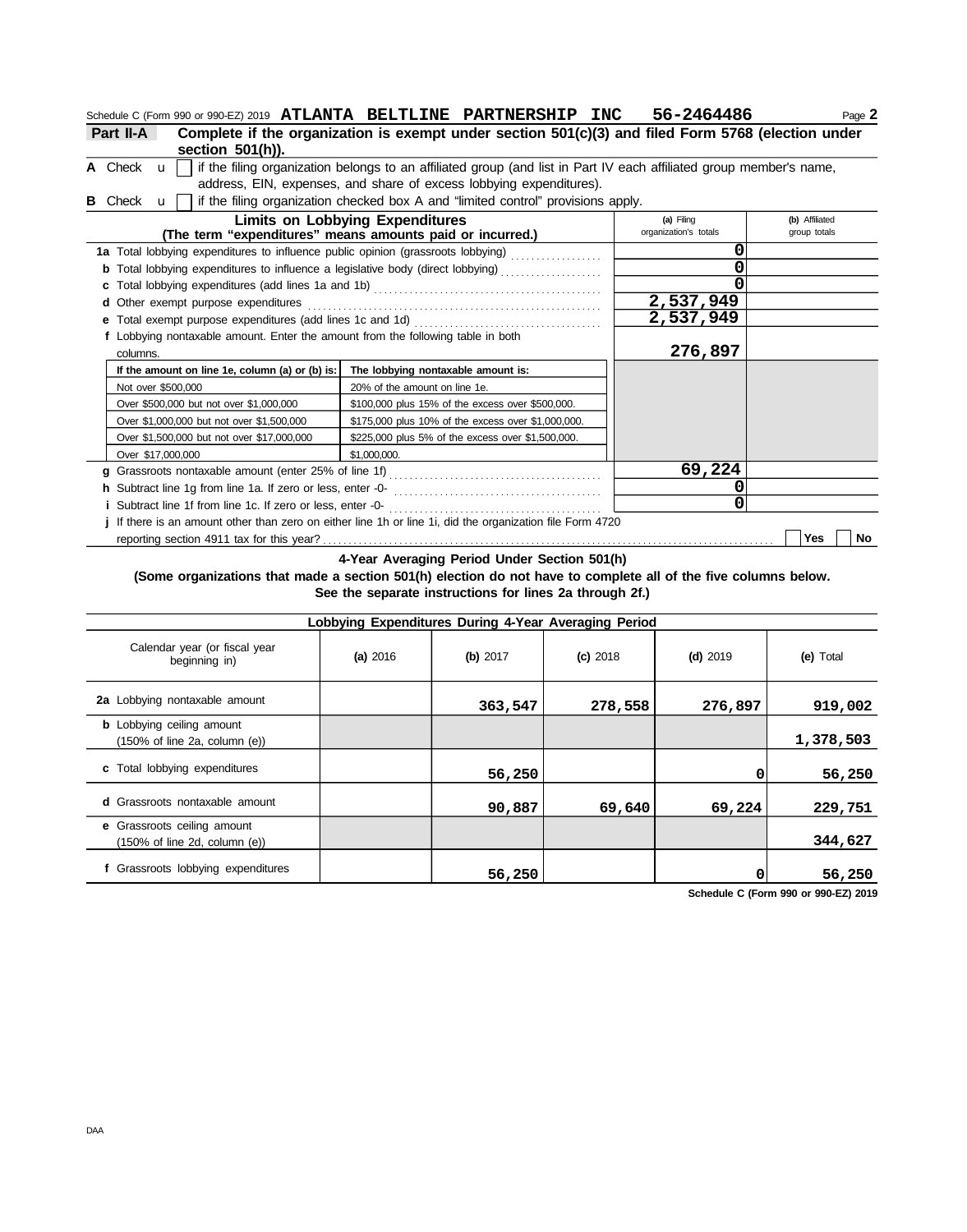Schedule C (Form 990 or 990-EZ) 2019 ATLANTA BELTLINE PARTNERSHIP INC 56-2464486 Page 3

| Part II-B | Complete if the organization is exempt under section 501(c)(3) and has NOT filed Form 5768 |              |
|-----------|--------------------------------------------------------------------------------------------|--------------|
|           | (election under section 501(h)).                                                           |              |
|           |                                                                                            | $\mathbf{L}$ |

|    |                                                                                                                                                                                                                                                     | (a) |    | (b) |              |     |     |
|----|-----------------------------------------------------------------------------------------------------------------------------------------------------------------------------------------------------------------------------------------------------|-----|----|-----|--------------|-----|-----|
|    | For each "Yes," response on lines 1a through 1i below, provide in Part IV a detailed<br>description of the lobbying activity.                                                                                                                       | Yes | No |     | Amount       |     |     |
|    |                                                                                                                                                                                                                                                     |     |    |     |              |     |     |
|    | 1 During the year, did the filing organization attempt to influence foreign, national, state, or local                                                                                                                                              |     |    |     |              |     |     |
|    | legislation, including any attempt to influence public opinion on a legislative matter or                                                                                                                                                           |     |    |     |              |     |     |
|    | referendum, through the use of:                                                                                                                                                                                                                     |     |    |     |              |     |     |
|    | a Volunteers?                                                                                                                                                                                                                                       |     |    |     |              |     |     |
|    | <b>b</b> Paid staff or management (include compensation in expenses reported on lines 1c through 1i)?                                                                                                                                               |     |    |     |              |     |     |
|    | c Media advertisements?                                                                                                                                                                                                                             |     |    |     |              |     |     |
|    |                                                                                                                                                                                                                                                     |     |    |     |              |     |     |
|    |                                                                                                                                                                                                                                                     |     |    |     |              |     |     |
|    | f Grants to other organizations for lobbying purposes?                                                                                                                                                                                              |     |    |     |              |     |     |
|    | h Rallies, demonstrations, seminars, conventions, speeches, lectures, or any similar means?                                                                                                                                                         |     |    |     |              |     |     |
|    | <i>i</i> Other activities?                                                                                                                                                                                                                          |     |    |     |              |     |     |
|    |                                                                                                                                                                                                                                                     |     |    |     |              |     |     |
|    |                                                                                                                                                                                                                                                     |     |    |     |              |     |     |
|    |                                                                                                                                                                                                                                                     |     |    |     |              |     |     |
|    |                                                                                                                                                                                                                                                     |     |    |     |              |     |     |
|    | d If the filing organization incurred a section 4912 tax, did it file Form 4720 for this year?                                                                                                                                                      |     |    |     |              |     |     |
|    | Complete if the organization is exempt under section $501(c)(4)$ , section $501(c)(5)$ , or section<br>Part III-A                                                                                                                                   |     |    |     |              |     |     |
|    | $501(c)(6)$ .                                                                                                                                                                                                                                       |     |    |     |              |     |     |
|    |                                                                                                                                                                                                                                                     |     |    |     |              | Yes | No. |
| 1  |                                                                                                                                                                                                                                                     |     |    |     | 1            |     |     |
| 2  |                                                                                                                                                                                                                                                     |     |    |     | $\mathbf{2}$ |     |     |
| 3  | Did the organization agree to carry over lobbying and political campaign activity expenditures from the prior year?                                                                                                                                 |     |    |     | 3            |     |     |
|    | Complete if the organization is exempt under section $501(c)(4)$ , section $501(c)(5)$ , or section<br>Part III-B<br>501(c)(6) and if either (a) BOTH Part III-A, lines 1 and 2, are answered "No" OR (b) Part III-A, line 3, is<br>answered "Yes." |     |    |     |              |     |     |
| 1. | Dues, assessments and similar amounts from members                                                                                                                                                                                                  |     | 1  |     |              |     |     |
| 2  | Section 162(e) nondeductible lobbying and political expenditures (do not include amounts of                                                                                                                                                         |     |    |     |              |     |     |
|    | political expenses for which the section 527(f) tax was paid).                                                                                                                                                                                      |     |    |     |              |     |     |
|    |                                                                                                                                                                                                                                                     |     | 2a |     |              |     |     |
|    |                                                                                                                                                                                                                                                     |     | 2b |     |              |     |     |
|    | $\text{c}$ Total $\ldots$                                                                                                                                                                                                                           |     | 2c |     |              |     |     |
|    | Aggregate amount reported in section 6033(e)(1)(A) notices of nondeductible section 162(e) dues                                                                                                                                                     |     | 3  |     |              |     |     |
|    | If notices were sent and the amount on line 2c exceeds the amount on line 3, what portion of the<br>excess does the organization agree to carryover to the reasonable estimate of nondeductible lobbying                                            |     |    |     |              |     |     |
|    |                                                                                                                                                                                                                                                     |     |    |     |              |     |     |
|    | and political expenditure next year?<br>Taxable amount of lobbying and political expenditures (see instructions).                                                                                                                                   |     | 4  |     |              |     |     |
|    | Supplemental Information<br><b>Part IV</b>                                                                                                                                                                                                          |     |    |     |              |     |     |
|    | Provide the descriptions required for Part I-A, line 1; Part I-B, line 4; Part I-C, line 5; Part II-A (affiliated group list); Part II-A, lines 1 and                                                                                               |     |    |     |              |     |     |
|    | 2 (see instructions); and Part II-B, line 1. Also, complete this part for any additional information.                                                                                                                                               |     |    |     |              |     |     |
|    |                                                                                                                                                                                                                                                     |     |    |     |              |     |     |
|    | SCHEDULE C, PART II-A, EXPLANATION OF FOUR YEAR AVERAGING                                                                                                                                                                                           |     |    |     |              |     |     |
|    |                                                                                                                                                                                                                                                     |     |    |     |              |     |     |
|    | THERE WERE NO LOBBYING EXPENSES FOR TAX YEARS 2016, 2018 AND 2019.                                                                                                                                                                                  |     |    |     |              |     |     |
|    |                                                                                                                                                                                                                                                     |     |    |     |              |     |     |
|    |                                                                                                                                                                                                                                                     |     |    |     |              |     |     |
|    |                                                                                                                                                                                                                                                     |     |    |     |              |     |     |
|    |                                                                                                                                                                                                                                                     |     |    |     |              |     |     |
|    |                                                                                                                                                                                                                                                     |     |    |     |              |     |     |
|    |                                                                                                                                                                                                                                                     |     |    |     |              |     |     |

. . . . . . . . . . . . . . . . . . . . . . . . . . . . . . . . . . . . . . . . . . . . . . . . . . . . . . . . . . . . . . . . . . . . . . . . . . . . . . . . . . . . . . . . . . . . . . . . . . . . . . . . . . . . . . . . . . . . . . . . . . . . . . . . . . . . . . . . . . . . . . . . . . . . . . . . . . .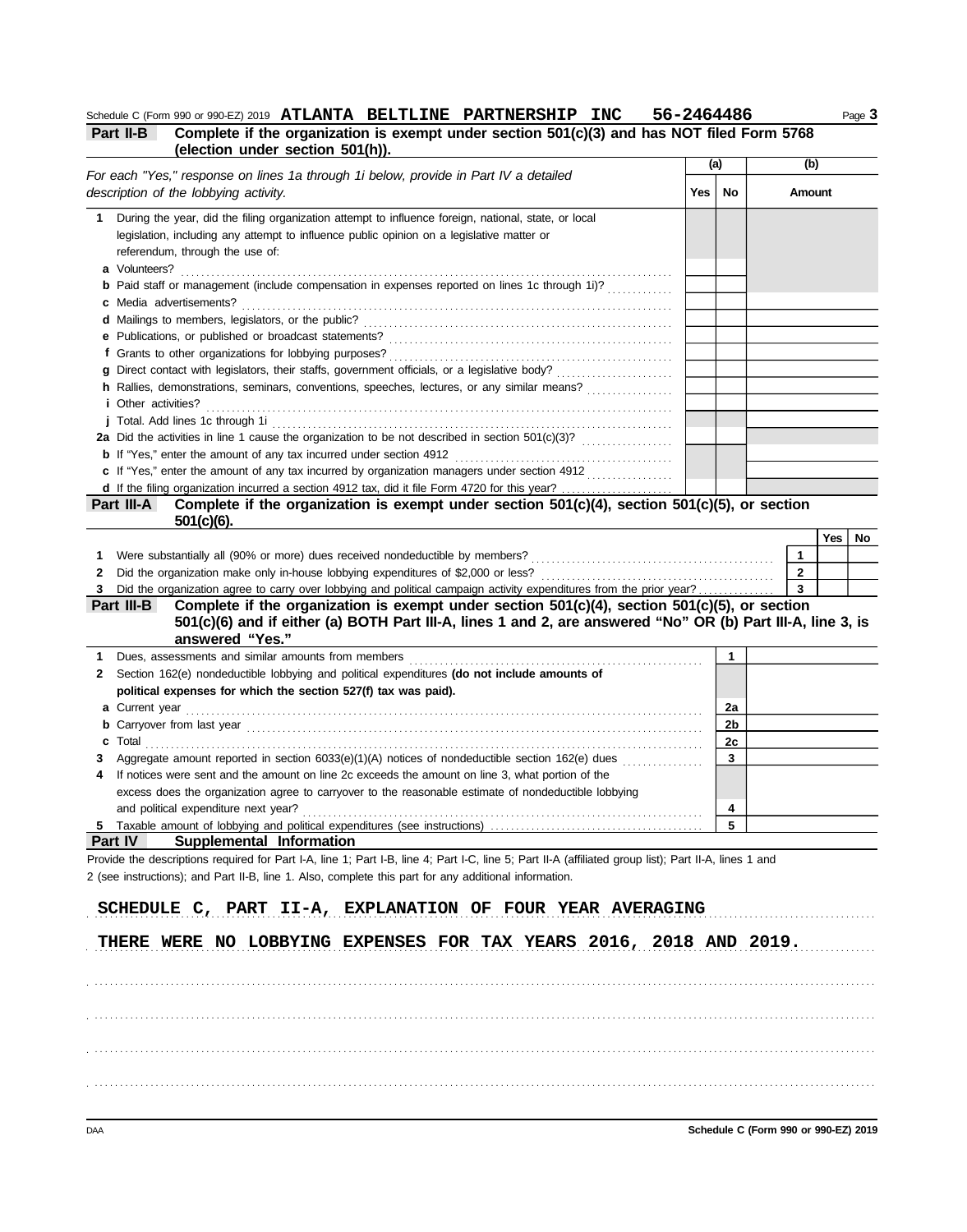|         |                                      |  | Schedule C (Form 990 or 990-EZ) 2019 ATLANTA BELTLINE PARTNERSHIP INC | 56-2464486 | Page 4 |
|---------|--------------------------------------|--|-----------------------------------------------------------------------|------------|--------|
| Part IV | Supplemental Information (continued) |  |                                                                       |            |        |
|         |                                      |  |                                                                       |            |        |
|         |                                      |  |                                                                       |            |        |
|         |                                      |  |                                                                       |            |        |
|         |                                      |  |                                                                       |            |        |
|         |                                      |  |                                                                       |            |        |
|         |                                      |  |                                                                       |            |        |
|         |                                      |  |                                                                       |            |        |
|         |                                      |  |                                                                       |            |        |
|         |                                      |  |                                                                       |            |        |
|         |                                      |  |                                                                       |            |        |
|         |                                      |  |                                                                       |            |        |
|         |                                      |  |                                                                       |            |        |
|         |                                      |  |                                                                       |            |        |
|         |                                      |  |                                                                       |            |        |
|         |                                      |  |                                                                       |            |        |
|         |                                      |  |                                                                       |            |        |
|         |                                      |  |                                                                       |            |        |
|         |                                      |  |                                                                       |            |        |
|         |                                      |  |                                                                       |            |        |
|         |                                      |  |                                                                       |            |        |
|         |                                      |  |                                                                       |            |        |
|         |                                      |  |                                                                       |            |        |
|         |                                      |  |                                                                       |            |        |
|         |                                      |  |                                                                       |            |        |
|         |                                      |  |                                                                       |            |        |
|         |                                      |  |                                                                       |            |        |
|         |                                      |  |                                                                       |            |        |
|         |                                      |  |                                                                       |            |        |
|         |                                      |  |                                                                       |            |        |
|         |                                      |  |                                                                       |            |        |
|         |                                      |  |                                                                       |            |        |
|         |                                      |  |                                                                       |            |        |
|         |                                      |  |                                                                       |            |        |
|         |                                      |  |                                                                       |            |        |
|         |                                      |  |                                                                       |            |        |
|         |                                      |  |                                                                       |            |        |
|         |                                      |  |                                                                       |            |        |
|         |                                      |  |                                                                       |            |        |
|         |                                      |  |                                                                       |            |        |
|         |                                      |  |                                                                       |            |        |
|         |                                      |  |                                                                       |            |        |
|         |                                      |  |                                                                       |            |        |
|         |                                      |  |                                                                       |            |        |
|         |                                      |  |                                                                       |            |        |
|         |                                      |  |                                                                       |            |        |
|         |                                      |  |                                                                       |            |        |
|         |                                      |  |                                                                       |            |        |
|         |                                      |  |                                                                       |            |        |
|         |                                      |  |                                                                       |            |        |
|         |                                      |  |                                                                       |            |        |
|         |                                      |  |                                                                       |            |        |
|         |                                      |  |                                                                       |            |        |
|         |                                      |  |                                                                       |            |        |
|         |                                      |  |                                                                       |            |        |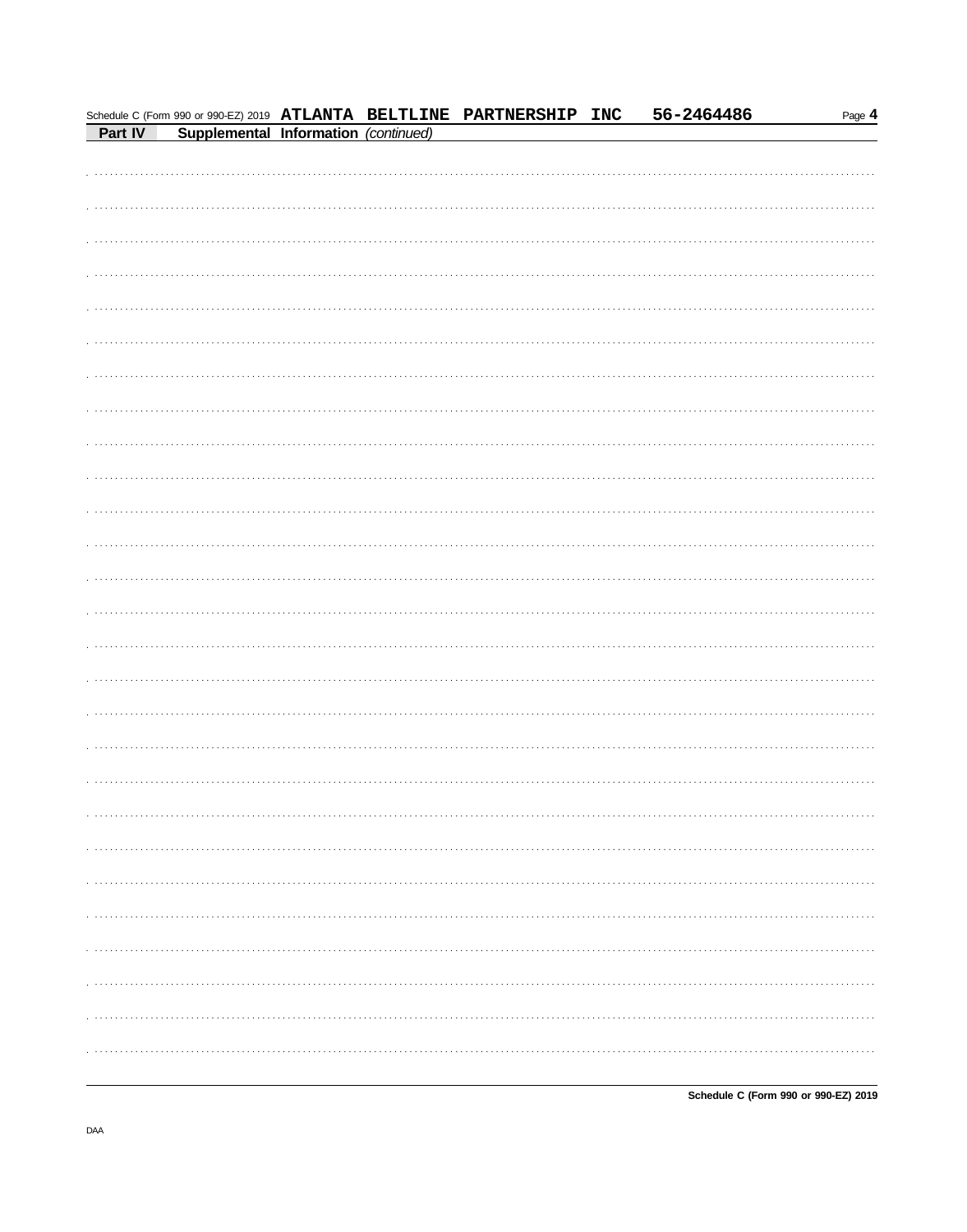|        | <b>SCHEDULE D</b><br>(Form 990)<br>Department of the Treasury<br>Internal Revenue Service |                                                                                                                                                                                                                                                                                                                                                               | <b>Supplemental Financial Statements</b><br>u Complete if the organization answered "Yes" on Form 990,<br>Part IV, line 6, 7, 8, 9, 10, 11a, 11b, 11c, 11d, 11e, 11f, 12a, or 12b.<br>u Attach to Form 990. |            | OMB No. 1545-0047<br>9<br><b>Open to Public</b><br><b>Inspection</b> |
|--------|-------------------------------------------------------------------------------------------|---------------------------------------------------------------------------------------------------------------------------------------------------------------------------------------------------------------------------------------------------------------------------------------------------------------------------------------------------------------|-------------------------------------------------------------------------------------------------------------------------------------------------------------------------------------------------------------|------------|----------------------------------------------------------------------|
|        | Name of the organization                                                                  |                                                                                                                                                                                                                                                                                                                                                               | <b>u</b> Go to <i>www.irs.gov/Form990</i> for instructions and the latest information.                                                                                                                      |            | Employer identification number                                       |
|        |                                                                                           |                                                                                                                                                                                                                                                                                                                                                               |                                                                                                                                                                                                             |            |                                                                      |
|        |                                                                                           | ATLANTA BELTLINE PARTNERSHIP INC                                                                                                                                                                                                                                                                                                                              |                                                                                                                                                                                                             | 56-2464486 |                                                                      |
|        | Part I                                                                                    | Organizations Maintaining Donor Advised Funds or Other Similar Funds or Accounts.                                                                                                                                                                                                                                                                             |                                                                                                                                                                                                             |            |                                                                      |
|        |                                                                                           | Complete if the organization answered "Yes" on Form 990, Part IV, line 6.                                                                                                                                                                                                                                                                                     |                                                                                                                                                                                                             |            |                                                                      |
|        |                                                                                           |                                                                                                                                                                                                                                                                                                                                                               | (a) Donor advised funds                                                                                                                                                                                     |            | (b) Funds and other accounts                                         |
| 1      | Total number at end of year                                                               |                                                                                                                                                                                                                                                                                                                                                               |                                                                                                                                                                                                             |            |                                                                      |
| 2      |                                                                                           | Aggregate value of contributions to (during year)                                                                                                                                                                                                                                                                                                             | <u> 1989 - Johann Barn, fransk politik (d. 1989)</u>                                                                                                                                                        |            |                                                                      |
| 3      |                                                                                           | Aggregate value of grants from (during year)                                                                                                                                                                                                                                                                                                                  | <u> 1980 - Johann Barn, fransk politik (d. 1980)</u>                                                                                                                                                        |            |                                                                      |
| 4<br>5 |                                                                                           | Did the organization inform all donors and donor advisors in writing that the assets held in donor advised                                                                                                                                                                                                                                                    |                                                                                                                                                                                                             |            |                                                                      |
|        |                                                                                           |                                                                                                                                                                                                                                                                                                                                                               |                                                                                                                                                                                                             |            | Yes<br><b>No</b>                                                     |
| 6      |                                                                                           | Did the organization inform all grantees, donors, and donor advisors in writing that grant funds can be used                                                                                                                                                                                                                                                  |                                                                                                                                                                                                             |            |                                                                      |
|        |                                                                                           | only for charitable purposes and not for the benefit of the donor or donor advisor, or for any other purpose                                                                                                                                                                                                                                                  |                                                                                                                                                                                                             |            |                                                                      |
|        |                                                                                           |                                                                                                                                                                                                                                                                                                                                                               |                                                                                                                                                                                                             |            | <b>Yes</b><br>No                                                     |
|        | Part II                                                                                   | <b>Conservation Easements.</b>                                                                                                                                                                                                                                                                                                                                |                                                                                                                                                                                                             |            |                                                                      |
|        |                                                                                           | Complete if the organization answered "Yes" on Form 990, Part IV, line 7.                                                                                                                                                                                                                                                                                     |                                                                                                                                                                                                             |            |                                                                      |
| 1      |                                                                                           | Purpose(s) of conservation easements held by the organization (check all that apply).                                                                                                                                                                                                                                                                         |                                                                                                                                                                                                             |            |                                                                      |
|        |                                                                                           | Preservation of land for public use (for example, recreation or education)                                                                                                                                                                                                                                                                                    | Preservation of a historically important land area                                                                                                                                                          |            |                                                                      |
|        | Protection of natural habitat                                                             |                                                                                                                                                                                                                                                                                                                                                               | Preservation of a certified historic structure                                                                                                                                                              |            |                                                                      |
|        | Preservation of open space                                                                |                                                                                                                                                                                                                                                                                                                                                               |                                                                                                                                                                                                             |            |                                                                      |
| 2      |                                                                                           | Complete lines 2a through 2d if the organization held a qualified conservation contribution in the form of a conservation                                                                                                                                                                                                                                     |                                                                                                                                                                                                             |            |                                                                      |
|        | easement on the last day of the tax year.                                                 |                                                                                                                                                                                                                                                                                                                                                               |                                                                                                                                                                                                             |            | Held at the End of the Tax Year                                      |
| a      | Total number of conservation easements                                                    |                                                                                                                                                                                                                                                                                                                                                               |                                                                                                                                                                                                             | 2a         |                                                                      |
| b      |                                                                                           |                                                                                                                                                                                                                                                                                                                                                               |                                                                                                                                                                                                             | 2b         |                                                                      |
| c      |                                                                                           | Number of conservation easements on a certified historic structure included in (a) [11] Number of conservation easements on a certified historic structure included in (a)                                                                                                                                                                                    |                                                                                                                                                                                                             | 2c         |                                                                      |
| d      |                                                                                           | Number of conservation easements included in (c) acquired after 7/25/06, and not on a                                                                                                                                                                                                                                                                         |                                                                                                                                                                                                             | 2d         |                                                                      |
| 3      |                                                                                           | historic structure listed in the National Register [11] contained a structure of the National Register [11] contained a structure of the National Register [11] contained a structure of the National Register [11] contained<br>Number of conservation easements modified, transferred, released, extinguished, or terminated by the organization during the |                                                                                                                                                                                                             |            |                                                                      |
|        | tax year $\mathbf u$                                                                      |                                                                                                                                                                                                                                                                                                                                                               |                                                                                                                                                                                                             |            |                                                                      |
| 4      |                                                                                           | Number of states where property subject to conservation easement is located $\mathbf{u}$                                                                                                                                                                                                                                                                      |                                                                                                                                                                                                             |            |                                                                      |
| 5      |                                                                                           | Does the organization have a written policy regarding the periodic monitoring, inspection, handling of                                                                                                                                                                                                                                                        |                                                                                                                                                                                                             |            |                                                                      |
|        |                                                                                           |                                                                                                                                                                                                                                                                                                                                                               |                                                                                                                                                                                                             |            | Yes<br>No                                                            |
|        |                                                                                           | Staff and volunteer hours devoted to monitoring, inspecting, handling of violations, and enforcing conservation easements during the year                                                                                                                                                                                                                     |                                                                                                                                                                                                             |            |                                                                      |
|        | u                                                                                         |                                                                                                                                                                                                                                                                                                                                                               |                                                                                                                                                                                                             |            |                                                                      |
|        |                                                                                           | 7 Amount of expenses incurred in monitoring, inspecting, handling of violations, and enforcing conservation easements during the year                                                                                                                                                                                                                         |                                                                                                                                                                                                             |            |                                                                      |
|        | $\mathbf{u} \, \mathbf{\$}$<br>.                                                          |                                                                                                                                                                                                                                                                                                                                                               |                                                                                                                                                                                                             |            |                                                                      |
| 8      |                                                                                           | Does each conservation easement reported on line 2(d) above satisfy the requirements of section 170(h)(4)(B)(i)                                                                                                                                                                                                                                               |                                                                                                                                                                                                             |            |                                                                      |
|        |                                                                                           |                                                                                                                                                                                                                                                                                                                                                               |                                                                                                                                                                                                             |            | Yes<br>No                                                            |
| 9      |                                                                                           | In Part XIII, describe how the organization reports conservation easements in its revenue and expense statement and                                                                                                                                                                                                                                           |                                                                                                                                                                                                             |            |                                                                      |
|        |                                                                                           | balance sheet, and include, if applicable, the text of the footnote to the organization's financial statements that describes the                                                                                                                                                                                                                             |                                                                                                                                                                                                             |            |                                                                      |
|        |                                                                                           | organization's accounting for conservation easements.<br>Organizations Maintaining Collections of Art, Historical Treasures, or Other Similar Assets.                                                                                                                                                                                                         |                                                                                                                                                                                                             |            |                                                                      |
|        | Part III                                                                                  | Complete if the organization answered "Yes" on Form 990, Part IV, line 8.                                                                                                                                                                                                                                                                                     |                                                                                                                                                                                                             |            |                                                                      |
|        |                                                                                           | 1a If the organization elected, as permitted under FASB ASC 958, not to report in its revenue statement and balance sheet works                                                                                                                                                                                                                               |                                                                                                                                                                                                             |            |                                                                      |
|        |                                                                                           | of art, historical treasures, or other similar assets held for public exhibition, education, or research in furtherance of public                                                                                                                                                                                                                             |                                                                                                                                                                                                             |            |                                                                      |
|        |                                                                                           | service, provide in Part XIII the text of the footnote to its financial statements that describes these items.                                                                                                                                                                                                                                                |                                                                                                                                                                                                             |            |                                                                      |
|        |                                                                                           | <b>b</b> If the organization elected, as permitted under FASB ASC 958, to report in its revenue statement and balance sheet works of                                                                                                                                                                                                                          |                                                                                                                                                                                                             |            |                                                                      |
|        |                                                                                           | art, historical treasures, or other similar assets held for public exhibition, education, or research in furtherance of public service,                                                                                                                                                                                                                       |                                                                                                                                                                                                             |            |                                                                      |
|        |                                                                                           | provide the following amounts relating to these items:                                                                                                                                                                                                                                                                                                        |                                                                                                                                                                                                             |            |                                                                      |
|        |                                                                                           |                                                                                                                                                                                                                                                                                                                                                               |                                                                                                                                                                                                             |            | $\mathbf{u}$ \$                                                      |
|        | (ii) Assets included in Form 990, Part X                                                  |                                                                                                                                                                                                                                                                                                                                                               |                                                                                                                                                                                                             |            |                                                                      |
| 2      |                                                                                           | If the organization received or held works of art, historical treasures, or other similar assets for financial gain, provide the                                                                                                                                                                                                                              |                                                                                                                                                                                                             |            |                                                                      |
|        |                                                                                           | following amounts required to be reported under FASB ASC 958 relating to these items:                                                                                                                                                                                                                                                                         |                                                                                                                                                                                                             |            |                                                                      |
|        |                                                                                           |                                                                                                                                                                                                                                                                                                                                                               |                                                                                                                                                                                                             |            | $\mathbf{u}$ \$                                                      |
|        |                                                                                           |                                                                                                                                                                                                                                                                                                                                                               |                                                                                                                                                                                                             | u \$       |                                                                      |
| DAA    |                                                                                           | For Paperwork Reduction Act Notice, see the Instructions for Form 990.                                                                                                                                                                                                                                                                                        |                                                                                                                                                                                                             |            | Schedule D (Form 990) 2019                                           |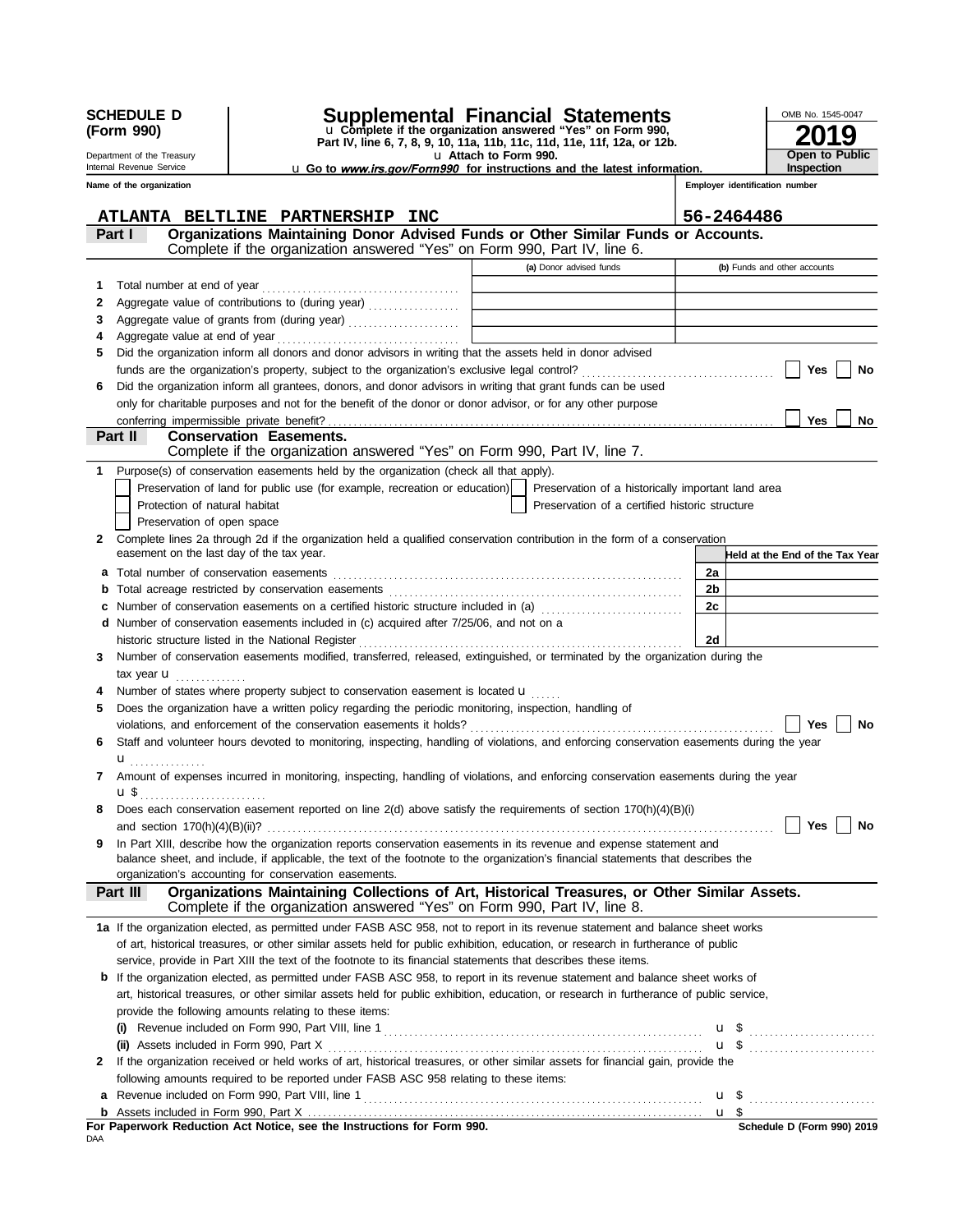|    |                                                                                                                                  | Schedule D (Form 990) 2019 ATLANTA BELTLINE PARTNERSHIP INC                                                                                                                                                                   |                         |  |                          |                    | 56-2464486      |                      | Page 2                                                                                                  |  |
|----|----------------------------------------------------------------------------------------------------------------------------------|-------------------------------------------------------------------------------------------------------------------------------------------------------------------------------------------------------------------------------|-------------------------|--|--------------------------|--------------------|-----------------|----------------------|---------------------------------------------------------------------------------------------------------|--|
|    | Part III                                                                                                                         |                                                                                                                                                                                                                               |                         |  |                          |                    |                 |                      | Organizations Maintaining Collections of Art, Historical Treasures, or Other Similar Assets (continued) |  |
|    | collection items (check all that apply):                                                                                         | 3 Using the organization's acquisition, accession, and other records, check any of the following that make significant use of its                                                                                             |                         |  |                          |                    |                 |                      |                                                                                                         |  |
| a  | Public exhibition                                                                                                                |                                                                                                                                                                                                                               | d                       |  | Loan or exchange program |                    |                 |                      |                                                                                                         |  |
| b  | Scholarly research                                                                                                               |                                                                                                                                                                                                                               | е                       |  |                          |                    |                 |                      |                                                                                                         |  |
| c  |                                                                                                                                  | Preservation for future generations                                                                                                                                                                                           |                         |  |                          |                    |                 |                      |                                                                                                         |  |
|    |                                                                                                                                  | Provide a description of the organization's collections and explain how they further the organization's exempt purpose in Part                                                                                                |                         |  |                          |                    |                 |                      |                                                                                                         |  |
|    | XIII.                                                                                                                            |                                                                                                                                                                                                                               |                         |  |                          |                    |                 |                      |                                                                                                         |  |
| 5. |                                                                                                                                  | During the year, did the organization solicit or receive donations of art, historical treasures, or other similar                                                                                                             |                         |  |                          |                    |                 |                      |                                                                                                         |  |
|    |                                                                                                                                  |                                                                                                                                                                                                                               |                         |  |                          |                    |                 |                      | <b>Yes</b><br>No                                                                                        |  |
|    | Part IV                                                                                                                          | <b>Escrow and Custodial Arrangements.</b>                                                                                                                                                                                     |                         |  |                          |                    |                 |                      |                                                                                                         |  |
|    | Complete if the organization answered "Yes" on Form 990, Part IV, line 9, or reported an amount on Form<br>990, Part X, line 21. |                                                                                                                                                                                                                               |                         |  |                          |                    |                 |                      |                                                                                                         |  |
|    |                                                                                                                                  | 1a Is the organization an agent, trustee, custodian or other intermediary for contributions or other assets not                                                                                                               |                         |  |                          |                    |                 |                      |                                                                                                         |  |
|    |                                                                                                                                  |                                                                                                                                                                                                                               |                         |  |                          |                    |                 |                      | <b>Yes</b><br>No                                                                                        |  |
|    |                                                                                                                                  | <b>b</b> If "Yes," explain the arrangement in Part XIII and complete the following table:                                                                                                                                     |                         |  |                          |                    |                 |                      |                                                                                                         |  |
|    |                                                                                                                                  |                                                                                                                                                                                                                               |                         |  |                          |                    |                 |                      | Amount                                                                                                  |  |
|    |                                                                                                                                  |                                                                                                                                                                                                                               |                         |  |                          |                    |                 | 1c                   |                                                                                                         |  |
|    |                                                                                                                                  | c Beginning balance encouragement and contact the contract of the contract of the contract of the contract of the contract of the contract of the contract of the contract of the contract of the contract of the contract of |                         |  |                          |                    |                 | 1d                   |                                                                                                         |  |
|    |                                                                                                                                  |                                                                                                                                                                                                                               |                         |  |                          |                    |                 | 1e                   |                                                                                                         |  |
|    |                                                                                                                                  |                                                                                                                                                                                                                               |                         |  |                          |                    |                 | 1f                   |                                                                                                         |  |
|    |                                                                                                                                  |                                                                                                                                                                                                                               |                         |  |                          |                    |                 |                      | <b>Yes</b><br>No                                                                                        |  |
|    |                                                                                                                                  | <b>b</b> If "Yes," explain the arrangement in Part XIII. Check here if the explanation has been provided on Part XIII                                                                                                         |                         |  |                          |                    |                 |                      |                                                                                                         |  |
|    | Part V                                                                                                                           | Endowment Funds.                                                                                                                                                                                                              |                         |  |                          |                    |                 |                      |                                                                                                         |  |
|    |                                                                                                                                  | Complete if the organization answered "Yes" on Form 990, Part IV, line 10.                                                                                                                                                    |                         |  |                          |                    |                 |                      |                                                                                                         |  |
|    |                                                                                                                                  |                                                                                                                                                                                                                               | (a) Current year        |  | (b) Prior year           | (c) Two years back |                 | (d) Three years back | (e) Four years back                                                                                     |  |
|    |                                                                                                                                  | 1a Beginning of year balance                                                                                                                                                                                                  |                         |  |                          |                    |                 |                      |                                                                                                         |  |
|    | <b>b</b> Contributions                                                                                                           |                                                                                                                                                                                                                               |                         |  |                          |                    |                 |                      |                                                                                                         |  |
|    | c Net investment earnings, gains, and                                                                                            |                                                                                                                                                                                                                               |                         |  |                          |                    |                 |                      |                                                                                                         |  |
|    |                                                                                                                                  |                                                                                                                                                                                                                               |                         |  |                          |                    |                 |                      |                                                                                                         |  |
|    |                                                                                                                                  | d Grants or scholarships                                                                                                                                                                                                      |                         |  |                          |                    |                 |                      |                                                                                                         |  |
|    | <b>e</b> Other expenditures for facilities and                                                                                   |                                                                                                                                                                                                                               |                         |  |                          |                    |                 |                      |                                                                                                         |  |
|    | programs                                                                                                                         |                                                                                                                                                                                                                               |                         |  |                          |                    |                 |                      |                                                                                                         |  |
|    |                                                                                                                                  |                                                                                                                                                                                                                               |                         |  |                          |                    |                 |                      |                                                                                                         |  |
| g  |                                                                                                                                  | End of year balance                                                                                                                                                                                                           |                         |  |                          |                    |                 |                      |                                                                                                         |  |
| 2  |                                                                                                                                  | Provide the estimated percentage of the current year end balance (line 1g, column (a)) held as:                                                                                                                               |                         |  |                          |                    |                 |                      |                                                                                                         |  |
|    |                                                                                                                                  | a Board designated or quasi-endowment <b>u</b> %                                                                                                                                                                              |                         |  |                          |                    |                 |                      |                                                                                                         |  |
|    |                                                                                                                                  | <b>b</b> Permanent endowment <b>u</b> %                                                                                                                                                                                       |                         |  |                          |                    |                 |                      |                                                                                                         |  |
|    | <b>c</b> Term endowment <b>u</b>                                                                                                 | %                                                                                                                                                                                                                             |                         |  |                          |                    |                 |                      |                                                                                                         |  |
|    |                                                                                                                                  | The percentages on lines 2a, 2b, and 2c should equal 100%.                                                                                                                                                                    |                         |  |                          |                    |                 |                      |                                                                                                         |  |
|    |                                                                                                                                  | 3a Are there endowment funds not in the possession of the organization that are held and administered for the                                                                                                                 |                         |  |                          |                    |                 |                      |                                                                                                         |  |
|    | organization by:                                                                                                                 |                                                                                                                                                                                                                               |                         |  |                          |                    |                 |                      | <b>Yes</b><br>No                                                                                        |  |
|    | (i) Unrelated organizations                                                                                                      |                                                                                                                                                                                                                               |                         |  |                          |                    |                 |                      | 3a(i)                                                                                                   |  |
|    | (ii) Related organizations                                                                                                       |                                                                                                                                                                                                                               |                         |  |                          |                    |                 |                      | 3a(ii)                                                                                                  |  |
|    |                                                                                                                                  |                                                                                                                                                                                                                               |                         |  |                          |                    |                 |                      | 3b                                                                                                      |  |
|    |                                                                                                                                  | Describe in Part XIII the intended uses of the organization's endowment funds.                                                                                                                                                |                         |  |                          |                    |                 |                      |                                                                                                         |  |
|    | Part VI                                                                                                                          | Land, Buildings, and Equipment.                                                                                                                                                                                               |                         |  |                          |                    |                 |                      |                                                                                                         |  |
|    |                                                                                                                                  | Complete if the organization answered "Yes" on Form 990, Part IV, line 11a. See Form 990, Part X, line 10.                                                                                                                    |                         |  |                          |                    |                 |                      |                                                                                                         |  |
|    |                                                                                                                                  | Description of property                                                                                                                                                                                                       | (a) Cost or other basis |  | (b) Cost or other basis  |                    | (c) Accumulated |                      | (d) Book value                                                                                          |  |
|    |                                                                                                                                  |                                                                                                                                                                                                                               | (investment)            |  | (other)                  |                    | depreciation    |                      |                                                                                                         |  |
|    | <b>1a</b> Land                                                                                                                   |                                                                                                                                                                                                                               |                         |  |                          |                    |                 |                      |                                                                                                         |  |
|    | <b>b</b> Buildings                                                                                                               |                                                                                                                                                                                                                               |                         |  |                          |                    |                 |                      |                                                                                                         |  |
|    |                                                                                                                                  | c Leasehold improvements                                                                                                                                                                                                      |                         |  |                          | 1,150,934          |                 | 622,780              | 528,154                                                                                                 |  |
|    |                                                                                                                                  | d Equipment                                                                                                                                                                                                                   |                         |  |                          | 15,750             |                 | 6,609                | 9,141                                                                                                   |  |
|    | e Other                                                                                                                          |                                                                                                                                                                                                                               |                         |  |                          | 4,509,947          |                 | 230,453              | 4,279,494                                                                                               |  |
|    |                                                                                                                                  | Total. Add lines 1a through 1e. (Column (d) must equal Form 990, Part X, column (B), line 10c.)                                                                                                                               |                         |  |                          |                    |                 | $\mathbf u$          | 4,816,789                                                                                               |  |

**Schedule D (Form 990) 2019**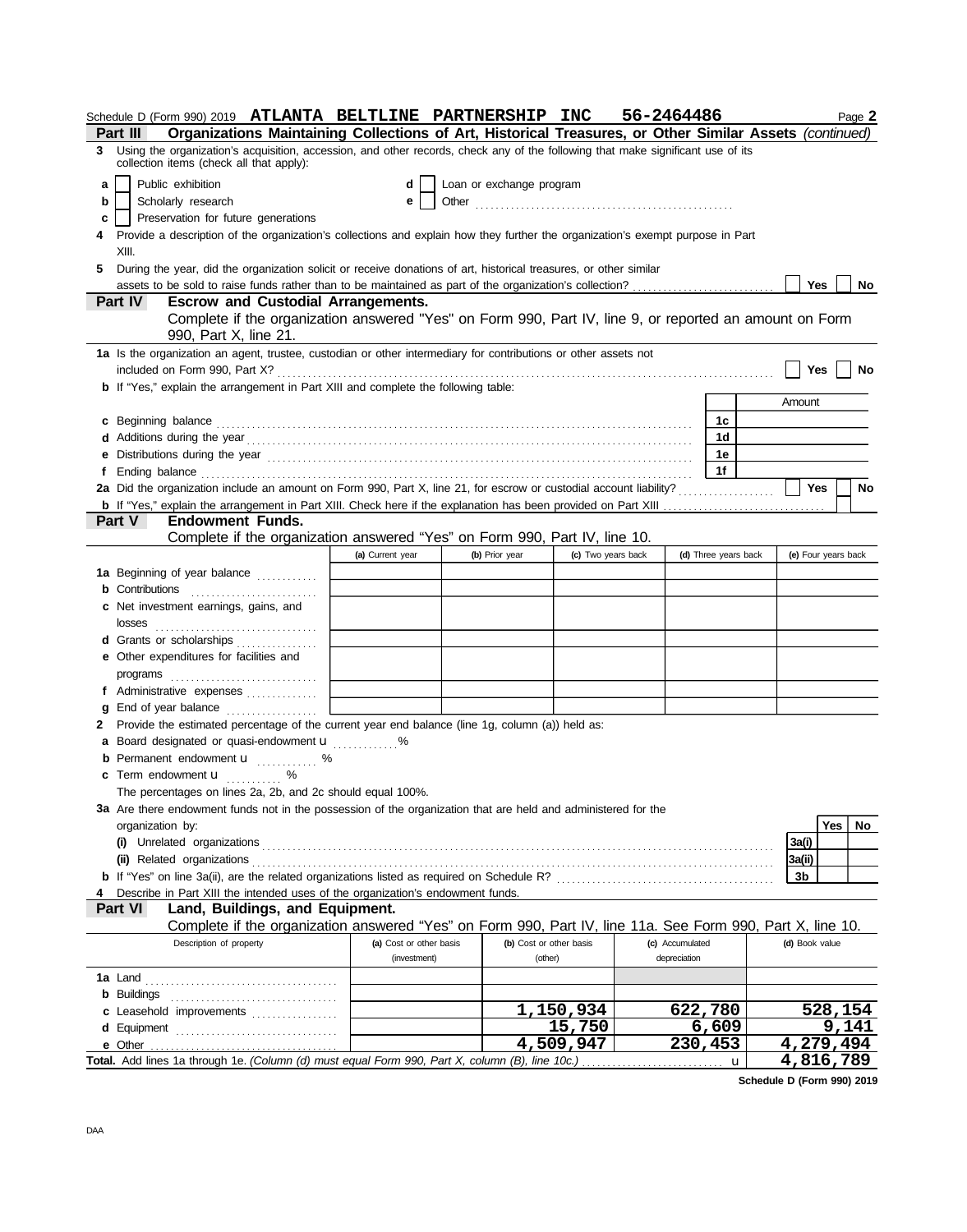|                  | Schedule D (Form 990) 2019 ATLANTA BELTLINE PARTNERSHIP INC                                                                                          |                | 56-2464486                       | Page 3                     |
|------------------|------------------------------------------------------------------------------------------------------------------------------------------------------|----------------|----------------------------------|----------------------------|
| <b>Part VII</b>  | <b>Investments - Other Securities.</b>                                                                                                               |                |                                  |                            |
|                  | Complete if the organization answered "Yes" on Form 990, Part IV, line 11b. See Form 990, Part X, line 12.                                           |                |                                  |                            |
|                  | (a) Description of security or category                                                                                                              | (b) Book value | (c) Method of valuation:         |                            |
|                  | (including name of security)                                                                                                                         |                | Cost or end-of-year market value |                            |
|                  |                                                                                                                                                      |                |                                  |                            |
|                  |                                                                                                                                                      |                |                                  |                            |
|                  | $(3)$ Other                                                                                                                                          |                |                                  |                            |
|                  |                                                                                                                                                      |                |                                  |                            |
| (B)              |                                                                                                                                                      |                |                                  |                            |
| (C)              |                                                                                                                                                      |                |                                  |                            |
| (D)              |                                                                                                                                                      |                |                                  |                            |
| (E)              |                                                                                                                                                      |                |                                  |                            |
| (F)              |                                                                                                                                                      |                |                                  |                            |
| (G)              |                                                                                                                                                      |                |                                  |                            |
| (H)              | Total. (Column (b) must equal Form 990, Part X, col. (B) line 12.)                                                                                   |                |                                  |                            |
| <b>Part VIII</b> | u<br>Investments - Program Related.                                                                                                                  |                |                                  |                            |
|                  | Complete if the organization answered "Yes" on Form 990, Part IV, line 11c. See Form 990, Part X, line 13.                                           |                |                                  |                            |
|                  | (a) Description of investment                                                                                                                        | (b) Book value | (c) Method of valuation:         |                            |
|                  |                                                                                                                                                      |                | Cost or end-of-year market value |                            |
| (1)              |                                                                                                                                                      |                |                                  |                            |
| (2)              |                                                                                                                                                      |                |                                  |                            |
| (3)              |                                                                                                                                                      |                |                                  |                            |
| (4)              |                                                                                                                                                      |                |                                  |                            |
| (5)              |                                                                                                                                                      |                |                                  |                            |
| (6)              |                                                                                                                                                      |                |                                  |                            |
| (7)              |                                                                                                                                                      |                |                                  |                            |
| (8)              |                                                                                                                                                      |                |                                  |                            |
| (9)              |                                                                                                                                                      |                |                                  |                            |
|                  | Total. (Column (b) must equal Form 990, Part X, col. (B) line 13.)<br>u                                                                              |                |                                  |                            |
| Part IX          | Other Assets.                                                                                                                                        |                |                                  |                            |
|                  | Complete if the organization answered "Yes" on Form 990, Part IV, line 11d. See Form 990, Part X, line 15.                                           |                |                                  |                            |
|                  | (a) Description                                                                                                                                      |                |                                  | (b) Book value             |
| (1)              |                                                                                                                                                      |                |                                  |                            |
| (2)              |                                                                                                                                                      |                |                                  |                            |
| (3)              |                                                                                                                                                      |                |                                  |                            |
| (4)              |                                                                                                                                                      |                |                                  |                            |
| (5)              |                                                                                                                                                      |                |                                  |                            |
| (6)              |                                                                                                                                                      |                |                                  |                            |
| (7)              |                                                                                                                                                      |                |                                  |                            |
| (8)              |                                                                                                                                                      |                |                                  |                            |
| (9)              | Total. (Column (b) must equal Form 990, Part X, col. (B) line 15.)                                                                                   |                |                                  |                            |
| Part X           | <b>Other Liabilities.</b>                                                                                                                            |                | u                                |                            |
|                  | Complete if the organization answered "Yes" on Form 990, Part IV, line 11e or 11f. See Form 990, Part X,                                             |                |                                  |                            |
|                  | line $25$ .                                                                                                                                          |                |                                  |                            |
| 1.               | (a) Description of liability                                                                                                                         |                |                                  | (b) Book value             |
| (1)              | Federal income taxes                                                                                                                                 |                |                                  |                            |
| (2)              | PPP LOAN PAYABLE                                                                                                                                     |                |                                  | 41,946                     |
| (3)              | OTHER LIABILITES                                                                                                                                     |                |                                  | 5,780                      |
| (4)              |                                                                                                                                                      |                |                                  |                            |
| (5)              |                                                                                                                                                      |                |                                  |                            |
| (6)              |                                                                                                                                                      |                |                                  |                            |
| (7)              |                                                                                                                                                      |                |                                  |                            |
| (8)              |                                                                                                                                                      |                |                                  |                            |
| (9)              |                                                                                                                                                      |                |                                  |                            |
| Total.           | (Column (b) must equal Form 990, Part X, col. (B) line 25.)                                                                                          |                | u                                | 47,726                     |
|                  | 2. Liability for uncertain tax positions. In Part XIII, provide the text of the footnote to the organization's financial statements that reports the |                |                                  |                            |
|                  | organization's liability for uncertain tax positions under FASB ASC 740. Check here if the text of the footnote has been provided in Part XIII       |                |                                  | ΙxΙ                        |
| <b>DAA</b>       |                                                                                                                                                      |                |                                  | Schedule D (Form 990) 2019 |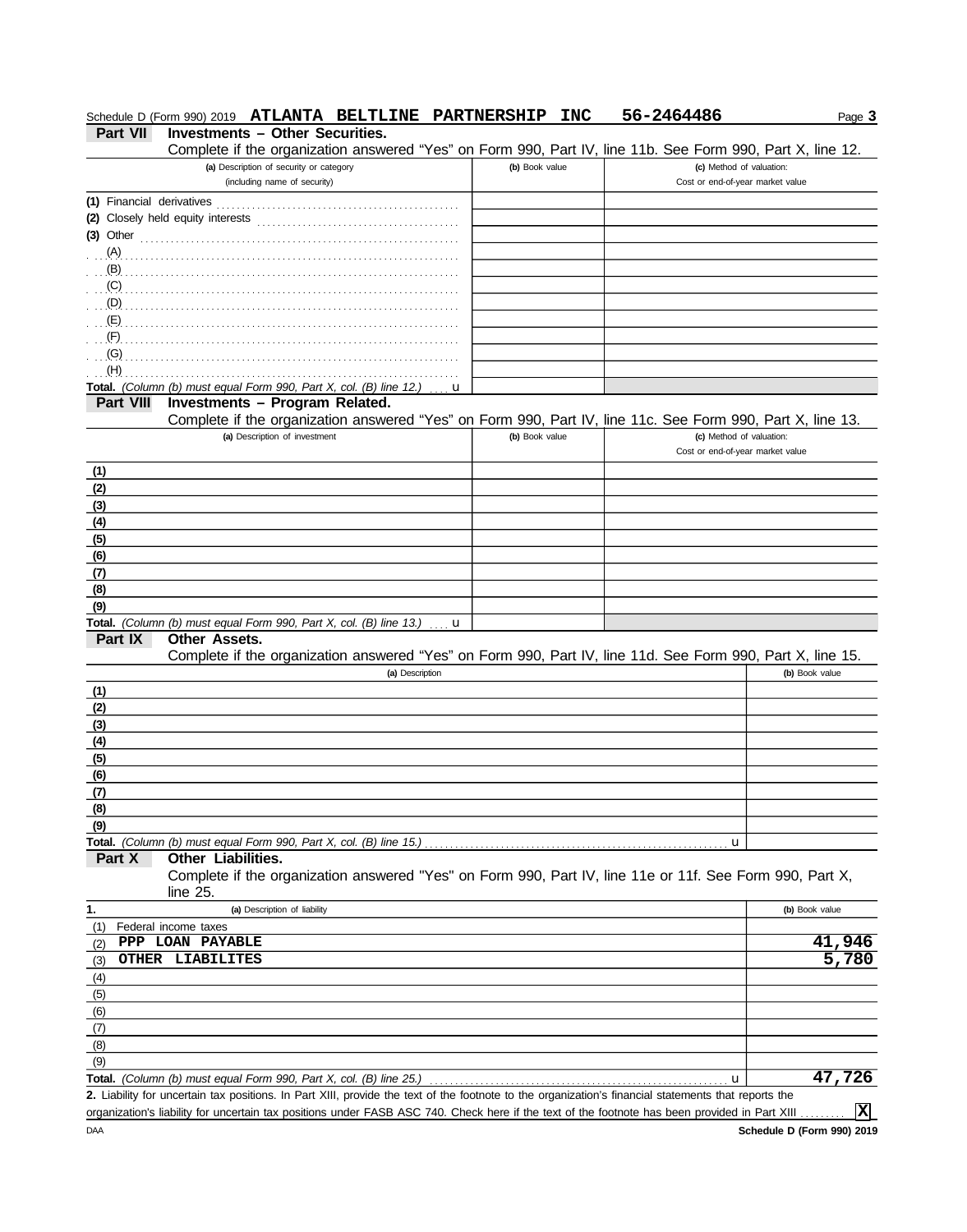|              | 56-2464486<br>Schedule D (Form 990) 2019 ATLANTA BELTLINE PARTNERSHIP INC                                                                 |                | Page 4    |
|--------------|-------------------------------------------------------------------------------------------------------------------------------------------|----------------|-----------|
|              | Reconciliation of Revenue per Audited Financial Statements With Revenue per Return.<br><b>Part XI</b>                                     |                |           |
|              | Complete if the organization answered "Yes" on Form 990, Part IV, line 12a.                                                               |                |           |
| 1.           |                                                                                                                                           | $\overline{1}$ | 6,839,614 |
| $\mathbf{2}$ | Amounts included on line 1 but not on Form 990, Part VIII, line 12:                                                                       |                |           |
| a            | 2a                                                                                                                                        |                |           |
| b            | 49,395<br>2 <sub>b</sub>                                                                                                                  |                |           |
| с            | 2c                                                                                                                                        |                |           |
| d            | 2d                                                                                                                                        |                |           |
| е            |                                                                                                                                           | 2e             | 49,395    |
| 3            |                                                                                                                                           | $\mathbf{3}$   | 6,790,219 |
|              | Amounts included on Form 990, Part VIII, line 12, but not on line 1:                                                                      |                |           |
| a            | Investment expenses not included on Form 990, Part VIII, line 7b<br>4a                                                                    |                |           |
| b            | 4 <sub>b</sub>                                                                                                                            |                |           |
|              | Add lines 4a and 4b                                                                                                                       | 4c             |           |
|              |                                                                                                                                           | 5              | 6,790,219 |
|              | Reconciliation of Expenses per Audited Financial Statements With Expenses per Return.<br>Part XII                                         |                |           |
|              | Complete if the organization answered "Yes" on Form 990, Part IV, line 12a.                                                               |                |           |
| 1.           |                                                                                                                                           |                | 3,348,360 |
| 2            | Amounts included on line 1 but not on Form 990, Part IX, line 25:                                                                         |                |           |
| a            | 49,395<br>2a                                                                                                                              |                |           |
| b            | 2 <sub>b</sub>                                                                                                                            |                |           |
|              | 2c<br>Other losses                                                                                                                        |                |           |
| d            | 2d                                                                                                                                        |                |           |
| е            | Add lines 2a through 2d [11] Add [12] Add lines 2a through 2d [12] Add lines 2a through 2d [12] Add lines 2a through 2d [12] Add and Addu | 2e             | 49,395    |
| 3            |                                                                                                                                           | 3              | 3,298,965 |
|              | Amounts included on Form 990, Part IX, line 25, but not on line 1:                                                                        |                |           |
| a            | Investment expenses not included on Form 990, Part VIII, line 7b<br>4a                                                                    |                |           |
|              | 4 <sub>b</sub>                                                                                                                            |                |           |
|              | Add lines 4a and 4b                                                                                                                       | 4c             |           |
| 5.           |                                                                                                                                           | 5              | 3,298,965 |
|              | Part XIII Supplemental Information.                                                                                                       |                |           |

Provide the descriptions required for Part II, lines 3, 5, and 9; Part III, lines 1a and 4; Part IV, lines 1b and 2b; Part V, line 4; Part X, line 2; Part XI, lines 2d and 4b; and Part XII, lines 2d and 4b. Also complete this part to provide any additional information.

**PART X - FIN 48 FOOTNOTE**

ATLANTA BELTLINE PARTNERSHIP, INC. IS A NOT-FOR-PROFIT ORGANIZATION EXEMPT FROM FEDERAL INCOME TAXES UNDER THE PROVISIONS OF INTERNAL REVENUE CODE  $SECTION 501(C)(3)$  OF THE INTERNAL REVENUE CODE. INCOME FROM CERTAIN ACTIVITIES NOT DIRECTLY RELATED TO THE ORGANIZATION'S TAX-EXEMPT PURPOSE IS SUBJECT TO TAXATION AS UNRELATED BUSINESS INCOME. THE ORGANIZATION IS SUBJECT TO TAX ON UNRELATED BUSINESS INCOME, NET OF EXPENSES, RESULTING 2020 AND 2019. THE ORGANIZATION BELIEVES THAT IT HAS APPROPRIATE SUPPORT FROM RENTAL OF AN ORGANIZATION VEHICLE AND THE BELTLINE CENTER. THERE WAS NO UNRELATED BUSINESS INCOME TAX LIABILITY FOR THE YEARS ENDED JUNE 30, FOR ANY TAX POSITIONS TAKEN, AND AS SUCH, DOES NOT HAVE ANY UNCERTAIN TAX POSITIONS THAT ARE MATERIAL TO THE FINANCIAL STATEMENTS. THE ORGANIZATION'S

. . . . . . . . . . . . . . . . . . . . . . . . . . . . . . . . . . . . . . . . . . . . . . . . . . . . . . . . . . . . . . . . . . . . . . . . . . . . . . . . . . . . . . . . . . . . . . . . . . . . . . . . . . . . . . . . . . . . . . . . . . . . . . . . . . . . . . . . . . . . . . . . . . . . . . . . . . .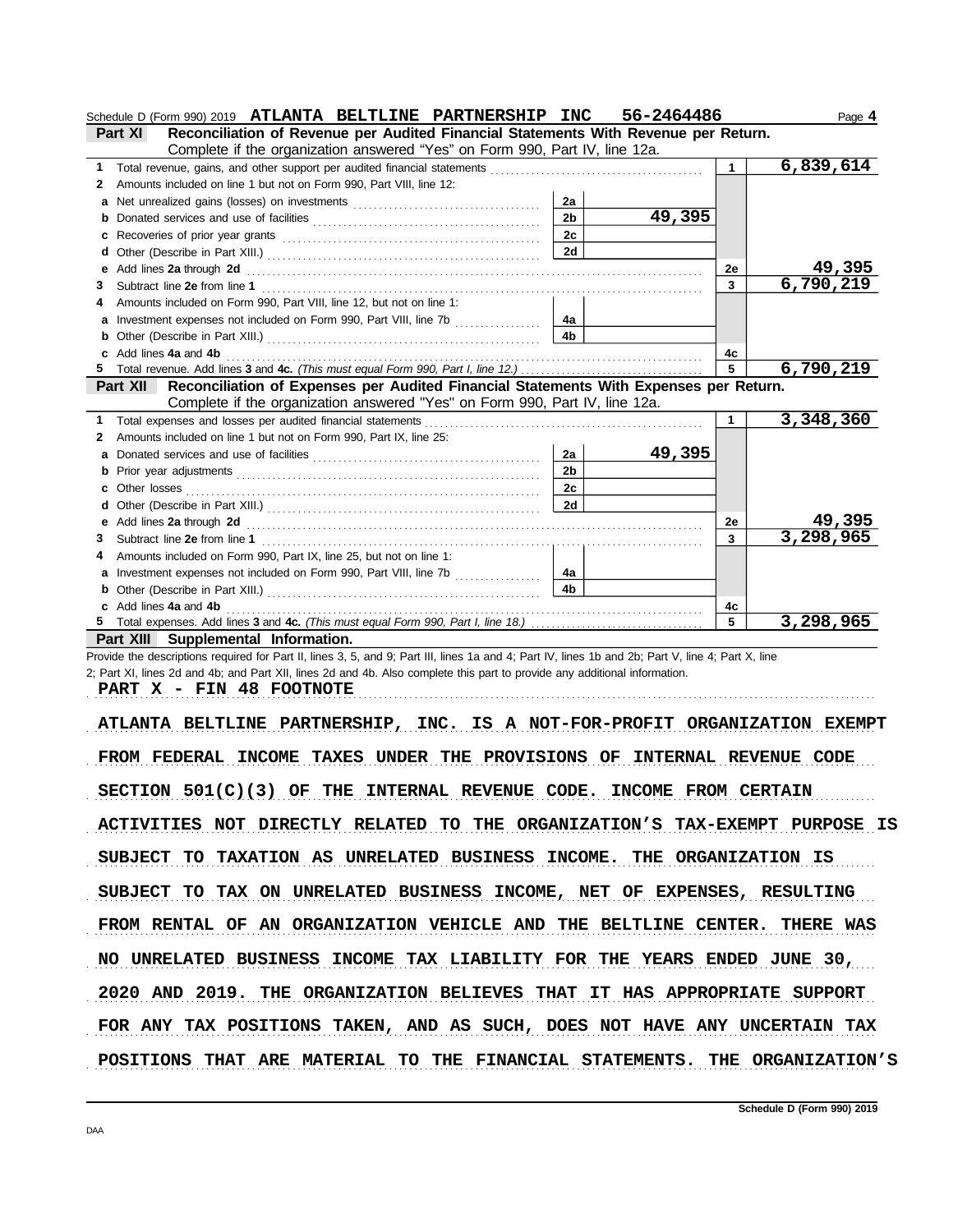| 56-2464486<br>Schedule D (Form 990) 2019 ATLANTA BELTLINE PARTNERSHIP INC<br>Part XIII Supplemental Information (continued) | Page 5 |
|-----------------------------------------------------------------------------------------------------------------------------|--------|
| INTERNAL REVENUE SERVICE FILINGS FOR THE PREVIOUS THREE YEARS REMAIN                                                        |        |
| SUBJECT TO EXAMINATION.                                                                                                     |        |
| PART XIII - SUPPLEMENTAL FINANCIAL INFORMATION                                                                              |        |
| PART VII, 1E INCLUDES CONSTRUCTION IN PROGRESS OF \$4,218,685 FOR WESTSIDE                                                  |        |
| PARK IN ADDITION TO FURNITURE AND FIXTURES, VEHICLES AND DISPLAY ITEMS.                                                     |        |
|                                                                                                                             |        |
|                                                                                                                             |        |
|                                                                                                                             |        |
|                                                                                                                             |        |
|                                                                                                                             |        |
|                                                                                                                             |        |
|                                                                                                                             |        |
|                                                                                                                             |        |
|                                                                                                                             |        |
|                                                                                                                             |        |
|                                                                                                                             |        |
|                                                                                                                             |        |
|                                                                                                                             |        |
|                                                                                                                             |        |
|                                                                                                                             |        |
|                                                                                                                             |        |
|                                                                                                                             |        |
|                                                                                                                             |        |
|                                                                                                                             |        |
|                                                                                                                             |        |

Schedule D (Form 990) 2019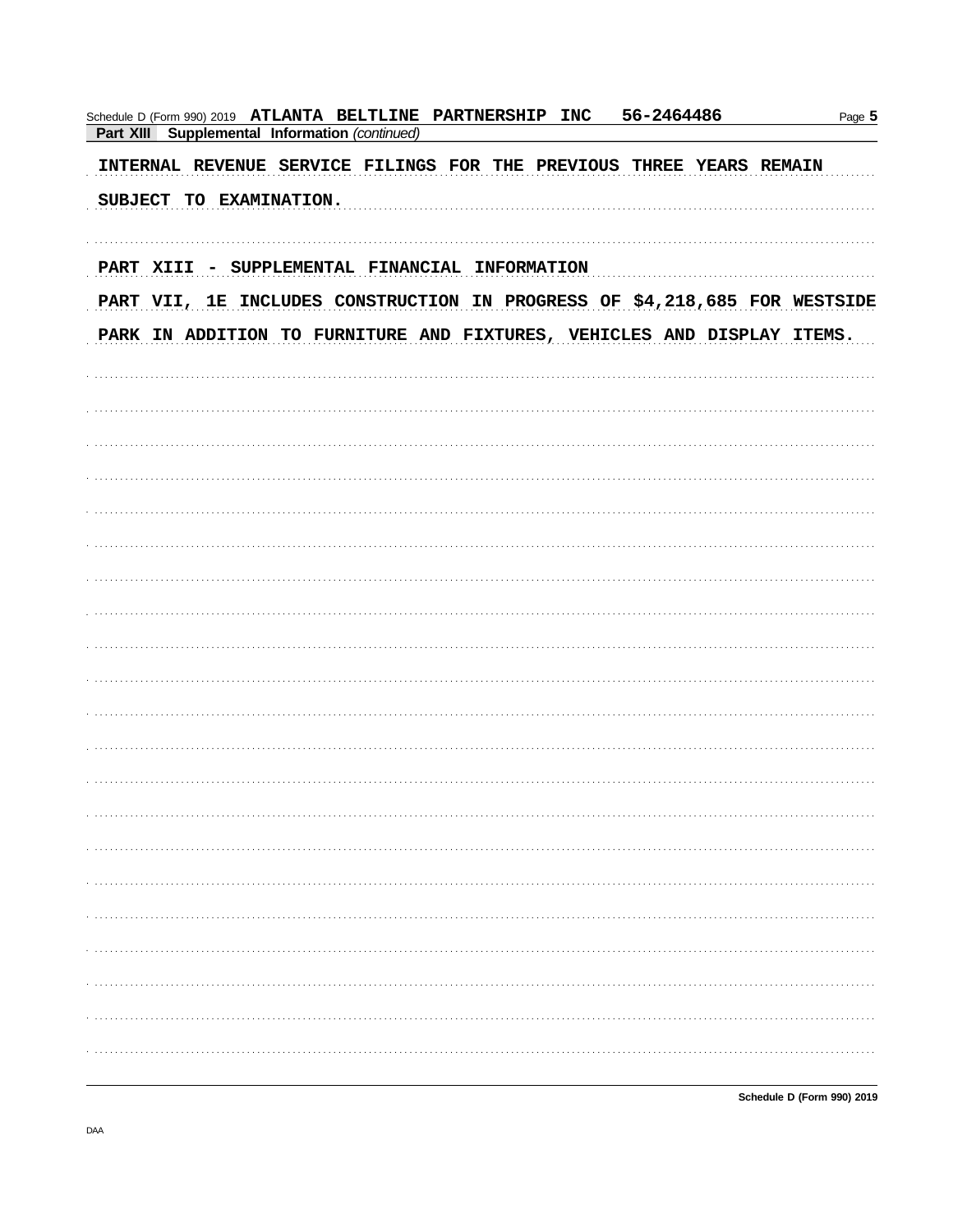| <b>SCHEDULE G</b><br>Supplemental Information Regarding Fundraising or Gaming Activities<br>Complete if the organization answered "Yes" on Form 990, Part IV, line 17, 18, or 19, or if the<br>(Form 990 or 990-EZ<br>organization entered more than \$15,000 on Form 990-EZ, line 6a.<br>LI Attach to Form 990 or Form 990-EZ. |                                       |                                                            |                   |  |                            |                          | OMB No. 1545-0047                                                                                              |                                        |                                         |  |
|---------------------------------------------------------------------------------------------------------------------------------------------------------------------------------------------------------------------------------------------------------------------------------------------------------------------------------|---------------------------------------|------------------------------------------------------------|-------------------|--|----------------------------|--------------------------|----------------------------------------------------------------------------------------------------------------|----------------------------------------|-----------------------------------------|--|
| Department of the Treasury<br>Internal Revenue Service                                                                                                                                                                                                                                                                          |                                       |                                                            |                   |  |                            |                          | <b>u</b> Go to www.irs.gov/Form990 for instructions and the latest information.                                |                                        | Open to Public<br>Inspection            |  |
| Name of the organization                                                                                                                                                                                                                                                                                                        |                                       |                                                            |                   |  |                            |                          |                                                                                                                | Employer identification number         |                                         |  |
|                                                                                                                                                                                                                                                                                                                                 |                                       | <b>ATLANTA BELTLINE PARTNERSHIP</b>                        |                   |  |                            | <b>INC</b>               |                                                                                                                | 56-2464486                             |                                         |  |
| Part I                                                                                                                                                                                                                                                                                                                          |                                       | Form 990-EZ filers are not required to complete this part. |                   |  |                            |                          | Fundraising Activities. Complete if the organization answered "Yes" on Form 990, Part IV, line 17.             |                                        |                                         |  |
| Indicate whether the organization raised funds through any of the following activities. Check all that apply.<br>1                                                                                                                                                                                                              |                                       |                                                            |                   |  |                            |                          |                                                                                                                |                                        |                                         |  |
| X Mail solicitations<br>$\mathbf{a}$                                                                                                                                                                                                                                                                                            |                                       |                                                            | e                 |  |                            |                          | X Solicitation of non-government grants                                                                        |                                        |                                         |  |
| Internet and email solicitations                                                                                                                                                                                                                                                                                                |                                       |                                                            | f                 |  |                            |                          | Solicitation of government grants                                                                              |                                        |                                         |  |
| X.<br>Phone solicitations                                                                                                                                                                                                                                                                                                       | IХ<br>Special fundraising events<br>q |                                                            |                   |  |                            |                          |                                                                                                                |                                        |                                         |  |
| x <br>In-person solicitations<br>d                                                                                                                                                                                                                                                                                              |                                       |                                                            |                   |  |                            |                          |                                                                                                                |                                        |                                         |  |
| 2a Did the organization have a written or oral agreement with any individual (including officers, directors, trustees,                                                                                                                                                                                                          |                                       |                                                            |                   |  |                            |                          |                                                                                                                |                                        |                                         |  |
| <b>b</b> If "Yes," list the 10 highest paid individuals or entities (fundraisers) pursuant to agreements under which the fundraiser is to be                                                                                                                                                                                    |                                       |                                                            |                   |  |                            |                          | or key employees listed in Form 990, Part VII) or entity in connection with professional fundraising services? |                                        | X<br>Yes<br>No                          |  |
| compensated at least \$5,000 by the organization.                                                                                                                                                                                                                                                                               |                                       |                                                            |                   |  | (iii) Did fund             |                          |                                                                                                                |                                        |                                         |  |
|                                                                                                                                                                                                                                                                                                                                 | (i) Name and address of individual    |                                                            |                   |  | raiser have                |                          | (iv) Gross receipts                                                                                            | (v) Amount paid to<br>(or retained by) | (vi) Amount paid to<br>(or retained by) |  |
|                                                                                                                                                                                                                                                                                                                                 | or entity (fundraiser)                |                                                            | (ii) Activity     |  |                            | custody or<br>control of | from activity                                                                                                  | fundraiser listed in                   | organization                            |  |
| COXE CURRY AND ASSOCIATES                                                                                                                                                                                                                                                                                                       |                                       |                                                            |                   |  | contributions?<br>Yes   No |                          |                                                                                                                | $col.$ (i)                             |                                         |  |
| 1 191 PEACHTREE ST NE                                                                                                                                                                                                                                                                                                           |                                       |                                                            |                   |  |                            |                          |                                                                                                                |                                        |                                         |  |
| <b>ATLANTA</b>                                                                                                                                                                                                                                                                                                                  |                                       | GA 30303                                                   | <b>CAPITAL FR</b> |  |                            | x                        | 667,257                                                                                                        | 200,345                                | 466,912                                 |  |
| $\mathbf{2}$                                                                                                                                                                                                                                                                                                                    |                                       |                                                            |                   |  |                            |                          |                                                                                                                |                                        |                                         |  |
|                                                                                                                                                                                                                                                                                                                                 |                                       |                                                            |                   |  |                            |                          |                                                                                                                |                                        |                                         |  |
| 3                                                                                                                                                                                                                                                                                                                               |                                       |                                                            |                   |  |                            |                          |                                                                                                                |                                        |                                         |  |
|                                                                                                                                                                                                                                                                                                                                 |                                       |                                                            |                   |  |                            |                          |                                                                                                                |                                        |                                         |  |
|                                                                                                                                                                                                                                                                                                                                 |                                       |                                                            |                   |  |                            |                          |                                                                                                                |                                        |                                         |  |
|                                                                                                                                                                                                                                                                                                                                 |                                       |                                                            |                   |  |                            |                          |                                                                                                                |                                        |                                         |  |
|                                                                                                                                                                                                                                                                                                                                 |                                       |                                                            |                   |  |                            |                          |                                                                                                                |                                        |                                         |  |
| 5                                                                                                                                                                                                                                                                                                                               |                                       |                                                            |                   |  |                            |                          |                                                                                                                |                                        |                                         |  |
|                                                                                                                                                                                                                                                                                                                                 |                                       |                                                            |                   |  |                            |                          |                                                                                                                |                                        |                                         |  |
|                                                                                                                                                                                                                                                                                                                                 |                                       |                                                            |                   |  |                            |                          |                                                                                                                |                                        |                                         |  |
| 6                                                                                                                                                                                                                                                                                                                               |                                       |                                                            |                   |  |                            |                          |                                                                                                                |                                        |                                         |  |
|                                                                                                                                                                                                                                                                                                                                 |                                       |                                                            |                   |  |                            |                          |                                                                                                                |                                        |                                         |  |
| 7                                                                                                                                                                                                                                                                                                                               |                                       |                                                            |                   |  |                            |                          |                                                                                                                |                                        |                                         |  |
|                                                                                                                                                                                                                                                                                                                                 |                                       |                                                            |                   |  |                            |                          |                                                                                                                |                                        |                                         |  |
|                                                                                                                                                                                                                                                                                                                                 |                                       |                                                            |                   |  |                            |                          |                                                                                                                |                                        |                                         |  |
| 8                                                                                                                                                                                                                                                                                                                               |                                       |                                                            |                   |  |                            |                          |                                                                                                                |                                        |                                         |  |
|                                                                                                                                                                                                                                                                                                                                 |                                       |                                                            |                   |  |                            |                          |                                                                                                                |                                        |                                         |  |
| 9                                                                                                                                                                                                                                                                                                                               |                                       |                                                            |                   |  |                            |                          |                                                                                                                |                                        |                                         |  |
|                                                                                                                                                                                                                                                                                                                                 |                                       |                                                            |                   |  |                            |                          |                                                                                                                |                                        |                                         |  |
|                                                                                                                                                                                                                                                                                                                                 |                                       |                                                            |                   |  |                            |                          |                                                                                                                |                                        |                                         |  |
| 10                                                                                                                                                                                                                                                                                                                              |                                       |                                                            |                   |  |                            |                          |                                                                                                                |                                        |                                         |  |
|                                                                                                                                                                                                                                                                                                                                 |                                       |                                                            |                   |  |                            |                          |                                                                                                                |                                        |                                         |  |
| Total                                                                                                                                                                                                                                                                                                                           |                                       |                                                            |                   |  |                            |                          | 667,257                                                                                                        | 200,345                                | 466,912                                 |  |
| List all states in which the organization is registered or licensed to solicit contributions or has been notified it is exempt from<br>3<br>registration or licensing.<br><b>GEORGIA</b>                                                                                                                                        |                                       |                                                            |                   |  |                            |                          |                                                                                                                |                                        |                                         |  |
|                                                                                                                                                                                                                                                                                                                                 |                                       |                                                            |                   |  |                            |                          |                                                                                                                |                                        |                                         |  |
|                                                                                                                                                                                                                                                                                                                                 |                                       |                                                            |                   |  |                            |                          |                                                                                                                |                                        |                                         |  |
|                                                                                                                                                                                                                                                                                                                                 |                                       |                                                            |                   |  |                            |                          |                                                                                                                |                                        |                                         |  |

. **For Paperwork Reduction Act Notice, see the Instructions for Form 990 or 990-EZ. Schedule G (Form 990 or 990-EZ) 2019** DAA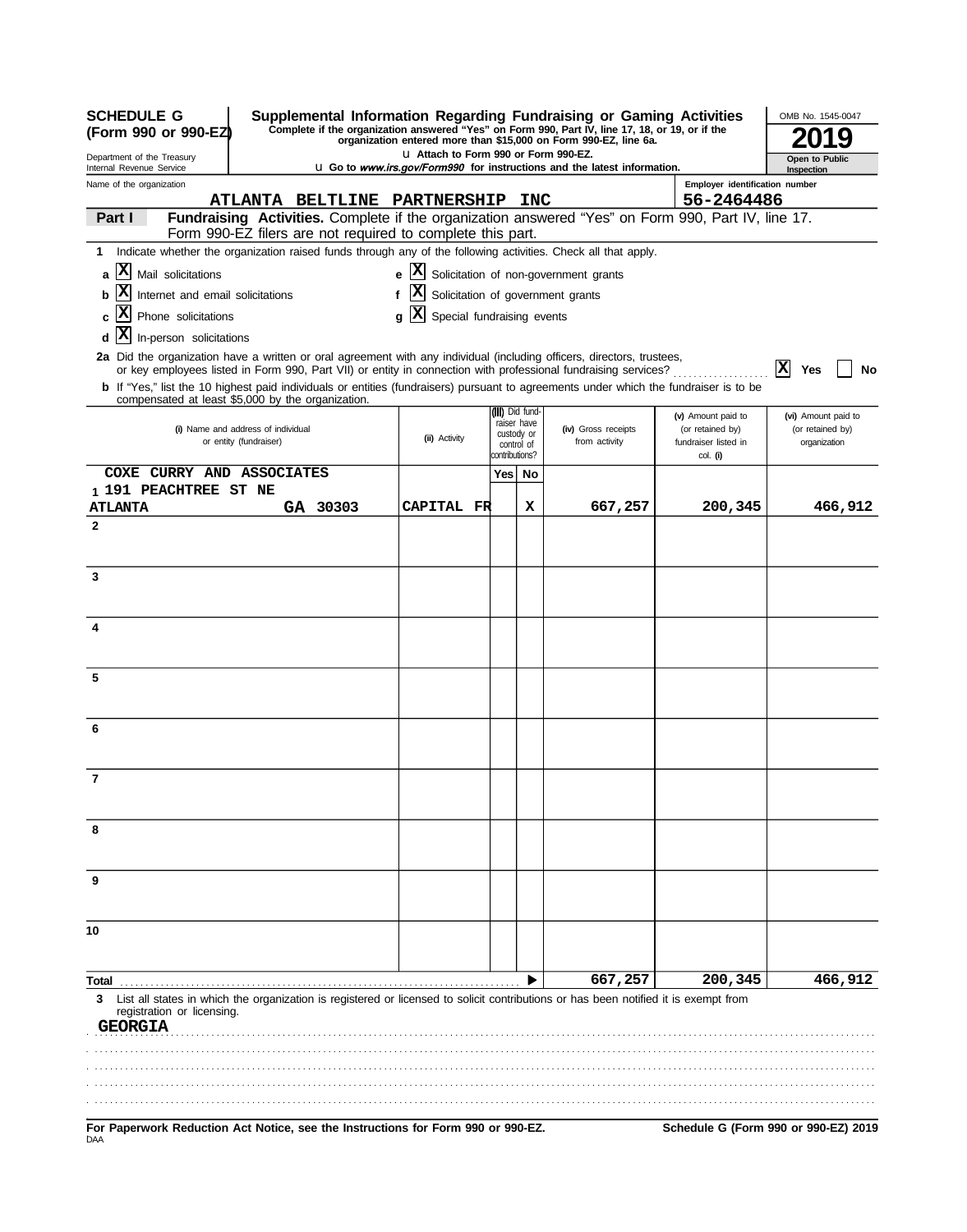Schedule G (Form 990 or 990-EZ) 2019 ATLANTA BELTLINE PARTNERSHIP INC 56-2464486 Page 2

**Part II Fundraising Events.** Complete if the organization answered "Yes" on Form 990, Part IV, line 18, or reported more gross receipts greater than \$5,000. than \$15,000 of fundraising event contributions and gross income on Form 990-EZ, lines 1 and 6b. List events with

|                 |          |                                                  | (a) Event $#1$                                                           | (b) Event $#2$                                                                                           | (c) Other events    |                                   |
|-----------------|----------|--------------------------------------------------|--------------------------------------------------------------------------|----------------------------------------------------------------------------------------------------------|---------------------|-----------------------------------|
|                 |          |                                                  |                                                                          |                                                                                                          |                     | (d) Total events                  |
|                 |          |                                                  | RUN.WALK.GO!                                                             | FALL FEST<br>(event type)                                                                                | 1<br>(total number) | (add col. (a) through<br>col. (c) |
|                 |          |                                                  | (event type)                                                             |                                                                                                          |                     |                                   |
| Revenue         |          | 1 Gross receipts                                 | 148,055                                                                  | 40,500                                                                                                   | 9,027               | 197,582                           |
|                 |          | 2 Less: Contributions                            |                                                                          |                                                                                                          |                     |                                   |
|                 |          | 3 Gross income (line 1 minus<br>line 2) $\ldots$ | 148,055                                                                  | 40,500                                                                                                   | 9,027               | <u>197,582</u>                    |
|                 |          |                                                  |                                                                          |                                                                                                          |                     |                                   |
|                 |          | 4 Cash prizes                                    |                                                                          |                                                                                                          |                     |                                   |
|                 |          | 5 Noncash prizes                                 |                                                                          |                                                                                                          |                     |                                   |
|                 |          | 6 Rent/facility costs                            |                                                                          |                                                                                                          |                     |                                   |
|                 |          | 7 Food and beverages                             |                                                                          |                                                                                                          |                     |                                   |
| Direct Expenses |          | 8 Entertainment                                  |                                                                          |                                                                                                          |                     |                                   |
|                 |          |                                                  |                                                                          |                                                                                                          |                     |                                   |
|                 |          | 9 Other direct expenses                          | 58,845                                                                   | 15,191                                                                                                   | 1,610               | 75,646                            |
|                 |          |                                                  | 10 Direct expense summary. Add lines 4 through 9 in column (d)           |                                                                                                          |                     | 75,646                            |
|                 |          |                                                  |                                                                          |                                                                                                          |                     | 121,936                           |
|                 | Part III |                                                  |                                                                          | Gaming. Complete if the organization answered "Yes" on Form 990, Part IV, line 19, or reported more than |                     |                                   |
|                 |          |                                                  | \$15,000 on Form 990-EZ, line 6a.                                        |                                                                                                          |                     |                                   |
|                 |          |                                                  | (a) Bingo                                                                | (b) Pull tabs/instant                                                                                    | (c) Other gaming    | (d) Total gaming (add             |
| Revenue         |          |                                                  |                                                                          | bingo/progressive bingo                                                                                  |                     | col. (a) through col. (c))        |
|                 |          | 1 Gross revenue                                  |                                                                          |                                                                                                          |                     |                                   |
|                 |          |                                                  |                                                                          |                                                                                                          |                     |                                   |
|                 |          | 2 Cash prizes                                    |                                                                          |                                                                                                          |                     |                                   |
| Expenses        |          | 3 Noncash prizes                                 |                                                                          |                                                                                                          |                     |                                   |
| Direct          |          | 4 Rent/facility costs                            |                                                                          |                                                                                                          |                     |                                   |
|                 |          | 5 Other direct expenses                          |                                                                          |                                                                                                          |                     |                                   |
|                 |          |                                                  | Yes<br>%                                                                 | Yes<br>%                                                                                                 | Yes<br>%            |                                   |
|                 |          | 6 Volunteer labor                                | No                                                                       | No                                                                                                       | No                  |                                   |
|                 |          |                                                  |                                                                          |                                                                                                          |                     |                                   |
|                 |          |                                                  |                                                                          |                                                                                                          |                     |                                   |
|                 |          |                                                  |                                                                          |                                                                                                          |                     |                                   |
| 9               |          |                                                  | Enter the state(s) in which the organization conducts gaming activities: |                                                                                                          |                     |                                   |
|                 |          |                                                  |                                                                          |                                                                                                          |                     | Yes<br>No                         |
|                 |          | <b>b</b> If "No," explain:                       |                                                                          |                                                                                                          |                     |                                   |
|                 |          |                                                  |                                                                          |                                                                                                          |                     |                                   |
|                 |          |                                                  |                                                                          |                                                                                                          |                     |                                   |
|                 |          | <b>b</b> If "Yes," explain:                      |                                                                          |                                                                                                          |                     | Yes<br>No                         |
|                 |          |                                                  |                                                                          |                                                                                                          |                     |                                   |
|                 |          |                                                  |                                                                          |                                                                                                          |                     |                                   |
|                 |          |                                                  |                                                                          |                                                                                                          |                     |                                   |

DAA **Schedule G (Form 990 or 990-EZ) 2019**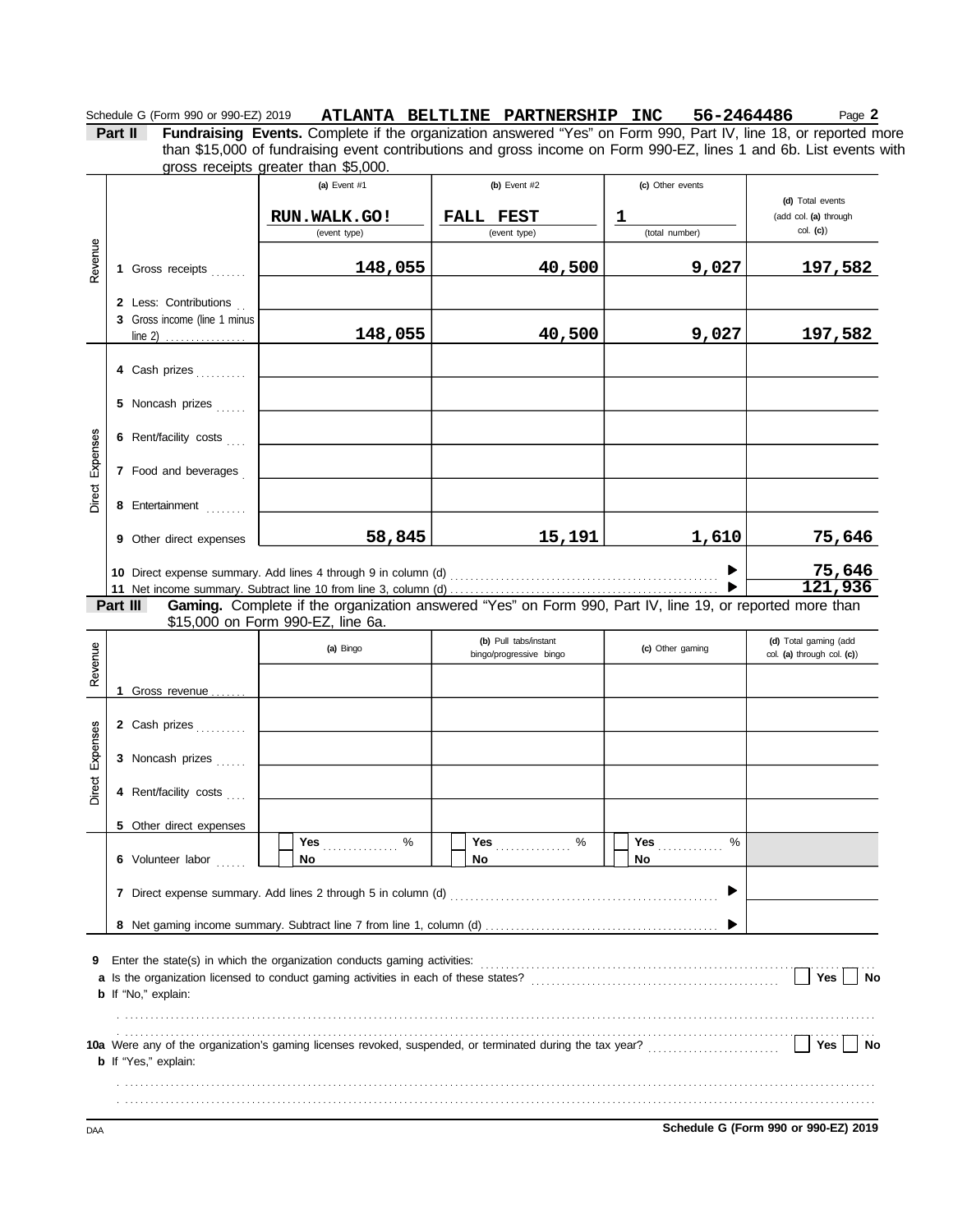|    |          |                                                                                      |          |                        | Schedule G (Form 990 or 990-EZ) 2019 ATLANTA BELTLINE PARTNERSHIP INC                                                                                                                                                                                                                           | 56-2464486                           |                 |     | Page 3 |    |
|----|----------|--------------------------------------------------------------------------------------|----------|------------------------|-------------------------------------------------------------------------------------------------------------------------------------------------------------------------------------------------------------------------------------------------------------------------------------------------|--------------------------------------|-----------------|-----|--------|----|
| 11 |          |                                                                                      |          |                        |                                                                                                                                                                                                                                                                                                 |                                      |                 | Yes |        | No |
| 12 |          |                                                                                      |          |                        | Is the organization a grantor, beneficiary or trustee of a trust, or a member of a partnership or other entity                                                                                                                                                                                  |                                      |                 |     |        |    |
|    |          |                                                                                      |          |                        |                                                                                                                                                                                                                                                                                                 |                                      |                 | Yes |        | No |
| 13 |          | Indicate the percentage of gaming activity conducted in:                             |          |                        |                                                                                                                                                                                                                                                                                                 |                                      |                 |     |        |    |
| a  |          |                                                                                      |          |                        |                                                                                                                                                                                                                                                                                                 |                                      | 13a             |     | %      |    |
| b  |          |                                                                                      |          |                        | An outside facility <b>contained an activity of the contract of the contract of the contract of the contract of the contract of the contract of the contract of the contract of the contract of the contract of the contract of </b>                                                            |                                      | 13 <sub>b</sub> |     | %      |    |
| 14 |          |                                                                                      |          |                        | Enter the name and address of the person who prepares the organization's gaming/special events books and                                                                                                                                                                                        |                                      |                 |     |        |    |
|    | records: |                                                                                      |          |                        |                                                                                                                                                                                                                                                                                                 |                                      |                 |     |        |    |
|    |          |                                                                                      |          |                        | Name $\mathbf{u}$ [1] $\cdots$ [1] $\cdots$ [1] $\cdots$ [1] $\cdots$ [1] $\cdots$ [1] $\cdots$ [1] $\cdots$ [1] $\cdots$ [1] $\cdots$ [1] $\cdots$ [1] $\cdots$ [1] $\cdots$ [1] $\cdots$ [1] $\cdots$ [1] $\cdots$ [1] $\cdots$ [1] $\cdots$ [1] $\cdots$ [1] $\cdots$ [1] $\cdots$ [1] $\cd$ |                                      |                 |     |        |    |
|    |          |                                                                                      |          |                        |                                                                                                                                                                                                                                                                                                 |                                      |                 |     |        |    |
|    |          |                                                                                      |          |                        | 15a Does the organization have a contract with a third party from whom the organization receives gaming                                                                                                                                                                                         |                                      |                 |     |        |    |
|    | revenue? |                                                                                      |          |                        |                                                                                                                                                                                                                                                                                                 |                                      |                 | Yes |        | No |
| b  |          |                                                                                      |          |                        |                                                                                                                                                                                                                                                                                                 |                                      |                 |     |        |    |
|    |          | amount of gaming revenue retained by the third party <b>u</b> \$                     |          |                        |                                                                                                                                                                                                                                                                                                 |                                      |                 |     |        |    |
| c  |          | If "Yes," enter name and address of the third party:                                 |          |                        |                                                                                                                                                                                                                                                                                                 |                                      |                 |     |        |    |
|    |          |                                                                                      |          |                        | Name ${\bf u}$ [1] $\cdots$ [1] $\cdots$ [1] $\cdots$ [1] $\cdots$ [1] $\cdots$ [1] $\cdots$ [1] $\cdots$ [1] $\cdots$ [1] $\cdots$ [1] $\cdots$ [1] $\cdots$ [1] $\cdots$ [1] $\cdots$ [1] $\cdots$ [1] $\cdots$ [1] $\cdots$ [1] $\cdots$ [1] $\cdots$ [1] $\cdots$ [1] $\cdots$ [1] $\cdots$ |                                      |                 |     |        |    |
|    |          |                                                                                      |          |                        |                                                                                                                                                                                                                                                                                                 |                                      |                 |     |        |    |
|    |          |                                                                                      |          |                        | Address <b>u</b>                                                                                                                                                                                                                                                                                |                                      |                 |     |        |    |
| 16 |          | Gaming manager information:                                                          |          |                        |                                                                                                                                                                                                                                                                                                 |                                      |                 |     |        |    |
|    |          |                                                                                      |          |                        |                                                                                                                                                                                                                                                                                                 |                                      |                 |     |        |    |
|    |          |                                                                                      |          |                        |                                                                                                                                                                                                                                                                                                 |                                      |                 |     |        |    |
|    |          |                                                                                      |          |                        |                                                                                                                                                                                                                                                                                                 |                                      |                 |     |        |    |
|    |          |                                                                                      |          |                        |                                                                                                                                                                                                                                                                                                 |                                      |                 |     |        |    |
|    |          | Director/officer                                                                     | Employee | Independent contractor |                                                                                                                                                                                                                                                                                                 |                                      |                 |     |        |    |
| 17 |          | Mandatory distributions:                                                             |          |                        |                                                                                                                                                                                                                                                                                                 |                                      |                 |     |        |    |
| a  |          |                                                                                      |          |                        | Is the organization required under state law to make charitable distributions from the gaming proceeds to                                                                                                                                                                                       |                                      |                 |     |        |    |
|    |          | retain the state gaming license?                                                     |          |                        |                                                                                                                                                                                                                                                                                                 |                                      |                 | Yes |        | No |
|    |          |                                                                                      |          |                        | Enter the amount of distributions required under state law to be distributed to other exempt organizations or                                                                                                                                                                                   |                                      |                 |     |        |    |
|    |          | spent in the organization's own exempt activities during the tax year $\mathbf u$ \$ |          |                        |                                                                                                                                                                                                                                                                                                 |                                      |                 |     |        |    |
|    |          |                                                                                      |          |                        | Part IV Supplemental Information. Provide the explanations required by Part I, line 2b, columns (iii) and (v); and<br>Part III, lines 9, 9b, 10b, 15b, 15c, 16, and 17b, as applicable. Also provide any additional information.                                                                |                                      |                 |     |        |    |
|    |          | See instructions.                                                                    |          |                        |                                                                                                                                                                                                                                                                                                 |                                      |                 |     |        |    |
|    |          |                                                                                      |          |                        |                                                                                                                                                                                                                                                                                                 |                                      |                 |     |        |    |
|    |          |                                                                                      |          |                        |                                                                                                                                                                                                                                                                                                 |                                      |                 |     |        |    |
|    |          |                                                                                      |          |                        |                                                                                                                                                                                                                                                                                                 |                                      |                 |     |        |    |
|    |          |                                                                                      |          |                        |                                                                                                                                                                                                                                                                                                 |                                      |                 |     |        |    |
|    |          |                                                                                      |          |                        |                                                                                                                                                                                                                                                                                                 |                                      |                 |     |        |    |
|    |          |                                                                                      |          |                        |                                                                                                                                                                                                                                                                                                 |                                      |                 |     |        |    |
|    |          |                                                                                      |          |                        |                                                                                                                                                                                                                                                                                                 |                                      |                 |     |        |    |
|    |          |                                                                                      |          |                        |                                                                                                                                                                                                                                                                                                 |                                      |                 |     |        |    |
|    |          |                                                                                      |          |                        |                                                                                                                                                                                                                                                                                                 |                                      |                 |     |        |    |
|    |          |                                                                                      |          |                        |                                                                                                                                                                                                                                                                                                 |                                      |                 |     |        |    |
|    |          |                                                                                      |          |                        |                                                                                                                                                                                                                                                                                                 |                                      |                 |     |        |    |
|    |          |                                                                                      |          |                        |                                                                                                                                                                                                                                                                                                 |                                      |                 |     |        |    |
|    |          |                                                                                      |          |                        |                                                                                                                                                                                                                                                                                                 | Schedule G (Form 990 or 990-EZ) 2019 |                 |     |        |    |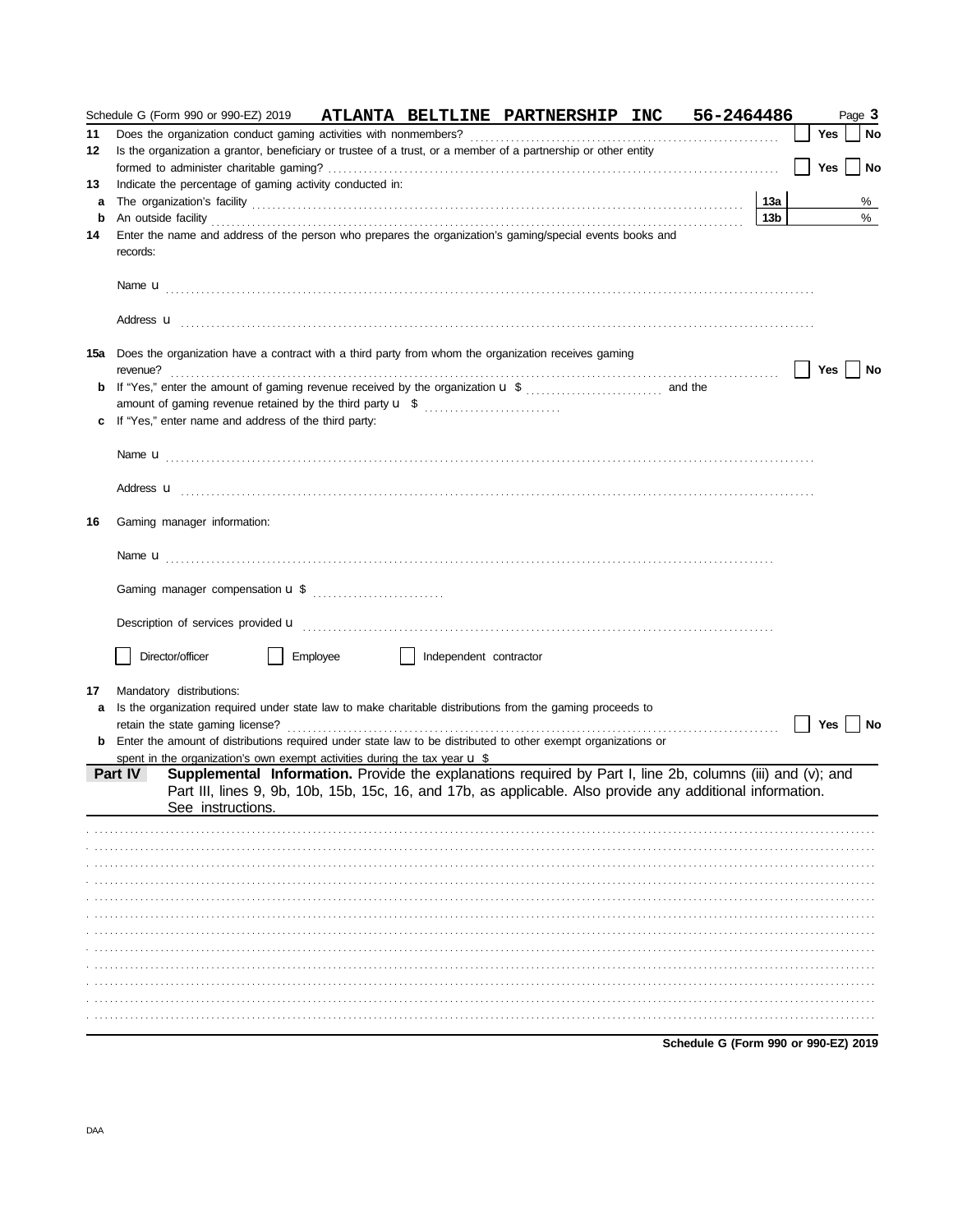| <b>SCHEDULE I</b><br>(Form 990)<br>Department of the Treasury<br>Internal Revenue Service | Grants and Other Assistance to Organizations,<br>Governments, and Individuals in the United States<br>Complete if the organization answered "Yes" on Form 990, Part IV, line 21 or 22.<br>u Attach to Form 990.<br>Open to Public<br>u Go to www.irs.gov/Form990 for the latest information.               |            |                                         |                             |                                       |                                                             |                                          |                                              |                                       |
|-------------------------------------------------------------------------------------------|------------------------------------------------------------------------------------------------------------------------------------------------------------------------------------------------------------------------------------------------------------------------------------------------------------|------------|-----------------------------------------|-----------------------------|---------------------------------------|-------------------------------------------------------------|------------------------------------------|----------------------------------------------|---------------------------------------|
| Name of the organization                                                                  | ATLANTA BELTLINE PARTNERSHIP INC                                                                                                                                                                                                                                                                           |            |                                         |                             |                                       |                                                             |                                          | Employer identification number<br>56-2464486 |                                       |
| Part I                                                                                    | General Information on Grants and Assistance                                                                                                                                                                                                                                                               |            |                                         |                             |                                       |                                                             |                                          |                                              |                                       |
| $\mathbf 1$                                                                               | Does the organization maintain records to substantiate the amount of the grants or assistance, the grantees' eligibility for the grants or assistance, and<br>2 Describe in Part IV the organization's procedures for monitoring the use of grant funds in the United States.                              |            |                                         |                             |                                       |                                                             |                                          |                                              | X Yes<br>No                           |
| Part II                                                                                   | Grants and Other Assistance to Domestic Organizations and Domestic Governments. Complete if the organization answered "Yes" on Form 990,<br>Part IV, line 21, for any recipient that received more than \$5,000. Part II can be duplicated if additional space is needed.                                  |            |                                         |                             |                                       |                                                             |                                          |                                              |                                       |
| $\mathbf{1}$                                                                              | (a) Name and address of organization<br>or government                                                                                                                                                                                                                                                      | $(b)$ EIN  | $(c)$ IRC<br>section<br>(if applicable) | (d) Amount of cash<br>grant | (e) Amount of non-<br>cash assistance | (f) Method of valuation<br>(book, FMV, appraisal,<br>other) | (g) Description of<br>noncash assistance |                                              | (h) Purpose of grant<br>or assistance |
| (1) ATLANTA BELTLINE INC.<br><b>ATLANTA</b>                                               | 100 PEACHTREE ST NW SUITE 2300<br>GA 30303                                                                                                                                                                                                                                                                 | 20-5433299 |                                         | 243,500                     |                                       |                                                             |                                          |                                              | <b>ART ON THE BELTLINE</b>            |
| (2) ATLANTA BELTLINE INC.<br><b>ATLANTA</b>                                               | 100 PEACHTREE ST NW SUITE 2300<br>GA 30303                                                                                                                                                                                                                                                                 | 20-5433299 |                                         | 563,595                     |                                       |                                                             |                                          |                                              | CAPITAL PROJECTS                      |
| <b>ATLANTA</b>                                                                            | (3) THE ATLANTA DEVELOPMENT AUTHORITY<br>133 PEACHTREE STREET NE STE 2900<br>GA 30303                                                                                                                                                                                                                      | 58-2322663 | GOV                                     |                             |                                       | 657,500   APPRAISAL                                         | LAND GRANT                               |                                              | WEST BELTLINE CONNEC                  |
| (4)                                                                                       |                                                                                                                                                                                                                                                                                                            |            |                                         |                             |                                       |                                                             |                                          |                                              |                                       |
| (5)                                                                                       |                                                                                                                                                                                                                                                                                                            |            |                                         |                             |                                       |                                                             |                                          |                                              |                                       |
| (6)                                                                                       |                                                                                                                                                                                                                                                                                                            |            |                                         |                             |                                       |                                                             |                                          |                                              |                                       |
| (7)                                                                                       |                                                                                                                                                                                                                                                                                                            |            |                                         |                             |                                       |                                                             |                                          |                                              |                                       |
| (8)                                                                                       |                                                                                                                                                                                                                                                                                                            |            |                                         |                             |                                       |                                                             |                                          |                                              |                                       |
| (9)                                                                                       |                                                                                                                                                                                                                                                                                                            |            |                                         |                             |                                       |                                                             |                                          |                                              |                                       |
|                                                                                           | $\mathbf{r}$ , and $\mathbf{r}$ , and $\mathbf{r}$ , and $\mathbf{r}$ , and $\mathbf{r}$ , $\mathbf{r}$ , $\mathbf{r}$ , $\mathbf{r}$ , $\mathbf{r}$ , $\mathbf{r}$ , $\mathbf{r}$ , $\mathbf{r}$ , $\mathbf{r}$ , $\mathbf{r}$ , $\mathbf{r}$ , $\mathbf{r}$ , $\mathbf{r}$ , $\mathbf{r}$ , $\mathbf{r}$ |            |                                         |                             |                                       |                                                             |                                          |                                              |                                       |

**For Paperwork Reduction Act Notice, see the Instructions for Form 990. Schedule I (Form 990) (2019)** DAA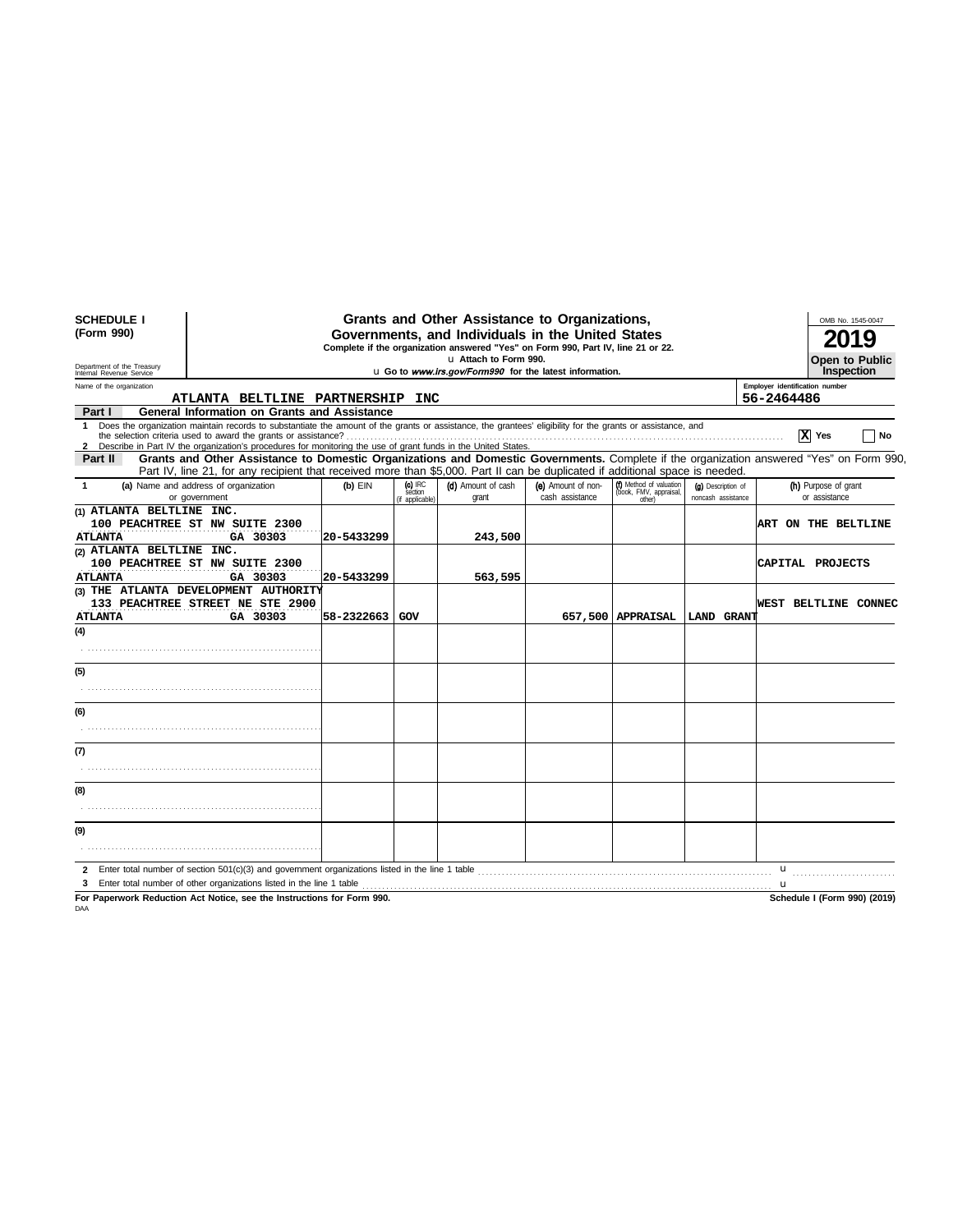| 56-2464486<br>Schedule I (Form 990) (2019) ATLANTA BELTLINE PARTNERSHIP INC<br>Page 2                                                                |                             |                             |                                     |                                                          |                                       |  |  |  |  |
|------------------------------------------------------------------------------------------------------------------------------------------------------|-----------------------------|-----------------------------|-------------------------------------|----------------------------------------------------------|---------------------------------------|--|--|--|--|
| Grants and Other Assistance to Domestic Individuals. Complete if the organization answered "Yes" on Form 990, Part IV, line 22.<br>Part III          |                             |                             |                                     |                                                          |                                       |  |  |  |  |
| Part III can be duplicated if additional space is needed.                                                                                            |                             |                             |                                     |                                                          |                                       |  |  |  |  |
| (a) Type of grant or assistance                                                                                                                      | (b) Number of<br>recipients | (c) Amount of<br>cash grant | (d) Amount of<br>noncash assistance | (e) Method of valuation (book,<br>FMV, appraisal, other) | (f) Description of noncash assistance |  |  |  |  |
|                                                                                                                                                      |                             |                             |                                     |                                                          |                                       |  |  |  |  |
|                                                                                                                                                      |                             |                             |                                     |                                                          |                                       |  |  |  |  |
|                                                                                                                                                      |                             |                             |                                     |                                                          |                                       |  |  |  |  |
|                                                                                                                                                      |                             |                             |                                     |                                                          |                                       |  |  |  |  |
| 3                                                                                                                                                    |                             |                             |                                     |                                                          |                                       |  |  |  |  |
|                                                                                                                                                      |                             |                             |                                     |                                                          |                                       |  |  |  |  |
|                                                                                                                                                      |                             |                             |                                     |                                                          |                                       |  |  |  |  |
| 5                                                                                                                                                    |                             |                             |                                     |                                                          |                                       |  |  |  |  |
|                                                                                                                                                      |                             |                             |                                     |                                                          |                                       |  |  |  |  |
| 6                                                                                                                                                    |                             |                             |                                     |                                                          |                                       |  |  |  |  |
|                                                                                                                                                      |                             |                             |                                     |                                                          |                                       |  |  |  |  |
| Supplemental Information. Provide the information required in Part I, line 2; Part III, column (b); and any other additional information.<br>Part IV |                             |                             |                                     |                                                          |                                       |  |  |  |  |
|                                                                                                                                                      |                             |                             |                                     |                                                          |                                       |  |  |  |  |
| PART I, LINE 2 - PROCEDURES FOR MONITORING THE USE OF GRANT FUNDS                                                                                    |                             |                             |                                     |                                                          |                                       |  |  |  |  |
| CAPITAL GRANTS TO ABI ARE MADE TO PURCHASE AND DEVELOP BELTLINE PARKS AND                                                                            |                             |                             |                                     |                                                          |                                       |  |  |  |  |
| TRAILS AS WELL AS SUPPORT DEVELOPMENT ALONG THE BELTLINE INCLUDING THE                                                                               |                             |                             |                                     |                                                          |                                       |  |  |  |  |
| CREATION OF PERMANENT JOBS AND AFFORDABLE HOUSING. GRANTS ARE APPROVED BY                                                                            |                             |                             |                                     |                                                          |                                       |  |  |  |  |
|                                                                                                                                                      |                             |                             |                                     |                                                          |                                       |  |  |  |  |
| A SUB-COMMITTEE OF THE BOARD AND MONITORED BY STAFF AND THE SUB-COMMITTEE.                                                                           |                             |                             |                                     |                                                          |                                       |  |  |  |  |
| ABI HAS AN INDEPENDENT FINANCIAL AUDIT AND GRANTS ARE RESTRICTED FOR                                                                                 |                             |                             |                                     |                                                          |                                       |  |  |  |  |
| BELTLINE DEVELOPMENT PURPOSES. ABP ALSO SUPPORTS ABI PROGRAMMING AND STAFF                                                                           |                             |                             |                                     |                                                          |                                       |  |  |  |  |
|                                                                                                                                                      |                             |                             |                                     |                                                          |                                       |  |  |  |  |
| INCLUDING THE ANNUAL ART ON THE ATLANTA BELTLINE EVENT. THESE GRANTS ARE                                                                             |                             |                             |                                     |                                                          |                                       |  |  |  |  |
| MONITORED BY A CONTRACT THIRD PARTY ORGANIZATION AND ABP.                                                                                            |                             |                             |                                     |                                                          |                                       |  |  |  |  |
|                                                                                                                                                      |                             |                             |                                     |                                                          |                                       |  |  |  |  |
|                                                                                                                                                      |                             |                             |                                     |                                                          |                                       |  |  |  |  |

**Schedule I (Form 990) (2019)**

DAA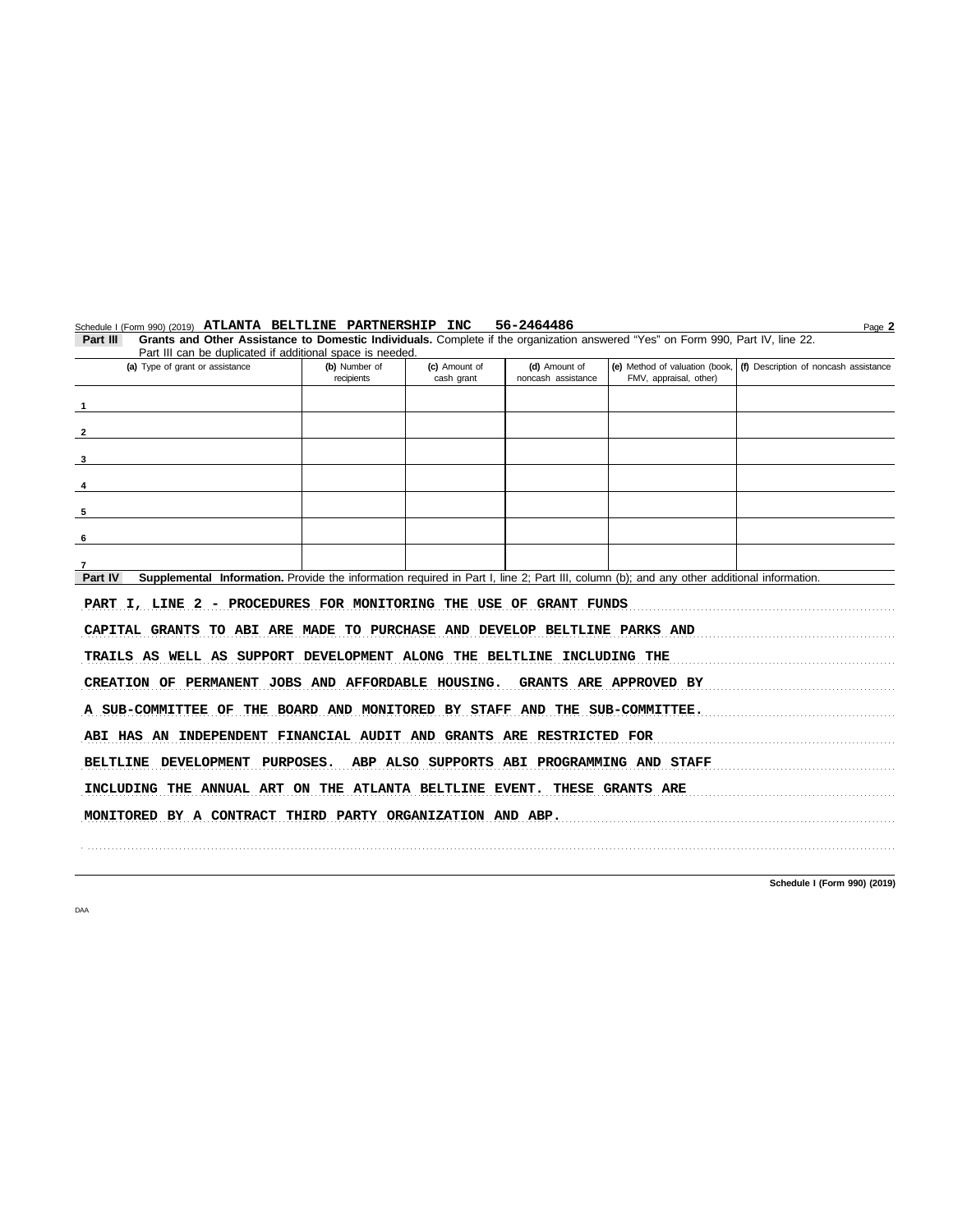|    | <b>SCHEDULE J</b>                                      | <b>Compensation Information</b>                                                                                                                                                                                     | OMB No. 1545-0047          |            |                                     |  |
|----|--------------------------------------------------------|---------------------------------------------------------------------------------------------------------------------------------------------------------------------------------------------------------------------|----------------------------|------------|-------------------------------------|--|
|    | (Form 990)                                             | For certain Officers, Directors, Trustees, Key Employees, and Highest                                                                                                                                               |                            |            |                                     |  |
|    |                                                        | <b>Compensated Employees</b><br>u Complete if the organization answered "Yes" on Form 990, Part IV, line 23.                                                                                                        |                            |            |                                     |  |
|    | Department of the Treasury<br>Internal Revenue Service | u Attach to Form 990.<br>uGo to www.irs.gov/Form990 for instructions and the latest information.                                                                                                                    | Open to Public             | Inspection |                                     |  |
|    | Name of the organization                               | Employer identification number                                                                                                                                                                                      |                            |            |                                     |  |
|    |                                                        | 56-2464486<br><b>ATLANTA BELTLINE PARTNERSHIP</b><br><b>INC</b>                                                                                                                                                     |                            |            |                                     |  |
|    | Part I                                                 | Questions Regarding Compensation                                                                                                                                                                                    |                            |            |                                     |  |
|    |                                                        | 1a Check the appropriate box(es) if the organization provided any of the following to or for a person listed on Form                                                                                                |                            | Yes        | No                                  |  |
|    |                                                        | 990, Part VII, Section A, line 1a. Complete Part III to provide any relevant information regarding these items.                                                                                                     |                            |            |                                     |  |
|    | First-class or charter travel                          | Housing allowance or residence for personal use                                                                                                                                                                     |                            |            |                                     |  |
|    | Travel for companions                                  | Payments for business use of personal residence                                                                                                                                                                     |                            |            |                                     |  |
|    |                                                        | Tax indemnification and gross-up payments<br>Health or social club dues or initiation fees                                                                                                                          |                            |            |                                     |  |
|    | Discretionary spending account                         | Personal services (such as maid, chauffeur, chef)                                                                                                                                                                   |                            |            |                                     |  |
|    |                                                        | <b>b</b> If any of the boxes on line 1a are checked, did the organization follow a written policy regarding payment                                                                                                 |                            |            |                                     |  |
|    |                                                        | or reimbursement or provision of all of the expenses described above? If "No," complete Part III to                                                                                                                 |                            |            |                                     |  |
|    |                                                        |                                                                                                                                                                                                                     | 1b                         |            |                                     |  |
| 2  |                                                        | Did the organization require substantiation prior to reimbursing or allowing expenses incurred by all                                                                                                               |                            |            |                                     |  |
|    |                                                        | directors, trustees, and officers, including the CEO/Executive Director, regarding the items checked on line                                                                                                        |                            |            |                                     |  |
|    |                                                        |                                                                                                                                                                                                                     | 2                          |            |                                     |  |
|    |                                                        |                                                                                                                                                                                                                     |                            |            |                                     |  |
| 3  |                                                        | Indicate which, if any, of the following the organization used to establish the compensation of the                                                                                                                 |                            |            |                                     |  |
|    |                                                        | organization's CEO/Executive Director. Check all that apply. Do not check any boxes for methods used by a<br>related organization to establish compensation of the CEO/Executive Director, but explain in Part III. |                            |            |                                     |  |
|    | Compensation committee                                 | Written employment contract                                                                                                                                                                                         |                            |            |                                     |  |
|    |                                                        | Independent compensation consultant<br>Compensation survey or study                                                                                                                                                 |                            |            |                                     |  |
|    | Form 990 of other organizations                        | Approval by the board or compensation committee<br>ΙXΙ                                                                                                                                                              |                            |            |                                     |  |
|    |                                                        |                                                                                                                                                                                                                     |                            |            |                                     |  |
| 4  | organization or a related organization:                | During the year, did any person listed on Form 990, Part VII, Section A, line 1a, with respect to the filing                                                                                                        |                            |            |                                     |  |
|    |                                                        | a Receive a severance payment or change-of-control payment?                                                                                                                                                         | 4a                         |            | <u>x</u>                            |  |
|    |                                                        |                                                                                                                                                                                                                     | 4b                         |            | X                                   |  |
|    |                                                        |                                                                                                                                                                                                                     | 4c                         |            | $\mathbf x$                         |  |
|    |                                                        | If "Yes" to any of lines 4a–c, list the persons and provide the applicable amounts for each item in Part III.                                                                                                       |                            |            |                                     |  |
|    |                                                        | Only section $501(c)(3)$ , $501(c)(4)$ , and $501(c)(29)$ organizations must complete lines 5-9.                                                                                                                    |                            |            |                                     |  |
| 5. |                                                        | For persons listed on Form 990, Part VII, Section A, line 1a, did the organization pay or accrue any                                                                                                                |                            |            |                                     |  |
|    |                                                        | compensation contingent on the revenues of:                                                                                                                                                                         |                            |            |                                     |  |
|    |                                                        |                                                                                                                                                                                                                     | 5a<br>5 <sub>b</sub>       |            | <u>x</u><br>$\overline{\mathbf{x}}$ |  |
|    |                                                        | If "Yes" on line 5a or 5b, describe in Part III.                                                                                                                                                                    |                            |            |                                     |  |
|    |                                                        |                                                                                                                                                                                                                     |                            |            |                                     |  |
| 6  |                                                        | For persons listed on Form 990, Part VII, Section A, line 1a, did the organization pay or accrue any                                                                                                                |                            |            |                                     |  |
|    |                                                        | compensation contingent on the net earnings of:                                                                                                                                                                     |                            |            |                                     |  |
|    | a The organization?                                    |                                                                                                                                                                                                                     | 6a<br>6b                   |            | <u>x</u><br>X                       |  |
|    |                                                        | If "Yes" on line 6a or 6b, describe in Part III.                                                                                                                                                                    |                            |            |                                     |  |
|    |                                                        | 7 For persons listed on Form 990, Part VII, Section A, line 1a, did the organization provide any nonfixed                                                                                                           |                            |            |                                     |  |
|    |                                                        |                                                                                                                                                                                                                     | $\overline{7}$             |            | X                                   |  |
| 8  |                                                        | Were any amounts reported on Form 990, Part VII, paid or accrued pursuant to a contract that was subject                                                                                                            |                            |            |                                     |  |
|    |                                                        | to the initial contract exception described in Regulations section 53.4958-4(a)(3)? If "Yes," describe                                                                                                              |                            |            |                                     |  |
|    |                                                        | $\ $ n Part III $\ $                                                                                                                                                                                                | 8                          |            | X                                   |  |
| 9  |                                                        | If "Yes" on line 8, did the organization also follow the rebuttable presumption procedure described in                                                                                                              |                            |            |                                     |  |
|    |                                                        |                                                                                                                                                                                                                     | 9                          |            |                                     |  |
|    |                                                        | For Paperwork Reduction Act Notice, see the Instructions for Form 990.                                                                                                                                              | Schedule J (Form 990) 2019 |            |                                     |  |

DAA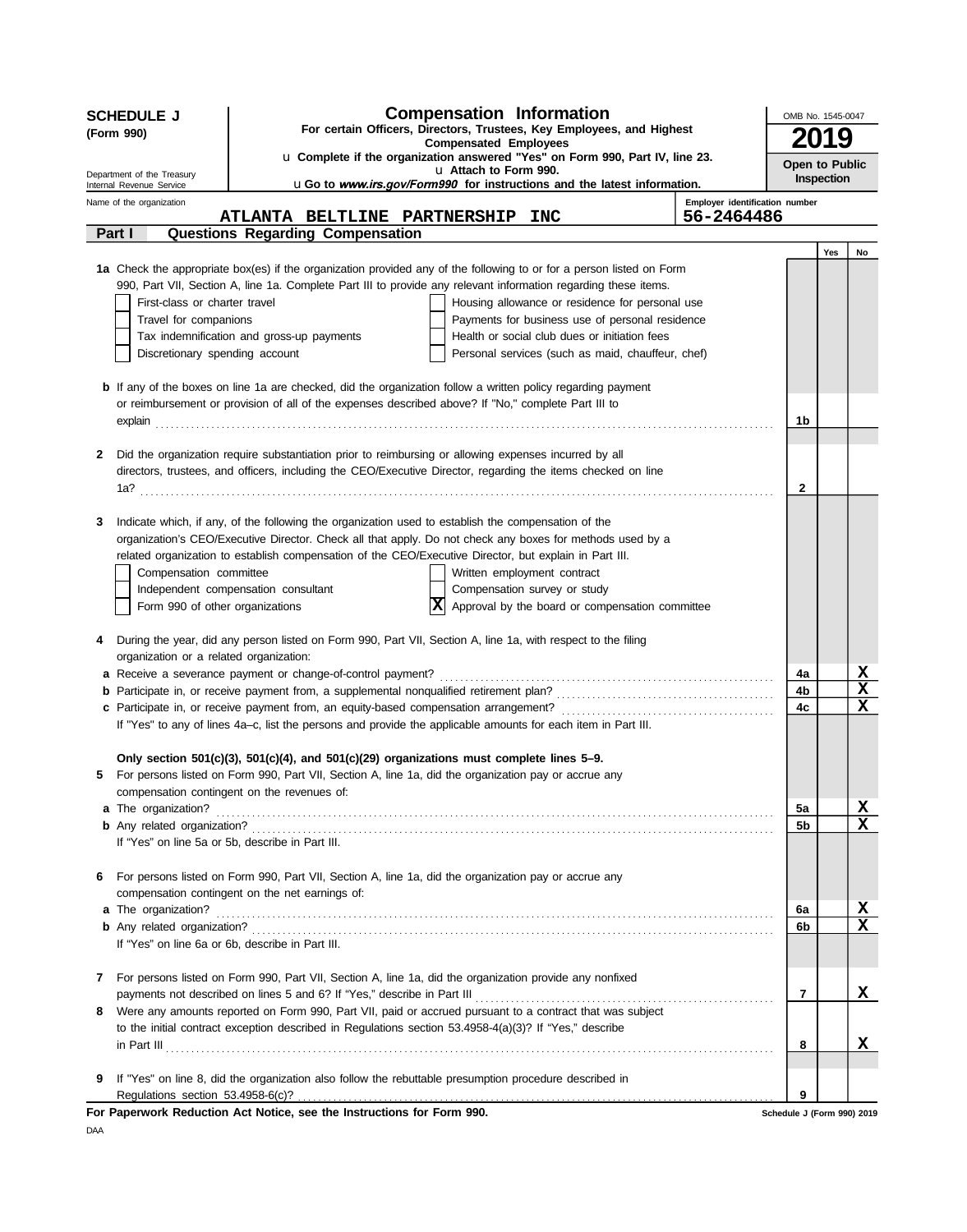#### ATLANTA BELTLINE PARTNERSHIP INC 56-2464486 Schedule J (Form 990) 2019

Page 2

Part II Officers, Directors, Trustees, Key Employees, and Highest Compensated Employees. Use duplicate copies if additional space is needed. For each individual whose compensation must be reported on Schedule J, report compensation from the organization on row (i) and from related organizations, described in the

instructions, on row (ii). Do not list any individuals that aren't listed on Form 990, Part VII. Note: The sum of columns (B)(i)-(iii) for each listed individual must equal the total amount of Form 990, Part VII, Section A, line 1a, applicable column (D) and (E) amounts for that individual. (B) Breakdown of W-2 and/or 1099-MISC compensation (C) Retirement and<br>other deferred<br>compensation (F) Compensation<br>in column (B) reported<br>as deferred on prior<br>Form 990 (D) Nontaxable (E) Total of columns (iii) Other<br>reportable<br>compensation  $(B)(i)$ - $(D)$ (A) Name and Title (i) Base<br>compensation (ii) Bonus & incentive benefits compens ition  $7,411$ ROBERT BRAWNER 169,665 177,076  $\overline{\mathfrak{o}}$  $\overline{v}$ 이 이 ٥ . . . . . . . . . . . . . . . . . . . . . . . . . . . . . . . . . . . . . . . . . . . . . . . . . . . . . . . . 1 EXECUTIVE DIRECTOR ٠ö ö ö ö ö  $\Omega$  $\vert$ (i)  $\mathbf 2$  $\boldsymbol{\theta}$ . . . . . . . . . . . . . . . . . . . . . . . . . . . . . . . . . . . . . . . . . . . . . . . . . . . . . . . . . . . . . . . . . . . . . . . . . . . . . . . . . . . . . . . . . . . . . . . . . . . . . . . . . . . . . . .  $\overline{\mathbf{3}}$  $|0\rangle$ . . . . . . . . . . . . . . . . . . . . . . . . . . . . . . . . . . . . . . . . . . . . . . . . . . . . . . . . . . . . . . . . . . . . . . . . . . . .  $\overline{(\mathfrak{h})}$ . . . . . . . . . . . . . . . . . . . . . . . . . . . . . . . . . . . . . . . . . . . . . . . . . . . . . . . . . . . . . . . . . . . . . . . . . . . . . . . . . . . . . . . . . . . . . . . . . . . . . . . . . . . . . . . . .  $\vert$ (i) . . . . . . . . . . . . . . . . . . . . . . . . . . . . . . . . . . . . . . . . . . . . . . . . . . . . . . . . . . . . . . . . . . . . . . . . . . . . . . . . . . . . . . . . . . . . . . . . . . . . . . . . . . . . . . . . .  $\sqrt{a}$ . . . . . . . . . . . . . . . . . . . . . . . . . . . . . . . . . . . . . . . . . . . . . . . . . . . . . . . . . . . . . . . . . . . . . . . . . . . . . . . . . . . . . . . . . . . . . . . . . . . . . . . . . . . . . . . . . .  $\boxed{0}$ . . . . . . . . . . . . . . . . . . . . . . . . . . . . . . . . . . . . . . . . . . . . . . . . . . . . . . . . . . . . . . . . . . . . . . . . . . . . . . . . . . . . . . . . . . . . . . . . . . . . . . . . . . . . . . . . . . . . . . .  $\vert$ (i) . . . . . . . . . . . . . . . . . . . . . . . . . . . . . . . . . . . . . . . . . . . . . . . . . . . . . . . . . . . . . . . . . . . . . . . . . . . . . . . . . . . . . . . . . . . . . . . . . . . . . . . . . . . . . . . .  $\boldsymbol{9}$  $\boxed{0}$ . . . . . . . . . . . . . . . . . . . . . . . . . . . . . . . . . . . . . . . . . . . . . . . . . . . . . . . . . . . . . . . . . . . . . . . . . . . . . . . . . . . . . . . . . . . . . . . . . . . . . . . . . . . . . . . . . . . . . . . .  $|0\rangle$ . . . . . . . . . . . . . .  $11$  $\boxed{0}$ . . . . . . . . . . . . . . . . . . . . . . . . . . . . . . . . . . . . . . . . . . . . . . . . . . . . . . . . . . . . . . . . . . . . . . . . . . . . . . . . . . . . . . . . . . . . . . . . . . . . . . . . . . . . . . . . . . . .  $12$  $|0\rangle$  $13$  $\overline{0}$ . . . . . . . . . . . . . . . . . . . . . . . . . . . . . . . . . . . . . . . . . . . . . . . . . . . . . . . . . . . . . . . . . . . . . . . . . . . . . . . . . . . . . . . . . . . . . . . . . . . . . . . . . . . . . . .  $14$  $|0\rangle$ . . . . . . . . . . . . . . . . . . . . . . . . . . . . . . . . . . . . . . . . . . . . . . .  $15$  $\boxed{0}$ . . . . . . . . . . . . . . . . . . . . . . . . . . . . . . . . . . . . . . . . . . . . . . . . . . . . . . . . . . . . . . . . . . . . . . . . . . . . . . . . . . . . . . . . . . . . . . . . . . . . . . . . . . . . . . 16 Schedule J (Form 990) 2019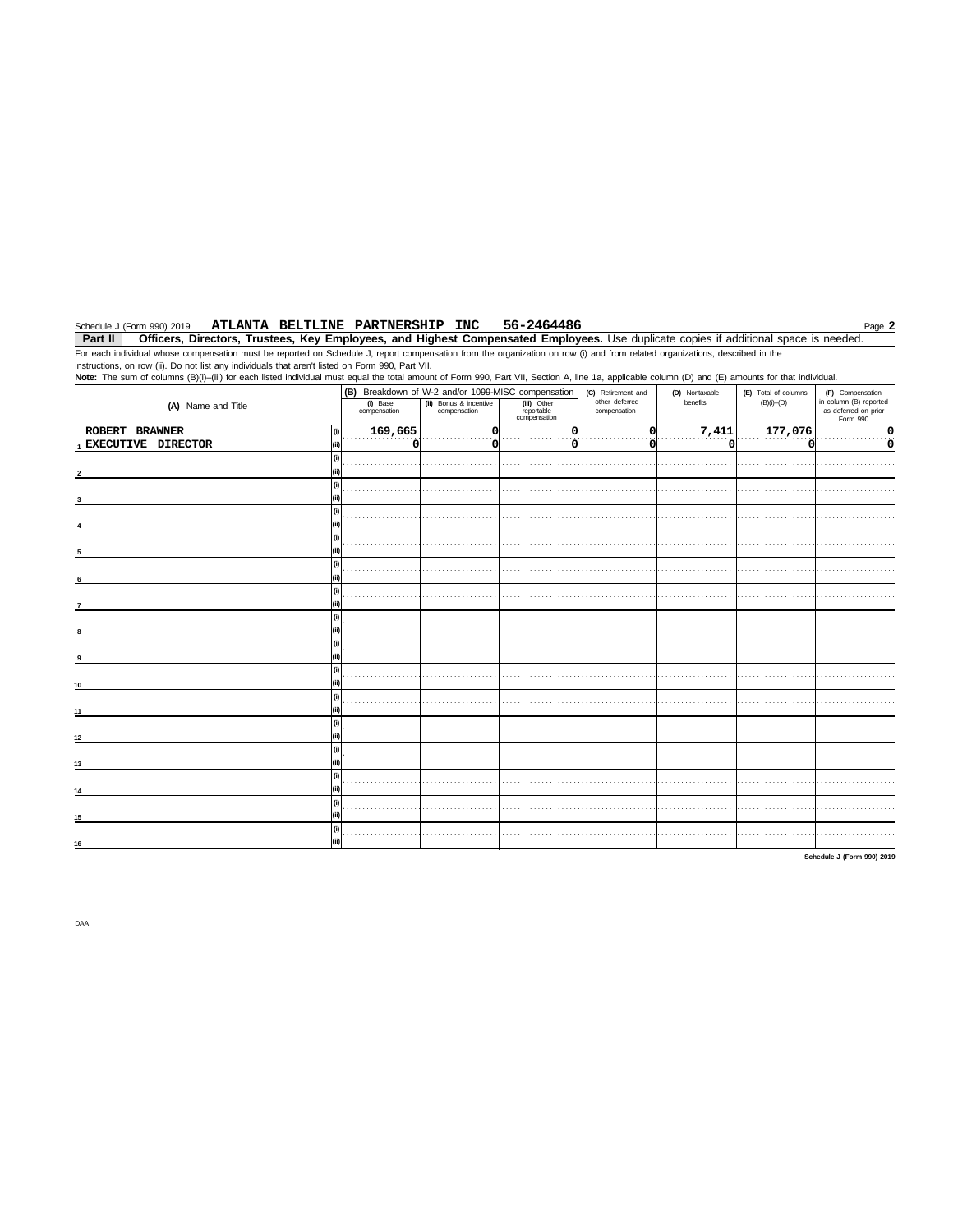| Schedule J (Form 990) 2019 ATLANTA BELTLINE PARTNERSHIP INC | 56-2464486 | Page 3                                                                                                                                                                     |
|-------------------------------------------------------------|------------|----------------------------------------------------------------------------------------------------------------------------------------------------------------------------|
| Supplemental Information<br>Part III                        |            | Provide the information, explanation, or descriptions required for Part I, lines 1a, 1b, 3, 4a, 4b, 4c, 5a, 5b, 6a, 6b, 7, and 8, and for Part II. Also complete this part |
| for any additional information.                             |            |                                                                                                                                                                            |
|                                                             |            |                                                                                                                                                                            |
|                                                             |            |                                                                                                                                                                            |
|                                                             |            |                                                                                                                                                                            |
|                                                             |            |                                                                                                                                                                            |
|                                                             |            |                                                                                                                                                                            |
|                                                             |            |                                                                                                                                                                            |
|                                                             |            |                                                                                                                                                                            |
|                                                             |            |                                                                                                                                                                            |
|                                                             |            |                                                                                                                                                                            |
|                                                             |            |                                                                                                                                                                            |
|                                                             |            |                                                                                                                                                                            |
|                                                             |            |                                                                                                                                                                            |
|                                                             |            |                                                                                                                                                                            |
|                                                             |            |                                                                                                                                                                            |
|                                                             |            |                                                                                                                                                                            |
|                                                             |            |                                                                                                                                                                            |
|                                                             |            |                                                                                                                                                                            |
|                                                             |            |                                                                                                                                                                            |
|                                                             |            | Schedule J (Form 990) 2019                                                                                                                                                 |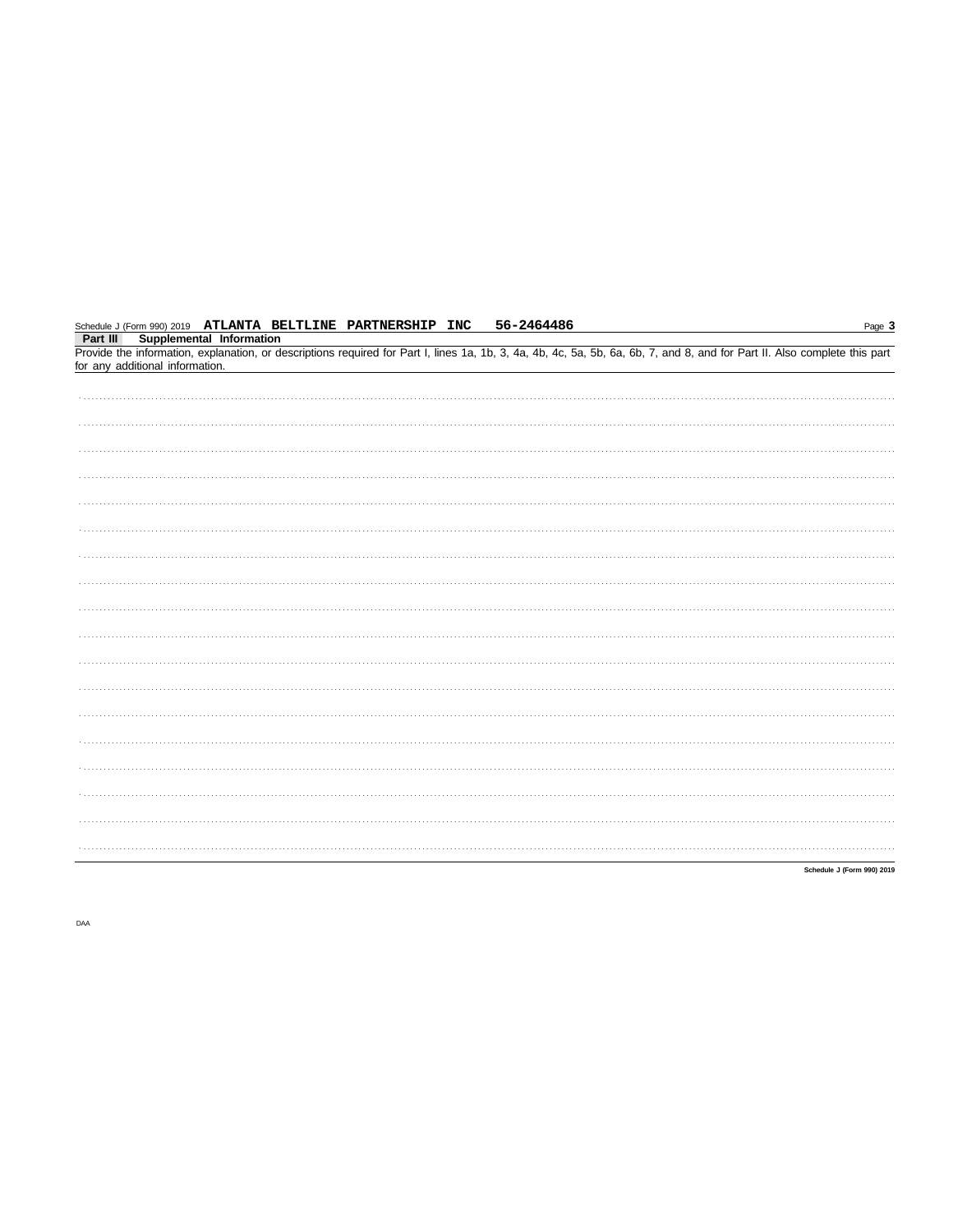| <b>SCHEDULE M</b><br>(Form 990)                      |                                                                                                                    |            |                                                                                             |                                     | OMB No. 1545-0047                                   |            |                              |            |                            |     |    |  |
|------------------------------------------------------|--------------------------------------------------------------------------------------------------------------------|------------|---------------------------------------------------------------------------------------------|-------------------------------------|-----------------------------------------------------|------------|------------------------------|------------|----------------------------|-----|----|--|
|                                                      |                                                                                                                    |            |                                                                                             |                                     | <b>2019</b>                                         |            |                              |            |                            |     |    |  |
|                                                      |                                                                                                                    |            | <b>u</b> Complete if the organizations answered "Yes" on Form 990, Part IV, lines 29 or 30. |                                     |                                                     |            |                              |            |                            |     |    |  |
|                                                      | Department of the Treasury                                                                                         |            | <b>u</b> Attach to Form 990.                                                                |                                     | <b>Open To Public</b><br>Inspection                 |            |                              |            |                            |     |    |  |
| Internal Revenue Service<br>Name of the organization |                                                                                                                    |            | <b>u</b> Go to www.irs.gov/Form990 for instructions and the latest information.             | Employer identification number      |                                                     |            |                              |            |                            |     |    |  |
|                                                      |                                                                                                                    |            |                                                                                             | <b>ATLANTA BELTLINE PARTNERSHIP</b> |                                                     | <b>INC</b> |                              | 56-2464486 |                            |     |    |  |
|                                                      | Part I<br><b>Types of Property</b>                                                                                 |            |                                                                                             |                                     |                                                     |            |                              |            |                            |     |    |  |
|                                                      |                                                                                                                    |            | (a)                                                                                         | (b)                                 |                                                     | (c)        |                              | (d)        |                            |     |    |  |
|                                                      |                                                                                                                    |            | Noncash contribution<br>Check if<br>Number of contributions or                              |                                     |                                                     |            |                              |            | Method of determining      |     |    |  |
|                                                      |                                                                                                                    | applicable | items contributed                                                                           |                                     | amounts reported on<br>Form 990, Part VIII, line 1g |            | noncash contribution amounts |            |                            |     |    |  |
| 1                                                    | Art — Works of art                                                                                                 |            |                                                                                             |                                     |                                                     |            |                              |            |                            |     |    |  |
| 2                                                    | Art - Historical treasures                                                                                         |            |                                                                                             |                                     |                                                     |            |                              |            |                            |     |    |  |
| 3                                                    | Art - Fractional interests                                                                                         |            |                                                                                             |                                     |                                                     |            |                              |            |                            |     |    |  |
| 4                                                    | Books and publications                                                                                             |            |                                                                                             |                                     |                                                     |            |                              |            |                            |     |    |  |
| 5                                                    | Clothing and household                                                                                             |            |                                                                                             |                                     |                                                     |            |                              |            |                            |     |    |  |
|                                                      | goods $\ldots \ldots \ldots \ldots \ldots \ldots \ldots$                                                           |            |                                                                                             |                                     |                                                     |            |                              |            |                            |     |    |  |
| 6                                                    | Cars and other vehicles                                                                                            |            |                                                                                             |                                     |                                                     |            |                              |            |                            |     |    |  |
| 7                                                    | Boats and planes                                                                                                   |            |                                                                                             |                                     |                                                     |            |                              |            |                            |     |    |  |
| 8                                                    | Intellectual property                                                                                              |            |                                                                                             |                                     |                                                     |            |                              |            |                            |     |    |  |
| 9                                                    | Securities - Publicly traded                                                                                       |            |                                                                                             |                                     |                                                     |            |                              |            |                            |     |    |  |
| 10                                                   | Securities - Closely held stock                                                                                    |            |                                                                                             |                                     |                                                     |            |                              |            |                            |     |    |  |
| 11                                                   | Securities - Partnership, LLC,                                                                                     |            |                                                                                             |                                     |                                                     |            |                              |            |                            |     |    |  |
|                                                      | or trust interests                                                                                                 |            |                                                                                             |                                     |                                                     |            |                              |            |                            |     |    |  |
| 12                                                   | Securities - Miscellaneous                                                                                         |            |                                                                                             |                                     |                                                     |            |                              |            |                            |     |    |  |
| 13                                                   | Qualified conservation                                                                                             |            |                                                                                             |                                     |                                                     |            |                              |            |                            |     |    |  |
|                                                      | contribution - Historic                                                                                            |            |                                                                                             |                                     |                                                     |            |                              |            |                            |     |    |  |
| 14                                                   | structures<br>Qualified conservation                                                                               |            |                                                                                             |                                     |                                                     |            |                              |            |                            |     |    |  |
|                                                      | contribution - Other                                                                                               |            |                                                                                             |                                     |                                                     |            |                              |            |                            |     |    |  |
| 15                                                   | Real estate - Residential                                                                                          |            |                                                                                             |                                     |                                                     |            |                              |            |                            |     |    |  |
| 16                                                   | Real estate - Commercial                                                                                           |            |                                                                                             |                                     |                                                     |            |                              |            |                            |     |    |  |
| 17                                                   | Real estate - Other                                                                                                |            | X                                                                                           | 1                                   |                                                     | 657,500    | <b>APPRAISAL</b>             |            |                            |     |    |  |
| 18                                                   | Collectibles                                                                                                       |            |                                                                                             |                                     |                                                     |            |                              |            |                            |     |    |  |
| 19                                                   | Food inventory                                                                                                     |            |                                                                                             |                                     |                                                     |            |                              |            |                            |     |    |  |
| 20                                                   | Drugs and medical supplies                                                                                         |            |                                                                                             |                                     |                                                     |            |                              |            |                            |     |    |  |
| 21                                                   | Taxidermy                                                                                                          |            |                                                                                             |                                     |                                                     |            |                              |            |                            |     |    |  |
| 22                                                   | Historical artifacts                                                                                               |            |                                                                                             |                                     |                                                     |            |                              |            |                            |     |    |  |
| 23                                                   | Scientific specimens                                                                                               |            |                                                                                             |                                     |                                                     |            |                              |            |                            |     |    |  |
| 24                                                   | Archeological artifacts                                                                                            |            |                                                                                             |                                     |                                                     |            |                              |            |                            |     |    |  |
| 25                                                   |                                                                                                                    |            |                                                                                             |                                     |                                                     |            |                              |            |                            |     |    |  |
| 26                                                   |                                                                                                                    |            |                                                                                             |                                     |                                                     |            |                              |            |                            |     |    |  |
| 27                                                   |                                                                                                                    |            |                                                                                             |                                     |                                                     |            |                              |            |                            |     |    |  |
| 28<br>29                                             | Other $\mathbf{u}$<br>Number of Forms 8283 received by the organization during the tax year for contributions for  |            |                                                                                             |                                     |                                                     |            |                              |            |                            |     |    |  |
|                                                      | which the organization completed Form 8283, Part IV, Donee Acknowledgement                                         |            |                                                                                             |                                     |                                                     |            | 29                           |            |                            |     |    |  |
|                                                      |                                                                                                                    |            |                                                                                             |                                     |                                                     |            |                              |            |                            | Yes | No |  |
| 30a                                                  | During the year, did the organization receive by contribution any property reported in Part I, lines 1 through     |            |                                                                                             |                                     |                                                     |            |                              |            |                            |     |    |  |
|                                                      | 28, that it must hold for at least three years from the date of the initial contribution, and which isn't required |            |                                                                                             |                                     |                                                     |            |                              |            |                            |     |    |  |
|                                                      |                                                                                                                    |            |                                                                                             |                                     |                                                     |            |                              |            | 30a                        |     | X  |  |
| b                                                    | If "Yes," describe the arrangement in Part II.                                                                     |            |                                                                                             |                                     |                                                     |            |                              |            |                            |     |    |  |
| 31                                                   | Does the organization have a gift acceptance policy that requires the review of any nonstandard                    |            |                                                                                             |                                     |                                                     |            |                              |            |                            |     |    |  |
|                                                      | contributions?                                                                                                     |            |                                                                                             |                                     | 31                                                  |            | x                            |            |                            |     |    |  |
|                                                      | 32a Does the organization hire or use third parties or related organizations to solicit, process, or sell noncash  |            |                                                                                             |                                     |                                                     |            |                              |            |                            |     |    |  |
|                                                      | contributions?                                                                                                     |            |                                                                                             |                                     |                                                     |            |                              |            | 32a                        |     | x  |  |
| b                                                    | If "Yes," describe in Part II.                                                                                     |            |                                                                                             |                                     |                                                     |            |                              |            |                            |     |    |  |
| 33                                                   | If the organization didn't report an amount in column (c) for a type of property for which column (a) is checked,  |            |                                                                                             |                                     |                                                     |            |                              |            |                            |     |    |  |
|                                                      | describe in Part II.                                                                                               |            |                                                                                             |                                     |                                                     |            |                              |            |                            |     |    |  |
|                                                      | For Paperwork Reduction Act Notice, see the Instructions for Form 990.                                             |            |                                                                                             |                                     |                                                     |            |                              |            | Schedule M (Form 990) 2019 |     |    |  |

DAA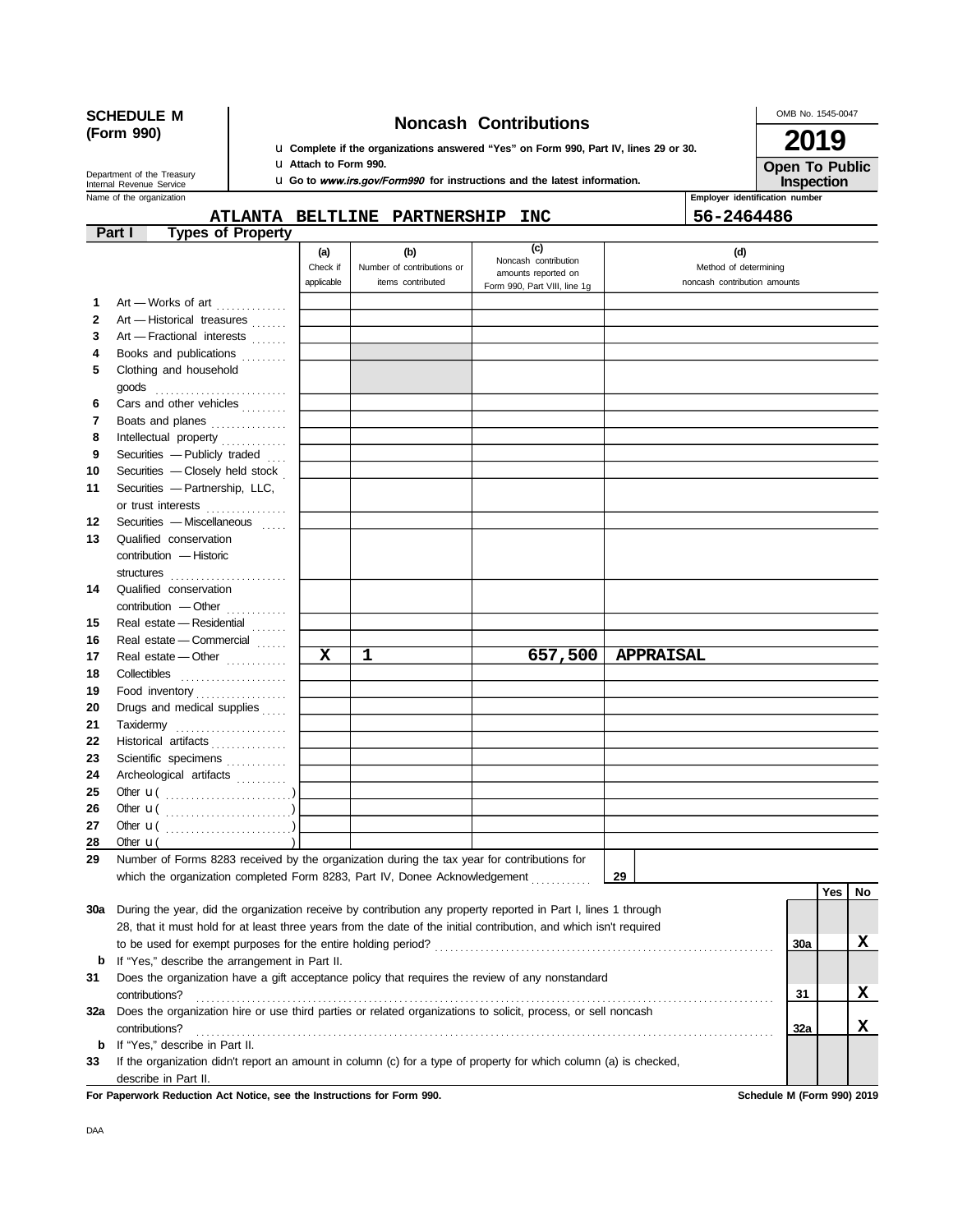|  |  |  |  |                                                                                   | Page 2                                                                                                                                                                                                |
|--|--|--|--|-----------------------------------------------------------------------------------|-------------------------------------------------------------------------------------------------------------------------------------------------------------------------------------------------------|
|  |  |  |  |                                                                                   | Schedule M (Form 990) 2019 ATLANTA BELTLINE PARTNERSHIP INC 56-2464486 Page Page<br>Part II Supplemental Information. Provide the information required by Part I, lines 30b, 32b, and 33, and whether |
|  |  |  |  |                                                                                   | the organization is reporting in Part I, column (b), the number of contributions, the number of items received,                                                                                       |
|  |  |  |  | or a combination of both. Also complete this part for any additional information. |                                                                                                                                                                                                       |
|  |  |  |  |                                                                                   |                                                                                                                                                                                                       |
|  |  |  |  |                                                                                   |                                                                                                                                                                                                       |
|  |  |  |  |                                                                                   |                                                                                                                                                                                                       |
|  |  |  |  |                                                                                   |                                                                                                                                                                                                       |
|  |  |  |  |                                                                                   |                                                                                                                                                                                                       |
|  |  |  |  |                                                                                   |                                                                                                                                                                                                       |
|  |  |  |  |                                                                                   |                                                                                                                                                                                                       |
|  |  |  |  |                                                                                   |                                                                                                                                                                                                       |
|  |  |  |  |                                                                                   |                                                                                                                                                                                                       |
|  |  |  |  |                                                                                   |                                                                                                                                                                                                       |
|  |  |  |  |                                                                                   |                                                                                                                                                                                                       |
|  |  |  |  |                                                                                   |                                                                                                                                                                                                       |
|  |  |  |  |                                                                                   |                                                                                                                                                                                                       |
|  |  |  |  |                                                                                   |                                                                                                                                                                                                       |
|  |  |  |  |                                                                                   |                                                                                                                                                                                                       |
|  |  |  |  |                                                                                   |                                                                                                                                                                                                       |
|  |  |  |  |                                                                                   |                                                                                                                                                                                                       |
|  |  |  |  |                                                                                   |                                                                                                                                                                                                       |
|  |  |  |  |                                                                                   |                                                                                                                                                                                                       |
|  |  |  |  |                                                                                   |                                                                                                                                                                                                       |
|  |  |  |  |                                                                                   |                                                                                                                                                                                                       |
|  |  |  |  |                                                                                   |                                                                                                                                                                                                       |
|  |  |  |  |                                                                                   |                                                                                                                                                                                                       |
|  |  |  |  |                                                                                   |                                                                                                                                                                                                       |
|  |  |  |  |                                                                                   |                                                                                                                                                                                                       |
|  |  |  |  |                                                                                   |                                                                                                                                                                                                       |
|  |  |  |  |                                                                                   |                                                                                                                                                                                                       |
|  |  |  |  |                                                                                   |                                                                                                                                                                                                       |
|  |  |  |  |                                                                                   |                                                                                                                                                                                                       |
|  |  |  |  |                                                                                   |                                                                                                                                                                                                       |
|  |  |  |  |                                                                                   |                                                                                                                                                                                                       |
|  |  |  |  |                                                                                   |                                                                                                                                                                                                       |
|  |  |  |  |                                                                                   |                                                                                                                                                                                                       |
|  |  |  |  |                                                                                   |                                                                                                                                                                                                       |
|  |  |  |  |                                                                                   |                                                                                                                                                                                                       |
|  |  |  |  |                                                                                   |                                                                                                                                                                                                       |
|  |  |  |  |                                                                                   |                                                                                                                                                                                                       |
|  |  |  |  |                                                                                   |                                                                                                                                                                                                       |
|  |  |  |  |                                                                                   |                                                                                                                                                                                                       |
|  |  |  |  |                                                                                   |                                                                                                                                                                                                       |
|  |  |  |  |                                                                                   |                                                                                                                                                                                                       |
|  |  |  |  |                                                                                   |                                                                                                                                                                                                       |
|  |  |  |  |                                                                                   |                                                                                                                                                                                                       |
|  |  |  |  |                                                                                   |                                                                                                                                                                                                       |
|  |  |  |  |                                                                                   |                                                                                                                                                                                                       |
|  |  |  |  |                                                                                   |                                                                                                                                                                                                       |
|  |  |  |  |                                                                                   |                                                                                                                                                                                                       |
|  |  |  |  |                                                                                   |                                                                                                                                                                                                       |
|  |  |  |  |                                                                                   |                                                                                                                                                                                                       |
|  |  |  |  |                                                                                   |                                                                                                                                                                                                       |
|  |  |  |  |                                                                                   |                                                                                                                                                                                                       |
|  |  |  |  |                                                                                   |                                                                                                                                                                                                       |
|  |  |  |  |                                                                                   |                                                                                                                                                                                                       |
|  |  |  |  |                                                                                   |                                                                                                                                                                                                       |
|  |  |  |  |                                                                                   |                                                                                                                                                                                                       |
|  |  |  |  |                                                                                   |                                                                                                                                                                                                       |
|  |  |  |  |                                                                                   |                                                                                                                                                                                                       |

Schedule M (Form 990) 2019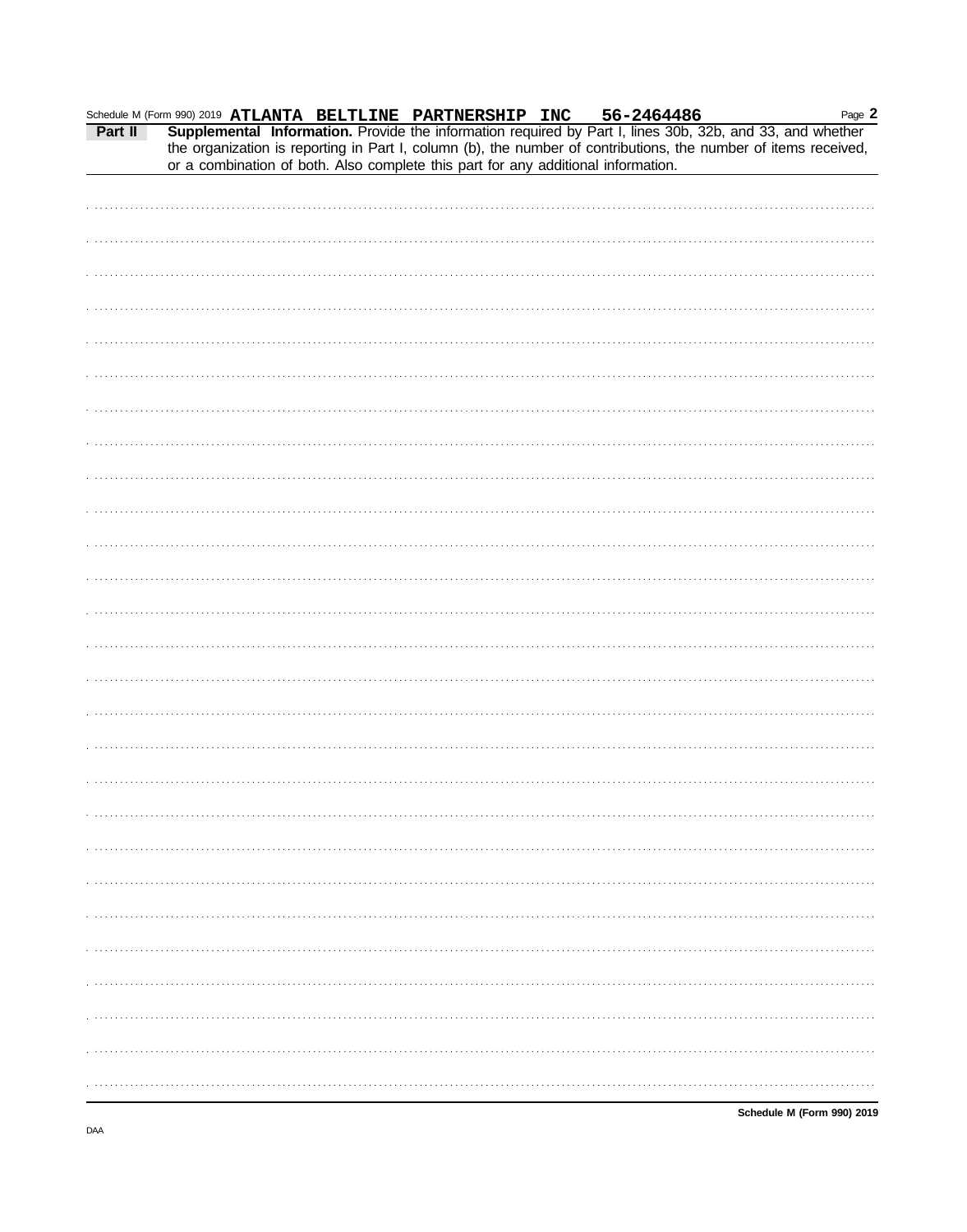OMB No. 1545-0047 **SCHEDULE O** Supplemental Information to Form 990 or 990-EZ (Form 990 or 990-EZ) Complete to provide information for responses to specific questions on 2019 Form 990 or 990-EZ or to provide any additional information. u Attach to Form 990 or 990-EZ. **Open to Public** Department of the Treasury u Go to www.irs.gov/Form990 for the latest information. **Inspection** Internal Revenue Service Employer identification number Name of the organization ATLANTA BELTLINE PARTNERSHIP INC 56-2464486 FORM 990, PART III - ADDITIONAL INFORMATION CONTINUATION OF SECOND PROGRAM SERVICE ACCOMPLISHMENT: BUT HAVE CONTINUED TO EDUCATE RESIDENTS AND VISITORS ABOUT THE ATLANTA BELTLINE, ACTIVATE PARKS AND TRAILS, AND MOBILIZE VOLUNTEERS AND ADVOCATES. FORM 990, PART VI - ADDITIONAL INFORMATION THE ORGANIZATION'S FORM 990 AND OTHER FINANCIAL DOCUMENTS ARE AVAILABLE FOR HTTPS://BELTLINE.ORG/THE-PROJECT/PROJECT-FUNDING/#ABP-FINANCIALS VIEWING AТ FORM 990, PART VI, LINE 2 - RELATED PARTY INFORMATION AMONG OFFICERS KEN RICHARDS KATHARINE WILCOX STRAHAN **DIRECTOR** <u>DIRECTOR</u> **BUSINESS RELATIONSHIP** FORM 990, PART VI, LINE 7A - ELECTION OF MEMBERS AND THEIR RIGHTS BY-LAWS IDENTIFY SPECIAL PARTNER ORGANIZATIONS THAT ARE ALLOWED TO APPOINT ONE MEMBER TO THE BOARD OF DIRECTORS. THESE APPOINTMENTS ARE SUBJECT TO BOARD APPROVAL. FORM 990, PART VI, LINE 11B - ORGANIZATION'S PROCESS TO REVIEW FORM 990 THE FORM 990 IS REVIEWED IN DETAIL BY THE ORGANIZATION'S ACCOUNTANT, DIRECTOR OF FINANCE AND EXECUTIVE DIRECTOR. FORM 990, PART VI, LINE 12C - ENFORCEMENT OF CONFLICTS POLICY THE ORGANIZATION REQUIRES DISCLOSURE OF ANY CONFLICTS OF INTEREST ANNUALLY